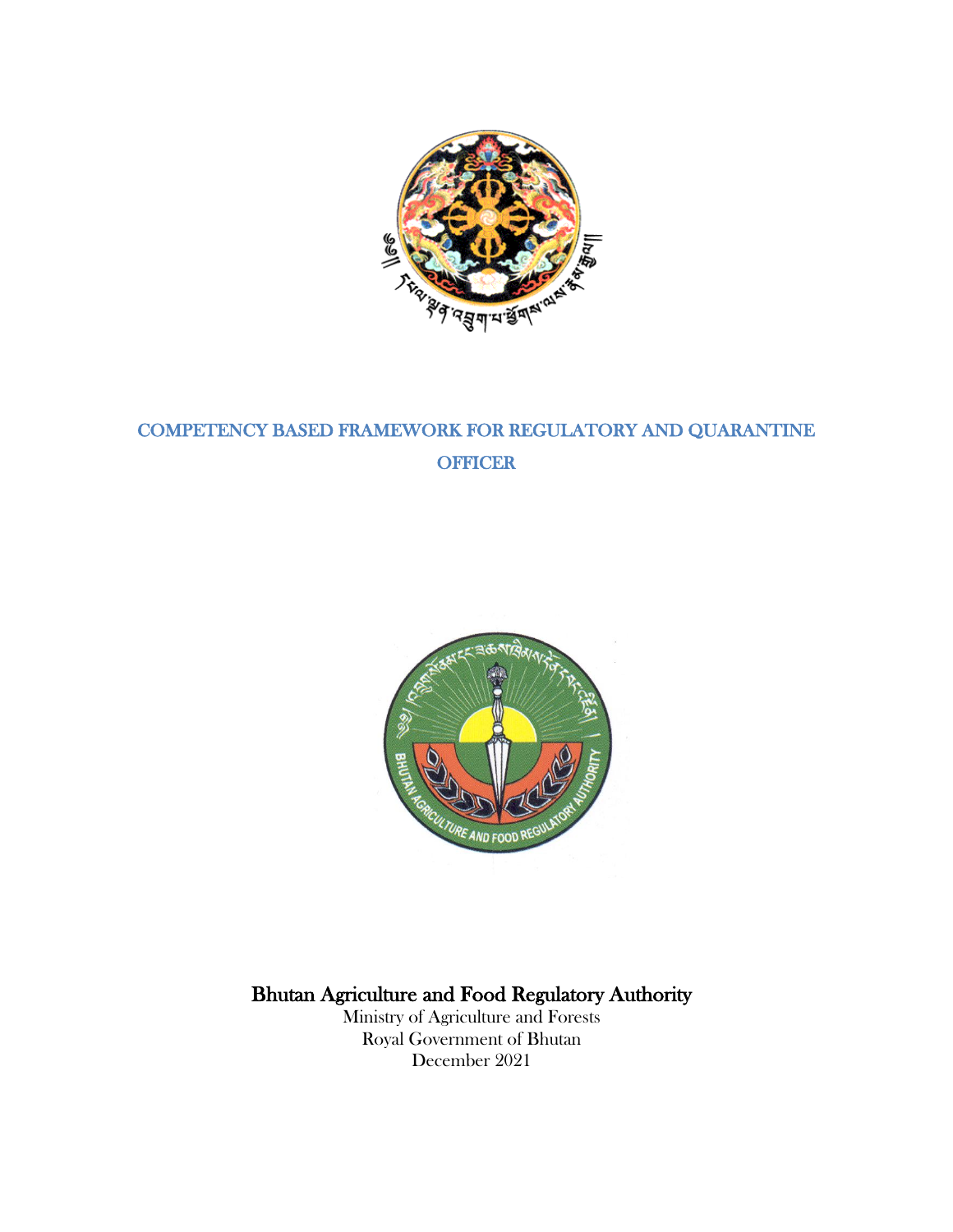| Sl. No. Name |                   | Designation    | Office          |
|--------------|-------------------|----------------|-----------------|
|              | Dr. Chador Wangdi | Specialist III | <b>BAFRA Hq</b> |
|              | Ms. Gyem Bidha    | Dy. CRQO       | FQSD, BAFRA Hq  |
| 3            | Ms. Tashi Yangzom | Dy. CRQO       | CSS, BAFRA Hq   |
|              | Mr. Sonam Dorji N | Sr. RQO        | PABD, BAFRA Hq  |

#### Task Force Members and Authors

#### **Contributors**

| Sl. No. | Name                     | Designation      | Office                |
|---------|--------------------------|------------------|-----------------------|
|         | Dr. Tashi Samdup         | Director General | <b>BAFRA Hq</b>       |
| 2       | Ms. Phub Dem             | Specialist III   | <b>BAFRA Hq</b>       |
| 3       | Mr. Jamyang Phuntsho     | Chief            | FQSD, BAFRA Hq        |
| 4       | Mr. Kubir Nath Bhattarai | Dy. CRQO         | FQSD, BAFRA Hq        |
| 5       | Mr. Kaling Dorji         | Dy. CRQO         | BAFRA, Thimphu        |
| 6       | Ms. Dechen Choki         | Dy. CRQO         | CSS, BAFRA Hq         |
| 7       | Dr. Kinley Penjor        | Dy. CRQO         | PABD, BAFRA Hq        |
| 8       | Mr. Jambay Dorji         | Sr. RQO          | FQSD, BAFRA Hq        |
| 9       | Ms. Yeshi Lhamo          | Sr. RQO          | PABD, BAFRA Hq        |
| 10      | Mr. Wangdi               | Sr. RQO          | <b>BAFRA, Wangdue</b> |
| 11      | Mr. Jigme                | Sr. RQO          | <b>BAFRA, Paro</b>    |
| 12      | Mr. Dorjila              | Sr. RQO          | BAFRA, Punakha        |
| 13      | Mr. Gem Gyeltshen        | Sr. RQO          | <b>BAFRA, Wangdue</b> |
| 14      | Mr. Sonam Yonten         | Sr. RQI          | PABD, BAFRA Hq        |
| 15      | Mr. Prakash Tamang       | Sr. RQI          | PABD, BAFRA Hq        |

Copyright © Bhutan Agriculture and Food Regulatory Authority (BAFRA)

#### Published by:

Bhutan Agriculture and Food Regulatory Authority, Ministry of Agriculture and Forests, Thimphu, Bhutan.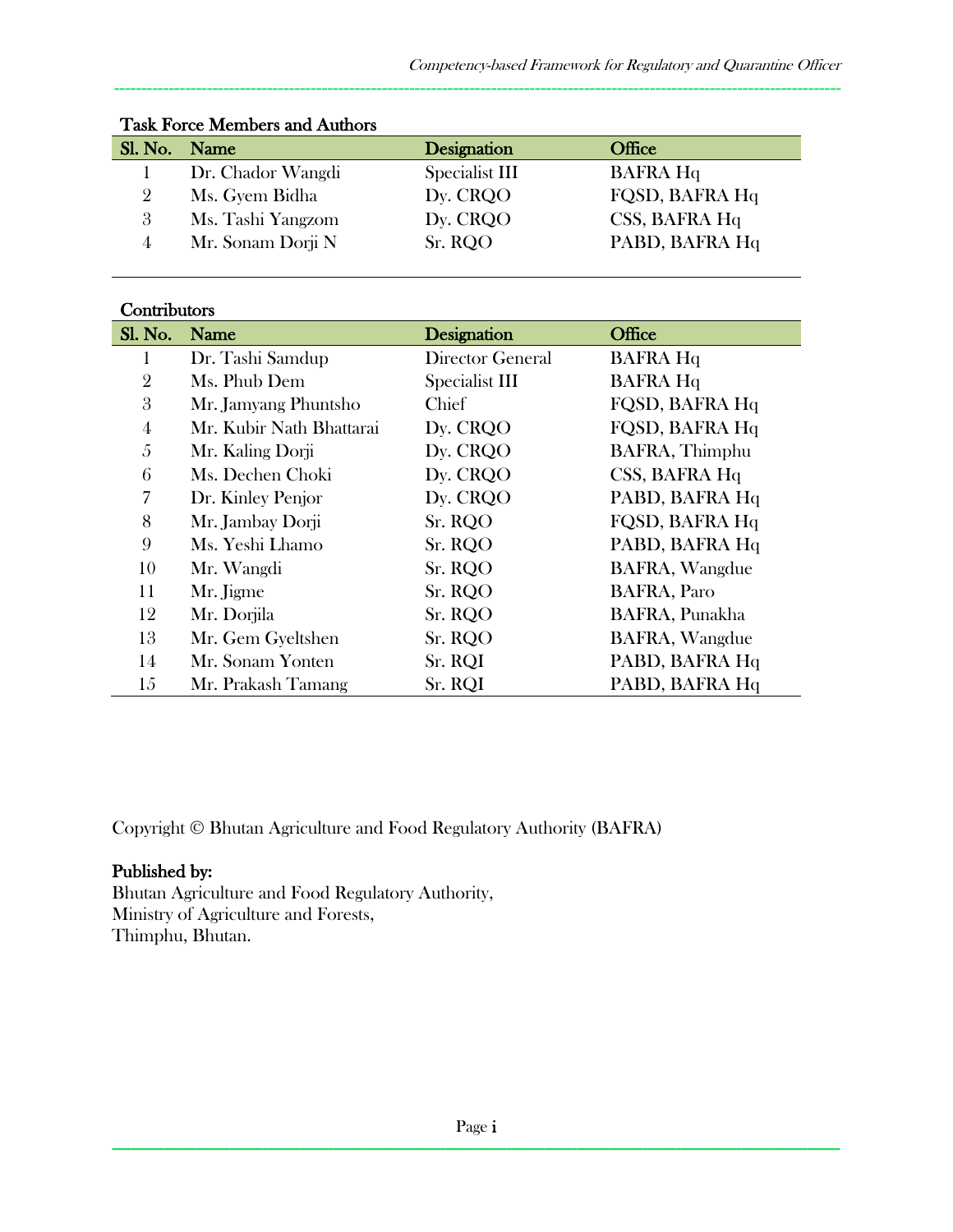## FOREWORD

-------------------------------------------------------------------------------------------------------------------------------------

The Bhutan Agriculture and Food Regulatory Authority (BAFRA) is mandated to protect the farming system of the country and the public health through implementation of biosecurity and food safety measures respectively. To deliver these mandates effectively and efficiently, the need for competent officials with relevant domain knowledge, skills and abilities within BAFRA has been felt. Accordingly, various capacity building programs for the officials of BAFRA has been carried out.

With guidance and financial support from the Royal Civil Service Commission (RCSC), BAFRA has developed this Competency-based Framework (CBF) for Regulatory and Quarantine Officer (RQO). Implementation of the framework will strengthen the capacity of the RQOs through different competency development interventions based on the assessment of the existing performance gaps. The CBF is expected to help RQOs in recognizing the key knowledge, skills and abilities required to perform duties and responsibilities effectively while at the same time guide them in improving their performance and behaviors at work place.

The CBF for RQO is developed by a task force comprising of four members from BAFRA as per the guideline published by RCSC through a series of consultation meetings, workshops and online surveys with stakeholders to validate the information and develop this comprehensive document. There are 3 Key Roles, 8 Competency Areas, 24 Key Competencies and 67 Behavioral Indicators identified for the RQOs. The training needs analysis was also conducted to assess the performance gaps of RQOs and we have identified both short-term and long-term competency development interventions required at different proficiency levels.

I am very confident that this CBF will greatly benefit BAFRA in enhancing service delivery through a consistent professional and personal development.

Tashi Delek!

Dr. Tashi Samdup Director General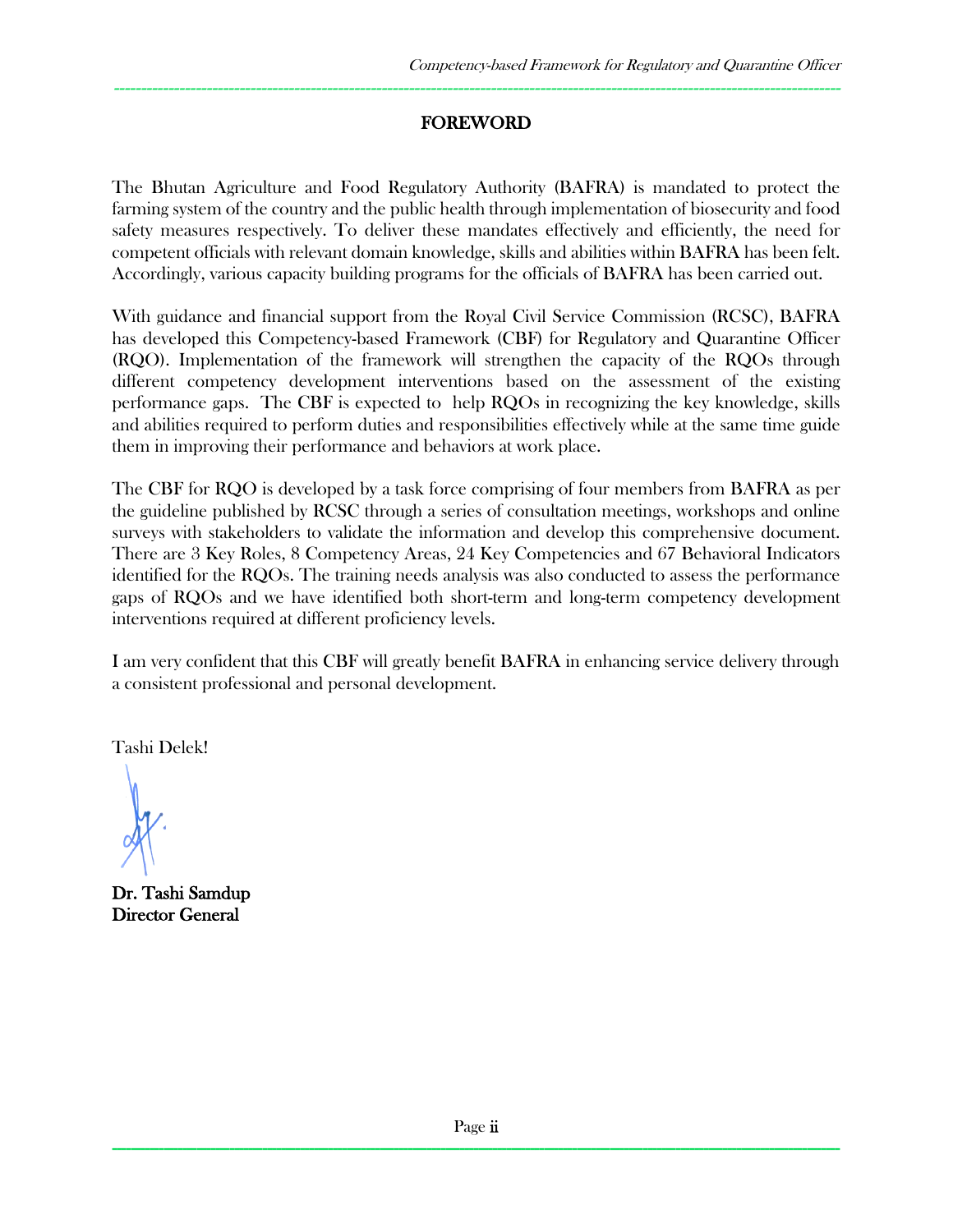#### Abbreviations

| AM             | <b>Ante Mortem</b>                                   |  |
|----------------|------------------------------------------------------|--|
| <b>AMR</b>     | <b>Antimicrobial Resistance</b>                      |  |
| <b>BAFRA</b>   | Bhutan Agriculture and Food Regulatory Authority     |  |
| <b>BCH</b>     | <b>Biosafety Clearing House</b>                      |  |
| BI             | <b>Behavioral Indicator</b>                          |  |
| CA             | <b>Competency Area</b>                               |  |
| CAC            | <b>Codex Alimentarius Commission</b>                 |  |
| <b>CBD</b>     | Convention on Biological Diversity                   |  |
| <b>CBF</b>     | Competency-based Framework                           |  |
| <b>CPB</b>     | Cartagena Protocol on Biosafety                      |  |
| <b>FAO</b>     | Food and Agriculture Organization                    |  |
| <b>FBO</b>     | <b>Food Business Operator</b>                        |  |
| <b>GAP</b>     | Good Agriculture Practice                            |  |
| <b>GHP</b>     | Good Hygienic Practice                               |  |
| <b>GMO</b>     | <b>Genetically Modified Organism</b>                 |  |
| GMP            | <b>Good Manufacturing Practice</b>                   |  |
| <b>GVP</b>     | <b>Good Veterinary Practice</b>                      |  |
| <b>HACCP</b>   | Hazard Analysis and Critical Control Point           |  |
| <b>HR</b>      | <b>Human Resource</b>                                |  |
| <b>HRC</b>     | Human Resource Committee                             |  |
| <b>ICT</b>     | Information and Communication Technology             |  |
| <b>IEC</b>     | Information Education and Communication              |  |
| <b>INFOSAN</b> | <b>International Food Safety Authorities Network</b> |  |
| KC             | <b>Key Competency</b>                                |  |
| KR             | <b>Key Role</b>                                      |  |
| <b>LMO</b>     | Living Modified Organism                             |  |
| <b>NFTL</b>    | <b>National Food Testing Laboratory</b>              |  |
| <b>NWFP</b>    | Non-Wood Forest Product                              |  |
| OIE            | Office International des Epizooties                  |  |
| PL             | Proficiency Level                                    |  |
| <b>PM</b>      | Post Mortem                                          |  |
| <b>RNR</b>     | <b>Renewable Natural Resources</b>                   |  |
| <b>RQO</b>     | <b>Regulatory and Quarantine Officer</b>             |  |
| <b>RCSC</b>    | <b>Royal Civil Service Commission</b>                |  |
| <b>SPS</b>     | Sanitary and Phytosanitary                           |  |
| <b>TAT</b>     | <b>Turn Around Time</b>                              |  |
| <b>TBT</b>     | <b>Technical Barrier to Trade</b>                    |  |
| <b>TNA</b>     | <b>Training Need Analysis</b>                        |  |
| <b>TOT</b>     | <b>Training of Trainer</b>                           |  |
| WHO            | World Health Organization                            |  |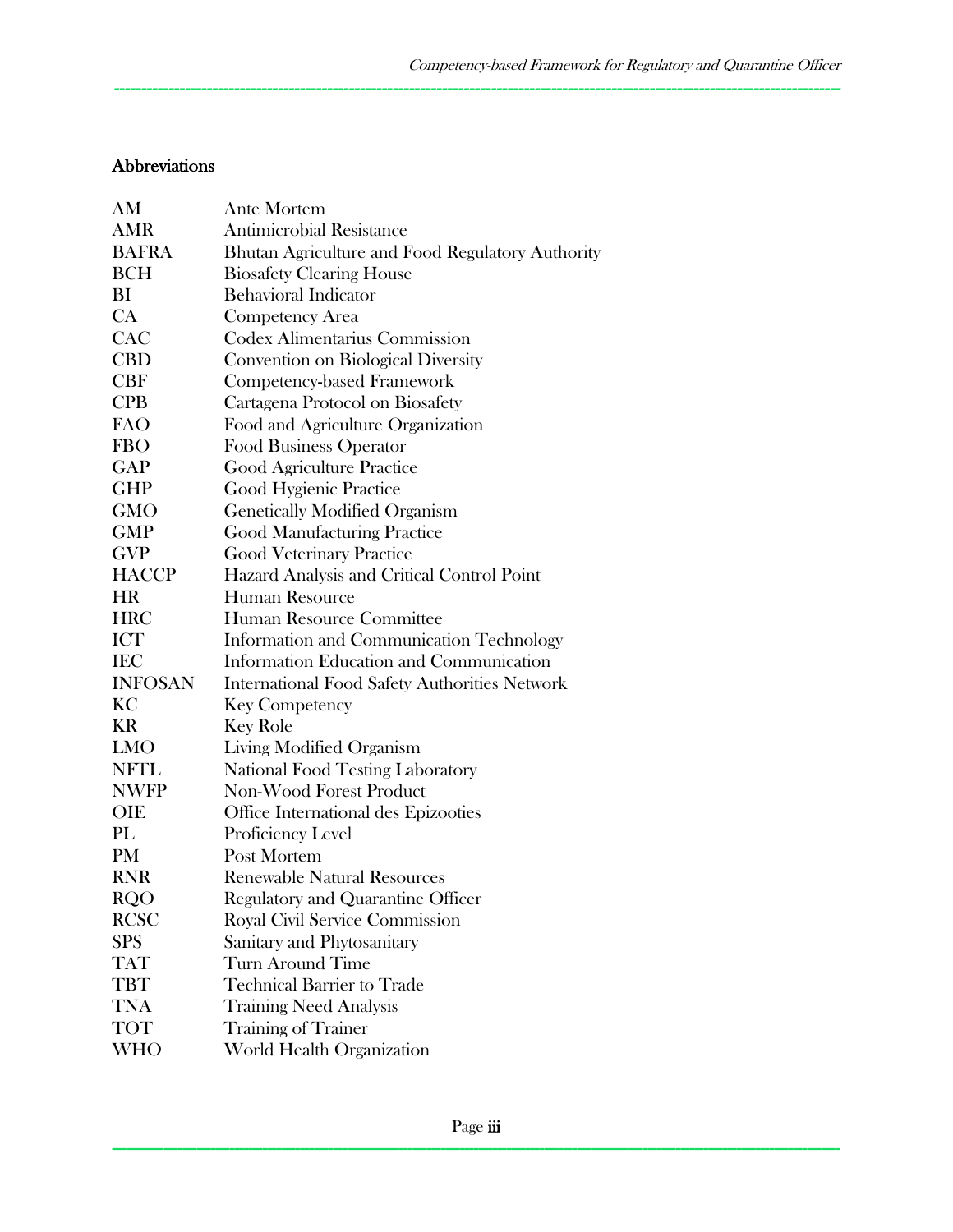# List of tables:

| Table 1 | Role Profile                                     |
|---------|--------------------------------------------------|
| Table 2 | Identified key roles and competency areas        |
| Table 3 | Identified key competencies                      |
| Table 4 | <b>Behavioral indicators</b>                     |
| Table 5 | Proficiency levels                               |
| Table 6 | Competency gaps and the likely reasons           |
| Table 7 | Mandatory training program and learning outcomes |
| Table 8 | Long-term training program                       |

# List of figures

| Figure 1 | Number of RQOs by profession         |
|----------|--------------------------------------|
| Figure 2 | Framework development process        |
| Figure 3 | Diagrammatic overview of CBF for RQO |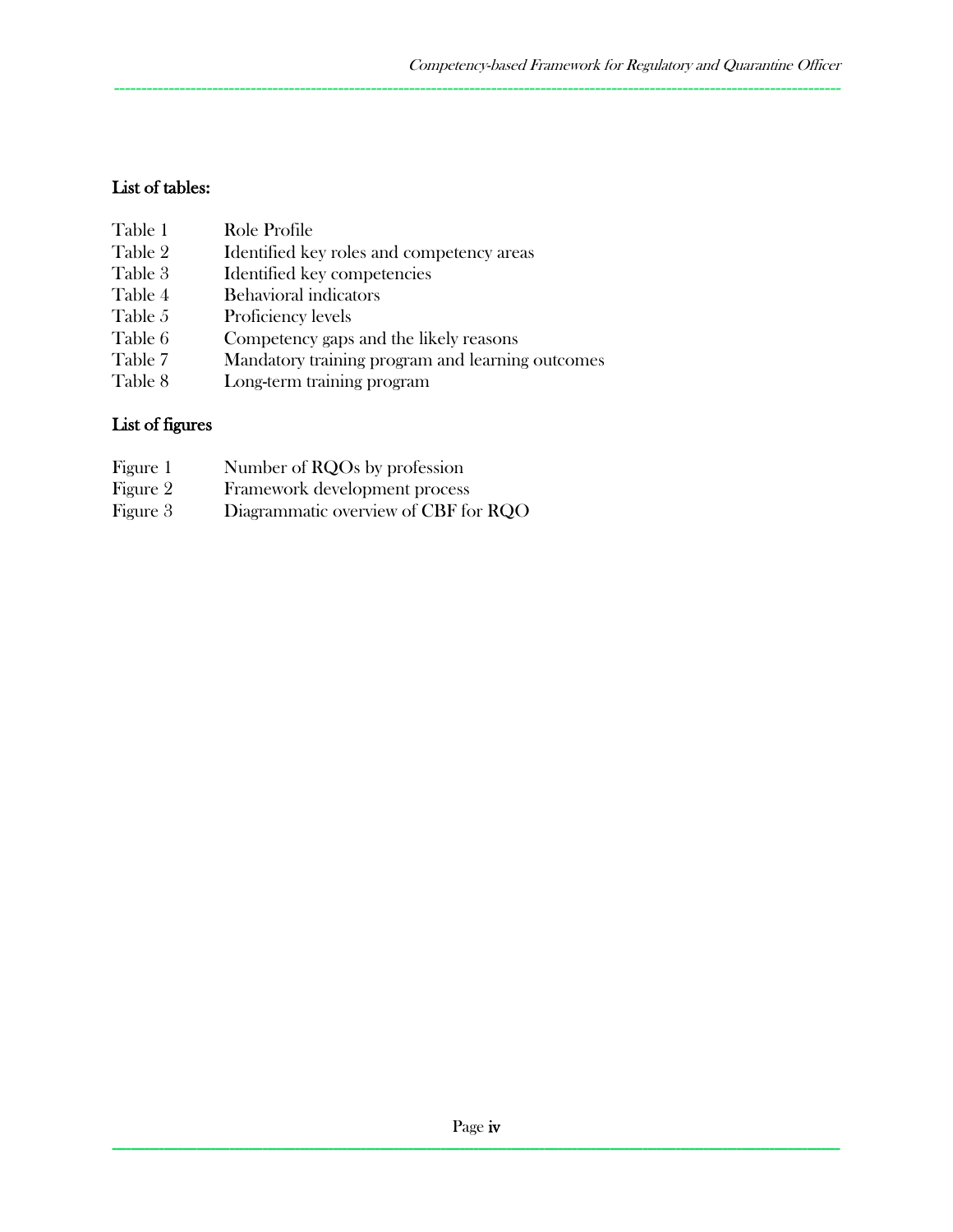| ī. |  |  |
|----|--|--|

| 1.  |     |                                                                     |  |  |
|-----|-----|---------------------------------------------------------------------|--|--|
|     | 1.1 |                                                                     |  |  |
|     | 1.2 |                                                                     |  |  |
|     | 1.3 |                                                                     |  |  |
|     | 1.4 |                                                                     |  |  |
|     | 1.5 |                                                                     |  |  |
| 2.  |     |                                                                     |  |  |
| 3.  |     | Competency-Based Framework for Regulatory and Quarantine Officer  3 |  |  |
|     | 3.1 |                                                                     |  |  |
|     | 3.2 |                                                                     |  |  |
|     | 3.3 |                                                                     |  |  |
|     | 3.4 |                                                                     |  |  |
|     | 3.5 |                                                                     |  |  |
|     | 3.6 |                                                                     |  |  |
| 4.  |     |                                                                     |  |  |
| 5.  |     |                                                                     |  |  |
| 6.  |     |                                                                     |  |  |
| 7.  |     |                                                                     |  |  |
| 8.  |     |                                                                     |  |  |
| 9.  |     |                                                                     |  |  |
| 10. |     |                                                                     |  |  |
| 11. |     |                                                                     |  |  |
| 12. |     |                                                                     |  |  |
| 13. |     |                                                                     |  |  |
| 14. |     |                                                                     |  |  |
| 15. |     |                                                                     |  |  |
| 16. |     |                                                                     |  |  |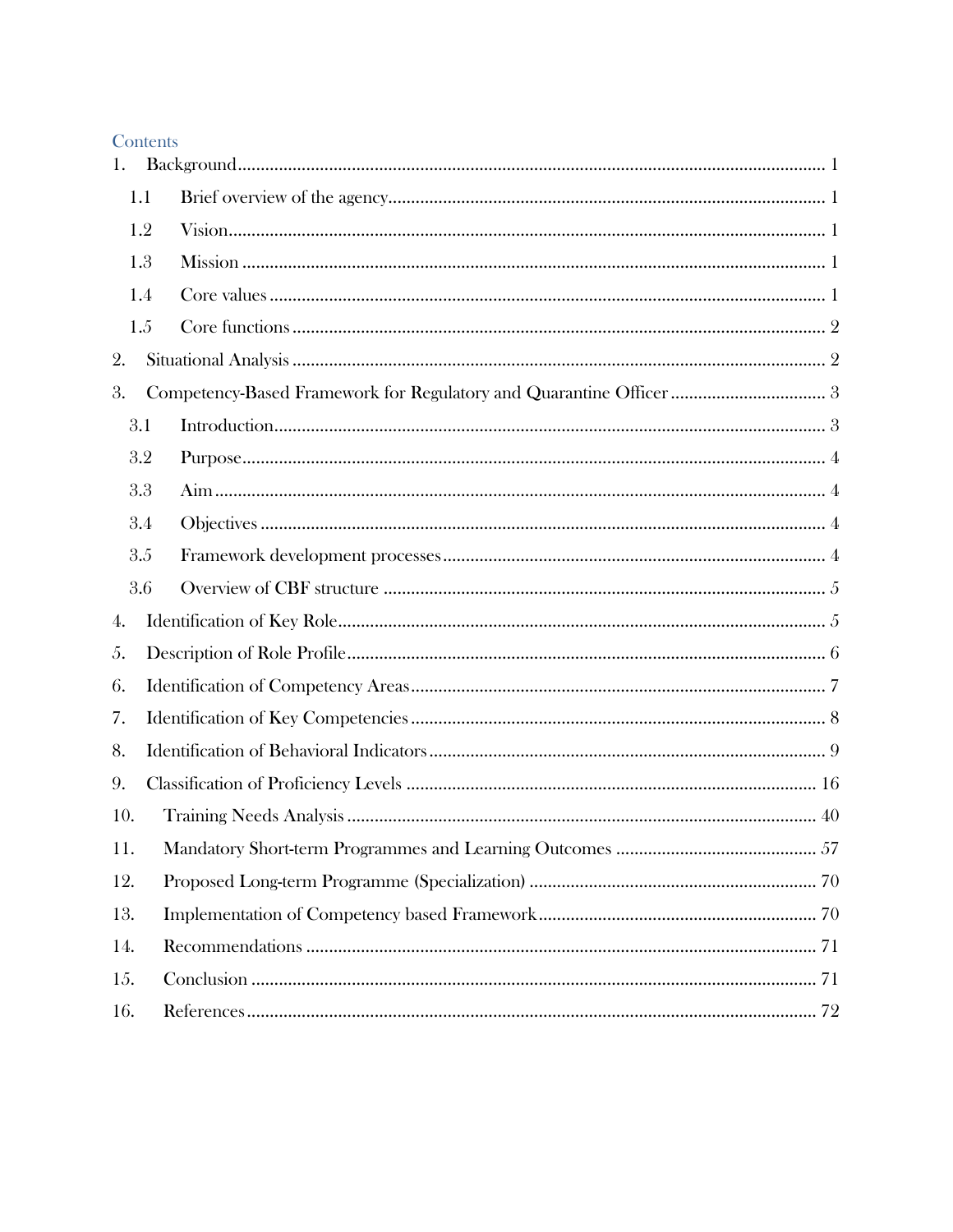#### 1. Background

### 1.1 Brief overview of the agency

The Bhutan Agriculture and Food Regulatory Authority (BAFRA), Ministry of Agriculture and Forests is the competent Authority for "Biosecurity and Food Safety" to protect the farming system including the environment and to promote the quality and safety of foods. BAFRA was officially established as the Quality Control and Regulatory Services in August 2000. It was designated as the National Food Inspectorate in December 2003 and hence renamed as the Bhutan Agriculture and Food Regulatory Authority. Apart from the head office in Thimphu, BAFRA has field offices in 20 Dzongkhags, 9 Dungkhags, 6 Entry Points and 3 branch offices, with more than 200 civil servants delivering the biosecurity and food safety functions backed by the National Food Testing Laboratory at Yusipang, Thimphu.

-------------------------------------------------------------------------------------------------------------------------------------

### 1.2 Vision

To safeguard national biosecurity and ensure safe food for all.

### 1.3 Mission

To safeguard the health and lives of plants, animals, humans and the environment from exotic pests and diseases and ensure safe food for the consumers through science-based approaches.

#### 1.4 Core values

- Manage biosecurity threats of the country for the protection of health and life of plant, animals and the environment to contribute to the goals of the national food self-sufficiency and to preserve country's rich biodiversity and natural environment;
- Manage the quality and safety of foods produced in the country for consumer health promotion and protection;
- Facilitate export of RNR produce through inspection, testing and certification for socioeconomic benefits of the farmers;
- Empower farmers and other players in the agricultural products value chain to take ownership of implementing biosecurity and food safety requirements responsibly;
- Promote impact oriented and result based regulatory research and improvement in regulatory frameworks;
- Ensure providing enabling legal instruments to encourage self-compliance to biosecurity and food safety requirements; and
- Promote professional work ethics and integrity at the workplace.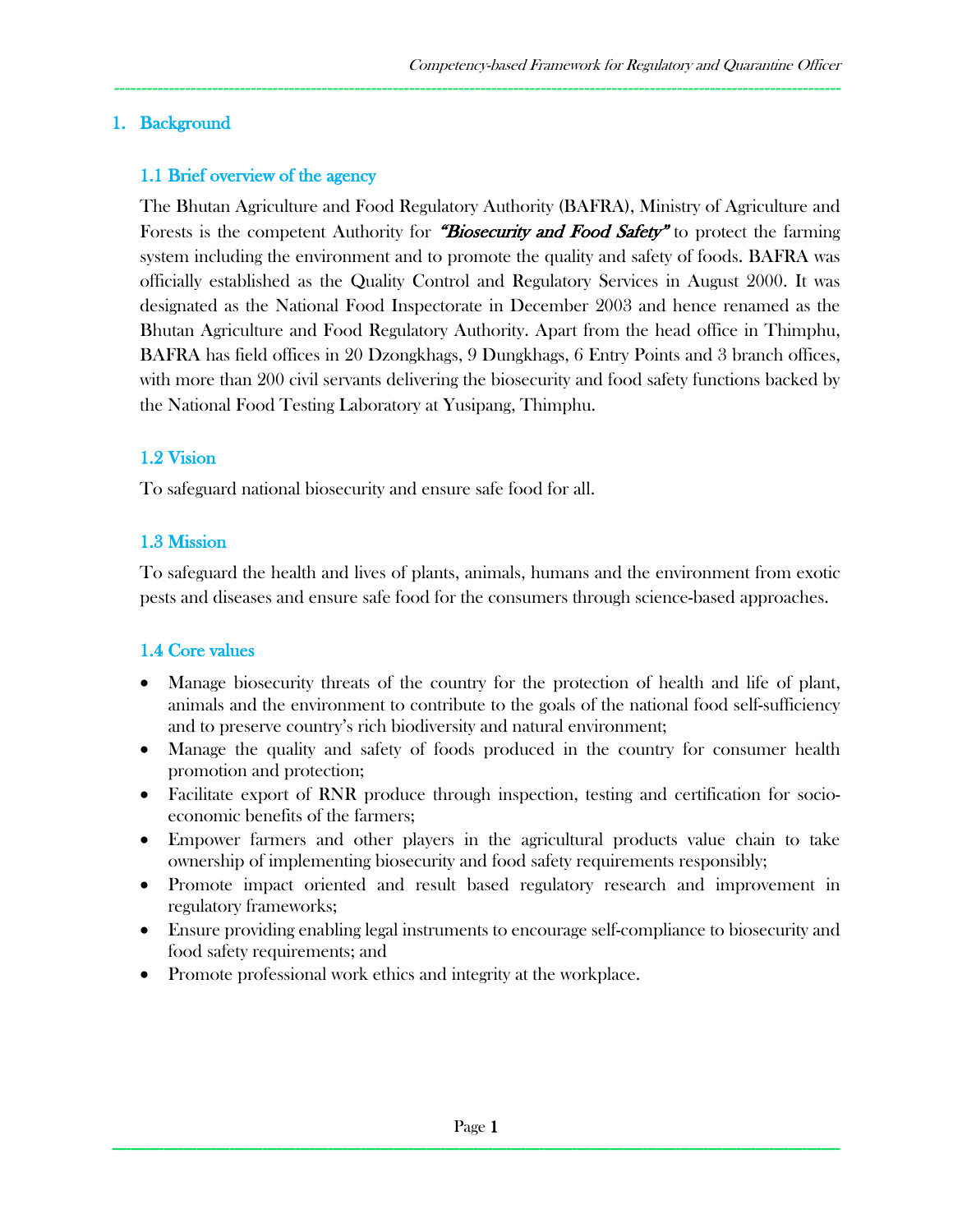### 1.5 Core functions

• Implement the RNR policies and legislations such as, Biosecurity Policy of Kingdom of Bhutan 2010, Plant Quarantine Act of Bhutan 1993, Seed Act of Bhutan 2000, Pesticide Act of Bhutan 2000, Livestock Act of Bhutan 2001, Food Act of Bhutan 2005, Biosafety Act of Bhutan 2015 and other related Regulations and Standards;

-------------------------------------------------------------------------------------------------------------------------------------

- Implement sanitary and phytosanitary (SPS) measures effectively to protect the health and life of humans, plants and animals including the environment from risks of entry, establishment and spread of exotic pests and diseases;
- Implement plant and animal biosecurity measures;
- Function as the National Authority to ensure quality and safety of food and feed;
- Regulate products derived from genetically modified organisms;
- Function as the Inspection and Certification Body for food and agriculture/livestock products; Bhutan Organic, Good Agriculture Practices;
- Provide food testing services for biological and chemical parameters;
- Implement animal welfare Standards;
- Conduct relevant research related to Biosecurity and Food Safety; and
- Function as the Focal Points for International Organizations viz.,
	- International Plant Protection Convention,
	- Codex Alimentarius Commission,
	- National Enquiry Point for World Trade Organization-Sanitary and Phytosanitary Agreement,
	- International Food Safety Authorities Network for International Health Regulations, and
	- Cartagena Protocol on Biosafety for Convention on Biological Diversity.

#### 2. Situational Analysis

Currently, there are 28 Regulatory and Quarantine Officers (RQO) working in various offices of BAFRA. Nine of them have Food Science background while eleven have Animal Science and eight of them Agriculture Science background. Ten RQOs are currently stationed in the BAFRA Hq, Thimphu serving as the Chiefs of the Divisions and Heads of various Sections while eighteen are in the field offices located in 20 Dzongkhags. Of the 28 RQOs, two are in P1 level, 8 in P2, 11 in P3, 5 in P4 and 2 in P5.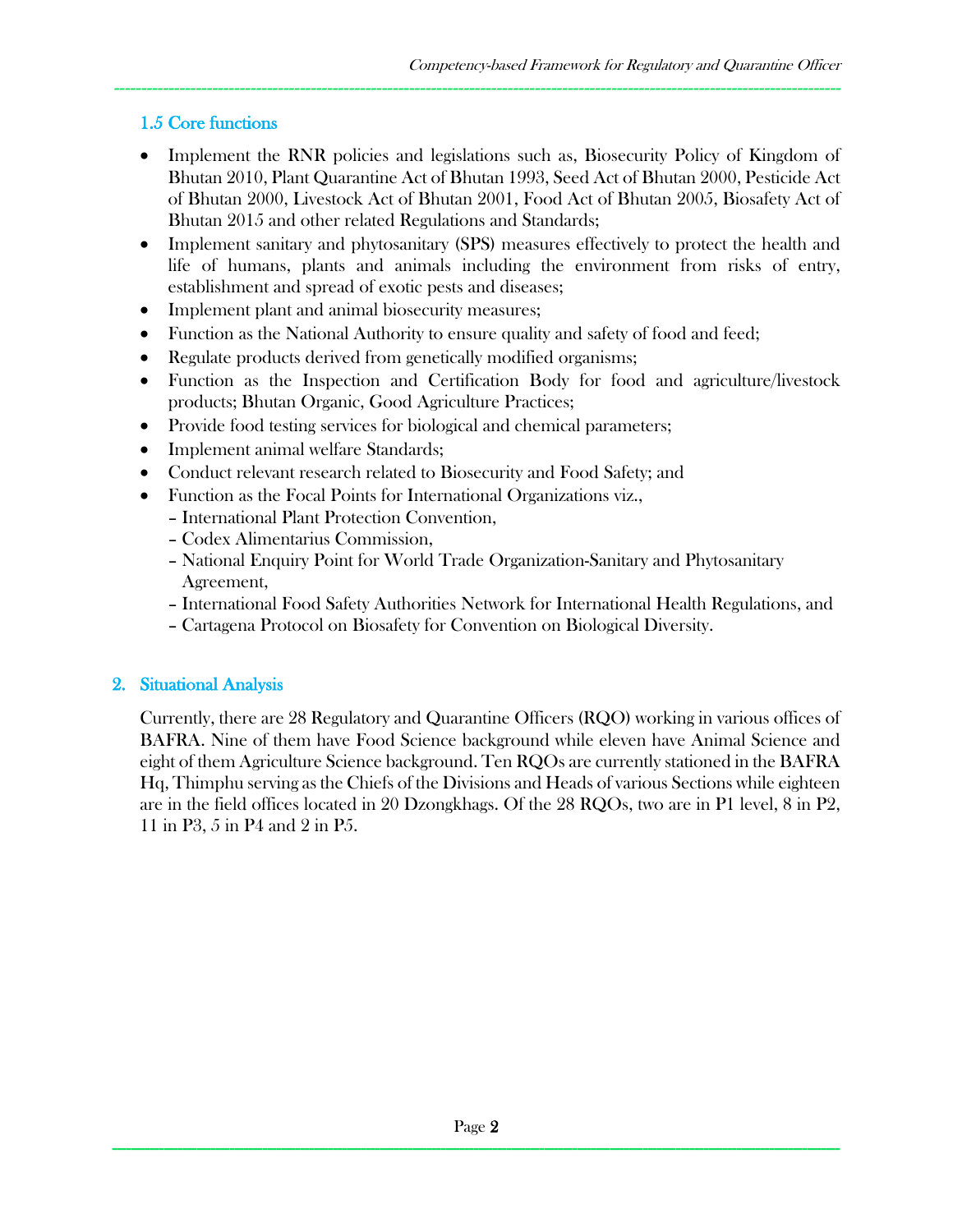

Figure 1: Number of RQOs by profession

### 3. Competency-Based Framework for Regulatory and Quarantine Officer

#### 3.1 Introduction

The Royal Civil Service Commission (RCSC) has introduced a Competency-based Framework (CBF) to strengthen the capability, productivity and professional development of civil servants. The framework will serve as a guiding tool for a structured and exhaustive approach of capacity development. It will assist agencies in envisioning definite and coherent skill requirements to enhance various human resource functions, particularly in areas of Performance Management, Succession Planning, Talent Management, and Career Progression.

The CBF for the Regulatory and Quarantine Officers (RQO) is aligned to the vision, mission and objectives of the BAFRA with common understanding of critical development needs of RQOs for the desired behaviors in them. The CBF as a key HR approach, establishes a strong link between the organization and an individual on performance and behavioral aspects.

The CBF for the RQO is developed as per the directive of the RCSC following the CBF development guideline. A task force comprising of four RQOs from BAFRA were trained by RCSC on CBF development and have been tasked with CBF development for the position RQO. Series of consultation meetings and workshops with all the RQOs and stakeholders were held besides conducting online surveys to validate the Key roles (KR), Competency areas (CA), Key Competencies (KC), Behavioral Indicators (BI's), Proficiency Levels (PL) and Training Need Analysis (TNA) of the RQOs. This framework is designed to guide the RQOs in strengthening their competency, improving their behaviors and professionalism at work place. In total, there are 3 Key Roles, 8 Competency Areas, 24 Key Competencies and 67 Behavioral Indicators identified for RQOs. The CBF will provide platform for them to recognize domain knowledge, skills and abilities to become a good leader at work place with required professional and behavioral competencies.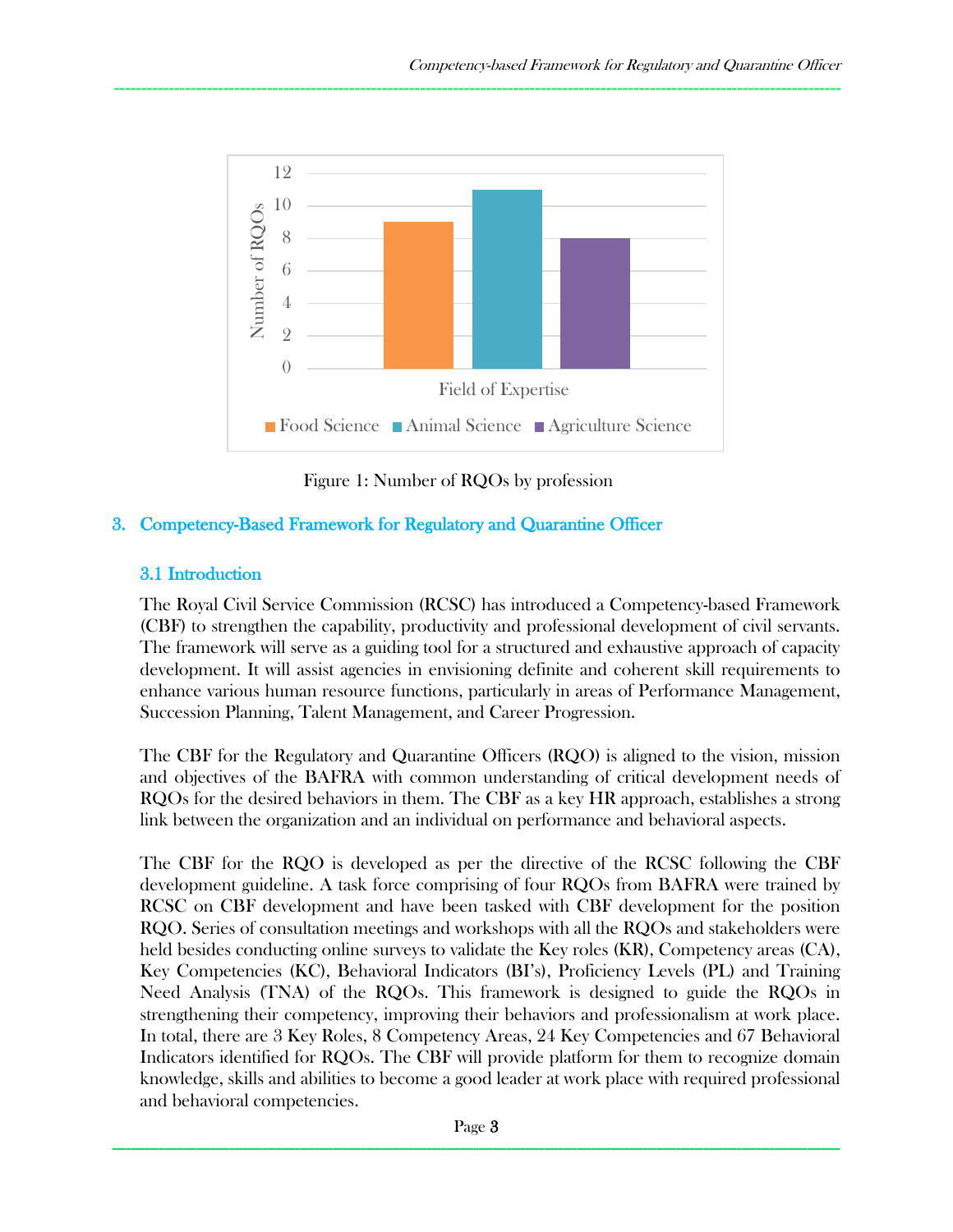#### 3.2 Purpose

The CBF highlights the knowledge, skills and abilities required for RQO to achieve a high level of professional competence and deliver the highest standard services. The framework is developed with the following aim and objectives.

-------------------------------------------------------------------------------------------------------------------------------------

## 3.3 Aim

Build a fraternity of RQO who are highly knowledgeable, skillful and competent in delivering efficient and effective services of the highest standard.

#### 3.4 Objectives

- Enable BAFRA in having efficient and competent workforce by aligning knowledge, skills and abilities with the organizational priorities resulting in enhancement of professionalism in biosecurity and food safety services delivery.
- Identify major performance gaps of RQOs and strengthen their competency by implementing competency development initiatives.
- Guide implementing various HR functions such as Performance Management, Succession Planning, Talent Management, and Career Progression.

#### 3.5 Framework development processes

The development of the competency-based framework for RQOs involved identifying Key Roles, Role Profiles, Competency Areas, Key Competencies, Behavioral Indicators, Proficiency Levels and conducting Training Need Analysis through a rigorous, consultative and inclusive process with key stakeholders. As soon as the task force members were trained on development of CBF, the task force members conducted series of both in-person and virtual consultation meetings, workshops and online surveys with the stakeholders to validate the information and develop the document.



Figure 2: Framework development process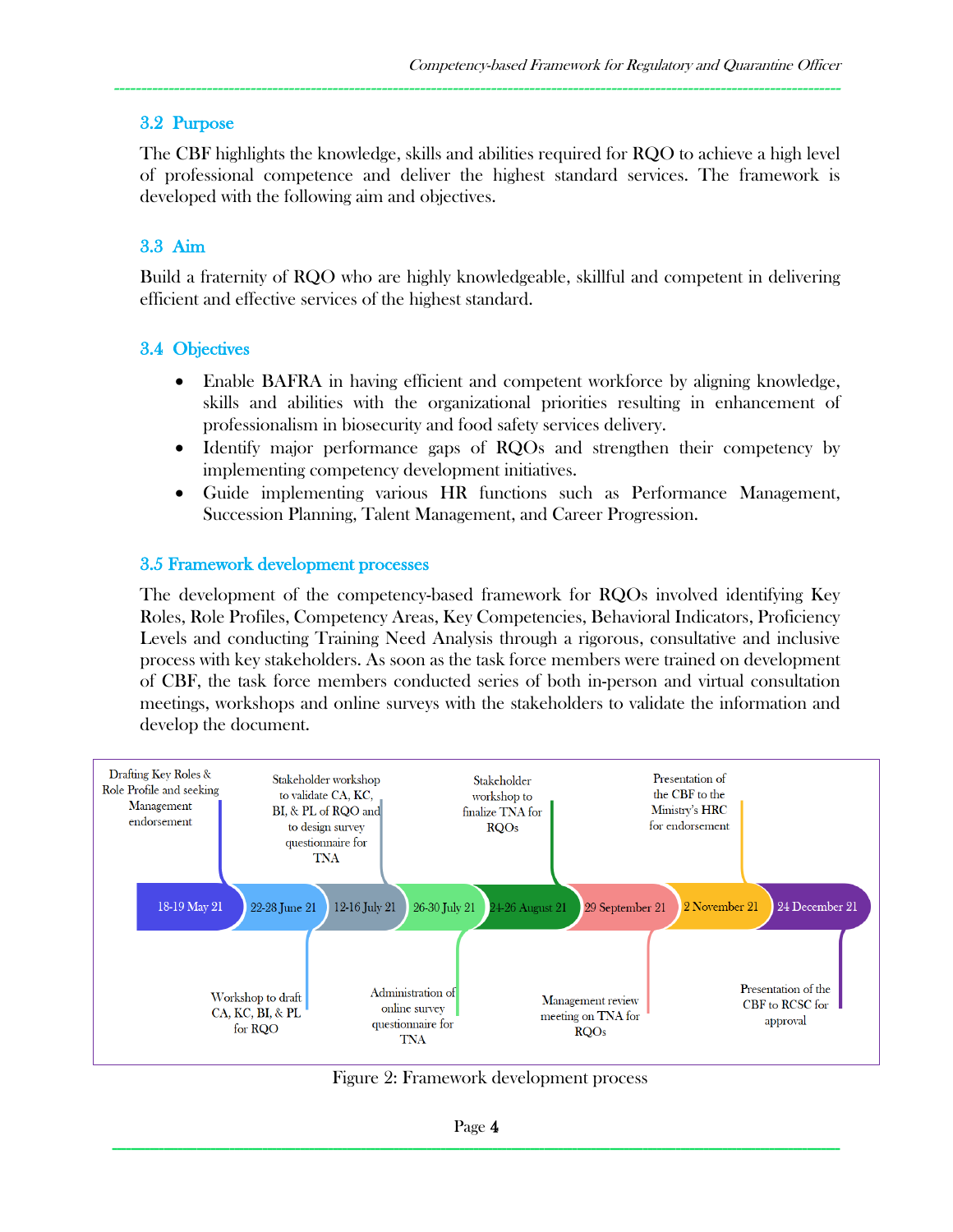#### 3.6 Overview of CBF structure

The CBF structure below shows the overview of the Key Roles, Competency Areas and Key Competencies required for the RQOs. The diagram shows that each Key Role of an RQO is sub-divided into Competency Areas and each Competency Area is further subdivided into Key Competencies. In total, there are 3 Key Roles, 8 Competency Areas, 24 Key Competencies identified for the RQO.

-------------------------------------------------------------------------------------------------------------------------------------



Figure 3: Diagrammatic overview of CBF for RQO

#### 4. Identification of Key Role

The key role is an organized set of behaviors that are crucial to achieve the current and future goals of BAFRA. Following are the key roles expected to be performed by the RQOs:

- a. Biosecurity and Food Safety Manager
- b. Biosecurity and Food Safety Technical Facilitator
- c. Biosecurity and Food Safety Advocate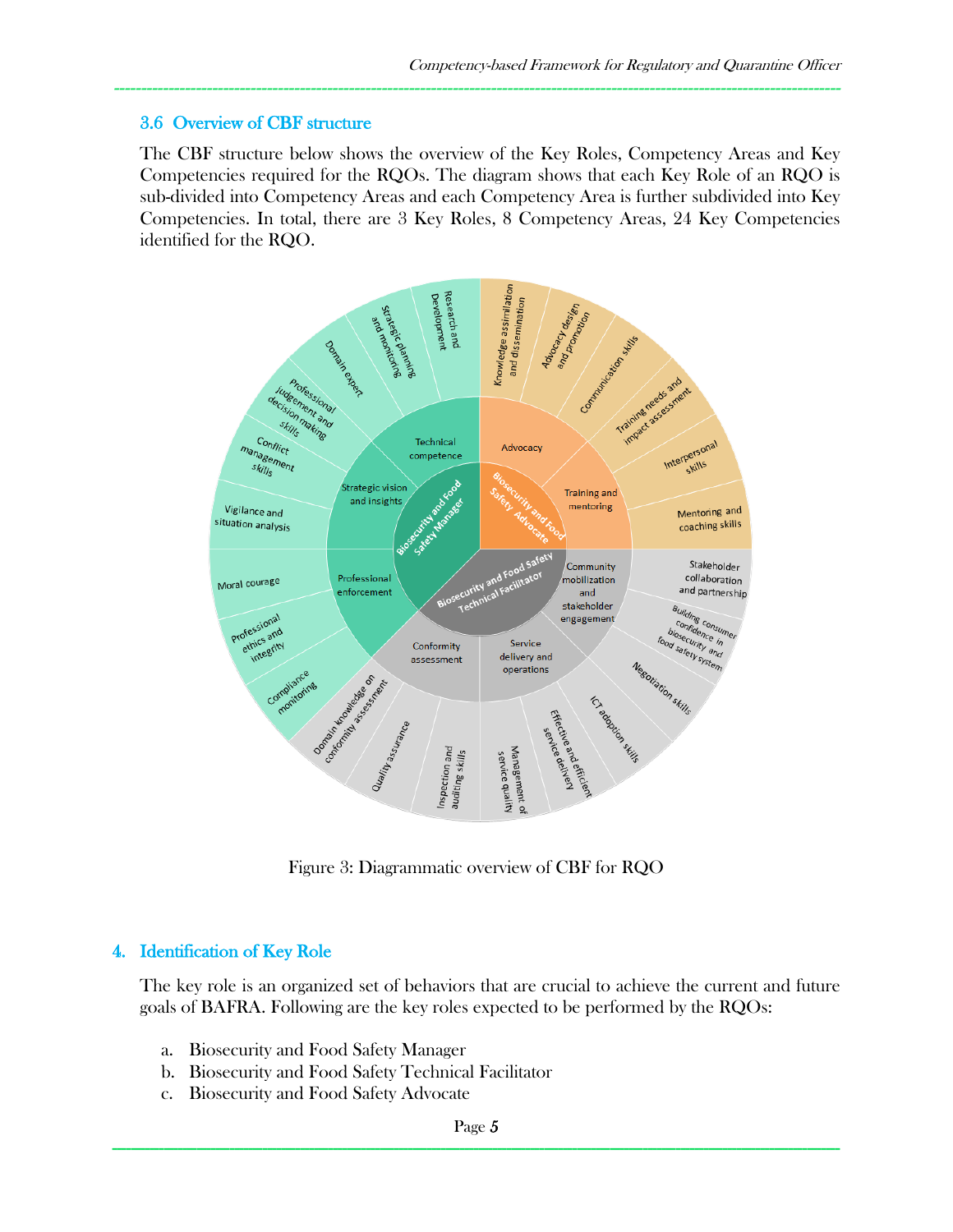## 5. Description of Role Profile

The role profile is the description of roles that RQOs are expected to demonstrate in achieving the outcomes of BAFRA. It defines outcomes and competencies for an individual role. It concentrates on outcomes rather than duties, which provides better guidance than a job description on expectations. It does not constrain RQOs to carry out a prescribed set of tasks.

-------------------------------------------------------------------------------------------------------------------------------------

Table1: Role Profile

| <b>SN</b>      | <b>Key Role</b>                                                       | <b>Role Description</b>                                                                                                                                                                                                                                                                                                                                                                                                                                                                                                                                                                                                                                                                                                                                                                                                                                                                                                                                                                                                                                                                                  |  |  |
|----------------|-----------------------------------------------------------------------|----------------------------------------------------------------------------------------------------------------------------------------------------------------------------------------------------------------------------------------------------------------------------------------------------------------------------------------------------------------------------------------------------------------------------------------------------------------------------------------------------------------------------------------------------------------------------------------------------------------------------------------------------------------------------------------------------------------------------------------------------------------------------------------------------------------------------------------------------------------------------------------------------------------------------------------------------------------------------------------------------------------------------------------------------------------------------------------------------------|--|--|
| $\mathbf{1}$   | Biosecurity and<br>Food Safety<br>Manager                             | <b>Keep</b> abreast of evolving regional/global issues related to biosecurity<br>and food safety including GMOs for preparedness and effective<br>interventions.<br><b>Develop</b> , implement and monitor plans and programmes related to<br>biosecurity, biosafety (GMOs) and food safety.<br>Conduct biosecurity, biosfatey (GMOs) and food safety risk analysis<br>for adoption and implementation of evidence based decision making.<br><b>Build</b> technical capacity of farmers, food business operators to meet<br>the regulatory and certification requirements.<br><b>Enforce</b> biosecurity, biosafety (GMOs) and food safety policies and<br>legislations to protect plant, animal, human and environmental<br>health.<br><b>Conduct</b> regulatory research and review the existing policies and<br>legislations related to biosecurity, biosafety (GMO) and food safety<br>management to avoid redundancy and ensure relevancy.<br><b>Collaborate</b> with partner agencies to seek funding and technical<br>support for managing biosecurity, biosafety (GMO) and food safety<br>risks. |  |  |
| $\overline{2}$ | <b>Biosecurity</b> and<br>Food Safety<br><b>Technical Facilitator</b> | <b>Understand</b> the evolving domestic and international food safety and<br>biosecurity requirements including Sanitary and Phytosanitary (SPS)<br>measures for RNR/Food products to design appropriate inspection,<br>testing and certification services for the clients.<br><b>Strengthen</b> inspection, testing and certification services through<br>internationally recognized conformity assessment systems to facilitate<br>access of RNR/food products including organic products to both<br>domestic and international markets.                                                                                                                                                                                                                                                                                                                                                                                                                                                                                                                                                               |  |  |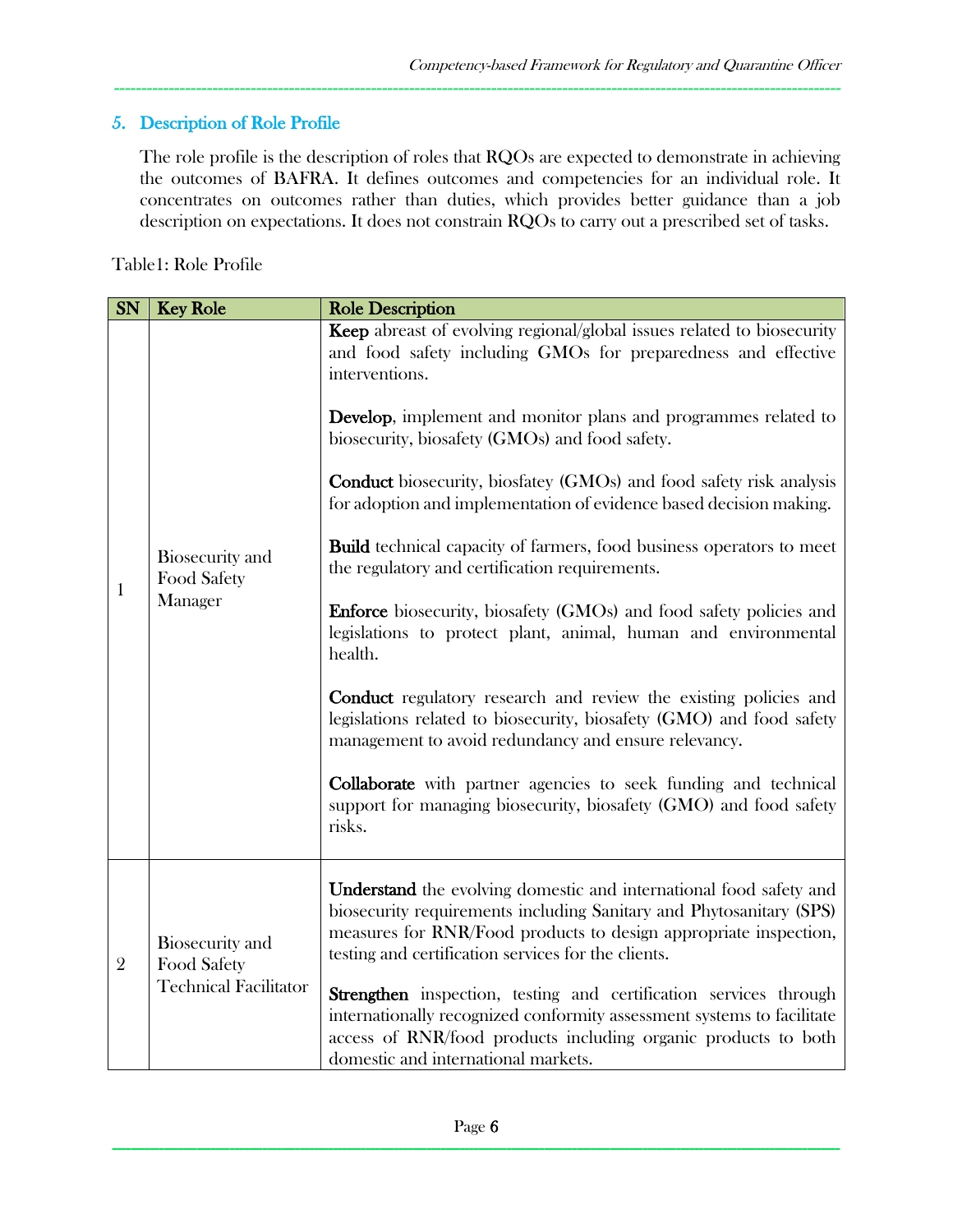|   |                                            | Seek and implement mutual recognition arrangements of BAFRA's<br>inspection, testing and certification system with relevant competent<br>authorities of the trading partner countries for trade facilitation.                   |
|---|--------------------------------------------|---------------------------------------------------------------------------------------------------------------------------------------------------------------------------------------------------------------------------------|
|   |                                            | <b>Collaborate</b> with key partner agencies and food business operators to<br>adopt good hygienic and manufacturing practices for safe food<br>production.                                                                     |
|   |                                            | <b>Build</b> partnership with the farmers and other stakeholders in<br>implementing good agriculture practices, good veterinary practices<br>and biosecurity requirements to ensure quality and safety of<br>RNR/food products. |
| 3 | Biosecurity and<br>Food Safety<br>Advocate | Create awareness on the latest biosecurity and food safety<br>requirements directly affecting the stakeholders and consumers to<br>meet regulatory requirements.                                                                |
|   |                                            | <b>Advocate</b> implementation of good farm biosecurity practices by the<br>stakeholders to prevent introduction, establishment and spread of<br>pests and diseases.                                                            |
|   |                                            | <b>Train</b> relevant stakeholders on good hygienic and manufacturing<br>practices to produce safe and quality food and RNR products.                                                                                           |
|   |                                            | <b>Promote</b> food safety culture to enable the FBOs to take ownership<br>and accountability to produce safe and quality food.                                                                                                 |

## 6. Identification of Competency Areas

The competency area is the clustering of key competencies by related behavior and functions of each role. It comprises a set of Knowledge, Skills and Abilities that result in essential behaviors expected from RQO. The framework has identified eight competency areas as follows:

Table 2: Identified key roles and competency areas

| <b>Role</b><br># | <b>Key Role</b>             | <b>Competency Area</b>            |
|------------------|-----------------------------|-----------------------------------|
|                  | <b>Biosecurity and Food</b> | 1.1 Technical competence          |
|                  | <b>Safety Manager</b>       | 1.2 Strategic vision and insights |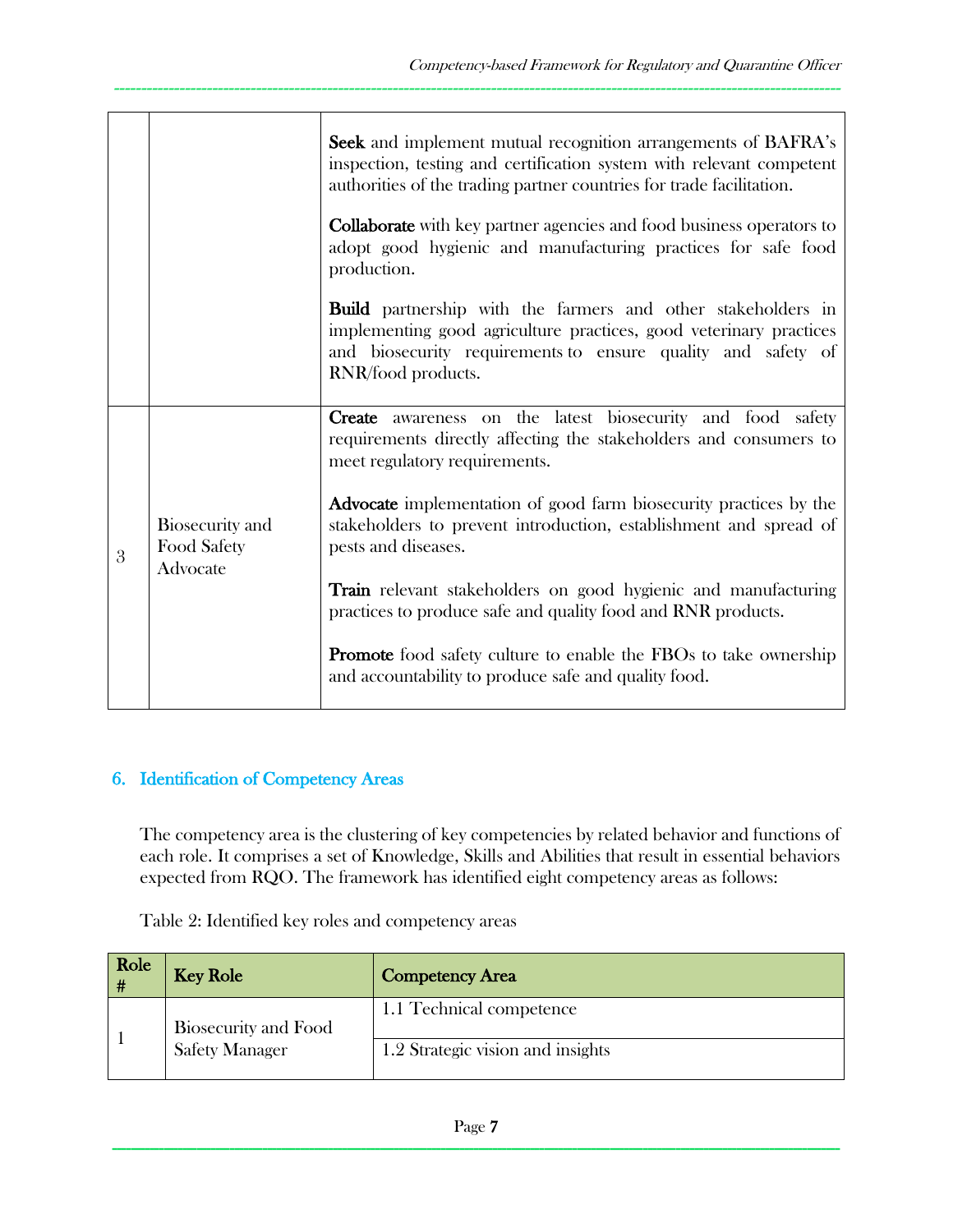|   |                                                                | 1.3 Professional enforcement                          |
|---|----------------------------------------------------------------|-------------------------------------------------------|
|   | Biosecurity and Food<br><b>Safety Technical</b><br>Facilitator | 2.1 Conformity assessment                             |
|   |                                                                | 2.2 Service delivery and operations                   |
|   |                                                                | 2.3 Community mobilization and stakeholder engagement |
|   | <b>Biosecurity and Food</b>                                    | 3.1 Advocacy                                          |
| 3 | <b>Safety Advocate</b>                                         | 3.2 Training and mentoring                            |

#### 7. Identification of Key Competencies

The key competency is the specific capabilities that are desirable for RQOs to possess to drive outstanding performance. Generally, it is broadly divided as core competency, leadership competency and technical or functional competency. The framework has identified 24 key competencies which are presented as below: -

Table 3: Identified key competencies

| Role | <b>Key Role</b>                     | <b>Competency Area</b>               | <b>Key Competencies</b>                    |
|------|-------------------------------------|--------------------------------------|--------------------------------------------|
|      |                                     | 1.1 Technical competence             | Domain expert<br>1.1.1                     |
|      |                                     |                                      | Strategic planning and monitoring<br>1.1.2 |
|      |                                     |                                      | 1.1.3<br>Research and development          |
|      | Biosecurity and Food Safety Manager | Strategic vision and insights<br>1.2 | 1.2.1<br>Vigilance and situation analysis  |
|      |                                     |                                      | 1.2.2<br>Conflict management skills        |
|      |                                     |                                      | 1.2.3<br>Professional judgement and        |
|      |                                     |                                      | decision making                            |
|      |                                     |                                      | skills                                     |
|      |                                     | Professional enforcement<br>1.3      | 1.3.1<br>Compliance monitoring             |
|      |                                     |                                      | Professional ethics and integrity<br>1.3.2 |
|      |                                     |                                      | 1.3.3<br>Moral courage                     |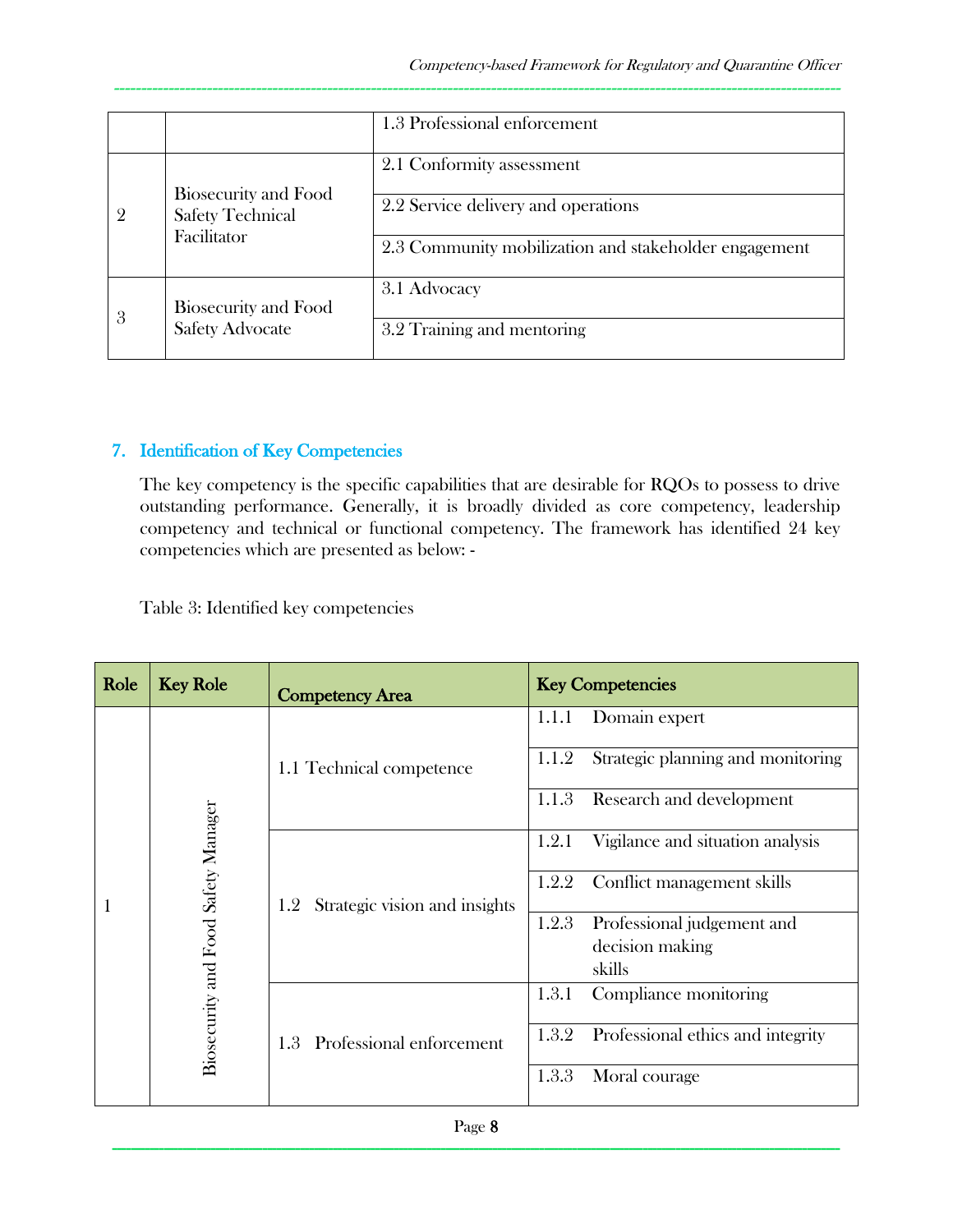| $\overline{2}$ |                                                   | 2.1 Conformity assessment                                | 2.1.1 Domain knowledge on conformity<br>assessment<br>2.1.2 Quality assurance<br>2.1.3 Inspection and auditing skills                                         |
|----------------|---------------------------------------------------|----------------------------------------------------------|---------------------------------------------------------------------------------------------------------------------------------------------------------------|
|                | Biosecurity and Food Safety Technical Facilitator | 2.2 Service delivery and<br>operations                   | 2.2.1 ICT adoption skills<br>2.2.2 Effective and efficient service<br>delivery<br>2.2.3 Management of service quality                                         |
|                |                                                   | 2.3 Community mobilization<br>and stakeholder engagement | 2.3.1 Stakeholder collaboration and<br>partnership<br>2.3.2 Building consumer confidence in<br>biosecurity and food safety system<br>2.3.3 Negotiation skills |
|                |                                                   | 3.1 Advocacy                                             | 3.1.1 Knowledge assimilation and<br>dissemination<br>3.1.2 Advocacy design and promotion<br>3.1.3 Communication skills                                        |
| 3              | Biosecurity and Food Safety<br>Advocate           | 3.2 Training and mentoring                               | 3.2.1 Training needs and impact<br>assessment<br>3.2.2 Interpersonal skills<br>3.2.3 Mentoring and coaching skills                                            |

#### 8. Identification of Behavioral Indicators

The behavioral Indicators is the description of competencies based on various proficiency levels. It outlines a collection of desired and observable motives, traits and behaviors when executing or carrying out the assigned task. It serves as a tool to guide evaluations of employee performance. The framework has identified 67 behavioral indicators.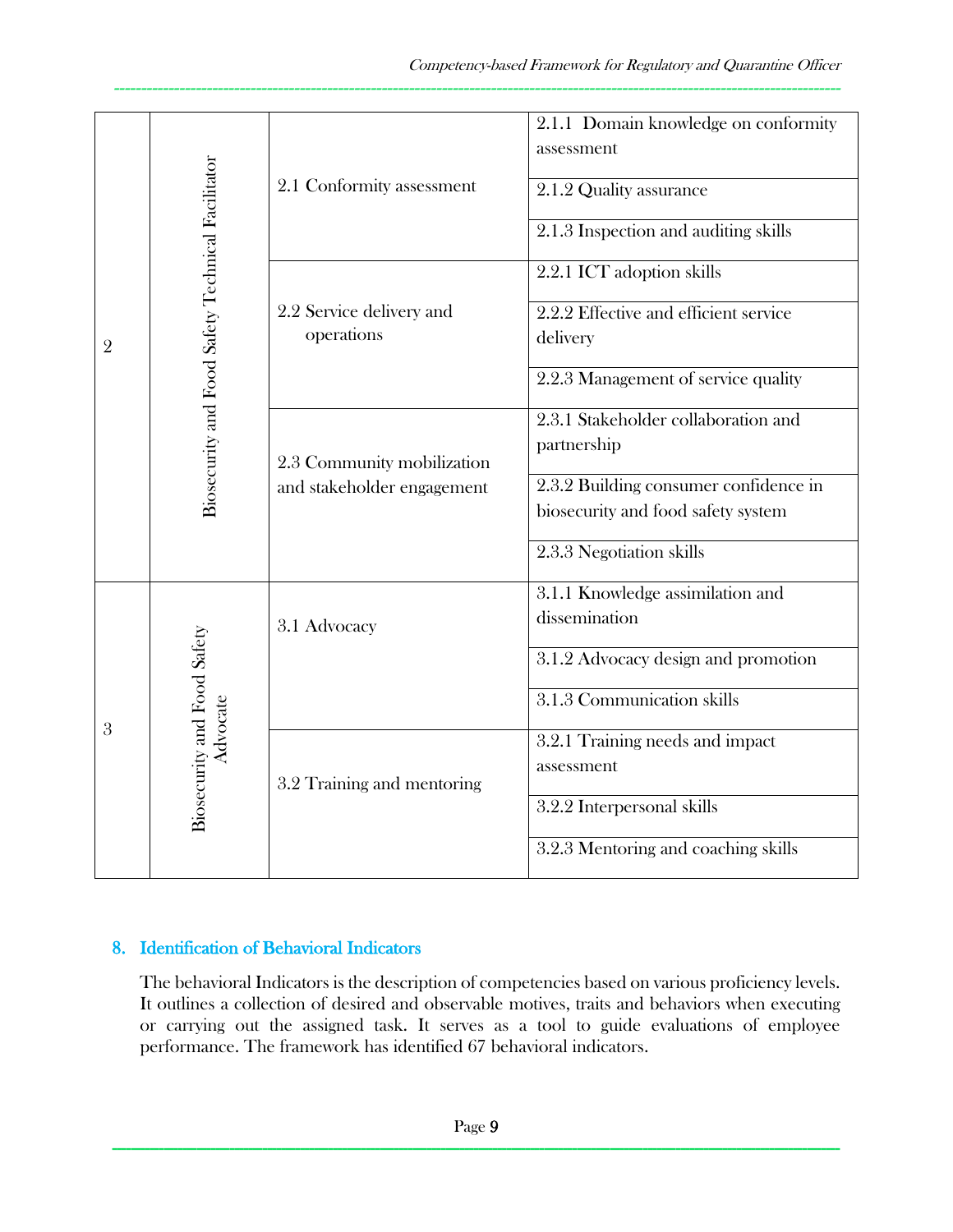| <b>Competency Area</b>                          | <b>Key Competency</b>                               |                                                                                                                                                                                   | <b>Behavioral Indicator (s)</b>                                                                                                                                                          |  |
|-------------------------------------------------|-----------------------------------------------------|-----------------------------------------------------------------------------------------------------------------------------------------------------------------------------------|------------------------------------------------------------------------------------------------------------------------------------------------------------------------------------------|--|
| Key Role 1: Biosecurity and Food Safety Manager |                                                     |                                                                                                                                                                                   |                                                                                                                                                                                          |  |
|                                                 | 1.1.1                                               | Domain<br>expert                                                                                                                                                                  | 1.1.1.1 Demonstrates good knowledge and understanding<br>of biosecurity, biosafety and food safety policies and<br>legislations for correct interpretation and effective<br>enforcement. |  |
|                                                 |                                                     |                                                                                                                                                                                   | 1.1.1.2 Demonstrates professional knowledge and skills in<br>biosecurity/food safety risk analysis and management to<br>protect the farming system and promote consumer health.          |  |
|                                                 |                                                     |                                                                                                                                                                                   | 1.1.1.3 Exhibits domain expertise to train peers and<br>stakeholders for building technical capacity.                                                                                    |  |
| 1.1 Technical<br>competency                     | Strategic<br>1.1.2<br>planning<br>and<br>monitoring | 1.1.2.1 Uses technical expertise to prioritize, develop and<br>implement plans and programs in line with the agency<br>mandates to ensure biosecurity, biosafety and food safety. |                                                                                                                                                                                          |  |
|                                                 |                                                     |                                                                                                                                                                                   | 1.1.2.2 Displays ability to develop project proposals to<br>address current and emerging biosecurity and food safety<br>risks.                                                           |  |
|                                                 |                                                     |                                                                                                                                                                                   | 1.1.2.3 Effectively monitors the implementation of the<br>plans and programs to achieve defined objectives.                                                                              |  |
|                                                 | 1.1.3 Research and<br>development                   |                                                                                                                                                                                   | 1.1.3.1 Demonstrates professional knowledge and skills in<br>conducting research to generate evidence to support<br>regulatory measures.                                                 |  |
|                                                 |                                                     |                                                                                                                                                                                   | 1.1.3.2 Gathers and analyzes biosecurity and food safety<br>data to recommend strategies.                                                                                                |  |

## Table 4: Behaviors indicators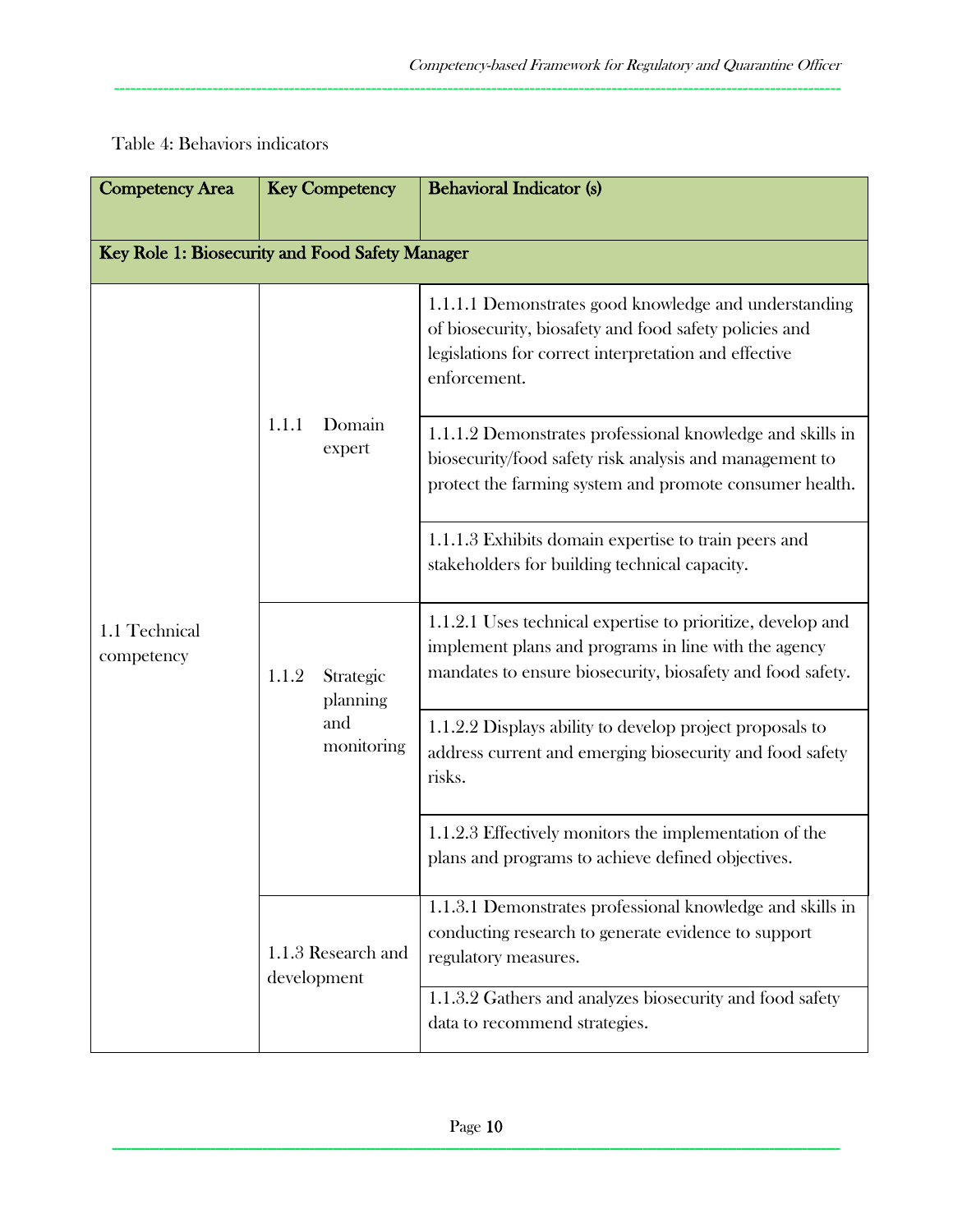|                                      |                                                                  | 1.1.3.3 Develops concept proposals to address emerging<br>issues related to biosecurity and food safety.                                                                            |
|--------------------------------------|------------------------------------------------------------------|-------------------------------------------------------------------------------------------------------------------------------------------------------------------------------------|
|                                      | 1.2.1 Vigilance and<br>situation analysis                        | 1.2.1.1 Monitors and maintains vigilance on the emerging<br>biosecurity and food safety threats at the national, regional<br>and international levels for timely interventions.     |
|                                      |                                                                  | 1.2.1.2 Conducts assessment of the risk posed by the<br>emerging threats and recommends strategies and<br>contingencies to manage the identified risks.                             |
| 1.2 Strategic vision<br>and insights |                                                                  | 1.2.1.3 Reviews and recommends changes in the existing<br>biosecurity, biosafety and food safety policies and<br>legislations to accommodate evolving needs and changing<br>trends. |
|                                      | 1.2.2 Conflict<br>management skills                              | 1.2.2.1 Analyzes and anticipates potential conflicts to<br>avoid or mitigate undesirable impacts.                                                                                   |
|                                      |                                                                  | 1.2.2.2 Embraces diverse opinions to holistically manage<br>conflicts.                                                                                                              |
|                                      |                                                                  | 1.2.2.3 Demonstrates astuteness, adroitness and mediation<br>skills to objectively manage conflicts and disagreements.                                                              |
|                                      | 1.2.3 Professional<br>judgement and<br>decision making<br>skills | 1.2.3.1 Applies domain knowledge effectively and<br>efficiently to make appropriate professional judgement.                                                                         |
|                                      |                                                                  | 1.2.3.2 Exhibits sound analytical skills to respond to new<br>or difficult situations with a positive attitude.                                                                     |
| 1.3 Professional                     | 1.3.1 Compliance<br>monitoring                                   | 1.3.1.1 Devises effective and efficient inspection plans and<br>implements it professionally to maximize the output.                                                                |
| enforcement                          |                                                                  | 1.3.1.2 Identifies and enforces correct provision(s) of the<br>Biosecurity and Food Safety regulatory legislation for the<br>protection of plant, animal and human health.          |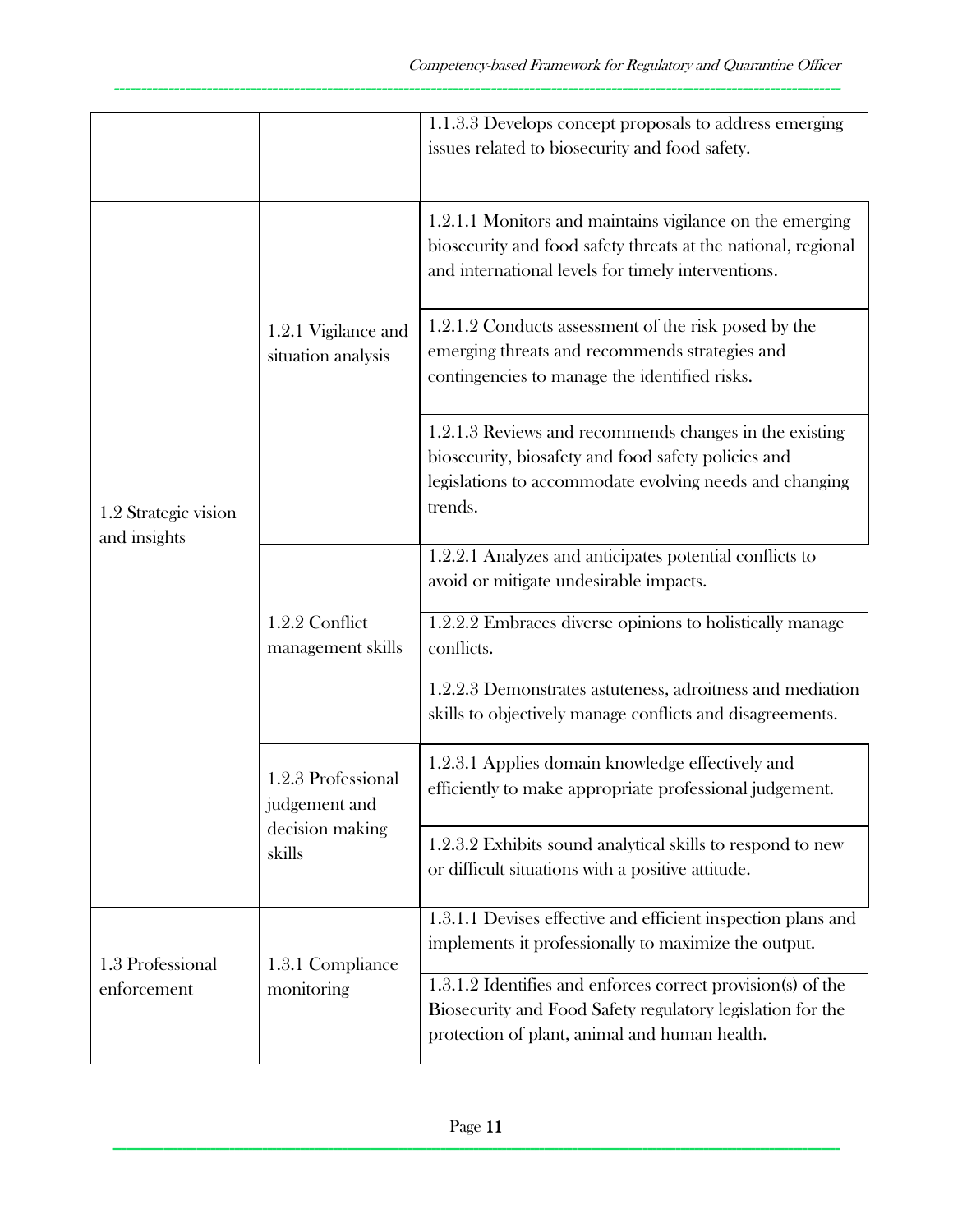|                              |                                                               | 1.3.1.3 Conducts appropriate follow up and monitoring to<br>ensure continued compliance to regulatory requirements.                                                                                                              |
|------------------------------|---------------------------------------------------------------|----------------------------------------------------------------------------------------------------------------------------------------------------------------------------------------------------------------------------------|
|                              | 1.3.2 Professional<br>ethics and integrity                    | 1.3.2.1 Demonstrates good understanding of BAFRA's<br>uniform code of conduct, ethical duties and liabilities to<br>maintain institutional integrity.                                                                            |
|                              |                                                               | 1.3.2.2 Enforces biosecurity and food safety requirements<br>responsibly and ethically to uphold professionalism.                                                                                                                |
|                              |                                                               | 1.3.2.3 Remains trustworthy and strives to deliver<br>organizational goals and objectives to maintain institutional<br>credibility.                                                                                              |
|                              | $1.3.3$ Moral<br>courage                                      | 1.3.3.1 Demonstrates good understanding of authority<br>conferred by biosecurity, biosafety and food safety<br>legislations to exercise functions                                                                                |
|                              |                                                               | 1.3.3.2 Displays moral courage to enforce biosecurity/<br>food safety laws uniformly without fear or favour.                                                                                                                     |
|                              |                                                               | 1.3.3.3 Assumes accountability for one's own action                                                                                                                                                                              |
|                              | Key Role 2: Biosecurity and Food Safety Technical Facilitator |                                                                                                                                                                                                                                  |
|                              | 2.1.1 Domain                                                  | 2.1.1.1 Demonstrates good knowledge and understanding<br>of conformity assessment requirements of domestic and<br>international markets to design appropriate inspection,<br>testing and certification services for the clients. |
| 2.1 Conformity<br>assessment | knowledge on<br>conformity<br>assessment                      | 2.1.1.2 Exhibits proficiency in using conformity<br>assessment processes, standards and technical regulations<br>to facilitate trade.                                                                                            |
|                              |                                                               | 2.1.1.3 Adheres to the requirements of conformity<br>assessment to professionally verify conformance to the<br>standards.                                                                                                        |
|                              | 2.1.2 Quality<br>assurance                                    | 2.1.2.1 Demonstrates proper understanding of various<br>safety and quality assurance systems to facilitate adoption<br>and implementation by the clients.                                                                        |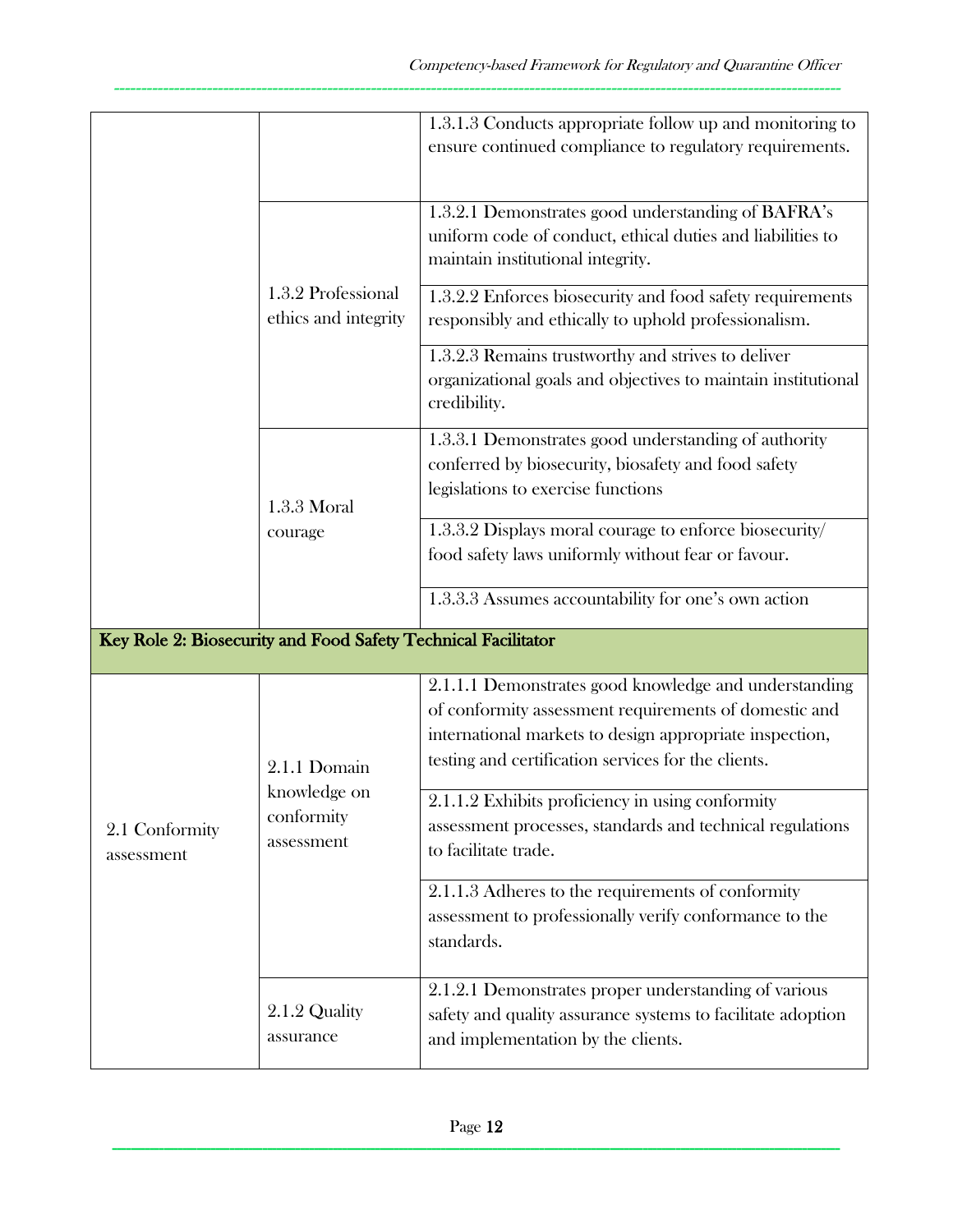|                            |                                                                                                                                | 2.1.2.2 Performs quality assurance reviews to verify<br>continued compliance.                                                                                 |
|----------------------------|--------------------------------------------------------------------------------------------------------------------------------|---------------------------------------------------------------------------------------------------------------------------------------------------------------|
|                            |                                                                                                                                | 2.1.2.3 Implements quality assurance systems on<br>inspection, testing and certification to facilitate mutual<br>recognition by trading partner countries.    |
|                            | 2.1.3 Inspection<br>and auditing skills                                                                                        | 2.1.3.1 Demonstrates good understanding on audit<br>planning, sampling, and execution to efficiently conduct<br>technical inspection and audits.              |
|                            |                                                                                                                                | 2.1.3.2 Displays the required competence and desired<br>personal behavioral attributes for inspection and auditing<br>to ensure objectivity and impartiality. |
|                            |                                                                                                                                | 2.1.3.3 Demonstrates the ability to report the audit<br>findings and recommendations to ensure implementation<br>of corrective actions by the auditee.        |
|                            | 2.2.1 ICT adoption<br>skills<br>2.2.2 Effective and<br>efficient service<br>delivery<br>2.2.3 Management<br>of service quality | 2.2.1.1 Possesses functional ICT knowledge and skills to<br>improve the working environment.                                                                  |
|                            |                                                                                                                                | 2.2.1.2 Demonstrates ability to learn and apply<br>appropriate information and communication technology<br>to improve service delivery.                       |
| 2.2 Service                |                                                                                                                                | 2.2.2.1 Identifies the needs of the clients and stakeholders<br>to design appropriate services.                                                               |
| delivery and<br>operations |                                                                                                                                | 2.2.2.2 Promotes delivery of effective and efficient services<br>to achieve the agency goals and objectives.                                                  |
|                            |                                                                                                                                | 2.2.3.1 Displays emotional intelligence in dealing with<br>clients to improve client impression.                                                              |
|                            |                                                                                                                                | 2.2.3.2 Seeks feedback and accepts constructive criticism<br>to continuously improve service delivery.                                                        |
|                            |                                                                                                                                | 2.2.3.3 Conducts periodic internal assessment and reviews<br>the quality of the services to identify areas for further<br>improvement.                        |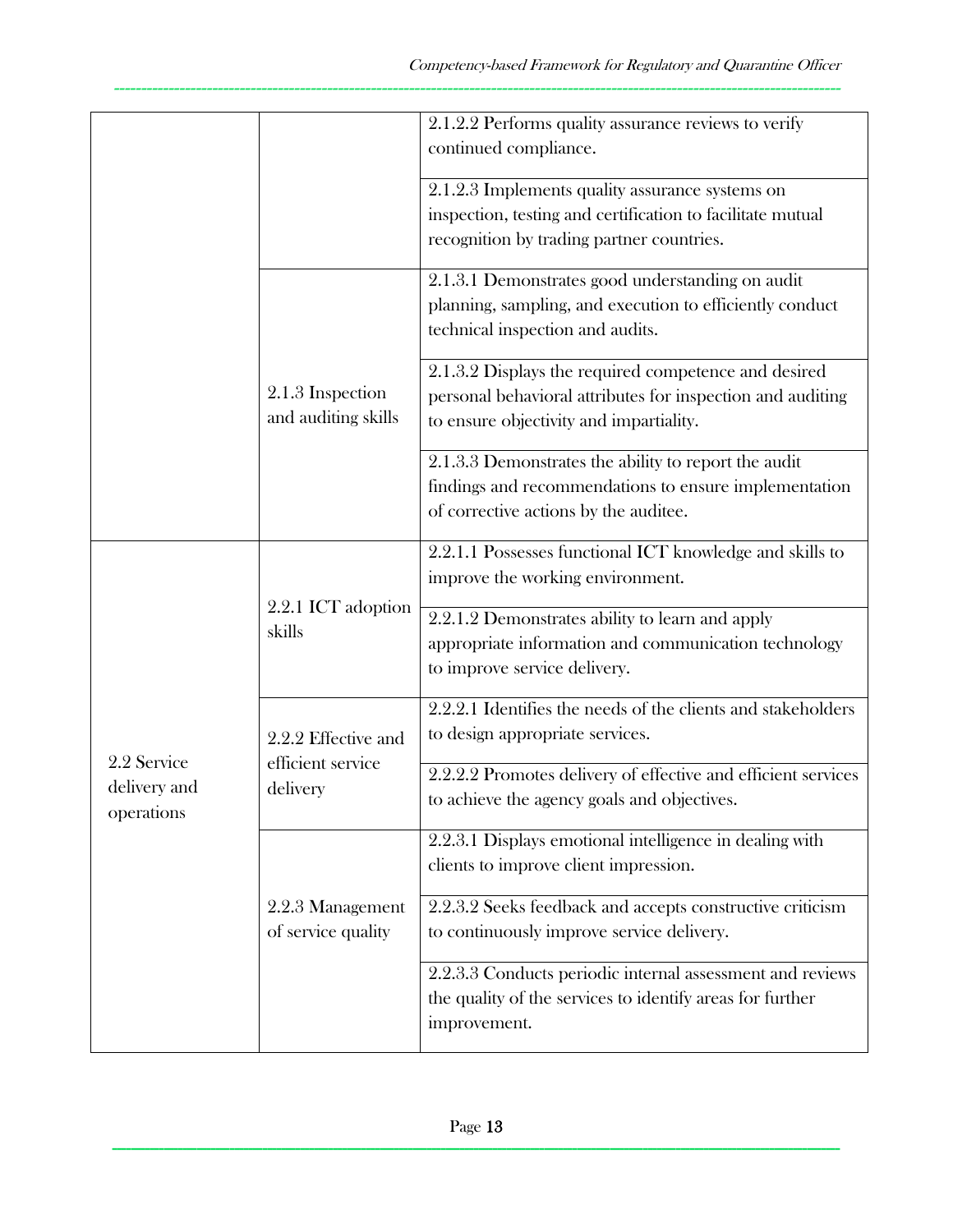|                                                  | 2.3.1 Stakeholder<br>collaboration and<br>partnership                                | 2.3.1.1 Fosters collaboration and partnership with<br>multiple stakeholders to synergize the efforts for meeting<br>the intended objectives.<br>2.3.1.2 Establishes good professional networking to<br>actively engage the stakeholders to garner their support. |
|--------------------------------------------------|--------------------------------------------------------------------------------------|------------------------------------------------------------------------------------------------------------------------------------------------------------------------------------------------------------------------------------------------------------------|
|                                                  |                                                                                      | 2.3.1.3 Engages multiple stakeholders to understand their<br>perspectives and suggests improvements in plans and<br>programs.                                                                                                                                    |
|                                                  | 2.3.2 Building<br>consumer<br>confidence in<br>biosecurity and<br>food safety system | 2.3.2.1 Ensures transparency and integrity in any<br>undertakings related to biosecurity and food safety systems<br>to build trust and confidence.                                                                                                               |
| 2.3 Community<br>mobilization and<br>stakeholder |                                                                                      | 2.3.2.2 Understands the needs and concerns of the clients<br>on biosecurity and food safety systems to develop need<br>based interventions.                                                                                                                      |
| engagement                                       | 2.3.3 Negotiation<br>skills                                                          | 2.3.3.1 Ability to listen and understand the needs and<br>priorities of stakeholders to promote mutual<br>understanding.                                                                                                                                         |
|                                                  |                                                                                      | 2.3.3.2 Discusses key issues with stakeholders and<br>identifies a common solution to achieve a win-win<br>outcome.                                                                                                                                              |
|                                                  | Key Role 3: Biosecurity and Food Safety Advocate                                     |                                                                                                                                                                                                                                                                  |
|                                                  | 3.1.1 Knowledge<br>assimilation and<br>dissemination                                 | 3.1.1.1 Exhibits willingness to continuously learn and<br>share effectively for continual improvement.                                                                                                                                                           |
| 3.1 Advocacy                                     |                                                                                      | 3.1.1.2 Demonstrates good knowledge management skills<br>for effective application to fulfill agency's mandates.                                                                                                                                                 |
|                                                  |                                                                                      | 3.1.1.3 Displays coordination skills to organize and<br>implement advocacy programs.                                                                                                                                                                             |
|                                                  | 3.1.2 Advocacy<br>design and<br>promotion                                            | 3.1.2.1 Analyzes and comprehends the advocacy needs of<br>the target audience to ensure appropriate means and<br>channels for communication.                                                                                                                     |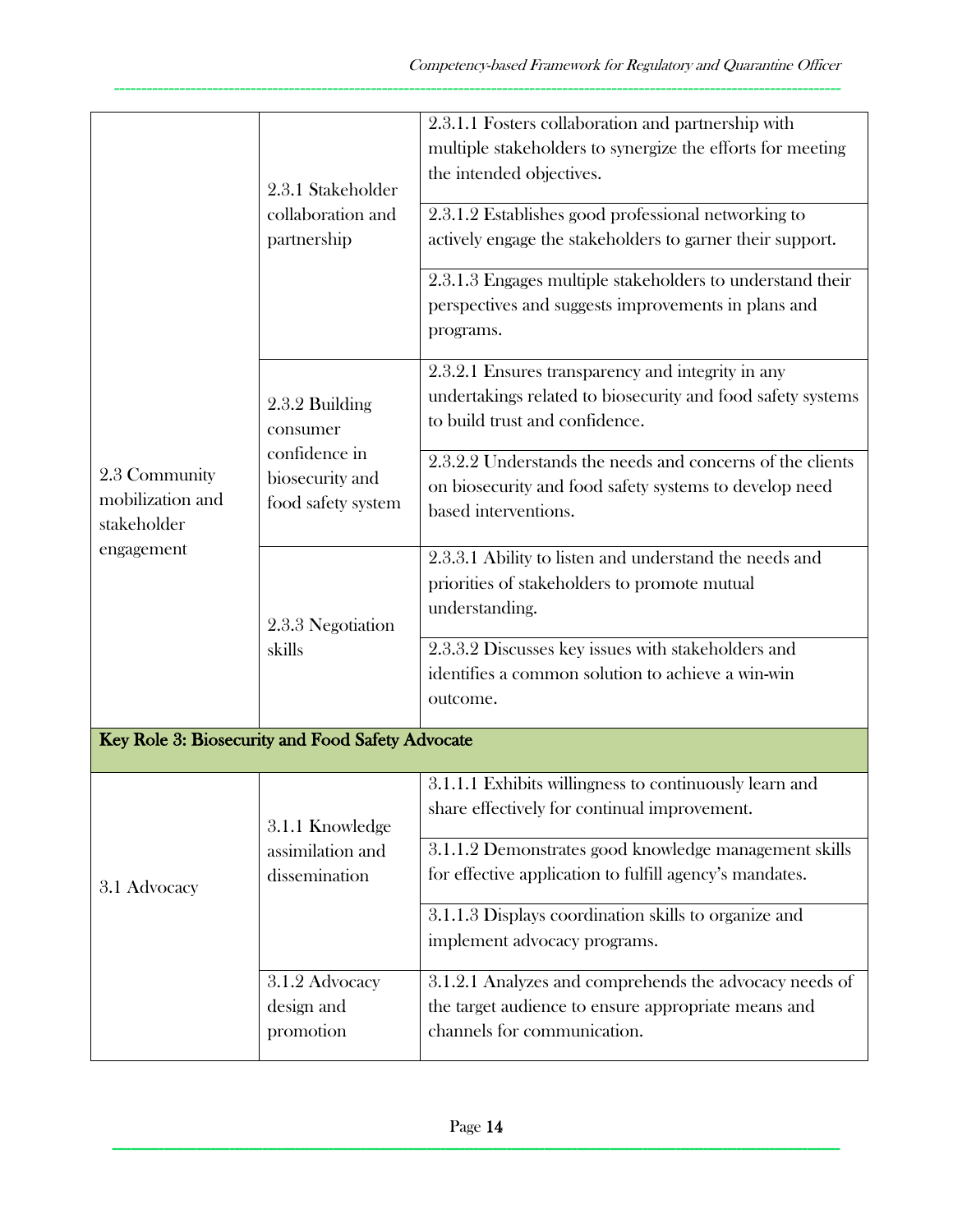|                               |                                                  | 3.1.2.2 Designs effective communication materials to                                                                                                                                          |
|-------------------------------|--------------------------------------------------|-----------------------------------------------------------------------------------------------------------------------------------------------------------------------------------------------|
|                               |                                                  | ensure effective information assimilation by the target<br>audience.                                                                                                                          |
|                               |                                                  | 3.1.2.3 Ability to motivate people through advocacy<br>programs to initiate actions.                                                                                                          |
|                               |                                                  | 3.1.3.1 States the facts objectively and clearly to ensure<br>effective communication.                                                                                                        |
|                               | 3.1.3<br>Communication<br>skills                 | 3.1.3.2 Exhibits interactive and effective communication<br>skills by using examples to illustrate key points to put the<br>messages across.                                                  |
|                               |                                                  | 3.1.3.3 Understands the strengths and weaknesses of one's<br>communication skills for further improvement.                                                                                    |
|                               | 3.2.1 Training<br>needs and impact<br>assessment | 3.2.1.1 Recognizes current and future knowledge gaps of<br>BAFRA officials and relevant stakeholders and provides<br>opportunities and a suitable environment to bridge the<br>knowledge gap. |
|                               |                                                  | 3.2.1.2 Exhibits ability to embrace fair and inclusive<br>participation to ensure all relevant stakeholders receive the<br>required training.                                                 |
| 3.2 Training and<br>mentoring |                                                  | 3.2.1.3 Possesses ability to conduct impact assessment of<br>the trainings for continual improvement of capacity<br>building programs.                                                        |
|                               | 3.2.2 Interpersonal<br>skills                    | 3.2.2.1 Displays appropriate social attributes, manners and<br>disposition to build positive working relations with<br>stakeholders.                                                          |
|                               |                                                  | 3.2.2.2 Ability to work effectively with people of different<br>mindset and minimize conflicts to promote harmony.                                                                            |
|                               |                                                  | 3.2.2.3 Works to build mutual respect, fairness and equity<br>to foster professional relationships.                                                                                           |
|                               | 3.2.3 Mentoring<br>and coaching skills           | 3.2.3.1 Ability to provide effective training of trainers<br>(TOT) programs to the BAFRA officials as well as the<br>relevant stakeholders.                                                   |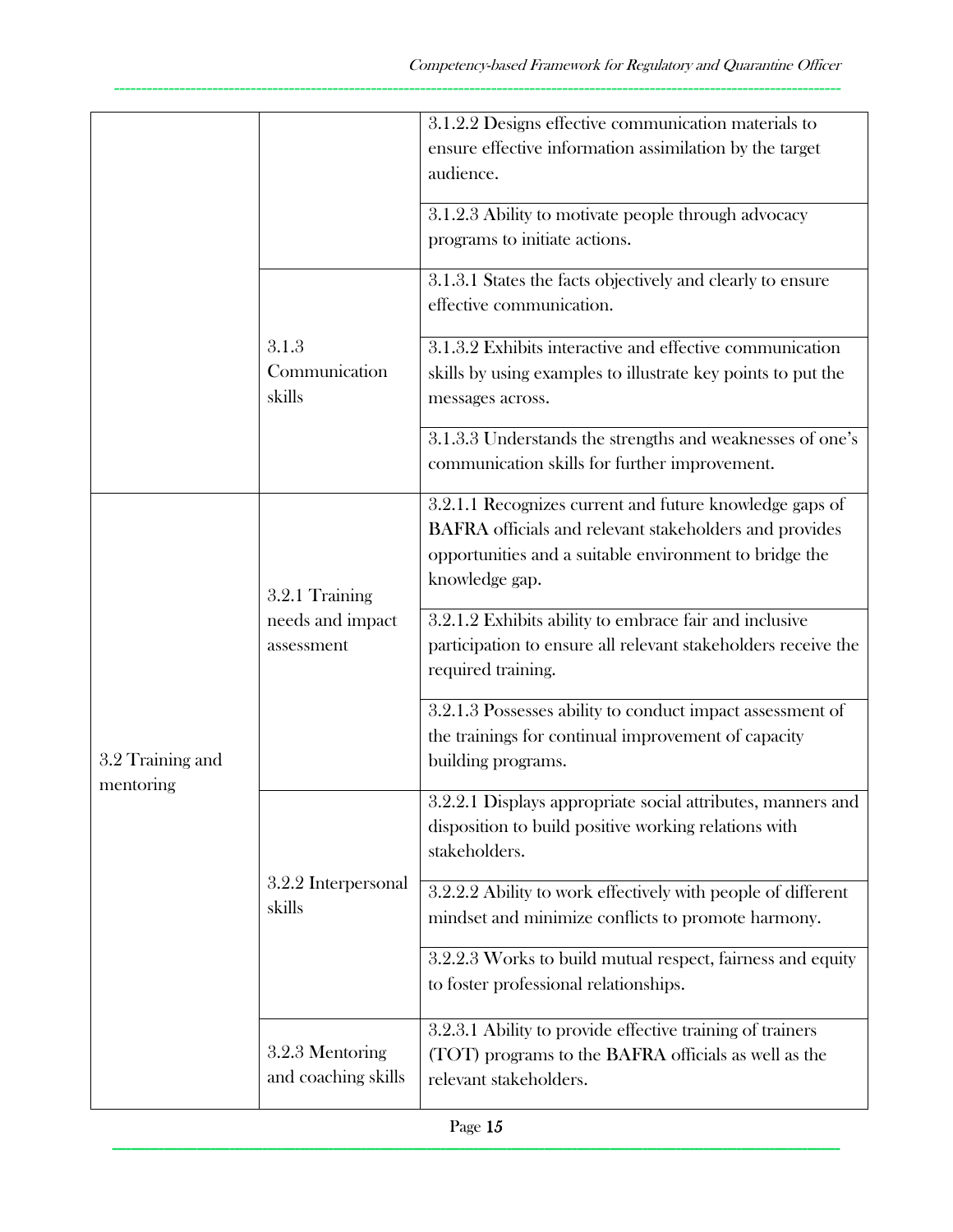| 3.2.3.2 Mentors and coaches colleagues to enhance their<br>competency and professional development.                                                              |
|------------------------------------------------------------------------------------------------------------------------------------------------------------------|
| 3.2.3.3 Mentor and coaches individual clients on meeting<br>food safety and biosecurity requirements to ensure self-<br>compliance and reduce regulatory burden. |

### 9. Classification of Proficiency Levels

The proficiency level is categorized based on the level of expertise. It describes the levels of a competency required to perform a specific job successfully. There is a progression of proficiencies at each level. The proficiency level of RQO is categorized into four levels as i) Entry (P5-P4), ii) Intermediate (P3), iii) Experienced (P2) and iv) Advanced (P1). The framework has identified 67 behavioral indicators across four levels of proficiency.

The proficiency will enable individual officials to distinguish the type of competencies expected in their career path, which will give them an opportunity to enhance competency in achieving current as well future career goals. As the officials in position levels of P5 & P4 play similar roles, their proficiency levels are merged together. Further, the proficiency level will set a benchmark for the recruitment and deployment. The proficiency levels of each key competency are detailed below:

Table 5: Proficiency levels

| Key Role: 1 Biosecurity and Food Safety Manager |                                           |                                                                                                 |                                                                                                      |  |  |  |
|-------------------------------------------------|-------------------------------------------|-------------------------------------------------------------------------------------------------|------------------------------------------------------------------------------------------------------|--|--|--|
|                                                 | Competency Area: 1.1 Technical Competency |                                                                                                 |                                                                                                      |  |  |  |
|                                                 | Key Competency: 1.1.1 Domain Expert       |                                                                                                 |                                                                                                      |  |  |  |
|                                                 |                                           |                                                                                                 | Behavioral Indicator: 1.1.1.1Demonstrates good knowledge and understanding of biosecurity, biosafety |  |  |  |
|                                                 |                                           | and food safety policies and legislations for correct interpretation and effective enforcement. |                                                                                                      |  |  |  |
|                                                 |                                           |                                                                                                 |                                                                                                      |  |  |  |
| Entry $(P5-P4)$                                 | Intermediate (P3)                         | <b>Experienced (P2)</b>                                                                         | Advanced(P1)                                                                                         |  |  |  |
| Understands the                                 | Understands all the                       | Understands all the                                                                             | Provides advance technical                                                                           |  |  |  |
| important contents of                           | important provisions                      | concepts/provisions of                                                                          | guidance on biosecurity                                                                              |  |  |  |
| biosecurity, biosafety                          | of the biosecurity,                       | the biosecurity and                                                                             | and food safety policies                                                                             |  |  |  |
| and food safety                                 | biosafety and food                        | food safety policies                                                                            | and legislations and                                                                                 |  |  |  |
|                                                 |                                           | and legislations and the                                                                        | provides strategic                                                                                   |  |  |  |
|                                                 |                                           | complexities of the                                                                             | directions on the                                                                                    |  |  |  |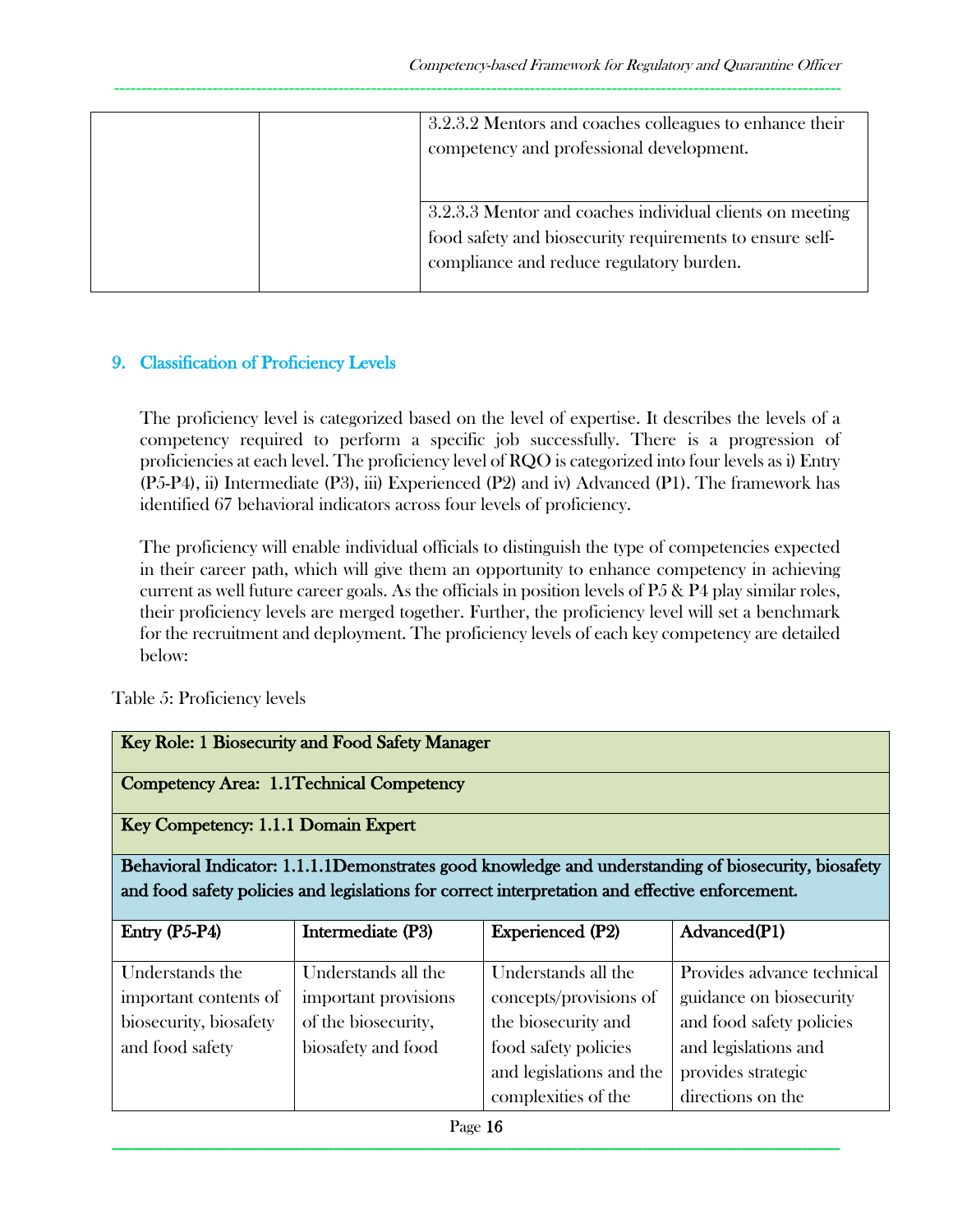| policies and<br>legislations.                                                                                                                            | safety policies and<br>legislations.                                                                                        | biosecurity and food<br>safety management.                                                                                                                                                         | implementation of<br>biosecurity and food safety<br>management.                                                                                                                                 |
|----------------------------------------------------------------------------------------------------------------------------------------------------------|-----------------------------------------------------------------------------------------------------------------------------|----------------------------------------------------------------------------------------------------------------------------------------------------------------------------------------------------|-------------------------------------------------------------------------------------------------------------------------------------------------------------------------------------------------|
|                                                                                                                                                          |                                                                                                                             |                                                                                                                                                                                                    | Behavioral Indicator: 1.1.1.2 Demonstrates professional knowledge and skills in biosecurity/food safety                                                                                         |
|                                                                                                                                                          |                                                                                                                             | risk analysis and management to protect the farming system and promote consumer health.                                                                                                            |                                                                                                                                                                                                 |
| Entry $(P5-P4)$                                                                                                                                          | Intermediate (P3)                                                                                                           | <b>Experienced (P2)</b>                                                                                                                                                                            | Advanced(P1)                                                                                                                                                                                    |
| Understands basic<br>concepts of<br>biosecurity and food<br>safety risks analysis<br>and its importance in<br>biosecurity and food<br>safety management. | Carries out basic<br>biosecurity and food<br>safety risk analysis to<br>generate evidence for<br>regulatory<br>enforcement. | Demonstrates the<br>knowledge and skills<br>of biosecurity and<br>food safety risk analysis<br>and independently<br>carries out analysis to<br>generate evidence for<br>regulatory<br>enforcement. | Demonstrates the<br>knowledge and skills of<br>advanced biosecurity and<br>food safety risk analysis<br>and carries out risk<br>analysis to generate<br>evidence for regulatory<br>enforcement. |

Behavioral Indicator:1.1.1.3 Exhibits domain expertise to train peers and stakeholders for building technical capacity.

| Entry $(P5-P4)$       | Intermediate (P3)      | <b>Experienced (P2)</b> | Advanced(P1)               |
|-----------------------|------------------------|-------------------------|----------------------------|
|                       |                        |                         |                            |
| Possesses domain      | Possesses domain       | Plans and develops      | Identifies knowledge gaps, |
| knowledge and skills  | knowledge and skills   | training modules and    | predicts future needs and  |
| and trains peers and  | and trains peers and   | imparts training to     | guides professional        |
| stakeholders for      | stakeholders to impart | peers and stakeholders  | capacity development.      |
| capacity development  | these knowledge and    | for capacity            |                            |
| under the guidance of | skills for capacity    | development.            |                            |
| supervisors.          | development.           |                         |                            |
|                       |                        |                         |                            |

Key Competency: 1.1.2 Strategic planning and monitoring

Behavioral Indicator: 1.1.2.1 Uses technical expertise to prioritize, develop and implement plans and programs in line with the agency mandates to ensure biosecurity, biosafety and food safety.

| Entry $(P5-P4)$      | Intermediate (P3)    | <b>Experienced (P2)</b> | Advanced(P1)                |
|----------------------|----------------------|-------------------------|-----------------------------|
| Uses technical       | Uses technical       | Uses technical          | Uses technical expertise to |
| knowledge to develop | expertise to develop | expertise to            | guide and supervise the     |
| and implement plans  | and implement plans  | independently develop   | development of effective    |
| and programs under   | and programs         | efficient and effective | and efficient plans and     |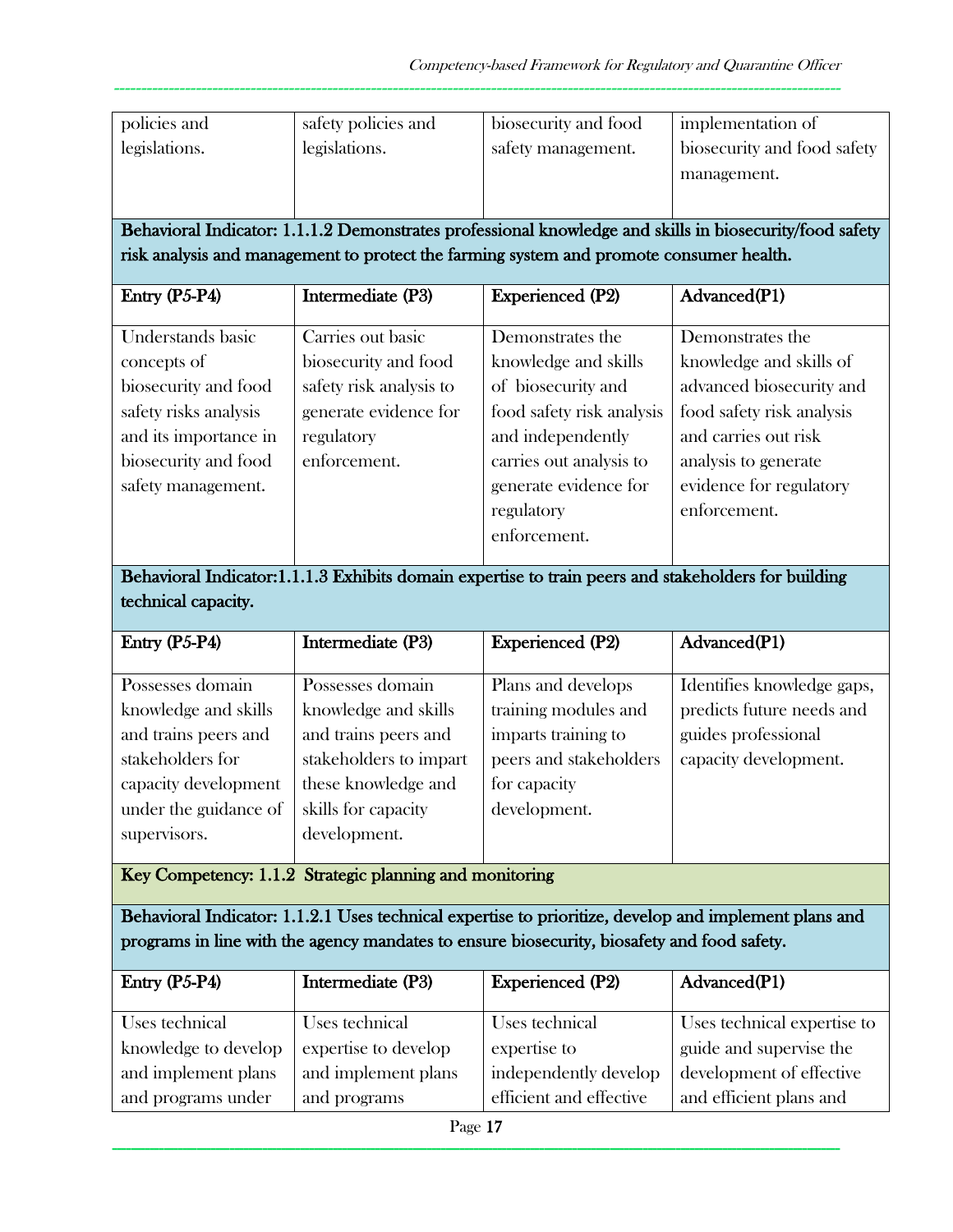| the guidance of the | independently or with | plans and programs  | programs while also being |
|---------------------|-----------------------|---------------------|---------------------------|
| supervisor.         | minimum guidance      | and implements them | able to comprehend the    |
|                     | from supervisor.      | effectively.        | implications of similar   |
|                     |                       |                     | plans and programs in     |
|                     |                       |                     | other agencies to ensure  |
|                     |                       |                     | optimum utilization of    |
|                     |                       |                     | resources.                |
|                     |                       |                     |                           |

Behavioral Indicator: 1.1.2.2 Displays ability to develop project proposals to address current and emerging biosecurity and food safety risks.

| Entry (P5-P4)           | Intermediate (P3)       | <b>Experienced (P2)</b> | Advanced(P1)              |
|-------------------------|-------------------------|-------------------------|---------------------------|
|                         |                         |                         |                           |
| Possesses knowledge     | Demonstrates            | Demonstrates ability to | Supervises and guides     |
| and skills on           | knowledge and skills to | independently develop   | development of            |
| developing project      | develop good project    | comprehensive project   | comprehensive project     |
| proposals and initiates | proposals and           | proposals and           | proposals, liaises with   |
| development of such     | identifies potential    | identifies potential    | potential funding sources |
| proposals.              | funding sources with    | funding sources.        | to secure fund.           |
|                         | guidance from the       |                         |                           |
|                         | supervisors.            |                         |                           |

Behavioral Indicator: 1.1.2.3 Effectively monitors the implementation of the plans and programs to achieve defined objectives.

| Entry $(P5-P4)$                           | Intermediate (P3)                   | <b>Experienced</b> (P2) | Advanced(P1)                 |
|-------------------------------------------|-------------------------------------|-------------------------|------------------------------|
|                                           |                                     |                         |                              |
| Demonstrates                              | Carries out monitoring              | Develops effective and  | Develops and implements      |
| awareness of the                          | and evaluation of the               | efficient monitoring    | a realistic and program-     |
| monitoring and                            | plans and programs                  | plans and programs      | specific monitoring and      |
| evaluation                                | effectively and                     | and monitors and        | evaluation framework to      |
| frameworks and                            | efficiently with minimal            | evaluates them without  | provide strategic direction. |
| process in use and be                     | or no supervision.                  | supervision.            |                              |
| able to carry out                         |                                     |                         |                              |
| monitoring and                            |                                     |                         |                              |
| evaluation with                           |                                     |                         |                              |
| supervision.                              |                                     |                         |                              |
| $\mathbf{r}$ $\alpha$ $\beta$<br>$\cdots$ | $\mathbf{1}$<br>$1 \, \text{m}$ $1$ |                         |                              |

Key Competency : 1.1.3 Research and Development

Behavioral Indicator:1.1.3.1 Demonstrates professional knowledge and skills in conducting research to generate evidence to support regulatory measures.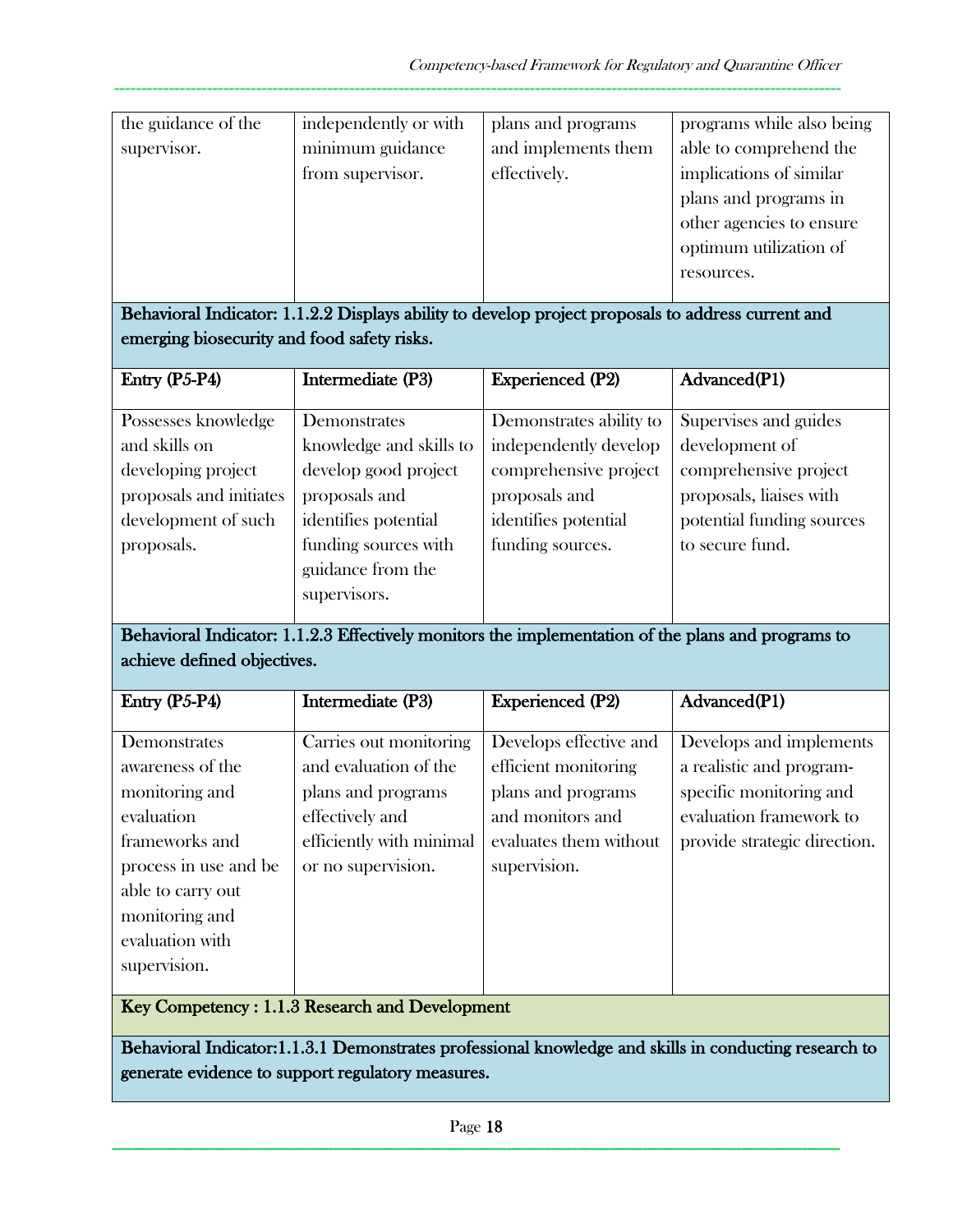| Entry $(P5-P4)$                                                                                        | Intermediate (P3)                                                                           | <b>Experienced (P2)</b>                                                | Advanced(P1)                                                |
|--------------------------------------------------------------------------------------------------------|---------------------------------------------------------------------------------------------|------------------------------------------------------------------------|-------------------------------------------------------------|
| Possesses knowledge<br>and understanding of                                                            | Possesses required<br>knowledge and skills in                                               | Possesses advance<br>knowledge and skills in                           | Possesses highest level of<br>research knowledge and        |
| regulatory research<br>and learns to conduct<br>such research under<br>the guidance of<br>supervisors. | regulatory research and<br>is able to conduct<br>research with support<br>from supervisors. | regulatory research and<br>is able to conduct<br>independent research. | skills and champions<br>independent regulatory<br>research. |

# Behavioral Indicator:1.1.3.2 Gathers and analyzes Biosecurity and food safety data to recommend strategies

| Intermediate (P3)        | <b>Experienced (P2)</b> | Advanced(P1)                 |
|--------------------------|-------------------------|------------------------------|
| Proactively gathers data | Conducts focused        | Utilizes advanced            |
| and analyses using       | regulatory research     | knowledge and skills to      |
| various softwares to     | independently and       | guide peers on: research     |
| generate information.    | recommends              | objectives, research design, |
|                          | strategies.             | methodologies, data          |
|                          |                         | analysis and interpretation  |
|                          |                         | of the findings.             |
|                          |                         |                              |

## Behavioral Indicator: 1.1.3.3 Develops concept proposals to address emerging issues related to biosecurity and food safety.

| Entry $(P5-P4)$       | Intermediate (P3)                              | <b>Experienced</b> (P2) | Advanced(P1)                |
|-----------------------|------------------------------------------------|-------------------------|-----------------------------|
| Develops concept      | Develops good concept proposals using research |                         | Develops robust and         |
| proposals using       | findings to recommend policy changes.          |                         | realistic concept proposals |
| research findings     |                                                |                         | backed by concrete          |
| under the guidance of |                                                |                         | research findings to        |
| supervisors.          |                                                |                         | apprise policy makers and   |
|                       |                                                |                         | bring about policy changes. |

## Competency Area: 1.2 Strategic vision and insights

Key Competency: 1.2.1 Vigilance and situation analysis

Behavioral Indicator: 1.2.1.1 Monitors and maintains vigilance on the emerging biosecurity and food safety threats at the national, regional and international levels for timely interventions.

| Entry $(P5-P4)$ | Intermediate (P3) | <b>Experienced</b> (P2) | Advanced(P1) |
|-----------------|-------------------|-------------------------|--------------|
|                 |                   |                         |              |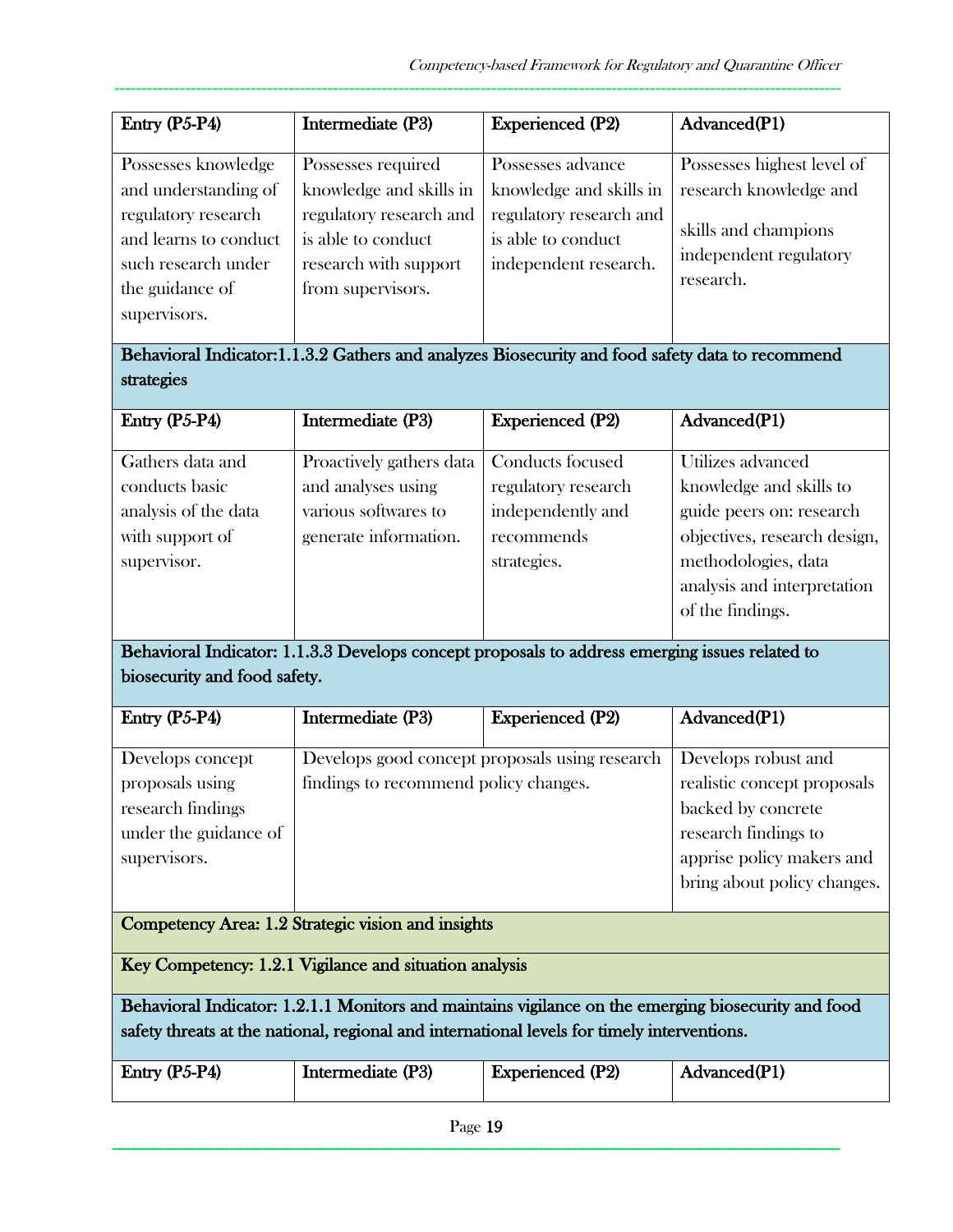| Collects, compiles     | Examines and analyzes  | Carries out thorough    | Forecasts biosecurity/food |
|------------------------|------------------------|-------------------------|----------------------------|
| and conducts           | the national, regional | analysis of national,   | safety risks based on the  |
| preliminary analysis   | and global data on     | regional and global     | evolving food safety and   |
| of national, regional  | emerging biosecurity/  | data on emerging        | biosecurity                |
| and global data on     | food safety risks to   | biosecurity/food safety | developments/trends and    |
| emerging biosecurity/  | propose appropriate    | risks to formulate      | recommends appropriate     |
| food safety risks with | risk mitigation        | appropriate risk        | risk mitigation measures.  |
| guidance of            | measures.              | mitigation measures.    |                            |
| supervisors to         |                        |                         |                            |
| propose appropriate    |                        |                         |                            |
| risk mitigation        |                        |                         |                            |
| measures.              |                        |                         |                            |
|                        |                        |                         |                            |

Behavioral Indicator: 1.2.1.2 Conducts assessment of the risks posed by the emerging threats and recommends strategies and contingencies to manage the identified risks.

| Entry $(P5-P4)$          | Intermediate (P3)        | <b>Experienced (P2)</b>  | Advanced(P1)                 |
|--------------------------|--------------------------|--------------------------|------------------------------|
|                          |                          |                          |                              |
|                          |                          |                          |                              |
| Conducts basic risk      | Conducts risk            | Conducts advanced        | Oversees and guides the      |
| assessment for the       | assessment for the       | risk assessment for the  | risk assessment process for  |
| identified risks/threats | identified risks/threats | identified risks/threats | the identified risks/threats |
| with guidance from       | with minimal             | and formulates           | and formulates               |
| the supervisor and       | supervision and          | contingency measures     | contingency measures and     |
| proposes contingency     | proposes contingency     | and strategies.          | strategies.                  |
| measures.                | measures.                |                          |                              |
|                          |                          |                          |                              |

Behavioral Indicator: 1.2.1.3 Reviews and recommends changes in the existing biosecurity, biosafety and food safety policies and legislations to accommodate evolving needs and changing trends.

| Entry (P5-P4)                                    | Intermediate (P3)        | <b>Experienced (P2)</b> | Advanced(P1)             |
|--------------------------------------------------|--------------------------|-------------------------|--------------------------|
|                                                  |                          |                         |                          |
| <b>Identifies</b>                                | Reviews the              | Reviews and analyzes    | Vets the severity of the |
| implementation issues                            | biosecurity, biosafety   | the implementation      | issues and challenges,   |
| in biosecurity,                                  | and food safety          | issues and challenges,  | weighs the proposed      |
| biosafety and food                               | policies and             | understands impacts     | recommendations to       |
| safety policies and                              | legislations, identifies | and proposes            | initiate the required    |
| legislations and                                 | implementation           | impactful               | changes and mobilizes    |
| discusses with the                               | challenges and issues.   | recommendations.        | required resources.      |
| supervisors.                                     |                          |                         |                          |
|                                                  |                          |                         |                          |
| Key Competency: 1.2.2 Conflict management skills |                          |                         |                          |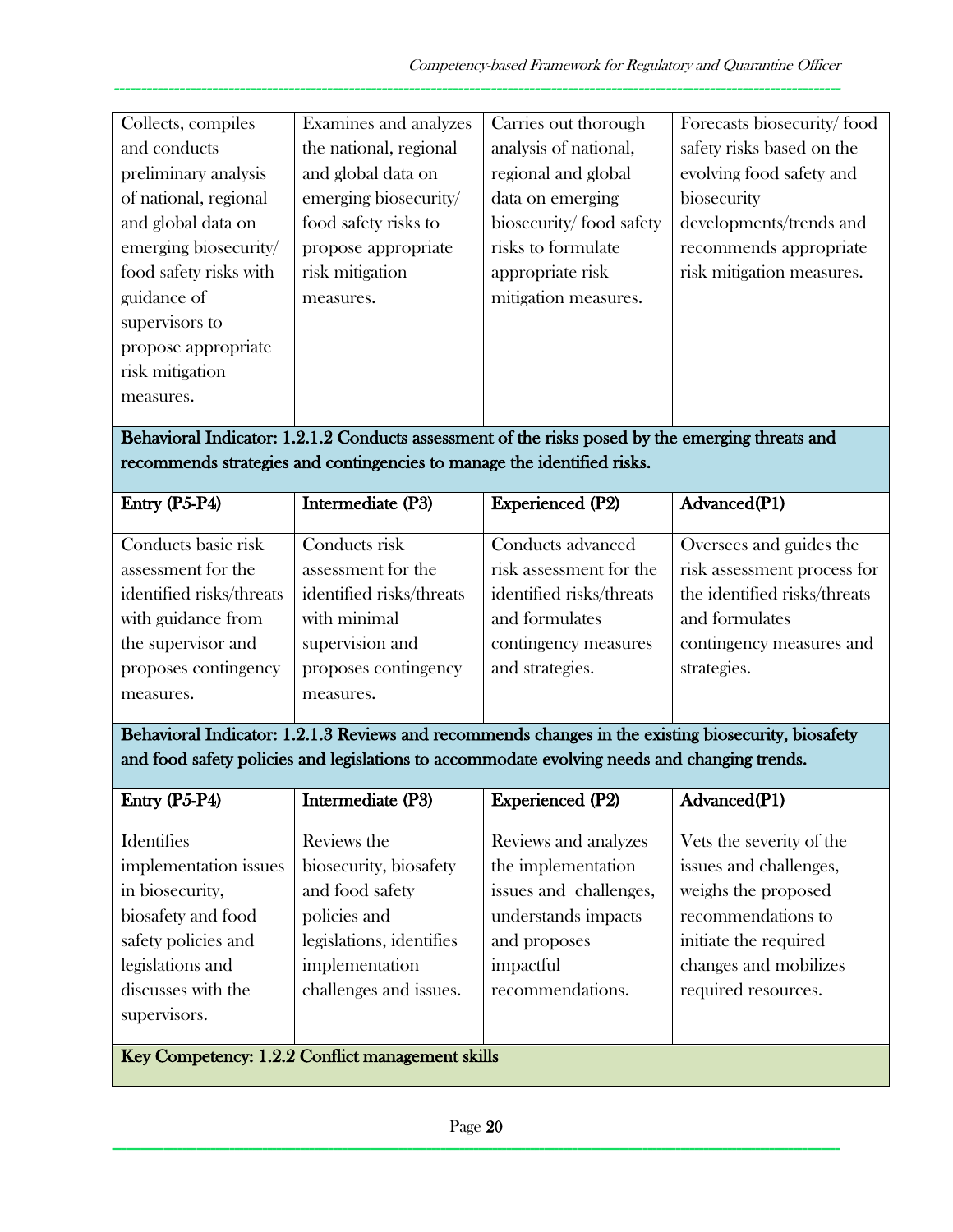| undesirable impacts.                                                                                                                                                             |                                                                                                                                                                                     |                                                                                                                                                                    |                                                                                                                                                                                            |  |
|----------------------------------------------------------------------------------------------------------------------------------------------------------------------------------|-------------------------------------------------------------------------------------------------------------------------------------------------------------------------------------|--------------------------------------------------------------------------------------------------------------------------------------------------------------------|--------------------------------------------------------------------------------------------------------------------------------------------------------------------------------------------|--|
| Entry (P5-P4)                                                                                                                                                                    | Intermediate (P3)                                                                                                                                                                   | <b>Experienced (P2)</b>                                                                                                                                            | Advanced(P1)                                                                                                                                                                               |  |
| Identifies conflicting<br>issues during the<br>course of work and<br>discusses with the<br>supervisors.                                                                          | Identifies conflicting<br>issues during the<br>course of work and<br>initiates negotiation,<br>under the guidance of<br>the supervisors.                                            | Anticipates potential<br>conflicts in advance<br>and prepares<br>appropriate<br>approaches to mitigate<br>any undesirable<br>impacts.                              | Guides the processes<br>related to conflict<br>management to resolve the<br>identified or anticipated<br>issues to overcome<br>organizational challenges.                                  |  |
|                                                                                                                                                                                  | Behavioral Indicator: 1.2.2.2 Embraces diverse opinions to holistically manage conflicts.                                                                                           |                                                                                                                                                                    |                                                                                                                                                                                            |  |
| Entry (P5-P4)                                                                                                                                                                    | Intermediate (P3)                                                                                                                                                                   | <b>Experienced (P2)</b>                                                                                                                                            | Advanced(P1)                                                                                                                                                                               |  |
| Possesses ability to<br>listen to diverse<br>opinions and initiates<br>analysis of opinions<br>with guidance from<br>the supervisors to<br>reach a fairly<br>negotiated outcome. | Possesses good ability to listen and analyzes<br>diverse opinions to reach a fairly negotiated<br>outcome.                                                                          |                                                                                                                                                                    | Actively listens to diverse<br>opinions, analyzes the<br>context holistically to reach<br>a fairly negotiated outcome<br>as well as guides colleagues<br>to resolve conflicts<br>amicably. |  |
| manage conflicts and disagreements.                                                                                                                                              |                                                                                                                                                                                     |                                                                                                                                                                    | Behavioral Indicator: 1.2.2.3 Demonstrates astuteness, adroitness and mediation skills to objectively                                                                                      |  |
| Entry (P5-P4)                                                                                                                                                                    | Intermediate (P3)                                                                                                                                                                   | <b>Experienced (P2)</b>                                                                                                                                            | Advanced(P1)                                                                                                                                                                               |  |
| Possesses the ability<br>to astutely and<br>adroitly mediate<br>conflicts and<br>disagreements that are<br>of simple and minor<br>nature, with guidance<br>from supervisors.     | Possesses the ability to<br>astutely and adroitly<br>mediate conflicts and<br>disagreements that are<br>of slightly complex<br>nature with minimal<br>guidance from<br>supervisors. | Possesses the ability to<br>astutely and adroitly<br>mediate conflicts and<br>disagreements that are<br>of complex nature<br>without guidance from<br>supervisors. | Possesses the ability to<br>astutely and adroitly<br>mediate conflicts and<br>disagreements that are of<br>complex nature and<br>provides guidance to the<br>staff.                        |  |
| Key Competency: 1.2.3 Professional judgment and decision making skills                                                                                                           |                                                                                                                                                                                     |                                                                                                                                                                    |                                                                                                                                                                                            |  |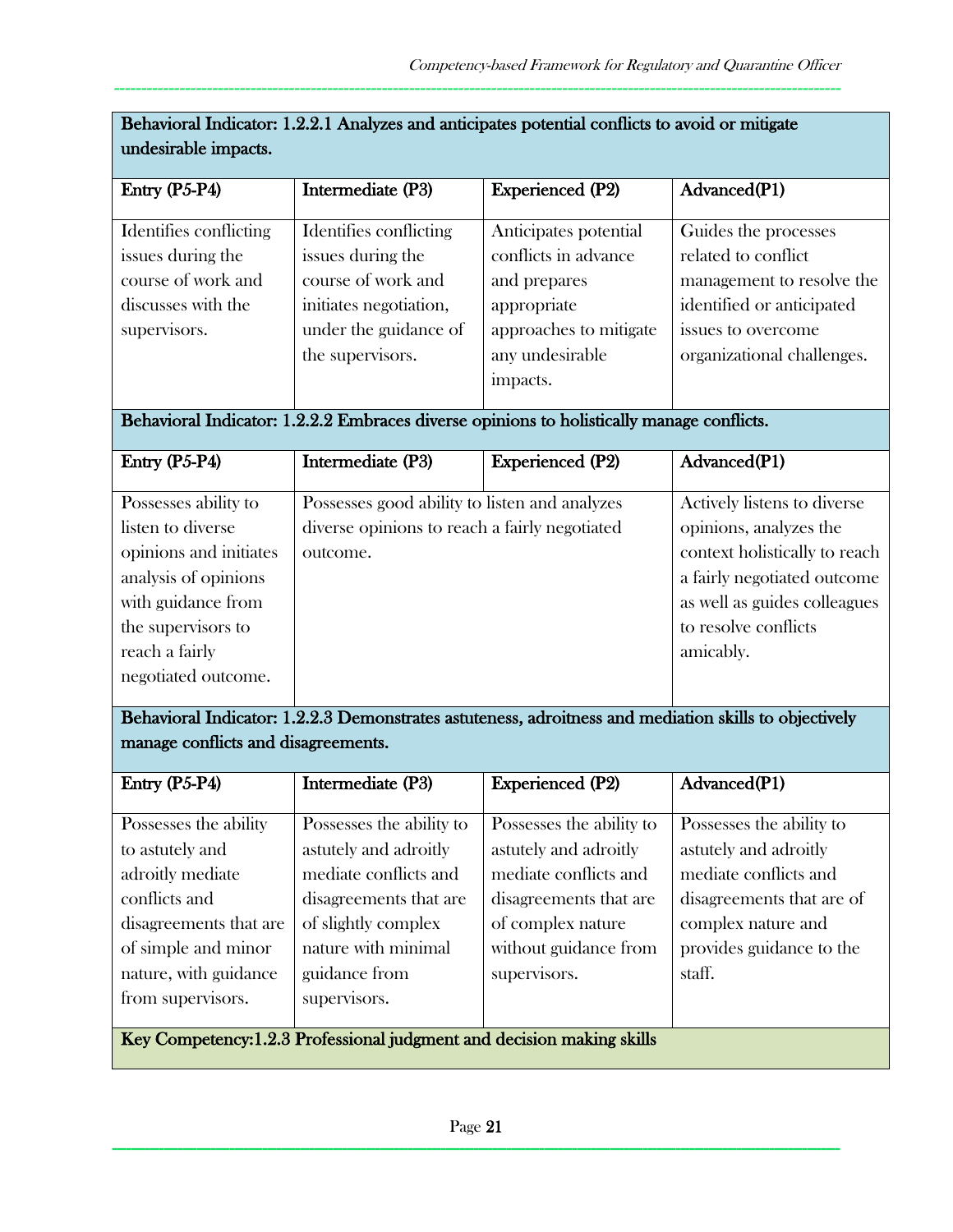| professional judgment.                                                                                                                                                                      |                                                                                                                                                                                                                                                                                                                              |                                                                                                                                                                                     |                                                                                                                                                                                                      |  |
|---------------------------------------------------------------------------------------------------------------------------------------------------------------------------------------------|------------------------------------------------------------------------------------------------------------------------------------------------------------------------------------------------------------------------------------------------------------------------------------------------------------------------------|-------------------------------------------------------------------------------------------------------------------------------------------------------------------------------------|------------------------------------------------------------------------------------------------------------------------------------------------------------------------------------------------------|--|
| Entry (P5-P4)                                                                                                                                                                               | Intermediate (P3)                                                                                                                                                                                                                                                                                                            | Experienced (P2)                                                                                                                                                                    | Advanced(P1)                                                                                                                                                                                         |  |
| Applies knowledge,<br>skills and experience<br>within the scope of<br>biosecurity and food<br>safety requirements to<br>make professional<br>judgment with<br>guidance from<br>supervisors. | Applies knowledge,<br>skills and experience<br>commensurate to the<br>biosecurity and food<br>safety requirements to<br>make appropriate<br>professional judgment,<br>with minimal guidance<br>from supervisors.<br>Behavioral Indicator: 1.2.3.2 Exhibits sound analytical skills to respond to new or difficult situations | Applies knowledge,<br>skills and experience<br>commensurate to<br>biosecurity and food<br>safety requirements to<br>make appropriate<br>judgment and provides<br>guidance to staff. | Provides professional<br>advice and guidance using<br>the knowledge, skills and<br>experience commensurate<br>to the biosecurity and food<br>safety requirements to<br>make appropriate<br>judgment. |  |
| with a positive attitude.                                                                                                                                                                   |                                                                                                                                                                                                                                                                                                                              |                                                                                                                                                                                     |                                                                                                                                                                                                      |  |
| Entry (P5-P4)                                                                                                                                                                               | Intermediate (P3)                                                                                                                                                                                                                                                                                                            | <b>Experienced (P2)</b>                                                                                                                                                             | Advanced(P1)                                                                                                                                                                                         |  |
| Uses analytical skills<br>to understand and<br>respond to new or<br>difficult situations,<br>with guidance from<br>the supervisors.                                                         | Uses analytical skills to<br>understand and<br>respond effectively to<br>new or difficult<br>situations, with<br>minimal guidance from<br>the supervisors.                                                                                                                                                                   | <b>Effectively</b> applies<br>analytical skills to<br>understand and<br>respond to new or<br>difficult situations,<br>without guidance from<br>the supervisors.                     | <b>Effectively</b> applies<br>analytical skills to<br>understand and respond to<br>new or difficult situations,<br>and provides guidance to<br>the staff.                                            |  |
| <b>Competency Area: 1.3 Professional enforcement</b>                                                                                                                                        |                                                                                                                                                                                                                                                                                                                              |                                                                                                                                                                                     |                                                                                                                                                                                                      |  |
|                                                                                                                                                                                             | Key Competency: 1.3.1 Compliance monitoring                                                                                                                                                                                                                                                                                  |                                                                                                                                                                                     |                                                                                                                                                                                                      |  |
| professionally to maximize the output.                                                                                                                                                      | Behavioral Indicator: 1.3.1.1 Devises effective and efficient inspection plans and implements it                                                                                                                                                                                                                             |                                                                                                                                                                                     |                                                                                                                                                                                                      |  |
| Entry (P5-P4)                                                                                                                                                                               | Intermediate (P3)                                                                                                                                                                                                                                                                                                            | <b>Experienced (P2)</b>                                                                                                                                                             | Advanced(P1)                                                                                                                                                                                         |  |
| Develops inspection<br>plans and implements<br>it professionally, with<br>guidance from<br>supervisors.                                                                                     | Develops effective<br>inspection plans and<br>implements it<br>professionally, with<br>minimal guidance from<br>supervisors.                                                                                                                                                                                                 | Champions the<br>development of<br>effective inspection<br>plans and implements<br>it professionally.                                                                               | Guides and ensures that<br>plans are implemented<br>effectively and efficiently.                                                                                                                     |  |

Behavioral Indicator: 1.2.3.1 Applies domain knowledge effectively and efficiently to make appropriate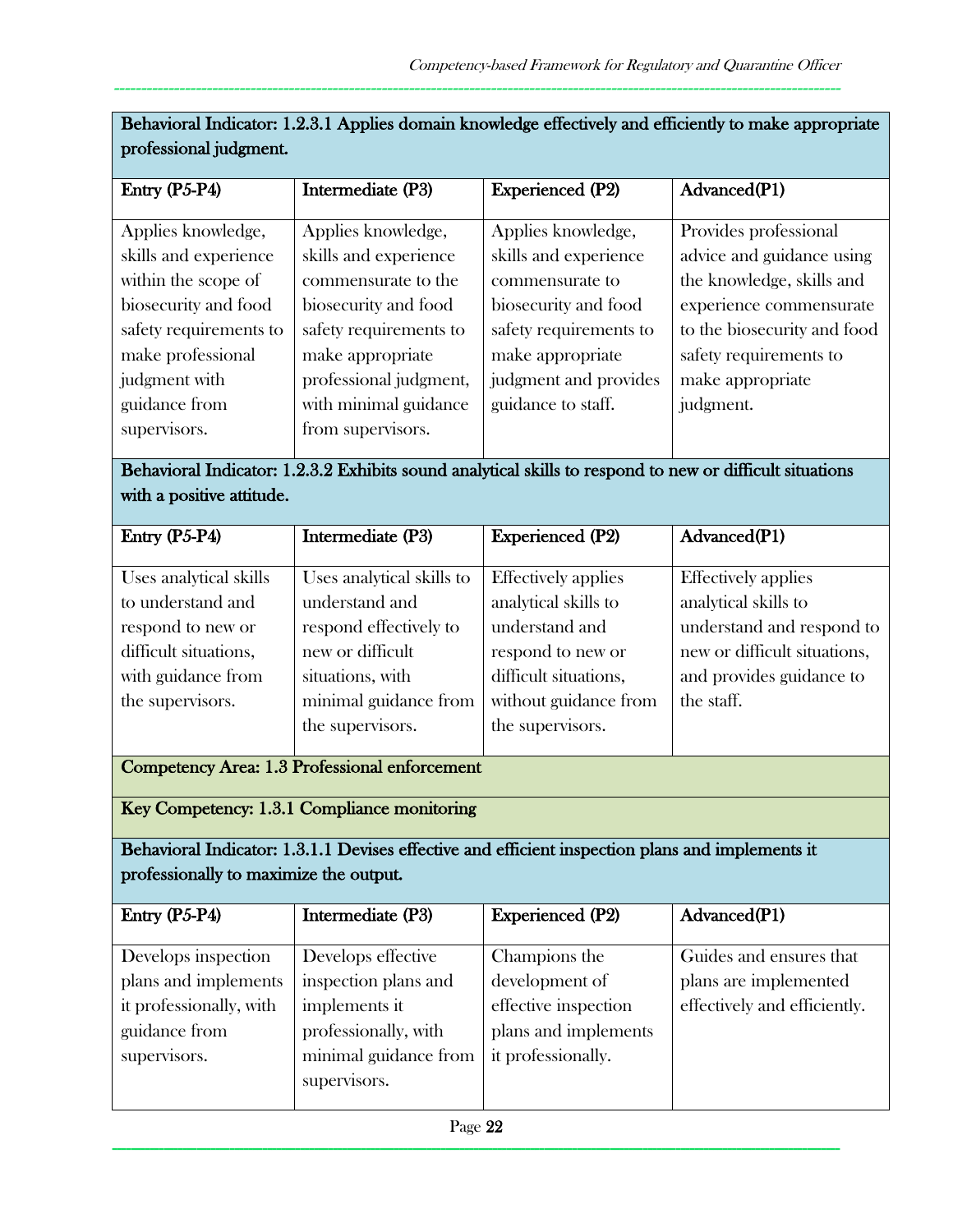| Behavioral Indicator: 1.3.1.2 Identifies and enforces correct provision(s) of the Biosecurity and Food |
|--------------------------------------------------------------------------------------------------------|
| Safety regulatory legislation for the protection of plant, animal and human health                     |

| Entry (P5-P4)               | Intermediate (P3)       | <b>Experienced (P2)</b> | Advanced(P1)                |
|-----------------------------|-------------------------|-------------------------|-----------------------------|
|                             |                         |                         |                             |
| Possesses basic             | Possesses good          | Possesses advanced      | Possesses advanced          |
| understanding of the        | understanding of the    | understanding of the    | understanding of the        |
| <b>Biosecurity and Food</b> | biosecurity and food    | biosecurity and food    | biosecurity and food safety |
| Safety legislations,        | safety legislations,    | safety legislations     | legislations, provides      |
| identifies, interprets      | identifies, interprets  | identifies, interprets  | guidance to staff for       |
| and enforces the            | and enforces the        | and enforces the        | correct identification,     |
| provisions correctly        | provisions correctly    | provisions correctly.   | interpretation and          |
| with support from           | with or without support |                         | enforcement of the          |
| supervisors.                | from supervisors.       |                         | provisions.                 |
|                             |                         |                         |                             |

## Behavioral Indicator: 1.3.1.3 Conducts appropriate follow up inspection and monitoring to ensure continued compliance to regulatory requirements.

| Entry $(P5-P4)$      | Intermediate (P3)                                  | <b>Experienced (P2)</b> | Advanced(P1)             |
|----------------------|----------------------------------------------------|-------------------------|--------------------------|
|                      |                                                    |                         |                          |
| Prepares appropriate | Prepares appropriate follow-up inspection and      |                         | Guides and ensures that  |
| follow-up inspection | monitoring plans and implements it effectively to  |                         | follow-up inspection and |
| and monitoring plans | verify the successful closure of all previous non- |                         | monitoring plans are     |
| and implements it    | compliances.                                       |                         | implemented effectively  |
| with guidance from   |                                                    |                         | and efficiently for      |
| supervisors.         |                                                    |                         | regulatory compliance.   |
|                      |                                                    |                         |                          |

Key Competency: 1.3.2 Professional ethics and integrity

Behavioral Indicator: 1.3.2.1 Demonstrates good understanding of BAFRA's uniform code of conduct, ethical duties and liabilities to maintain institutional integrity.

| Entry $(P5-P4)$          | Intermediate (P3)                               | <b>Experienced (P2)</b> | Advanced(P1)                   |
|--------------------------|-------------------------------------------------|-------------------------|--------------------------------|
|                          |                                                 |                         |                                |
| Proactively learns and   | Possesses good understanding of BAFRA's         |                         | Possesses very good            |
| understands              | uniform code of conduct, ethical duties and     |                         | understanding of               |
| <b>BAFRA's uniform</b>   | liabilities enshrined in Civil Service laws and |                         | BAFRA's uniform code of        |
| code of conduct,         | applies it.                                     |                         | conduct, ethical duties and    |
| ethical duties and       |                                                 |                         | liabilities enshrined in Civil |
| liabilities enshrined in |                                                 |                         | Service laws, applies it as    |
| Civil Service laws and   |                                                 |                         | well as guides staff to apply  |
| applies them.            |                                                 |                         | it.                            |
|                          |                                                 |                         |                                |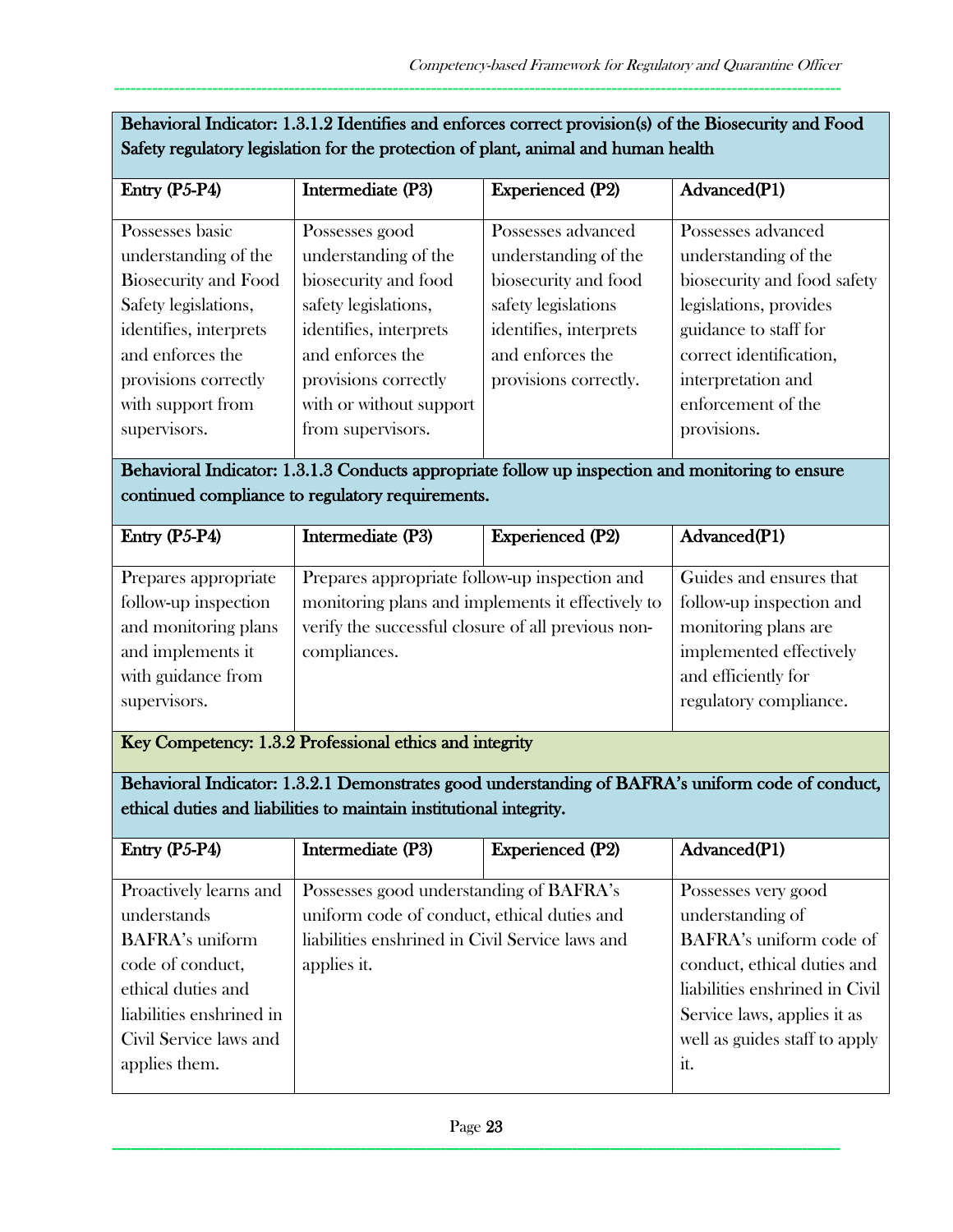| Behavioral Indicator: 1.3.2.2 Enforces biosecurity and food safety requirements responsibly and<br>ethically to uphold professionalism. |                                                                                                                                               |                         |                                                                                                     |  |
|-----------------------------------------------------------------------------------------------------------------------------------------|-----------------------------------------------------------------------------------------------------------------------------------------------|-------------------------|-----------------------------------------------------------------------------------------------------|--|
| $Entry (P5-P4)$                                                                                                                         | Intermediate (P3)                                                                                                                             | <b>Experienced (P2)</b> | Advanced(P1)                                                                                        |  |
| Shows high<br>professional ethics<br>and responsibility<br>during<br>implementation of the<br>daily activities.                         | Shows and maintains high professional ethics<br>and responsibility while carrying out the daily<br>activities in enforcement of legislations. |                         | Demonstrates and<br>promotes a culture of<br>professionalism and ethics<br>within the organization. |  |

Behavioral Indicator: 1.3.2.3 Remains trustworthy and strives to deliver organizational goals and objectives to maintain institutional credibility.

| Entry $(P5-P4)$       | Intermediate (P3)                             | <b>Experienced (P2)</b> | Advanced(P1)            |
|-----------------------|-----------------------------------------------|-------------------------|-------------------------|
|                       |                                               |                         |                         |
| Embraces and adopts   | Integrates honesty, politeness and            |                         | Demonstrates and        |
| personal qualities of | professionalism in discharging mandates while |                         | promotes the culture of |
| politeness and        | remaining firm on the decision.               |                         | honesty, politeness and |
| honesty and puts into |                                               |                         | professionalism in      |
| practice these traits |                                               |                         | discharging mandates    |
| while discharging     |                                               |                         | while remaining firm on |
| mandates.             |                                               |                         | the decision.           |
|                       |                                               |                         |                         |

Key Competency: 1.3.3 Moral courage

Behavioral Indicator: 1.3.3.1 Demonstrates good understanding of authority conferred by biosecurity, biosafety and food safety legislations to exercise functions.

| $Entry (P5-P4)$      | Intermediate (P3)        | <b>Experienced (P2)</b> | Advanced(P1)               |
|----------------------|--------------------------|-------------------------|----------------------------|
|                      |                          |                         |                            |
| Actively seeks to    | Understands the legal    | Demonstrates good       | Demonstrates advanced      |
| understand the legal | powers conferred by      | understanding of the    | understanding of the legal |
| powers conferred by  | related legislations and | legal powers conferred  | powers conferred by        |
| related legislations | exercises powers for     | by related legislations | related legislations and   |
| and exercises the    | assertive enforcement    | and carefully exercises | guides colleagues to       |
| powers for           | of the legislations.     | powers for assertive    | carefully exercises powers |
| enforcement with     |                          | enforcement of the      | for assertive enforcement  |
| guidance from        |                          | legislations.           | of the legislations.       |
| supervisors.         |                          |                         |                            |
|                      |                          |                         |                            |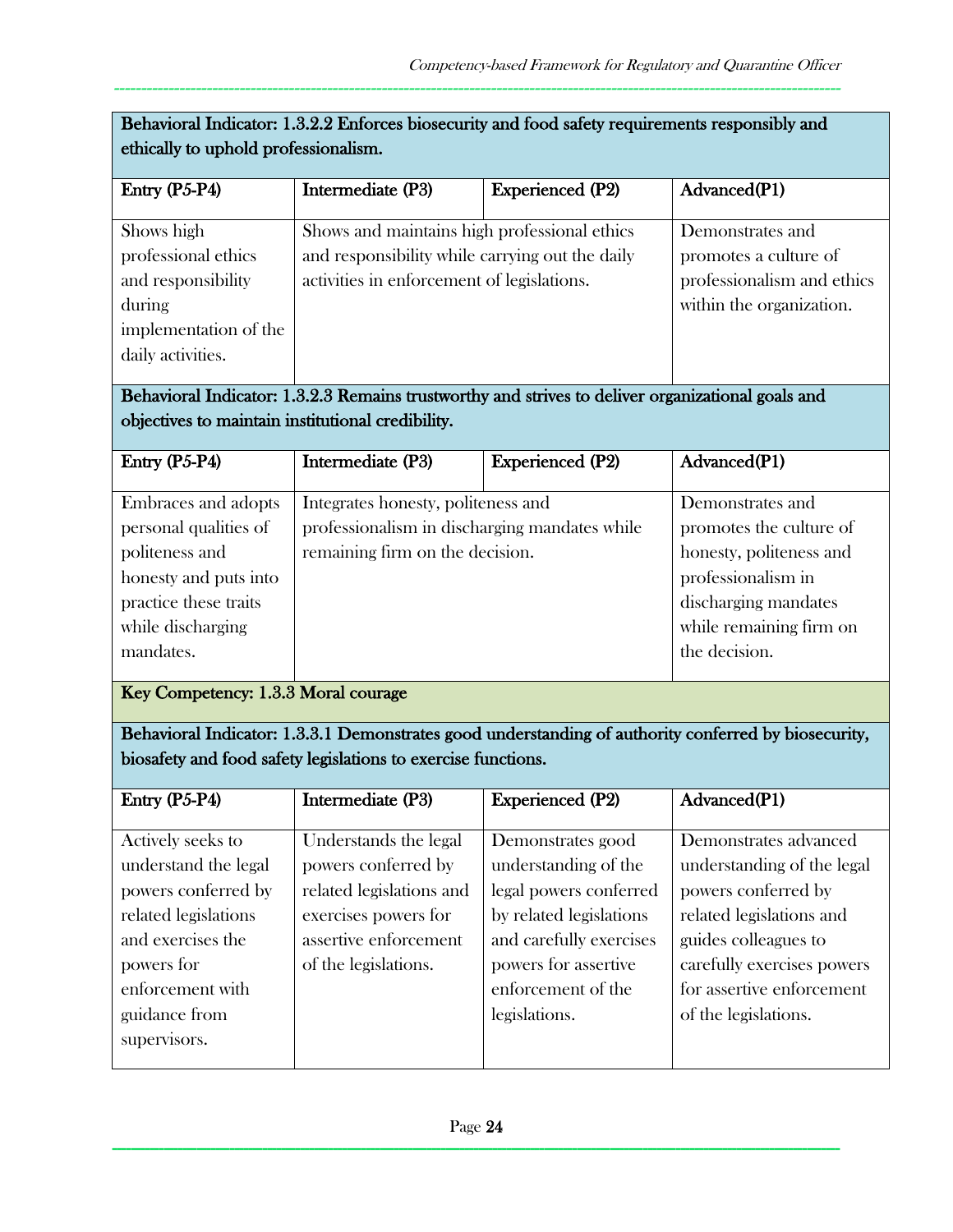| Behavioral Indicator: 1.3.3.2 Displays moral courage to enforce biosecurity/food safety laws uniformly                              |                                                                                                                                                |                                                                                                                                                                                              |                                                                                                                                                                                            |  |
|-------------------------------------------------------------------------------------------------------------------------------------|------------------------------------------------------------------------------------------------------------------------------------------------|----------------------------------------------------------------------------------------------------------------------------------------------------------------------------------------------|--------------------------------------------------------------------------------------------------------------------------------------------------------------------------------------------|--|
| without fear or favour                                                                                                              |                                                                                                                                                |                                                                                                                                                                                              |                                                                                                                                                                                            |  |
| Entry (P5-P4)                                                                                                                       | Intermediate (P3)                                                                                                                              | <b>Experienced (P2)</b>                                                                                                                                                                      | Advanced(P1)                                                                                                                                                                               |  |
| Develops moral<br>courage required for<br>uniform enforcement<br>of legislations without<br>fear or favour.                         | Displays moral courage in uniform enforcement<br>of legislations without fear or favour.                                                       |                                                                                                                                                                                              | Exhibit fortitude and<br>resilience and guides<br>colleagues in uniform<br>enforcement of legislations<br>without fear or favour.                                                          |  |
|                                                                                                                                     | Behavioral Indicator: 1.3.3.3 Assumes accountability for one's own action                                                                      |                                                                                                                                                                                              |                                                                                                                                                                                            |  |
| Entry (P5-P4)                                                                                                                       | Intermediate (P3)                                                                                                                              | <b>Experienced (P2)</b>                                                                                                                                                                      | Advanced(P1)                                                                                                                                                                               |  |
| Exhibits courage and<br>accepts one's own<br>mistakes and failures<br>and be accountable<br>for it.                                 | and failures and be accountable for it and also<br>learns from the mistakes.                                                                   | Exhibits courage and accepts one's own mistakes                                                                                                                                              | Exhibits courage and<br>assumes accountability<br>over one's own action and<br>also assumes supervisory<br>accountability over<br>mistakes and failures of<br>staff in the division.       |  |
|                                                                                                                                     | Key Role 2: Biosecurity and Food Safety Facilitator                                                                                            |                                                                                                                                                                                              |                                                                                                                                                                                            |  |
|                                                                                                                                     | Competency Area: 2.1 Conformity assessment                                                                                                     |                                                                                                                                                                                              |                                                                                                                                                                                            |  |
|                                                                                                                                     | Key Competency: 2.1.1 Domain knowledge on conformity assessment                                                                                |                                                                                                                                                                                              |                                                                                                                                                                                            |  |
| testing and certification services for the clients.                                                                                 |                                                                                                                                                | Behavioral Indicator: 2.1.1.1 Demonstrates good knowledge and understanding of conformity<br>assessment requirements of domestic and international markets to design appropriate inspection, |                                                                                                                                                                                            |  |
| Entry (P5-P4)                                                                                                                       | Intermediate (P3)                                                                                                                              | <b>Experienced (P2)</b>                                                                                                                                                                      | Advanced(P1)                                                                                                                                                                               |  |
| Possesses knowledge<br>and understanding of<br>conformity<br>assessment<br>requirements of<br>domestic and<br>international markets | Possesses good<br>knowledge and clear<br>understanding of<br>conformity assessment<br>requirements of<br>domestic and<br>international markets | Possesses advanced<br>knowledge and clear<br>understanding of<br>conformity assessment<br>requirements of<br>domestic and<br>international markets                                           | Upholds and motivates<br>continuous learning and<br>application of conformity<br>assessment requirements<br>by the staff and oversees<br>the design of appropriate<br>services to meet the |  |

and designs

appropriate services

changing requirements.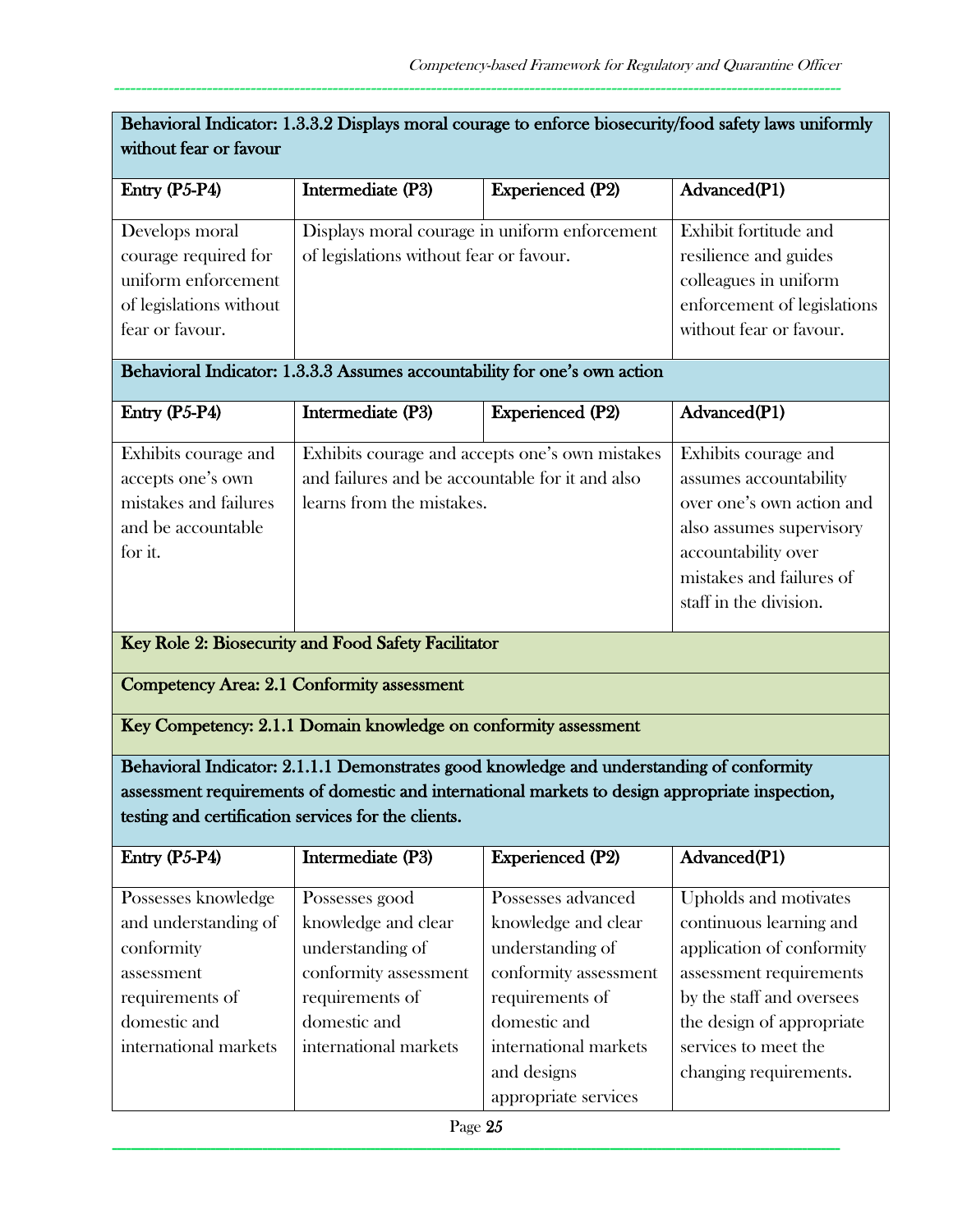| and the available                              | and proposes                                                                                  | under the guidance of   |                                                                                                        |
|------------------------------------------------|-----------------------------------------------------------------------------------------------|-------------------------|--------------------------------------------------------------------------------------------------------|
| services.                                      | appropriate services.                                                                         | supervisors.            |                                                                                                        |
|                                                |                                                                                               |                         |                                                                                                        |
|                                                |                                                                                               |                         |                                                                                                        |
|                                                |                                                                                               |                         | Behavioral Indicator: 2.1.1.2 Exhibits proficiency in using conformity assessment processes, standards |
| and technical regulations to facilitate trade. |                                                                                               |                         |                                                                                                        |
|                                                |                                                                                               |                         |                                                                                                        |
| Entry (P5-P4)                                  | Intermediate (P3)                                                                             | <b>Experienced (P2)</b> | Advanced(P1)                                                                                           |
| Understands the                                | Proficiently uses                                                                             | Proficiently uses       | Directs and guides peers                                                                               |
| conformity                                     | conformity assessment                                                                         | conformity assessment   | and junior staff to                                                                                    |
| assessment processes,                          | processes, standards                                                                          | processes, standards    | proficiently use conformity                                                                            |
| standards and                                  | and technical                                                                                 | and technical           | assessment processes,                                                                                  |
| technical regulations                          | regulations, with                                                                             | regulations and         | standards and technical                                                                                |
| and applies them with                          | minimal support from                                                                          | provides guidance to    | regulations for trade                                                                                  |
| guidance from the                              | the supervisor.                                                                               | the colleagues.         | facilitation.                                                                                          |
|                                                |                                                                                               |                         |                                                                                                        |
| supervisor.                                    |                                                                                               |                         |                                                                                                        |
|                                                |                                                                                               |                         | Behavioral Indicator: 2.1.1.3 Adheres to the requirements of conformity assessment to professionally   |
| verify conformance to the standards.           |                                                                                               |                         |                                                                                                        |
|                                                |                                                                                               |                         |                                                                                                        |
|                                                |                                                                                               |                         |                                                                                                        |
| Entry (P5-P4)                                  | Intermediate (P3)                                                                             | <b>Experienced (P2)</b> | Advanced(P1)                                                                                           |
| Verifies conformance                           | Professionally verifies                                                                       | Professionally verifies | Guides staff on the                                                                                    |
| to the standards                               | conformance to the                                                                            | conformance to the      | professional                                                                                           |
| during conformity                              | standards during                                                                              | standards during        | implementation of the                                                                                  |
| assessment, with                               | conformity assessment,                                                                        | conformity assessment,  | conformity assessment                                                                                  |
| guidance from the                              |                                                                                               | and provides guidance   |                                                                                                        |
|                                                | with minimal support                                                                          |                         | requirements to ensure                                                                                 |
| supervisor.                                    | from the supervisor.                                                                          | to the colleagues.      | conformance to the                                                                                     |
|                                                |                                                                                               |                         | standards.                                                                                             |
| Key Competency: 2.1.2 Quality Assurance        |                                                                                               |                         |                                                                                                        |
|                                                | Behavioral Indicator: 2.1.2.1 Demonstrates proper understanding of various safety and quality |                         |                                                                                                        |
|                                                | assurance systems to facilitate adoption and implementation by the clients.                   |                         |                                                                                                        |
| Entry (P5-P4)                                  | Intermediate (P3)                                                                             | <b>Experienced (P2)</b> | Advanced(P1)                                                                                           |
| Understands the                                | Displays good                                                                                 | Displays advance        | Displays advance                                                                                       |
| existing safety and                            | understanding of the                                                                          | understanding of the    | understanding of the                                                                                   |
| quality assurance                              | existing safety and                                                                           | existing safety and     | existing safety and quality                                                                            |
| systems for farming                            | quality assurance                                                                             | quality assurance       | assurance systems for                                                                                  |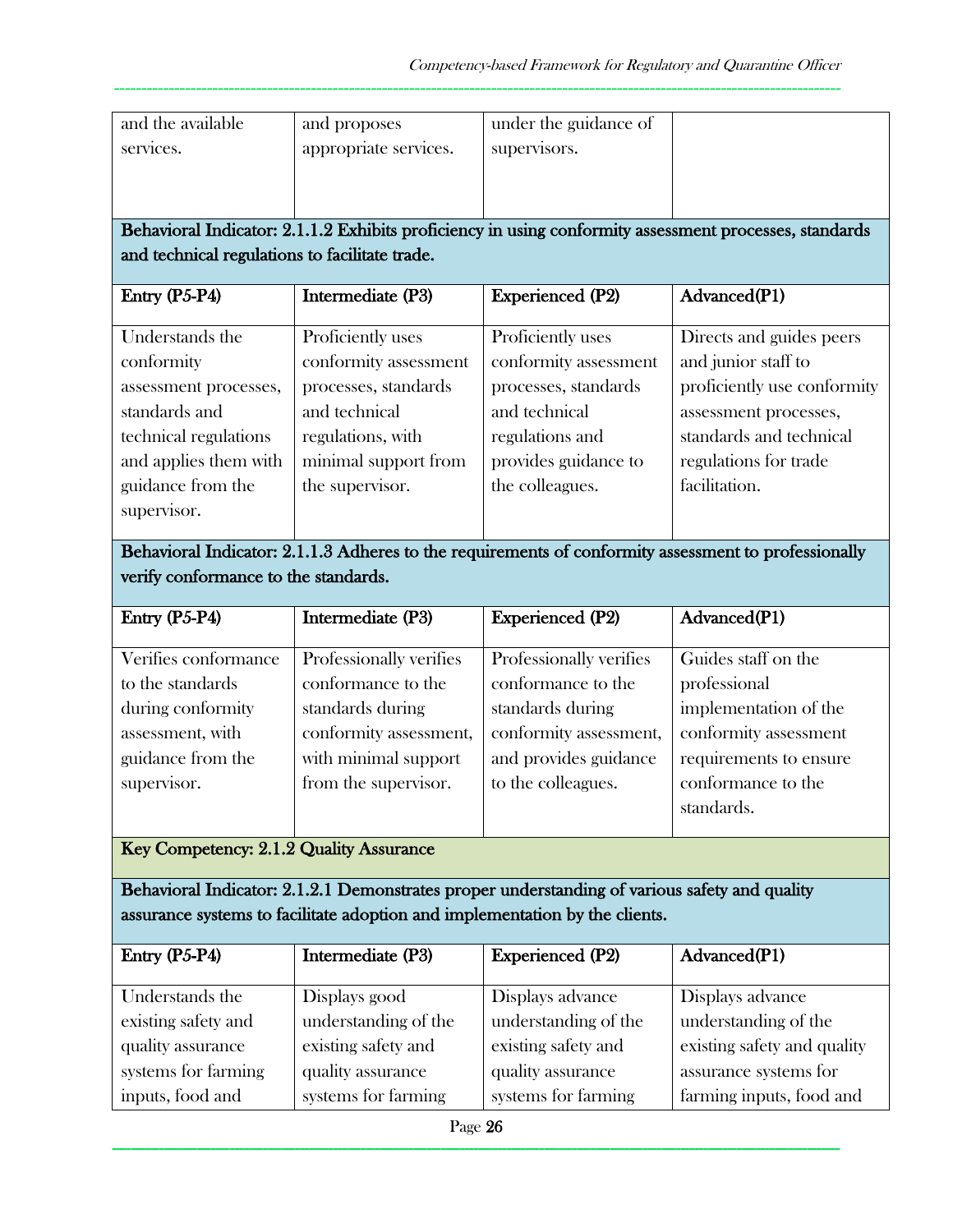| agricultural products                                                        | inputs, food and                                                  | inputs, food and                                                                                 | agricultural products and    |  |
|------------------------------------------------------------------------------|-------------------------------------------------------------------|--------------------------------------------------------------------------------------------------|------------------------------|--|
| and promotes                                                                 | agricultural products                                             | agricultural products                                                                            | creates opportunities and    |  |
| adoption and                                                                 | and promotes                                                      | and promotes                                                                                     | enabling environment to      |  |
| implementation by                                                            | adoption and                                                      | adoption and                                                                                     | promotes adoption and        |  |
| the clients, with                                                            |                                                                   |                                                                                                  |                              |  |
|                                                                              | implementation by the                                             | implementation by the                                                                            | implementation by the        |  |
| guidance from the                                                            | clients.                                                          | clients.                                                                                         | clients.                     |  |
| supervisor.                                                                  |                                                                   |                                                                                                  |                              |  |
|                                                                              |                                                                   | Behavioral Indicator: 2.1.2.2 Performs quality assurance reviews to verify continued compliance. |                              |  |
| Entry (P5-P4)                                                                | Intermediate (P3)                                                 | <b>Experienced (P2)</b>                                                                          | Advanced(P1)                 |  |
|                                                                              |                                                                   |                                                                                                  |                              |  |
| Participates in quality                                                      | Conducts internal                                                 | Conducts internal                                                                                | Promotes the culture of      |  |
| assurance assessment                                                         | quality assessments                                               | quality assessments                                                                              | performing quality           |  |
| and reviews and                                                              | and reviews to verify                                             | and reviews to verify                                                                            | assurance assessments and    |  |
| acquires required                                                            | compliance with                                                   | compliance, with                                                                                 | reviews and provides         |  |
| skills.                                                                      | guidance from                                                     | minimal guidance from                                                                            | guidance to the staff.       |  |
|                                                                              | supervisor.                                                       | supervisor.                                                                                      |                              |  |
|                                                                              |                                                                   | Behavioral Indicator: 2.1.2.3 Implements quality assurance systems on inspection, testing and    |                              |  |
|                                                                              |                                                                   |                                                                                                  |                              |  |
| certification to facilitate mutual recognition by trading partner countries. |                                                                   |                                                                                                  |                              |  |
|                                                                              |                                                                   |                                                                                                  |                              |  |
| Entry (P5-P4)                                                                | Intermediate (P3)                                                 | <b>Experienced (P2)</b>                                                                          | Advanced(P1)                 |  |
|                                                                              |                                                                   |                                                                                                  |                              |  |
| Proactively seeks to                                                         | Understands the                                                   | Recognizes and                                                                                   | Reviews the services to      |  |
| understand the quality                                                       | quality assurance                                                 | skillfully implements                                                                            | ensure consistent            |  |
| assurance systems on                                                         | systems on inspection,                                            | the key elements of                                                                              | implementation and           |  |
| inspection, testing and                                                      | testing and certification                                         | quality assurance                                                                                | continual growth of quality  |  |
| certification and                                                            | and implements it with                                            | systems during                                                                                   | assurance systems on         |  |
| implements it with                                                           | minimal guidance from                                             | inspection, testing and                                                                          | inspection, testing and      |  |
| guidance from the                                                            | the supervisor.                                                   | certification, and                                                                               | certification, also provides |  |
| supervisor.                                                                  |                                                                   | reviews its progress to                                                                          | guidance to staff.           |  |
|                                                                              |                                                                   | identify areas for                                                                               |                              |  |
|                                                                              |                                                                   | growth.                                                                                          |                              |  |
|                                                                              | Key Competency: 2.1.3 Inspection and auditing skills              |                                                                                                  |                              |  |
|                                                                              |                                                                   | Behavioral Indicator: 2.1.3.1 Demonstrates good understanding on audit planning, sampling, and   |                              |  |
|                                                                              | execution to efficiently conduct technical inspection and audits. |                                                                                                  |                              |  |
| Entry (P5-P4)                                                                | Intermediate (P3)                                                 | <b>Experienced (P2)</b>                                                                          | Advanced(P1)                 |  |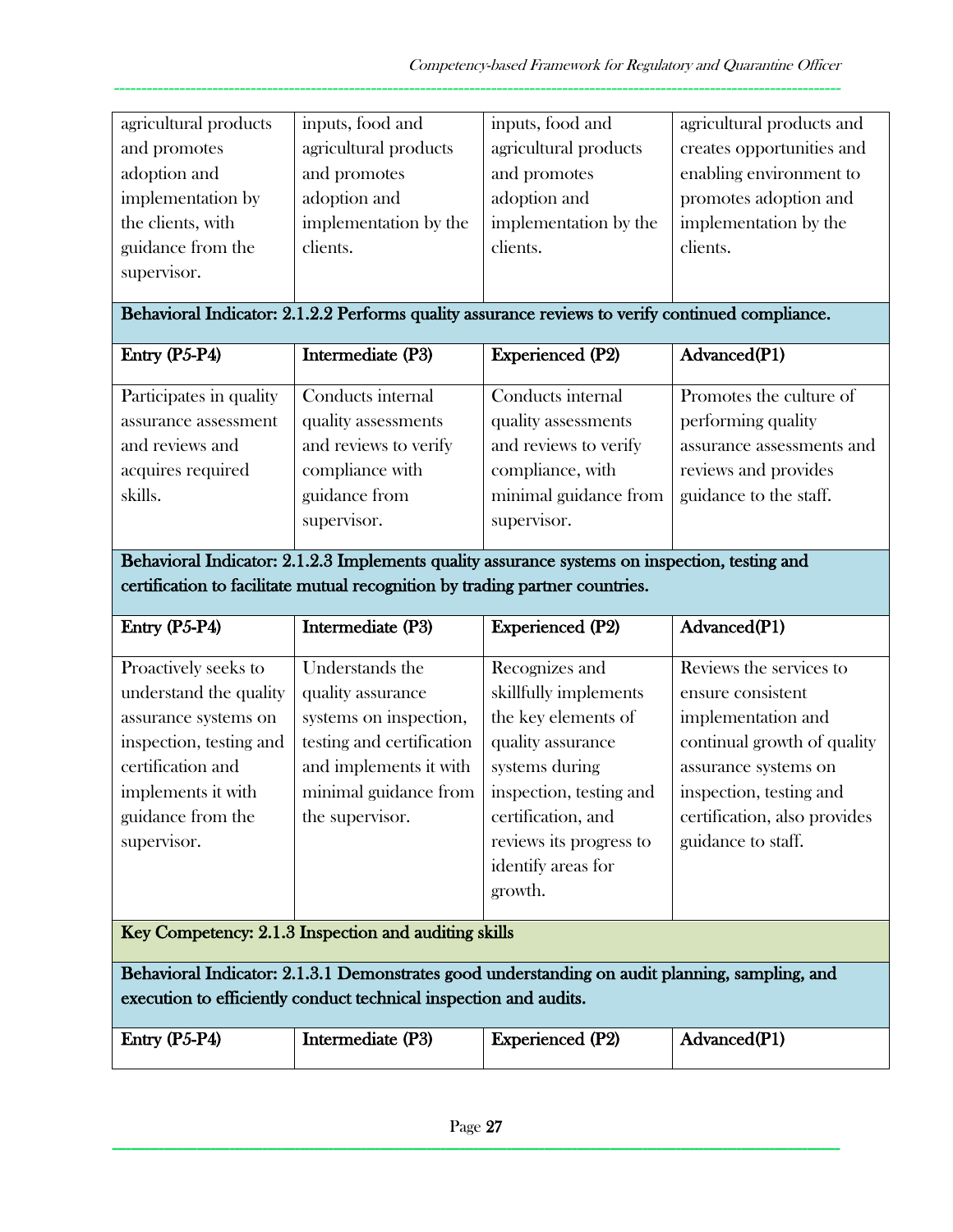| Shows interest to    | Independently carries  | Independently carries  | Guides and ensures that   |
|----------------------|------------------------|------------------------|---------------------------|
| acquire knowledge    | out audit planning and | out audit planning and | the audits are performed  |
| and skills on audit  | performs audit.        | performs audit, also   | professionally as per the |
| planning and carries |                        | provides guidance to   | plan.                     |
| out audits with      |                        | junior officials.      |                           |
| guidance from        |                        |                        |                           |
| supervisors.         |                        |                        |                           |
|                      |                        |                        |                           |

Behavioral Indicator: 2.1.3.2 Displays the required competence and desired personal behavioural attributes for inspection and auditing to ensure objectivity and impartiality.

| Intermediate (P3)     | <b>Experienced (P2)</b> | Advanced(P1)             |
|-----------------------|-------------------------|--------------------------|
|                       |                         |                          |
| Proactively pursues   | Proactively pursues     | Encourages and creates   |
| personal learning and | personal learning and   | opportunities for        |
| development           | development             | promoting personal       |
| opportunities for     | opportunities for       | learning and development |
| professional growth   | professional growth     | opportunities and also   |
| and displays the      | and displays the        | evaluates their          |
| required competency   | required competency     | performance for          |
| in inspection and     | in inspection and       | professional growth.     |
| auditing.             | auditing, also guides   |                          |
|                       | colleagues.             |                          |
|                       |                         |                          |

Behavioral Indicator: 2.1.3.3 Demonstrates the ability to report the audit findings and recommendations to ensure implementation of corrective actions by the auditee.

| Entry $(P5-P4)$                                                                                                                                                                                                | Intermediate (P3)                                                                                                                                                                                                                                             | <b>Experienced (P2)</b>                                                                                                                                                                                                           | Advanced(P1)                                                                                                                                                                                                                |
|----------------------------------------------------------------------------------------------------------------------------------------------------------------------------------------------------------------|---------------------------------------------------------------------------------------------------------------------------------------------------------------------------------------------------------------------------------------------------------------|-----------------------------------------------------------------------------------------------------------------------------------------------------------------------------------------------------------------------------------|-----------------------------------------------------------------------------------------------------------------------------------------------------------------------------------------------------------------------------|
| Prepares<br>clear inspection<br>and audit findings in<br>standard template<br>presenting facts and<br>observation, detailing<br>areas for<br>improvement by the<br>auditee, with guidance<br>from supervisors. | Prepares clear and<br>coherent inspection<br>and audit findings in<br>standard template<br>presenting facts, and<br>objectively capturing<br>observations, detailing<br>areas for improvement<br>by the auditee, with<br>minimal guidance from<br>supervisor. | Independently<br>prepares clear and<br>coherent inspection<br>and audit findings in<br>standard template<br>presenting facts, and<br>objectively capturing<br>observations, detailing<br>areas for improvement<br>by the auditee. | Guides staff on report<br>writing and reviews the<br>quality inspection<br>and audit reports and<br>provides feedback on the<br>quality of report and<br>appropriateness of<br>the areas for improvement<br>by the auditee. |
| $C$ and the set $\Lambda$ and $\Omega$ $\Omega$ $\Omega$ $\Omega$ and $\Omega$ and $\Omega$ and $\Omega$ and $\Omega$                                                                                          |                                                                                                                                                                                                                                                               |                                                                                                                                                                                                                                   |                                                                                                                                                                                                                             |

Competency Area: 2.2 Service delivery and operations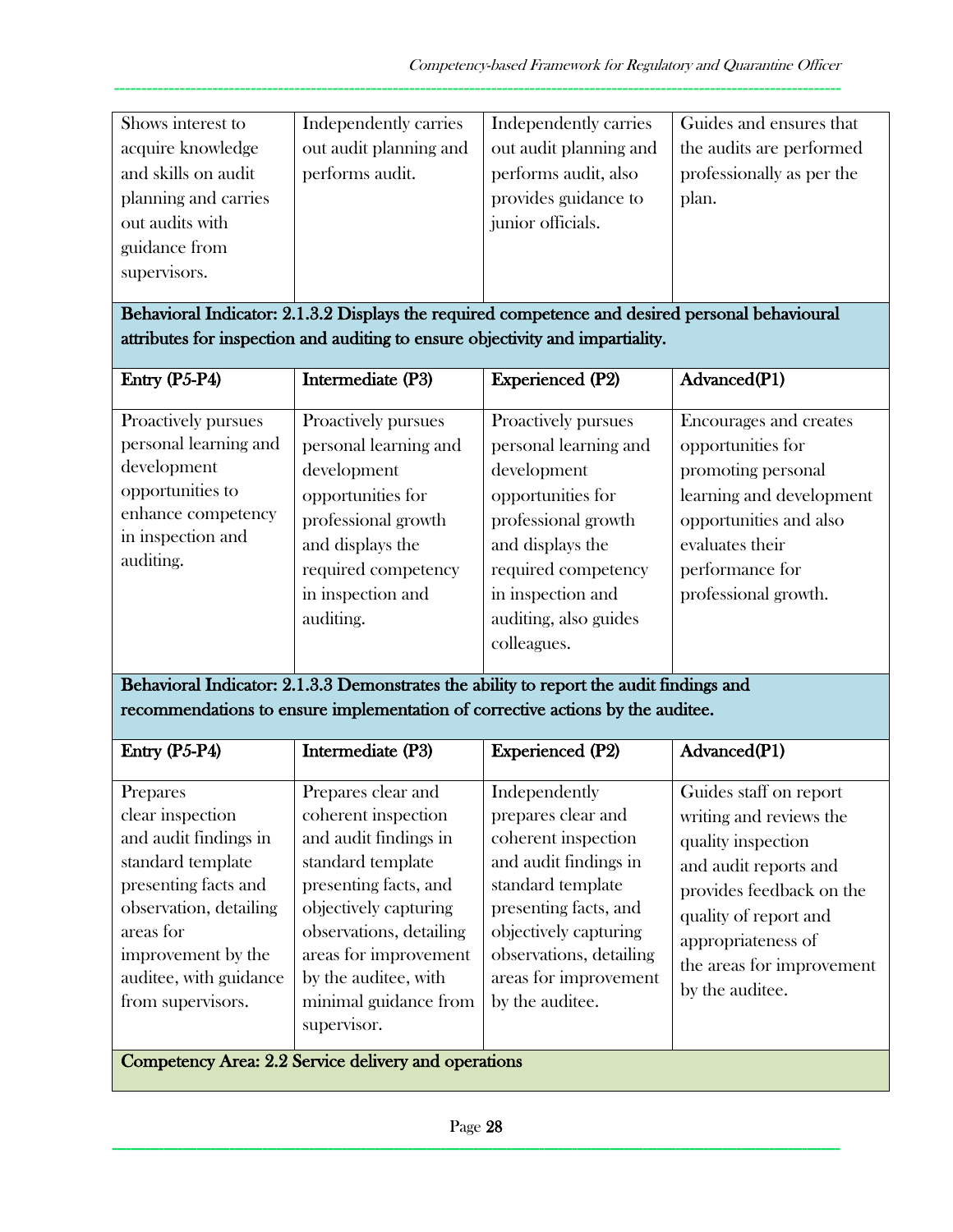# Key Competency: 2.2.1 ICT adoption skills

## Behavioral Indicator: 2.2.1.1 Possesses functional ICT knowledge and skills to improve the working environment.

-------------------------------------------------------------------------------------------------------------------------------------

| Entry $(P5-P4)$     | Intermediate (P3)                               | <b>Experienced (P2)</b> | Advanced(P1)                |
|---------------------|-------------------------------------------------|-------------------------|-----------------------------|
| Possess and applies | Keeps abreast of emerging digital technologies  |                         | Creates enabling            |
| basic knowledge of  | and techniques in response to changing needs in |                         | environment to learn on     |
| computer, software  | the field of his/her area of work.              |                         | <b>ICT</b> applications and |
| and tools.          |                                                 |                         | adopt the use of emerging   |
|                     |                                                 |                         | digital technologies.       |
|                     |                                                 |                         |                             |

Behavioral Indicator: 2.2.1.2 Demonstrates ability to learn and apply appropriate information and communication technology to improve service delivery.

| Entry $(P5-P4)$                             | Intermediate (P3) | <b>Experienced (P2)</b> | Advanced(P1)                 |
|---------------------------------------------|-------------------|-------------------------|------------------------------|
|                                             |                   |                         |                              |
| Understands the importance of ICT use,      |                   | Understands the         | Understands the              |
| acquires appropriate ICT skills to apply in |                   | importance of ICT       | importance of ICT use,       |
| improving service delivery.                 |                   | use, acquires           | acquires appropriate ICT     |
|                                             |                   | appropriate ICT skills  | skills to apply in improving |
|                                             |                   | to apply in improving   | service delivery, while      |
|                                             |                   | service delivery, and   | being mindful of the ICT     |
|                                             |                   | provides guidance to    | associated risks to provides |
|                                             |                   | ensure data protection. | necessary guidance.          |
|                                             |                   |                         |                              |

Key Competency: 2.2.2 Effective and Efficient Service Delivery

Behavioral Indicator: 2.2.2.1 Identifies the needs of the clients and stakeholders to design appropriate services.

| Entry $(P5-P4)$        | Intermediate (P3)       | <b>Experienced (P2)</b> | Advanced(P1)             |
|------------------------|-------------------------|-------------------------|--------------------------|
|                        |                         |                         |                          |
| Identifies the service | Identifies the needs of | Understands the needs   | Ensures that the key     |
| needs of the           | the stakeholders and    | of the stakeholders and | services needs of the    |
| stakeholders and       | clients and proposes    | clients and designs     | stakeholders and clients |
| clients and            | appropriate service     | appropriate services to | are included into plans  |
| communicates it to     | delivery plans in       | suit the changing       | and programs to design   |
| the supervisors.       | discussion with the     | requirements in         | appropriate services     |
|                        | supervisors.            | discussion with the     | delivery system.         |
|                        |                         | colleagues.             |                          |
|                        |                         |                         |                          |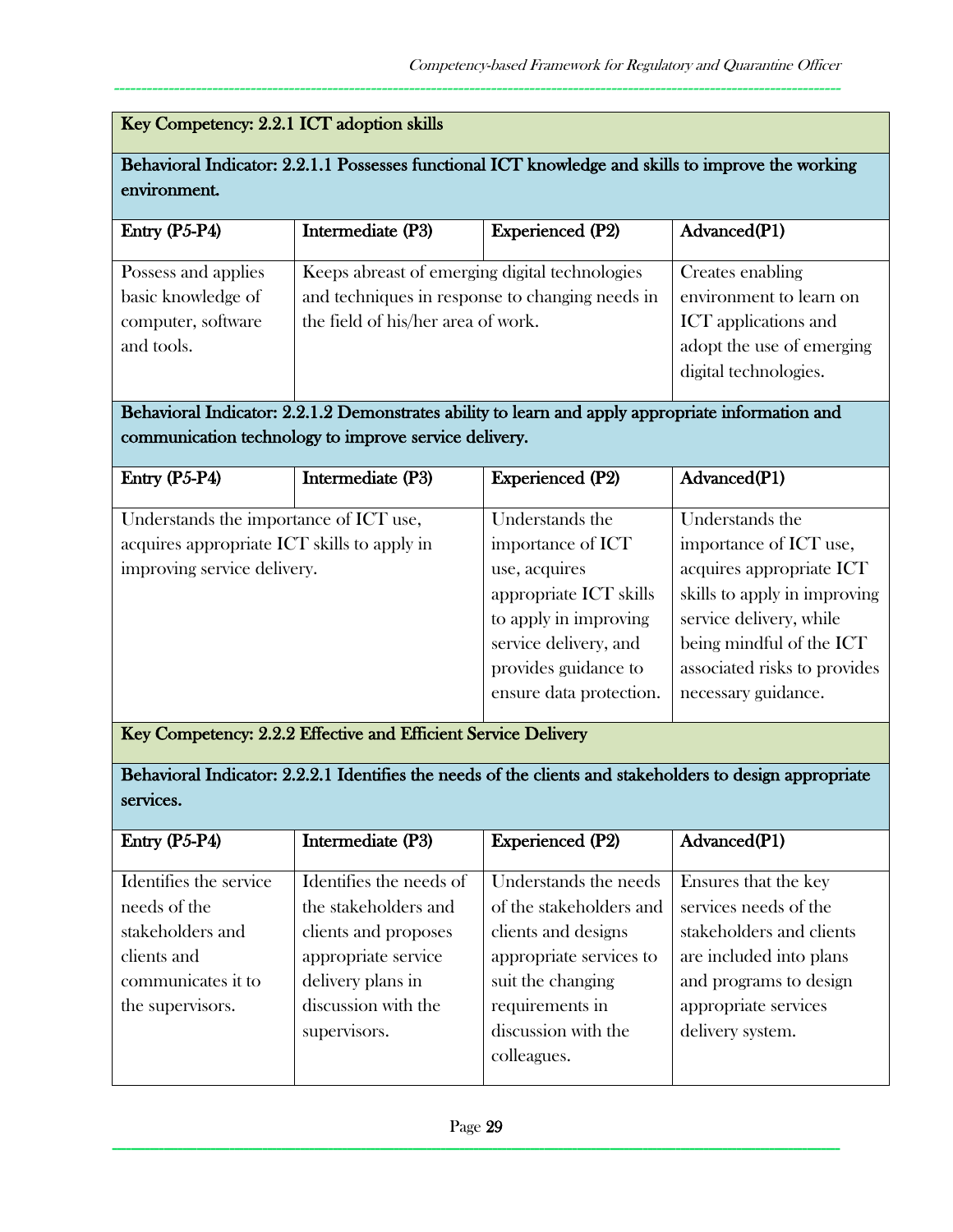| <b>Experienced (P2)</b><br>Entry (P5-P4)<br>Intermediate (P3)<br>Advanced(P1)<br>Understands the<br>Understands the<br>Understands the<br>Creates an enabling<br>assigned role in<br>assigned roles and<br>assigned roles and<br>environment to provide<br>service delivery and<br>effective and efficient<br>responsibilities and<br>responsibilities and<br>provides effective day-<br>ensures that effective<br>ensures that effective<br>services through resource<br>to-day services within<br>service is provided<br>mobilization and timely<br>service is provided<br>within the TAT.<br>the Turn Around<br>interventions.<br>within the TAT,<br>Time (TAT) with<br>oversees the<br>guidance from<br>implementation of<br>services by staff.<br>supervisors.<br>Key Competency: 2.2.3 Management of service quality<br>Behavioral Indicator: 2.2.3.1 Displays emotional intelligence in dealing with clients to improve client<br>impression.<br><b>Experienced (P2)</b><br>Entry (P5-P4)<br>Intermediate (P3)<br>Advanced(P1)<br>Applies emotional intelligence in the workplace<br>Applies emotional<br>Applies emotional<br>intelligence in the<br>to improve the quality of service and client's<br>intelligence in the work<br>impression.<br>place to improve the<br>work place to<br>quality of service and<br>improve client's<br>client's impression and<br>impression.<br>promotes application of<br>emotional intelligence at<br>workplace.<br>Behavioral Indicator: 2.2.3.2 Seeks feedback and accepts constructive criticism to continuously<br>improve service delivery.<br>Intermediate (P3)<br><b>Experienced (P2)</b><br>Advanced(P1)<br>Entry (P5-P4)<br>Seeks feedback and<br>Proactively seeks<br>Promotes and implements<br>Proactively seeks<br>feedback culture in the<br>feedback, accepts<br>feedback, accepts<br>remains open to<br>constructive criticism<br>constructive criticism<br>criticism to take<br>organization and ensures<br>feedbacks are vetted and<br>and leads identification<br>corrective actions for<br>and identifies systemic<br>used for continual<br>further improvement<br>remedies.<br>and implementation of<br>of services.<br>systemic remedies for<br>continual | goals and objectives. |  |  |  |  |
|------------------------------------------------------------------------------------------------------------------------------------------------------------------------------------------------------------------------------------------------------------------------------------------------------------------------------------------------------------------------------------------------------------------------------------------------------------------------------------------------------------------------------------------------------------------------------------------------------------------------------------------------------------------------------------------------------------------------------------------------------------------------------------------------------------------------------------------------------------------------------------------------------------------------------------------------------------------------------------------------------------------------------------------------------------------------------------------------------------------------------------------------------------------------------------------------------------------------------------------------------------------------------------------------------------------------------------------------------------------------------------------------------------------------------------------------------------------------------------------------------------------------------------------------------------------------------------------------------------------------------------------------------------------------------------------------------------------------------------------------------------------------------------------------------------------------------------------------------------------------------------------------------------------------------------------------------------------------------------------------------------------------------------------------------------------------------------------------------------------------------------------------------------------------------------------------------------------------------|-----------------------|--|--|--|--|
|                                                                                                                                                                                                                                                                                                                                                                                                                                                                                                                                                                                                                                                                                                                                                                                                                                                                                                                                                                                                                                                                                                                                                                                                                                                                                                                                                                                                                                                                                                                                                                                                                                                                                                                                                                                                                                                                                                                                                                                                                                                                                                                                                                                                                              |                       |  |  |  |  |
|                                                                                                                                                                                                                                                                                                                                                                                                                                                                                                                                                                                                                                                                                                                                                                                                                                                                                                                                                                                                                                                                                                                                                                                                                                                                                                                                                                                                                                                                                                                                                                                                                                                                                                                                                                                                                                                                                                                                                                                                                                                                                                                                                                                                                              |                       |  |  |  |  |
|                                                                                                                                                                                                                                                                                                                                                                                                                                                                                                                                                                                                                                                                                                                                                                                                                                                                                                                                                                                                                                                                                                                                                                                                                                                                                                                                                                                                                                                                                                                                                                                                                                                                                                                                                                                                                                                                                                                                                                                                                                                                                                                                                                                                                              |                       |  |  |  |  |
|                                                                                                                                                                                                                                                                                                                                                                                                                                                                                                                                                                                                                                                                                                                                                                                                                                                                                                                                                                                                                                                                                                                                                                                                                                                                                                                                                                                                                                                                                                                                                                                                                                                                                                                                                                                                                                                                                                                                                                                                                                                                                                                                                                                                                              |                       |  |  |  |  |
|                                                                                                                                                                                                                                                                                                                                                                                                                                                                                                                                                                                                                                                                                                                                                                                                                                                                                                                                                                                                                                                                                                                                                                                                                                                                                                                                                                                                                                                                                                                                                                                                                                                                                                                                                                                                                                                                                                                                                                                                                                                                                                                                                                                                                              |                       |  |  |  |  |
|                                                                                                                                                                                                                                                                                                                                                                                                                                                                                                                                                                                                                                                                                                                                                                                                                                                                                                                                                                                                                                                                                                                                                                                                                                                                                                                                                                                                                                                                                                                                                                                                                                                                                                                                                                                                                                                                                                                                                                                                                                                                                                                                                                                                                              |                       |  |  |  |  |
|                                                                                                                                                                                                                                                                                                                                                                                                                                                                                                                                                                                                                                                                                                                                                                                                                                                                                                                                                                                                                                                                                                                                                                                                                                                                                                                                                                                                                                                                                                                                                                                                                                                                                                                                                                                                                                                                                                                                                                                                                                                                                                                                                                                                                              |                       |  |  |  |  |
|                                                                                                                                                                                                                                                                                                                                                                                                                                                                                                                                                                                                                                                                                                                                                                                                                                                                                                                                                                                                                                                                                                                                                                                                                                                                                                                                                                                                                                                                                                                                                                                                                                                                                                                                                                                                                                                                                                                                                                                                                                                                                                                                                                                                                              |                       |  |  |  |  |
|                                                                                                                                                                                                                                                                                                                                                                                                                                                                                                                                                                                                                                                                                                                                                                                                                                                                                                                                                                                                                                                                                                                                                                                                                                                                                                                                                                                                                                                                                                                                                                                                                                                                                                                                                                                                                                                                                                                                                                                                                                                                                                                                                                                                                              |                       |  |  |  |  |
|                                                                                                                                                                                                                                                                                                                                                                                                                                                                                                                                                                                                                                                                                                                                                                                                                                                                                                                                                                                                                                                                                                                                                                                                                                                                                                                                                                                                                                                                                                                                                                                                                                                                                                                                                                                                                                                                                                                                                                                                                                                                                                                                                                                                                              |                       |  |  |  |  |
|                                                                                                                                                                                                                                                                                                                                                                                                                                                                                                                                                                                                                                                                                                                                                                                                                                                                                                                                                                                                                                                                                                                                                                                                                                                                                                                                                                                                                                                                                                                                                                                                                                                                                                                                                                                                                                                                                                                                                                                                                                                                                                                                                                                                                              |                       |  |  |  |  |
|                                                                                                                                                                                                                                                                                                                                                                                                                                                                                                                                                                                                                                                                                                                                                                                                                                                                                                                                                                                                                                                                                                                                                                                                                                                                                                                                                                                                                                                                                                                                                                                                                                                                                                                                                                                                                                                                                                                                                                                                                                                                                                                                                                                                                              |                       |  |  |  |  |
|                                                                                                                                                                                                                                                                                                                                                                                                                                                                                                                                                                                                                                                                                                                                                                                                                                                                                                                                                                                                                                                                                                                                                                                                                                                                                                                                                                                                                                                                                                                                                                                                                                                                                                                                                                                                                                                                                                                                                                                                                                                                                                                                                                                                                              |                       |  |  |  |  |
|                                                                                                                                                                                                                                                                                                                                                                                                                                                                                                                                                                                                                                                                                                                                                                                                                                                                                                                                                                                                                                                                                                                                                                                                                                                                                                                                                                                                                                                                                                                                                                                                                                                                                                                                                                                                                                                                                                                                                                                                                                                                                                                                                                                                                              |                       |  |  |  |  |
|                                                                                                                                                                                                                                                                                                                                                                                                                                                                                                                                                                                                                                                                                                                                                                                                                                                                                                                                                                                                                                                                                                                                                                                                                                                                                                                                                                                                                                                                                                                                                                                                                                                                                                                                                                                                                                                                                                                                                                                                                                                                                                                                                                                                                              |                       |  |  |  |  |
|                                                                                                                                                                                                                                                                                                                                                                                                                                                                                                                                                                                                                                                                                                                                                                                                                                                                                                                                                                                                                                                                                                                                                                                                                                                                                                                                                                                                                                                                                                                                                                                                                                                                                                                                                                                                                                                                                                                                                                                                                                                                                                                                                                                                                              |                       |  |  |  |  |
|                                                                                                                                                                                                                                                                                                                                                                                                                                                                                                                                                                                                                                                                                                                                                                                                                                                                                                                                                                                                                                                                                                                                                                                                                                                                                                                                                                                                                                                                                                                                                                                                                                                                                                                                                                                                                                                                                                                                                                                                                                                                                                                                                                                                                              |                       |  |  |  |  |
|                                                                                                                                                                                                                                                                                                                                                                                                                                                                                                                                                                                                                                                                                                                                                                                                                                                                                                                                                                                                                                                                                                                                                                                                                                                                                                                                                                                                                                                                                                                                                                                                                                                                                                                                                                                                                                                                                                                                                                                                                                                                                                                                                                                                                              |                       |  |  |  |  |
|                                                                                                                                                                                                                                                                                                                                                                                                                                                                                                                                                                                                                                                                                                                                                                                                                                                                                                                                                                                                                                                                                                                                                                                                                                                                                                                                                                                                                                                                                                                                                                                                                                                                                                                                                                                                                                                                                                                                                                                                                                                                                                                                                                                                                              |                       |  |  |  |  |
|                                                                                                                                                                                                                                                                                                                                                                                                                                                                                                                                                                                                                                                                                                                                                                                                                                                                                                                                                                                                                                                                                                                                                                                                                                                                                                                                                                                                                                                                                                                                                                                                                                                                                                                                                                                                                                                                                                                                                                                                                                                                                                                                                                                                                              |                       |  |  |  |  |
|                                                                                                                                                                                                                                                                                                                                                                                                                                                                                                                                                                                                                                                                                                                                                                                                                                                                                                                                                                                                                                                                                                                                                                                                                                                                                                                                                                                                                                                                                                                                                                                                                                                                                                                                                                                                                                                                                                                                                                                                                                                                                                                                                                                                                              |                       |  |  |  |  |
|                                                                                                                                                                                                                                                                                                                                                                                                                                                                                                                                                                                                                                                                                                                                                                                                                                                                                                                                                                                                                                                                                                                                                                                                                                                                                                                                                                                                                                                                                                                                                                                                                                                                                                                                                                                                                                                                                                                                                                                                                                                                                                                                                                                                                              |                       |  |  |  |  |
|                                                                                                                                                                                                                                                                                                                                                                                                                                                                                                                                                                                                                                                                                                                                                                                                                                                                                                                                                                                                                                                                                                                                                                                                                                                                                                                                                                                                                                                                                                                                                                                                                                                                                                                                                                                                                                                                                                                                                                                                                                                                                                                                                                                                                              |                       |  |  |  |  |
|                                                                                                                                                                                                                                                                                                                                                                                                                                                                                                                                                                                                                                                                                                                                                                                                                                                                                                                                                                                                                                                                                                                                                                                                                                                                                                                                                                                                                                                                                                                                                                                                                                                                                                                                                                                                                                                                                                                                                                                                                                                                                                                                                                                                                              |                       |  |  |  |  |
|                                                                                                                                                                                                                                                                                                                                                                                                                                                                                                                                                                                                                                                                                                                                                                                                                                                                                                                                                                                                                                                                                                                                                                                                                                                                                                                                                                                                                                                                                                                                                                                                                                                                                                                                                                                                                                                                                                                                                                                                                                                                                                                                                                                                                              |                       |  |  |  |  |
|                                                                                                                                                                                                                                                                                                                                                                                                                                                                                                                                                                                                                                                                                                                                                                                                                                                                                                                                                                                                                                                                                                                                                                                                                                                                                                                                                                                                                                                                                                                                                                                                                                                                                                                                                                                                                                                                                                                                                                                                                                                                                                                                                                                                                              |                       |  |  |  |  |
|                                                                                                                                                                                                                                                                                                                                                                                                                                                                                                                                                                                                                                                                                                                                                                                                                                                                                                                                                                                                                                                                                                                                                                                                                                                                                                                                                                                                                                                                                                                                                                                                                                                                                                                                                                                                                                                                                                                                                                                                                                                                                                                                                                                                                              |                       |  |  |  |  |
|                                                                                                                                                                                                                                                                                                                                                                                                                                                                                                                                                                                                                                                                                                                                                                                                                                                                                                                                                                                                                                                                                                                                                                                                                                                                                                                                                                                                                                                                                                                                                                                                                                                                                                                                                                                                                                                                                                                                                                                                                                                                                                                                                                                                                              |                       |  |  |  |  |
|                                                                                                                                                                                                                                                                                                                                                                                                                                                                                                                                                                                                                                                                                                                                                                                                                                                                                                                                                                                                                                                                                                                                                                                                                                                                                                                                                                                                                                                                                                                                                                                                                                                                                                                                                                                                                                                                                                                                                                                                                                                                                                                                                                                                                              |                       |  |  |  |  |
|                                                                                                                                                                                                                                                                                                                                                                                                                                                                                                                                                                                                                                                                                                                                                                                                                                                                                                                                                                                                                                                                                                                                                                                                                                                                                                                                                                                                                                                                                                                                                                                                                                                                                                                                                                                                                                                                                                                                                                                                                                                                                                                                                                                                                              |                       |  |  |  |  |
|                                                                                                                                                                                                                                                                                                                                                                                                                                                                                                                                                                                                                                                                                                                                                                                                                                                                                                                                                                                                                                                                                                                                                                                                                                                                                                                                                                                                                                                                                                                                                                                                                                                                                                                                                                                                                                                                                                                                                                                                                                                                                                                                                                                                                              |                       |  |  |  |  |

Behavioral Indicator: 2.2.2.2 Promotes delivery of effective and efficient services to achieve the agency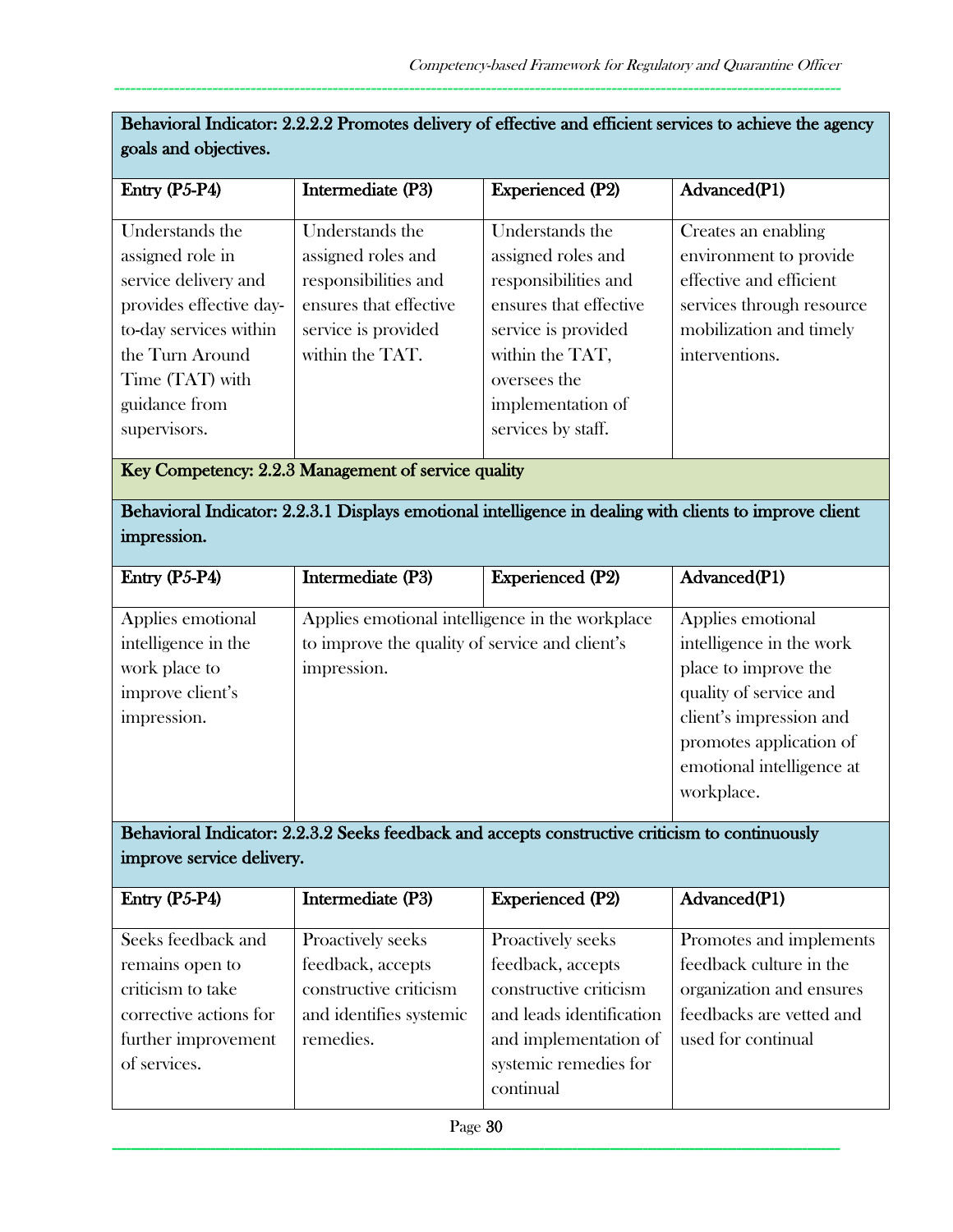| I improvement of the | I improvement of the |
|----------------------|----------------------|
| service delivery.    | service delivery.    |

Behavioral Indicator: 2.2.3.3 Conducts periodic internal assessment and reviews the quality of the services to identify areas for further improvement.

-------------------------------------------------------------------------------------------------------------------------------------

| Entry $(P5-P4)$         | Intermediate (P3)           | <b>Experienced (P2)</b> | Advanced(P1)               |
|-------------------------|-----------------------------|-------------------------|----------------------------|
|                         |                             |                         |                            |
| Conducts periodic       | Conducts periodic           | Conducts periodic       | Guides staff in conducting |
| internal assessment of  | reviews of the quality      | reviews of the quality  | periodic reviews of the    |
| the quality of services | of services provided by     | of services provided by | quality of services        |
| provided by BAFRA       | <b>BAFRA</b> and identifies | <b>BAFRA</b> and        | provided by BAFRA and      |
| with guidance from      | possible areas of           | recommends areas for    | ensures that such reviews  |
| supervisors.            | improvement.                | improvement.            | are conducted as required. |
|                         |                             |                         |                            |

Competency Area: 2.3 Community mobilization and stakeholder engagement

Key Competency: 2.3.1 Stakeholder collaboration and partnership

Behavioral Indicator: 2.3.1.1 Fosters collaboration and partnership with multiple stakeholders to synergize the efforts for meeting the intended objectives.

| Entry $(P5-P4)$        | Intermediate (P3)        | <b>Experienced (P2)</b> | Advanced(P1)               |
|------------------------|--------------------------|-------------------------|----------------------------|
|                        |                          |                         |                            |
| Identifies and         | Explores and proposes    | Analyzes the areas of   | Understands the needs      |
| understands the roles  | areas of collaboration   | collaboration and       | and goals of stakeholders, |
| of relevant            | with the stakeholders    | proactively creates     | maps the goals to          |
| stakeholders whose     | and attempts to create   | partnership with        | understand                 |
| assistance,            | partnership with         | external agencies to    | interconnection,           |
| cooperation and        | stakeholders to deliver  | deliver the service     | harmonizes them to         |
| support are necessary  | the service effectively. | effectively.            | strengthen partnership and |
| to deliver the service |                          |                         | communicates effectively   |
| effectively.           |                          |                         | for increased engagement.  |
|                        |                          |                         |                            |

Behavioral Indicator: 2.3.1.2 Establishes good professional networking to actively engage the stakeholders to garner their support.

| Entry $(P5-P4)$        | Intermediate (P3) | <b>Experienced (P2)</b> | Advanced(P1)              |
|------------------------|-------------------|-------------------------|---------------------------|
| Possesses basic skills | Establishes       | Establishes and         | Establishes, manages and  |
| on building network    | professional      | nurtures the            | nurtures professional     |
| with different         | networking with   | professional            | networking by engaging in |
| stakeholders.          | stakeholders by   | networking with         | frequent communication    |
|                        |                   | stakeholders by         |                           |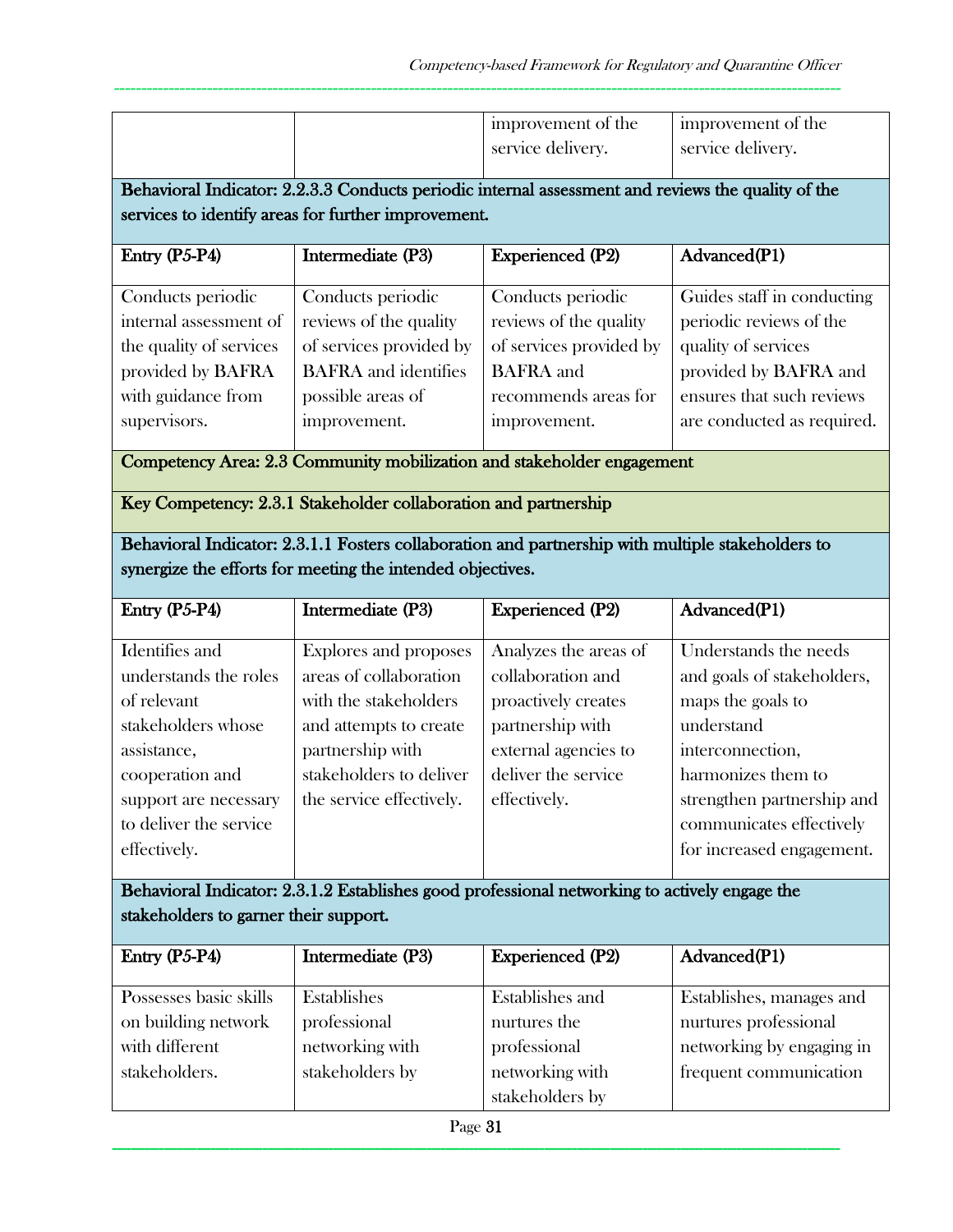|                                                                                                                                                  | discussing common<br>goals.                                                                                                                                                                                                                                                                                | engaging them in<br>relevant activities<br>achieve common goals.                                                                                                                                                      | with them to garner their<br>support.                                                                                                                                                                                 |  |  |
|--------------------------------------------------------------------------------------------------------------------------------------------------|------------------------------------------------------------------------------------------------------------------------------------------------------------------------------------------------------------------------------------------------------------------------------------------------------------|-----------------------------------------------------------------------------------------------------------------------------------------------------------------------------------------------------------------------|-----------------------------------------------------------------------------------------------------------------------------------------------------------------------------------------------------------------------|--|--|
|                                                                                                                                                  | Behavioral Indicator: 2.3.1.3 Engages multiple stakeholders to understand their perspectives and<br>suggests improvements in plans and programs.                                                                                                                                                           |                                                                                                                                                                                                                       |                                                                                                                                                                                                                       |  |  |
| Entry (P5-P4)                                                                                                                                    | Intermediate (P3)                                                                                                                                                                                                                                                                                          | <b>Experienced (P2)</b>                                                                                                                                                                                               | Advanced(P1)                                                                                                                                                                                                          |  |  |
| Engages multiple<br>stakeholders to take<br>part in regular<br>meetings and decision<br>making processes to<br>understand their<br>perspectives. | Engages multiple<br>stakeholders to take<br>part in regular<br>meetings and decision<br>making processes and<br>shows interest in what<br>others have to say;<br>acknowledges their<br>perspectives and ideas.<br>Key Competency: 2.3.2 Building consumer confidence in biosecurity and food safety system | Engages multiple<br>stakeholders to take<br>part in regular<br>meetings and decision<br>making processes and<br>proactively seeks their<br>perspectives and ideas,<br>suggests improvements<br>in plans and programs. | Proactively engages<br>multiple stakeholders to<br>take part in regular<br>meetings and decision<br>making processes,<br>understands their<br>perspectives and initiates<br>improvement of the plans<br>and programs. |  |  |
|                                                                                                                                                  | Behavioral Indicator: 2.3.2.1 Ensures transparency and integrity in any undertakings related to<br>biosecurity and food safety systems to build trust and confidence.                                                                                                                                      |                                                                                                                                                                                                                       |                                                                                                                                                                                                                       |  |  |
| Entry (P5-P4)                                                                                                                                    | Intermediate (P3)                                                                                                                                                                                                                                                                                          | <b>Experienced (P2)</b>                                                                                                                                                                                               | Advanced(P1)                                                                                                                                                                                                          |  |  |
| Inspires public confidence in the organization<br>through transparent, ethical and timely service                                                |                                                                                                                                                                                                                                                                                                            | Inspires public                                                                                                                                                                                                       | Leads by example and                                                                                                                                                                                                  |  |  |
| delivery.                                                                                                                                        |                                                                                                                                                                                                                                                                                                            | confidence and trust in<br>the organization<br>through transparent,<br>ethical and timely<br>service delivery and<br>supports promotion of<br>the culture of<br>transparency and<br>ethical conduct.                  | promotes professionalism,<br>transparency, and ethical<br>conduct towards efficient<br>service delivery to achieve<br>the trust and confidence in<br>the organization.                                                |  |  |
|                                                                                                                                                  | Behavioral Indicator: 2.3.2.2 Understands the needs and concerns of the clients on biosecurity and<br>food safety systems to develop need based interventions.                                                                                                                                             |                                                                                                                                                                                                                       |                                                                                                                                                                                                                       |  |  |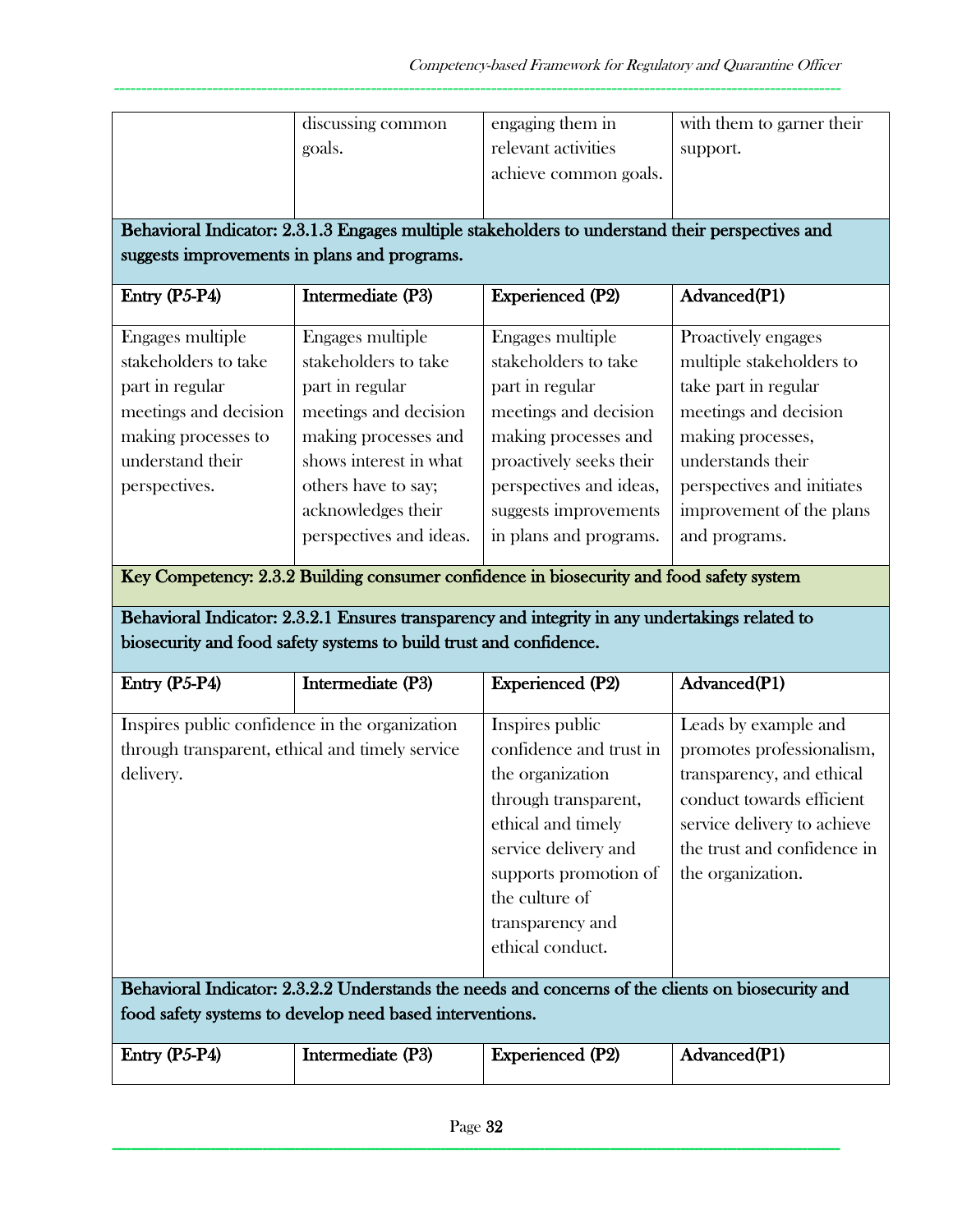| Engages the clients   | Engages the clients  | Actively engages the  | Demonstrates good           |
|-----------------------|----------------------|-----------------------|-----------------------------|
| and understands their | effectively and      | clients, understands  | understanding of the        |
| needs and concerns    | understands their    | their needs and       | clients, critically reviews |
| to discuss with       | needs and concerns   | proposes intervention | the intervention measures   |
| supervisors for       | and thinks through   | measures.             | and seeks administrative    |
| intervention.         | various intervention |                       | approvals for               |
|                       | measures.            |                       | implementation of the       |
|                       |                      |                       | intervention measures.      |

## Key Competency: 2.3.3 Negotiation skills

Behavioral Indicator: 2.3.3.1 Ability to listen and understand the needs and priorities of the stakeholders to promote mutual understanding.

| $Entry (P5-P4)$       | Intermediate (P3)                               | <b>Experienced (P2)</b> | Advanced(P1)                |
|-----------------------|-------------------------------------------------|-------------------------|-----------------------------|
|                       |                                                 |                         |                             |
| Possesses the ability | Listens patiently and understands the needs and |                         | Actively listens,           |
| to listen to and      | priorities of the stakeholders and strives to   |                         | understands and vets the    |
| understand the needs  | develop a common understanding.                 |                         | needs and priorities of the |
| and priorities of     |                                                 |                         | stakeholders and develops   |
| stakeholders.         |                                                 |                         | and common                  |
|                       |                                                 |                         | understanding.              |

## Behavioral Indicator: 2.3.3.2 Discusses key issues with stakeholders and identifies a common solution to achieve a win-win outcome.

| Entry (P5-P4)         | Intermediate (P3)                                | <b>Experienced (P2)</b> | Advanced(P1)               |
|-----------------------|--------------------------------------------------|-------------------------|----------------------------|
|                       |                                                  |                         |                            |
| Puts in efforts to    | Identifies, analyzes and                         | Identifies, critically  | Critically analyses and    |
| identify, analyze and | understands key issues                           | analyzes and            | understands the issues,    |
| understand the key    | and then prepares                                | understands key issues, | firms up one's position    |
| issues and seeks      | one's stand with                                 | and prepares one's      | and negotiates skillfully  |
| advice from           | guidance from                                    | position and negotiates | and persuasively to arrive |
| supervisors before    | supervisors for                                  | with stakeholders.      | at common desirable        |
| negotiation.          | negotiation with                                 |                         | solution.                  |
|                       | stakeholders.                                    |                         |                            |
|                       |                                                  |                         |                            |
|                       | Key Role 3: Biosecurity and Food Safety Advocate |                         |                            |

Competency Area: 3.1 Advocacy

Key Competency: 3.1.1 Knowledge assimilation and dissemination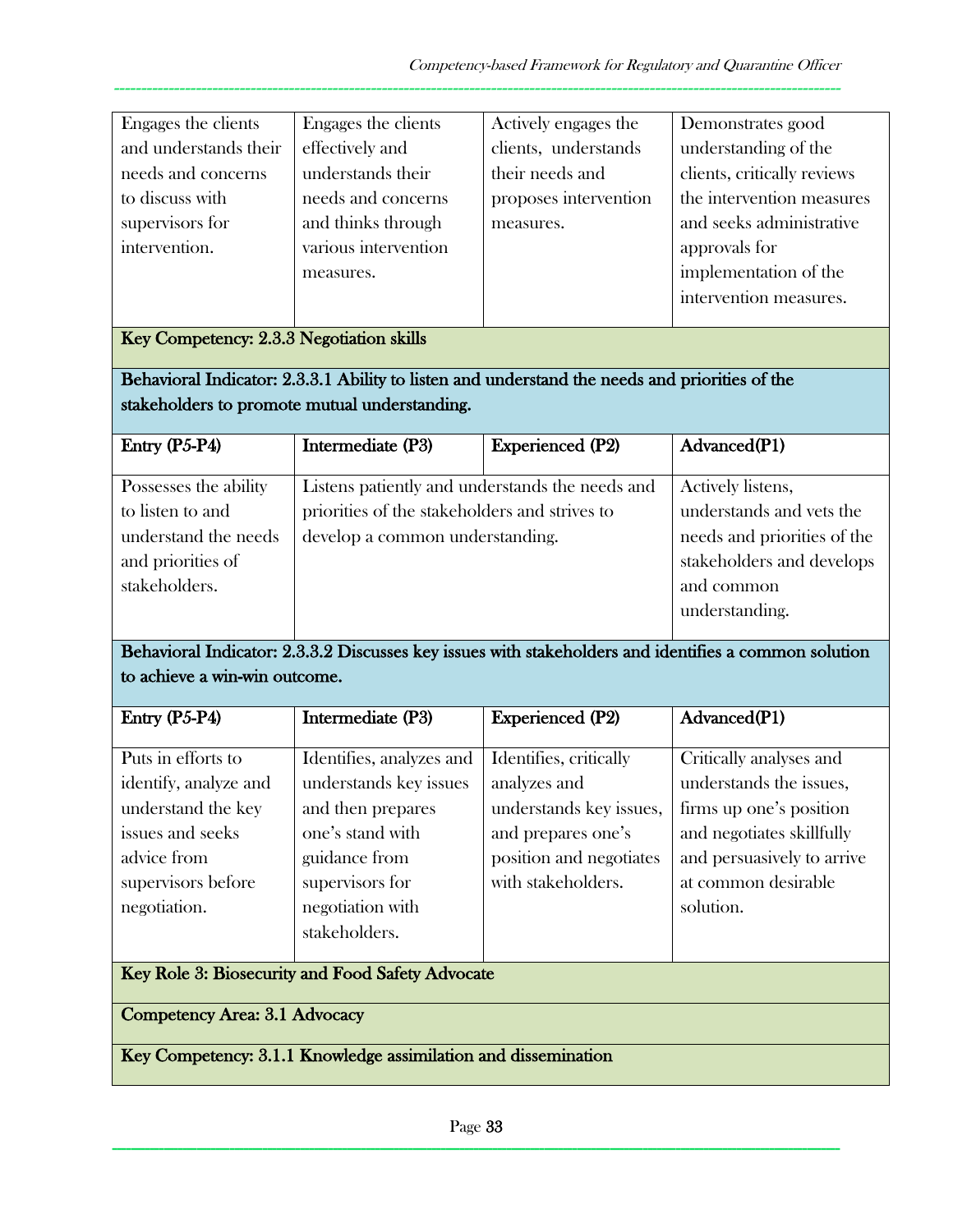| condition improvements                                                                    |                       |                         |                             |
|-------------------------------------------------------------------------------------------|-----------------------|-------------------------|-----------------------------|
| Entry $(P5-P4)$                                                                           | Intermediate (P3)     | <b>Experienced (P2)</b> | Advanced(P1)                |
|                                                                                           |                       |                         |                             |
| Exhibits curiosity and                                                                    | Explores and          | Makes best use of       | Demonstrates personal       |
| interest to learn more                                                                    | harnesses training    | every learning          | drive for new knowledge     |
| from peers and senior                                                                     | opportunities for     | opportunity both from   | and skills and promotes     |
| colleagues both from                                                                      | continual             | the trainings and       | the culture of continuous   |
| workplace and the                                                                         | improvement of        | workplace and           | learning by creating new    |
| classroom settings and                                                                    | knowledge and skills  | disseminates the        | opportunities and avenues   |
| disseminates to                                                                           | and disseminates to   | knowledge and skills    | for peers and stakeholders. |
| stakeholders.                                                                             | junior colleagues and | gained to colleagues    |                             |
|                                                                                           | stakeholders.         | and stakeholders.       |                             |
|                                                                                           |                       |                         |                             |
| Behavioral Indicator: 3.1.1.2 Demonstrates good knowledge management skills for effective |                       |                         |                             |
| application to fulfill agency's mandates.                                                 |                       |                         |                             |
|                                                                                           |                       |                         |                             |

| Behavioral Indicator: 3.1.1.1 Exhibits willingness to continuously learn and share effectively for |  |
|----------------------------------------------------------------------------------------------------|--|
| continual improvement.                                                                             |  |

| Entry $(P5-P4)$        | Intermediate (P3)     | <b>Experienced (P2)</b>  | Advanced(P1)               |
|------------------------|-----------------------|--------------------------|----------------------------|
|                        |                       |                          |                            |
| Possesses knowledge    | Exhibits good         | Exhibits a high level of | Exhibits advanced level of |
| management skills      | knowledge             | knowledge                | knowledge management       |
| and applies the skills | management skills and | management skills and    | skills, and applies those  |
| appropriately.         | applies the skills    | applies those skills     | skills effectively and     |
|                        | effectively.          | effectively and          | creates enabling           |
|                        |                       | efficiently to achieve   | environment for colleagues |
|                        |                       | the agency's goal and    | to apply the skills        |
|                        |                       | objectives.              | effectively.               |
|                        |                       |                          |                            |

Behavioral Indicator: 3.1.1.3 Displays coordination skills to organize and implement advocacy programs.

| Entry $(P5-P4)$   | Intermediate (P3)     | <b>Experienced (P2)</b> | Advanced(P1)              |
|-------------------|-----------------------|-------------------------|---------------------------|
|                   |                       |                         |                           |
| Coordinates and   | Coordinates and       | Coordinates and         | Champions coordination    |
| conducts advocacy | conducts advocacy     | conducts advocacy       | and conducting effective  |
| programs engaging | programs by engaging  | programs engaging       | advocacy programs with    |
| limited number of | relevant stakeholders | multiple stakeholders   | minimal resources, and    |
| stakeholders with | with minimal guidance | effectively and         | also guides colleagues in |
| guidance from     | from supervisors.     | efficiently.            | conducting effective      |
| supervisors.      |                       |                         | advocacy programs.        |
|                   |                       |                         |                           |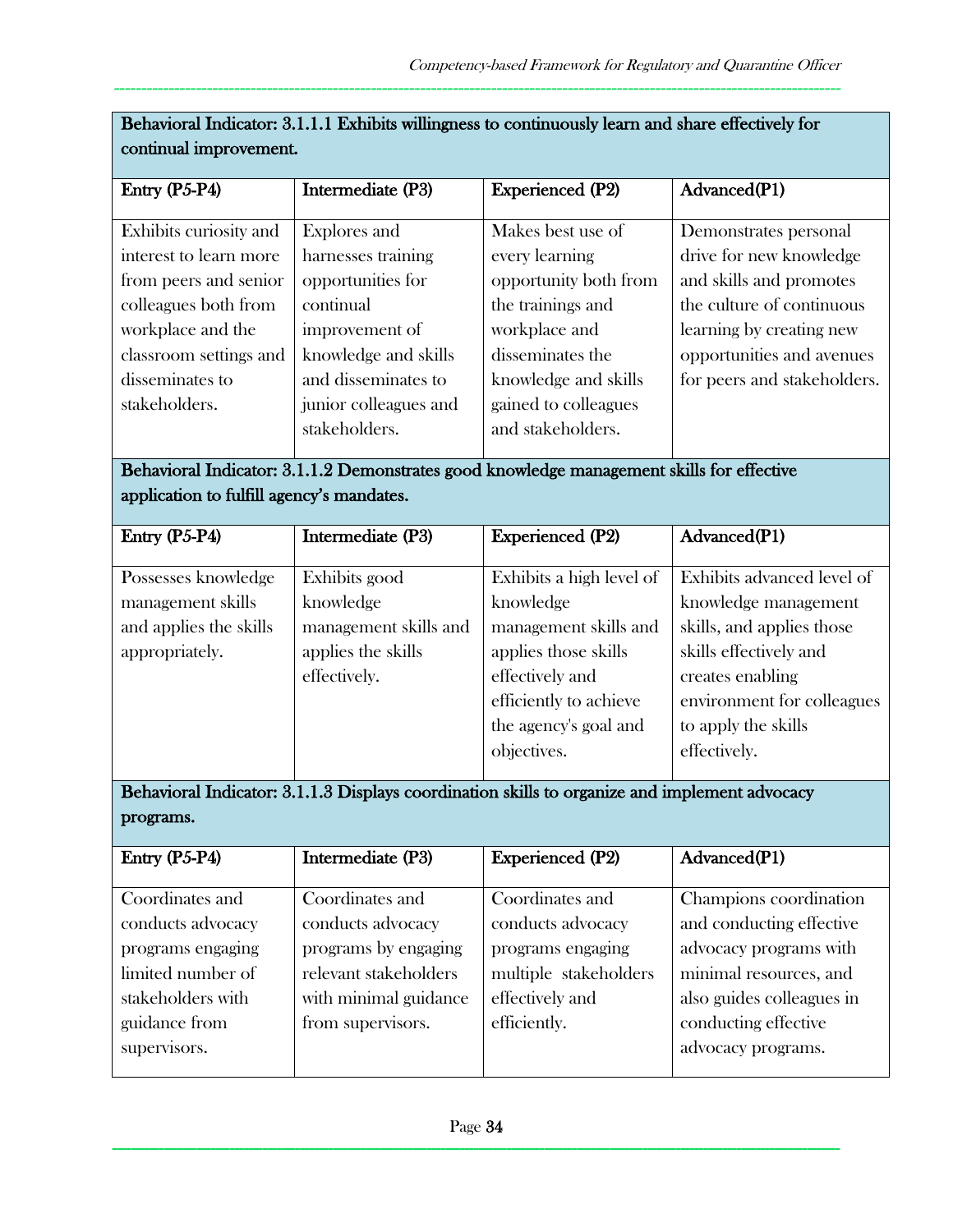## Key Competency: 3.1.2 Advocacy design and promotion

Behavioral Indicator: 3.1.2.1 Analyzes and comprehends the advocacy needs of the target audience to ensure appropriate means and channels for communication.

-------------------------------------------------------------------------------------------------------------------------------------

| $Entry (P5-P4)$                                                                                                            | Intermediate (P3)                                                                                                            | <b>Experienced (P2)</b>                                                                                                                                                             | Advanced(P1)                                                                                                                                                             |
|----------------------------------------------------------------------------------------------------------------------------|------------------------------------------------------------------------------------------------------------------------------|-------------------------------------------------------------------------------------------------------------------------------------------------------------------------------------|--------------------------------------------------------------------------------------------------------------------------------------------------------------------------|
| Recognizes and<br>profiles the advocacy<br>needs of target<br>audience to choose<br>appropriate means of<br>communication. | Analyzes the advocacy<br>needs of target<br>audience and identifies<br>appropriate means and<br>channel of<br>communication. | Identifies the advocacy<br>needs of the<br>stakeholders and<br>clearly presents<br>specific information<br>and the medium of<br>communication to be<br>used during the<br>advocacy. | Provides strategic<br>directions on how to<br>analyze and prioritize<br>advocacy needs of<br>stakeholders and guides<br>colleagues on designing the<br>advocacy program. |
|                                                                                                                            |                                                                                                                              |                                                                                                                                                                                     |                                                                                                                                                                          |

## Behavioral Indicator: 3.1.2.2 Designs effective communication materials to ensure effective information assimilation by the target audience.

| Entry (P5-P4)     | Intermediate (P3)     | <b>Experienced (P2)</b> | Advanced(P1)                 |
|-------------------|-----------------------|-------------------------|------------------------------|
|                   |                       |                         |                              |
| Possesses basic   | Demonstrates good     | Demonstrates better     | Guides designing effective   |
| understanding on  | understanding of      | understanding of        | communication materials      |
| designing various | various types of      | various types of        | specific to target audiences |
| communication     | communication         | communication           | with specific messages or    |
| materials.        | materials and designs | materials and designs   | information to be            |
|                   | materials in          | effective audience      | disseminated.                |
|                   | consultation with     | specific materials for  |                              |
|                   | colleagues.           | knowledge               |                              |
|                   |                       | dissemination.          |                              |
|                   |                       |                         |                              |

# Behavioral Indicator: 3.1.2.3 Ability to motivate people through advocacy programs to initiate actions.

| Entry $(P5-P4)$        | Intermediate (P3)      | <b>Experienced (P2)</b> | Advanced(P1)                |
|------------------------|------------------------|-------------------------|-----------------------------|
|                        |                        |                         |                             |
| Understands the need   | Understands the need   | Understands the need    | Creates an enabling         |
| to motivate            | to motivate            | to motivate and         | environment for the staff   |
| stakeholders to        | stakeholders to ensure | persuades               | to motivate and             |
| ensure increased self- | increased self-        | the stakeholders to     | persuade stakeholders to    |
| compliance on          | compliance on          | ensure increased self-  | ensure increased self-      |
| improving biosecurity  | improving biosecurity  | compliance on           | compliance on improving     |
| and food safety and    | and food safety and    | improving biosecurity   | biosecurity and food safety |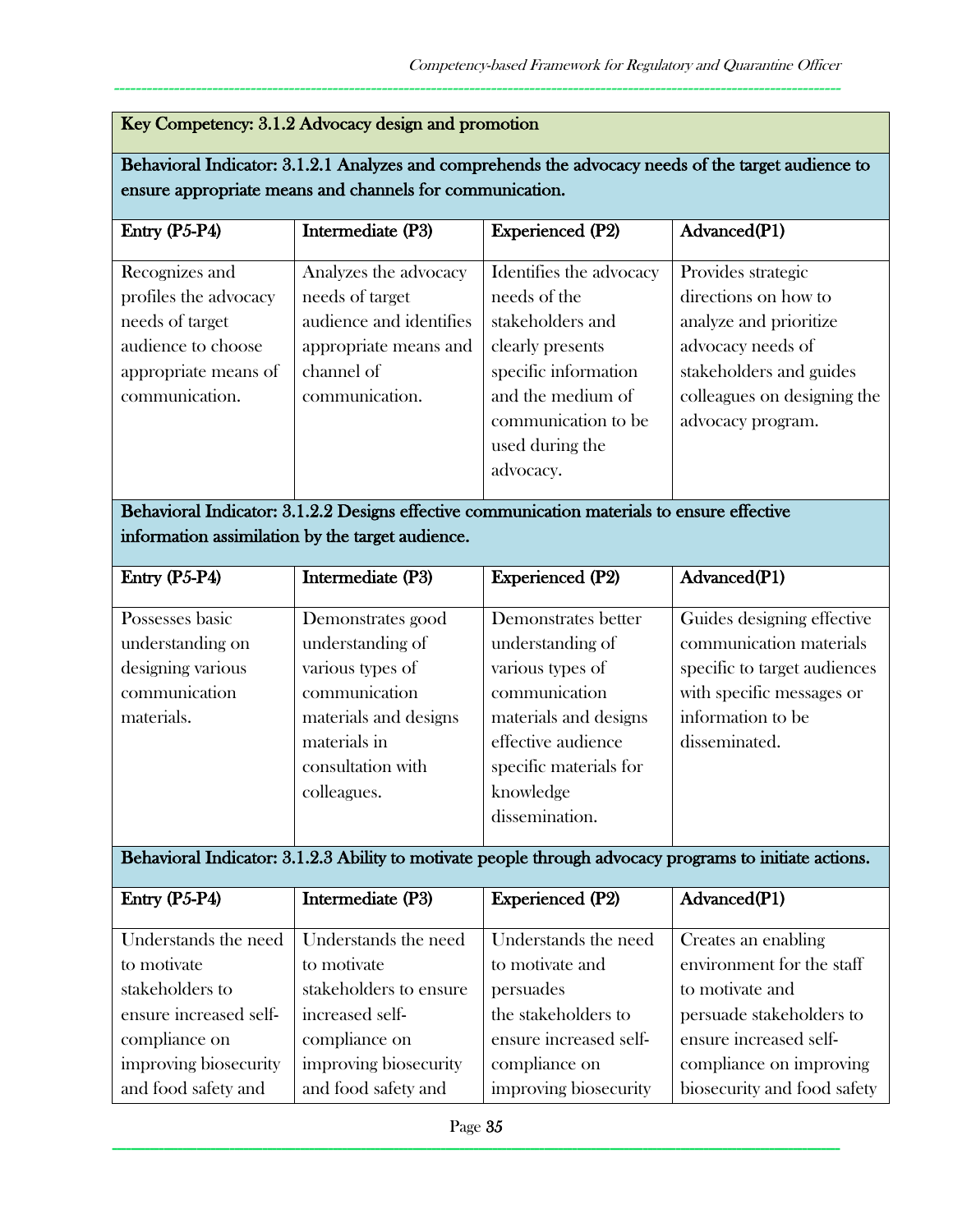| Entry (P5-P4)                                                                                                                                    | Intermediate (P3)                                                                                                                                           | <b>Experienced (P2)</b>                                                                                                                               | Advanced(P1)                                                                                                                                                                                                                                                                                                                  |
|--------------------------------------------------------------------------------------------------------------------------------------------------|-------------------------------------------------------------------------------------------------------------------------------------------------------------|-------------------------------------------------------------------------------------------------------------------------------------------------------|-------------------------------------------------------------------------------------------------------------------------------------------------------------------------------------------------------------------------------------------------------------------------------------------------------------------------------|
| for further improvement.                                                                                                                         |                                                                                                                                                             |                                                                                                                                                       | Behavioral Indicator: 3.1.3.3 Understands the strengths and weaknesses of one's communication skills                                                                                                                                                                                                                          |
| Entry (P5-P4)<br>Embraces interactive<br>communications by<br>asking simple<br>questions and<br>allowing participants<br>to express their views. | Intermediate (P3)<br>Engages in interactive communications to ensure<br>effectiveness by asking questions and citing<br>examples to illustrate key message. | <b>Experienced (P2)</b>                                                                                                                               | Advanced(P1)<br>Champions in<br>communication and<br>illustrating the key<br>messages by engaging in<br>interactive<br>communications citing<br>real-life examples and<br>applying sense of humour.                                                                                                                           |
| using plain simple language for effective<br>communication.                                                                                      | Communicates the facts objectively and clearly<br>to illustrate key points to put the messages across.                                                      | Always communicates<br>facts objectively and<br>clearly using plain<br>simple languages<br>regardless of the<br>medium used and the<br>audience type. | Always communicates facts<br>objectively and clearly<br>using plain simple<br>languages in an influential<br>and convincing manner<br>regardless of the medium<br>used for communication<br>and the audience type.<br>Behavioral Indicator: 3.1.3.2 Exhibits interactive and effective communication skills by using examples |
| Entry (P5-P4)                                                                                                                                    | Intermediate (P3)                                                                                                                                           | <b>Experienced (P2)</b>                                                                                                                               | Behavioral Indicator: 3.1.3.1 States the facts objectively and clearly to ensure effective communication.<br>Advanced(P1)                                                                                                                                                                                                     |
| Key Competency: 3.1.3 Communication skills                                                                                                       |                                                                                                                                                             |                                                                                                                                                       |                                                                                                                                                                                                                                                                                                                               |
| with support from<br>supervisors.                                                                                                                |                                                                                                                                                             | advocacy programs.                                                                                                                                    |                                                                                                                                                                                                                                                                                                                               |
| accordingly engages in<br>advocacy programs                                                                                                      | actively engages in<br>advocacy programs.                                                                                                                   | and food safety and<br>actively engages in                                                                                                            | and actively engages in<br>advocacy programs.                                                                                                                                                                                                                                                                                 |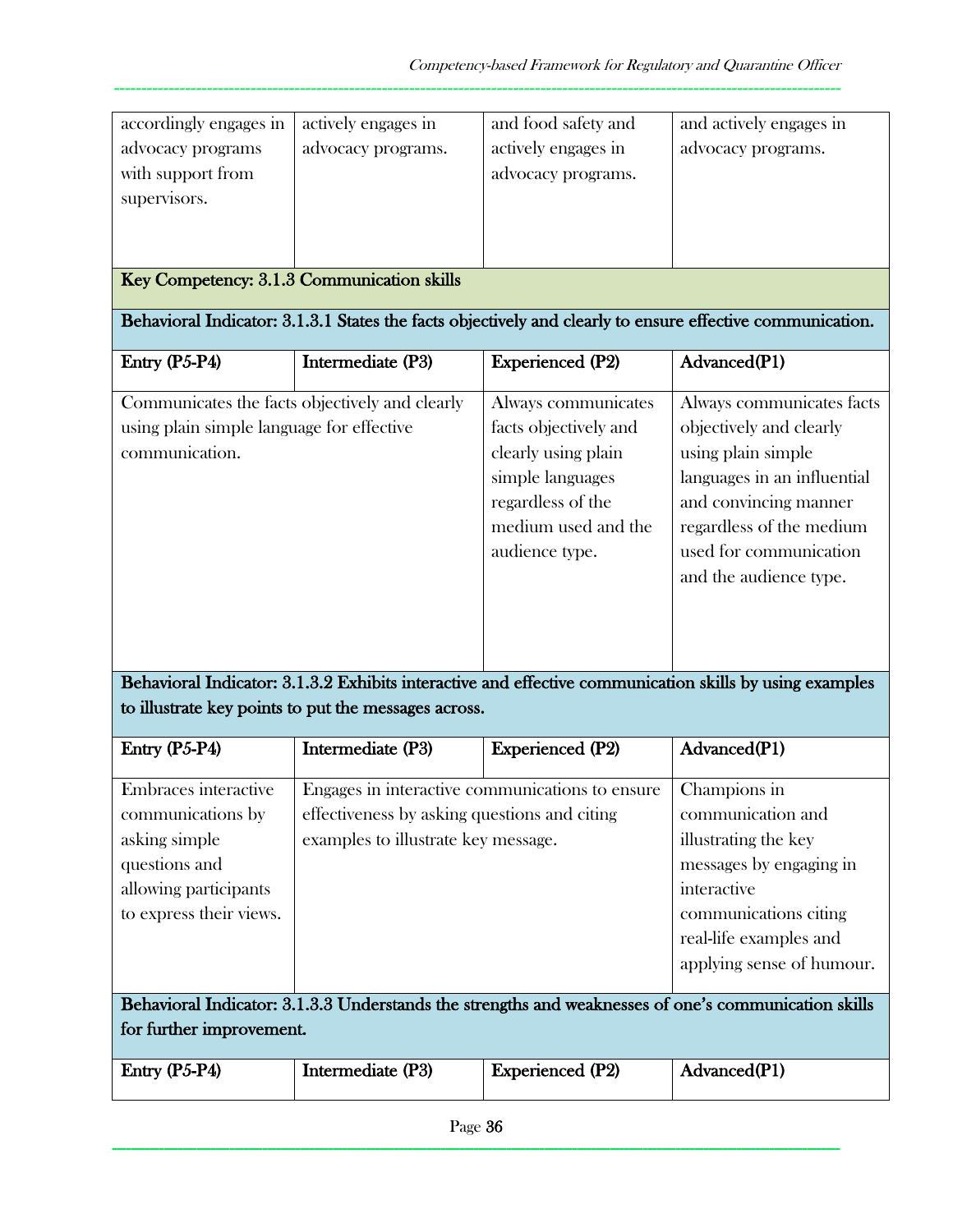| Strives to understand | Understands the strengths and weaknesses of | Remains aware of the      |
|-----------------------|---------------------------------------------|---------------------------|
| the strength and      | one's communication skills and works on     | strengths and weaknesses  |
| weakness of one's     | strengthening the required skills.          | of one's communication    |
| communication skills  |                                             | skills and works on       |
| for improvement.      |                                             | improvement to express    |
|                       |                                             | ideas with precision and  |
|                       |                                             | convection. Mentors staff |
|                       |                                             | to improve their          |
|                       |                                             | communication skills.     |
|                       |                                             |                           |

Competency Area: 3.2 Training and mentoring

Key Competency: 3.2.1 Training needs and impact assessment

Behavioral Indicator: 3.2.1.1 Recognizes current and future knowledge gaps of BAFRA officials and relevant stakeholders and provides opportunities and a suitable environment to bridge the knowledge gap.

| Intermediate (P3)                                                                                                             | <b>Experienced (P2)</b>                                                                                                               | Advanced(P1)                                                                                                                                             |
|-------------------------------------------------------------------------------------------------------------------------------|---------------------------------------------------------------------------------------------------------------------------------------|----------------------------------------------------------------------------------------------------------------------------------------------------------|
| Applies knowledge,<br>conducts assessment<br>and identifies<br>knowledge gaps in<br>stakeholders with<br>guidance from senior | Conducts knowledge<br>gap assessments and<br>identifies knowledge<br>gaps including future<br>needs and accordingly<br>makes plan and | Recognizes the current and<br>future capacity<br>development needs of<br>both the internal and<br>external stakeholders and<br>creates opportunities and |
| colleagues.                                                                                                                   | explores opportunities.                                                                                                               | enabling environment for<br>professional development.                                                                                                    |
|                                                                                                                               |                                                                                                                                       |                                                                                                                                                          |

Behavioral Indicator: 3.2.1.2. Exhibits ability to embrace fair and inclusive participation to ensure all relevant stakeholders receive the required training.

| Entry (P5-P4)          | Intermediate (P3)      | <b>Experienced (P2)</b> | Advanced(P1)               |
|------------------------|------------------------|-------------------------|----------------------------|
|                        |                        |                         |                            |
| Strives to include all | Analyses the types of  | Analyses the types of   | Critically analyzes the    |
| relevant stakeholders  | stakeholders requiring | stakeholders requiring  | recommended                |
| for any training       | the training program   | the training program    | stakeholders and vets them |
| programs.              | and identify only the  | and selects only the    | against the purpose and    |
|                        | relevant ones for the  | relevant ones to ensure | objectives of the training |
|                        | training.              | inclusiveness and       | programs and selects the   |
|                        |                        | fairness during         | most relevant participants |
|                        |                        |                         |                            |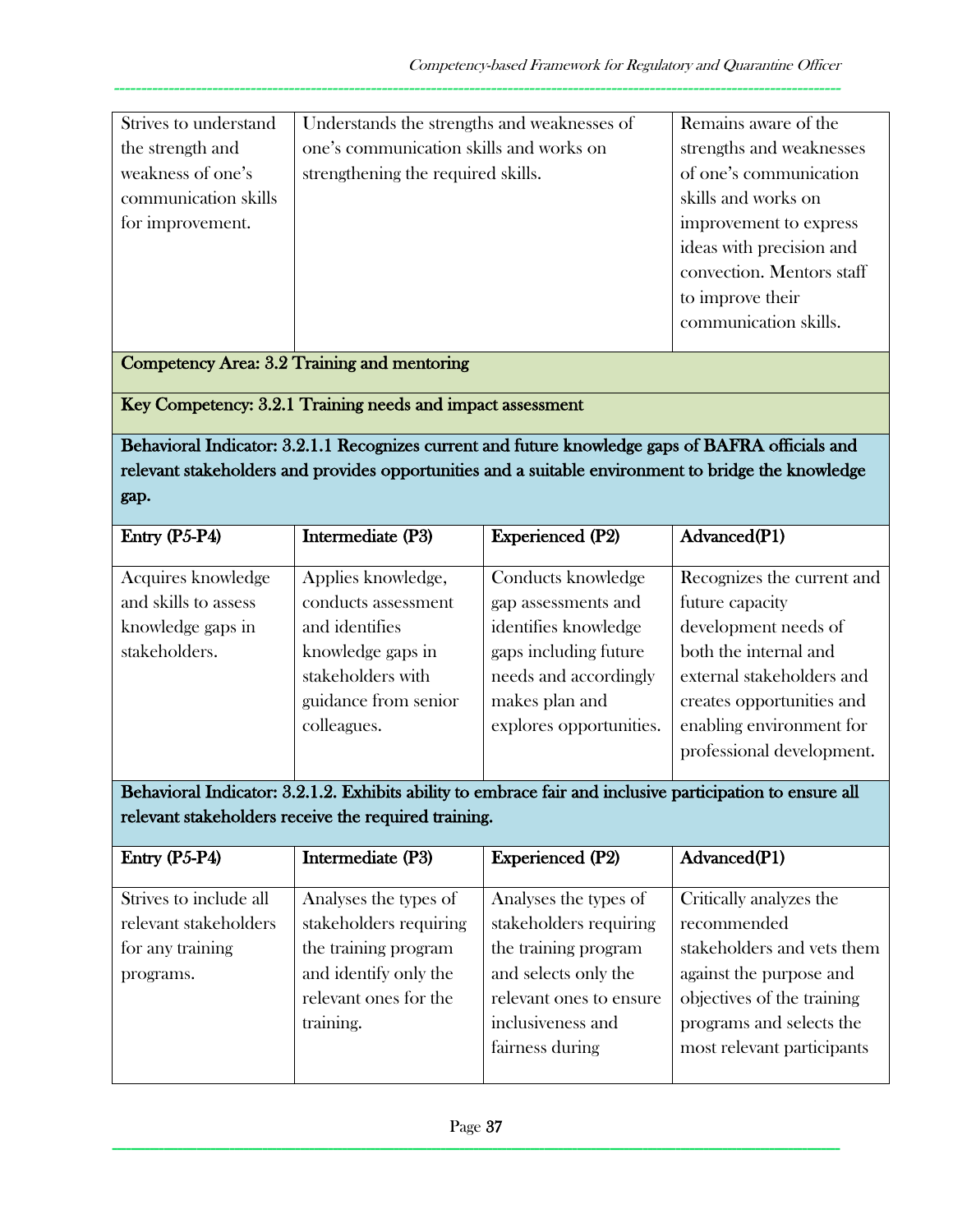|                                                                                                                                                         |                                                                                                                                                          | selection of the                                                                                                        | to ensure fair and inclusive                                                                                                   |
|---------------------------------------------------------------------------------------------------------------------------------------------------------|----------------------------------------------------------------------------------------------------------------------------------------------------------|-------------------------------------------------------------------------------------------------------------------------|--------------------------------------------------------------------------------------------------------------------------------|
|                                                                                                                                                         |                                                                                                                                                          | participants.                                                                                                           | participation.                                                                                                                 |
|                                                                                                                                                         |                                                                                                                                                          |                                                                                                                         |                                                                                                                                |
|                                                                                                                                                         | Behavioral Indicator: 3.2.1.3 Possesses ability to conduct impact assessment of the trainings for                                                        |                                                                                                                         |                                                                                                                                |
|                                                                                                                                                         | continual improvement of capacity building programs.                                                                                                     |                                                                                                                         |                                                                                                                                |
| Entry (P5-P4)                                                                                                                                           | Intermediate (P3)                                                                                                                                        | <b>Experienced (P2)</b>                                                                                                 | Advanced(P1)                                                                                                                   |
| Possesses basic<br>knowledge and skills<br>to carry out impact<br>assessment and<br>carries out assessment<br>with guidance from<br>supervisors.        | Possesses ability to<br>carry out impact<br>assessments of training<br>programs using<br>appropriate tools with<br>minimal guidance from<br>supervisors. | Possesses ability to<br>carry out thorough<br>impact assessments of<br>training programs<br>using appropriate<br>tools. | Displays advanced<br>knowledge and skills to<br>conduct impact assessment<br>and guides staff on<br>conducting the assessment. |
| Key Competency: 3.2.2 Interpersonal skills                                                                                                              |                                                                                                                                                          |                                                                                                                         |                                                                                                                                |
| Behavioral Indicator: 3.2.2.1 Displays appropriate social attributes, manners and disposition to build<br>positive working relations with stakeholders. |                                                                                                                                                          |                                                                                                                         |                                                                                                                                |
| Entry (P5-P4)                                                                                                                                           | Intermediate (P3)                                                                                                                                        | <b>Experienced (P2)</b>                                                                                                 | Advanced(P1)                                                                                                                   |
| Displays appropriate                                                                                                                                    | Displays appropriate social attributes, manners                                                                                                          |                                                                                                                         | Always remains mindful of                                                                                                      |
| social attributes,                                                                                                                                      | and disposition while on duty to build positive                                                                                                          |                                                                                                                         | and displays effective                                                                                                         |
| manners and                                                                                                                                             | working relations with stakeholders.                                                                                                                     |                                                                                                                         | interpersonal skills,                                                                                                          |
| disposition while on                                                                                                                                    |                                                                                                                                                          |                                                                                                                         | carefully observes junior                                                                                                      |
| duty under guidance                                                                                                                                     |                                                                                                                                                          |                                                                                                                         | colleagues and provides                                                                                                        |
| from supervisors.                                                                                                                                       |                                                                                                                                                          |                                                                                                                         | advices.                                                                                                                       |
|                                                                                                                                                         |                                                                                                                                                          |                                                                                                                         | Behavioral Indicator: 3.2.2.2 Ability to work effectively with people of different mindset and minimize                        |
| conflicts to promote harmony.                                                                                                                           |                                                                                                                                                          |                                                                                                                         |                                                                                                                                |
| Entry (P5-P4)                                                                                                                                           | Intermediate (P3)                                                                                                                                        | <b>Experienced (P2)</b>                                                                                                 | Advanced(P1)                                                                                                                   |
| Displays ability to                                                                                                                                     | Displays patience to                                                                                                                                     | Displays patience,                                                                                                      | Masters the ability to work                                                                                                    |
| work with diverse                                                                                                                                       | work with different                                                                                                                                      | diplomacy tactics and                                                                                                   | and engages different types                                                                                                    |
| stakeholders.                                                                                                                                           | types of stakeholders                                                                                                                                    | flexibility to engage                                                                                                   | of stakeholders effectively                                                                                                    |
|                                                                                                                                                         | and engages them<br>effectively.                                                                                                                         | stakeholders<br>effectively.                                                                                            | and efficiently.                                                                                                               |
|                                                                                                                                                         |                                                                                                                                                          |                                                                                                                         | Behavioral Indicator: 3.2.2.3 Works to build mutual respect, fairness and equity to foster professional                        |
| relationships.                                                                                                                                          |                                                                                                                                                          |                                                                                                                         |                                                                                                                                |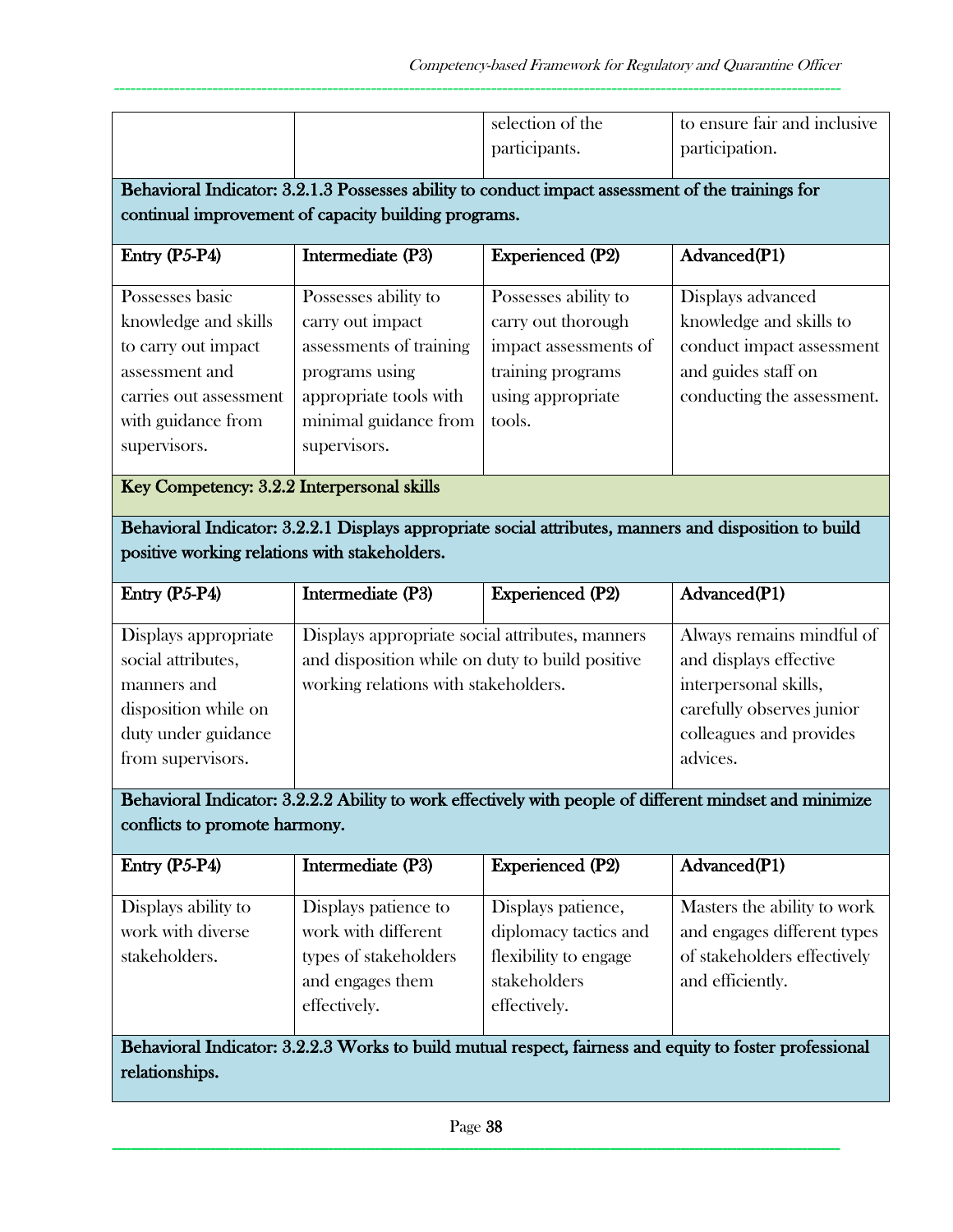| Entry $(P5-P4)$          | Intermediate (P3)         | <b>Experienced (P2)</b> | Advanced(P1)                 |
|--------------------------|---------------------------|-------------------------|------------------------------|
| Understands the value    | Understands the value     | Embraces and            | Embraces and promotes        |
| of mutual respect,       | of mutual respect,        | professionally          | the culture of mutual        |
| fairness and equity      | fairness and equity and   | implements mutual       | respect, fairness and equity |
| and strives to integrate | integrate these qualities | respect, fairness and   | in any undertakings related  |
| it at the workplace.     | at work place.            | equity at the           | to biosecurity and food      |
|                          |                           | workplace.              | safety.                      |

Key Competency: 3.2.3 Mentoring and coaching skills

Behavioral Indicator: 3.2.3.1 Ability to provide effective training of trainers (TOT) programs to the BAFRA officials as well as the relevant stakeholders.

| Entry $(P5-P4)$       | Intermediate (P3)       | <b>Experienced (P2)</b>  | Advanced(P1)               |
|-----------------------|-------------------------|--------------------------|----------------------------|
|                       |                         |                          |                            |
| Develops and          | Develops and            | Develops and             | Provides technical         |
| implements TOT        | implement relevant      | implement relevant       | expertise and strategic    |
| programs for          | TOT programs to         | TOT programs and         | directions, and mobilizes  |
| colleagues and        | enhance the capacity of | uses appropriate         | required resources to      |
| relevant stakeholders | peers, and relevant     | training approaches      | conduct capacity building  |
| with guidance from    | stakeholders with       | and tools to effectively | programs both for internal |
| supervisors.          | minimal or no           | deliver the capacity     | and external stakeholders. |
|                       | supervision.            | building programs        |                            |
|                       |                         | both for internal and    |                            |
|                       |                         | external stakeholders.   |                            |
|                       |                         |                          |                            |
|                       |                         |                          |                            |

Behavioral Indicator: 3.2.3.2 Mentors and coaches colleagues to enhance their competency and professional development.

|                         | Intermediate (P3)     | <b>Experienced (P2)</b> | Advanced(P1)             |
|-------------------------|-----------------------|-------------------------|--------------------------|
| Entry $(P5-P4)$         |                       |                         |                          |
| <b>Actively pursues</b> | Puts in efforts to    | Observes the            | Carefully observes the   |
| learning and            | mentor and coach      | performance of          | performance of the staff |
| disseminates technical  | colleagues for        | colleagues, mentors     | and provides mentoring   |
| knowledge to staff to   | professional and      | and coaches them both   | and coaching support to  |
| enhance their           | personal development. | for professional and    | the weak and non-        |
| competency.             |                       | personal development.   | performers and promotes  |
|                         |                       |                         | mentoring and coaching   |
|                         |                       |                         |                          |
|                         |                       |                         |                          |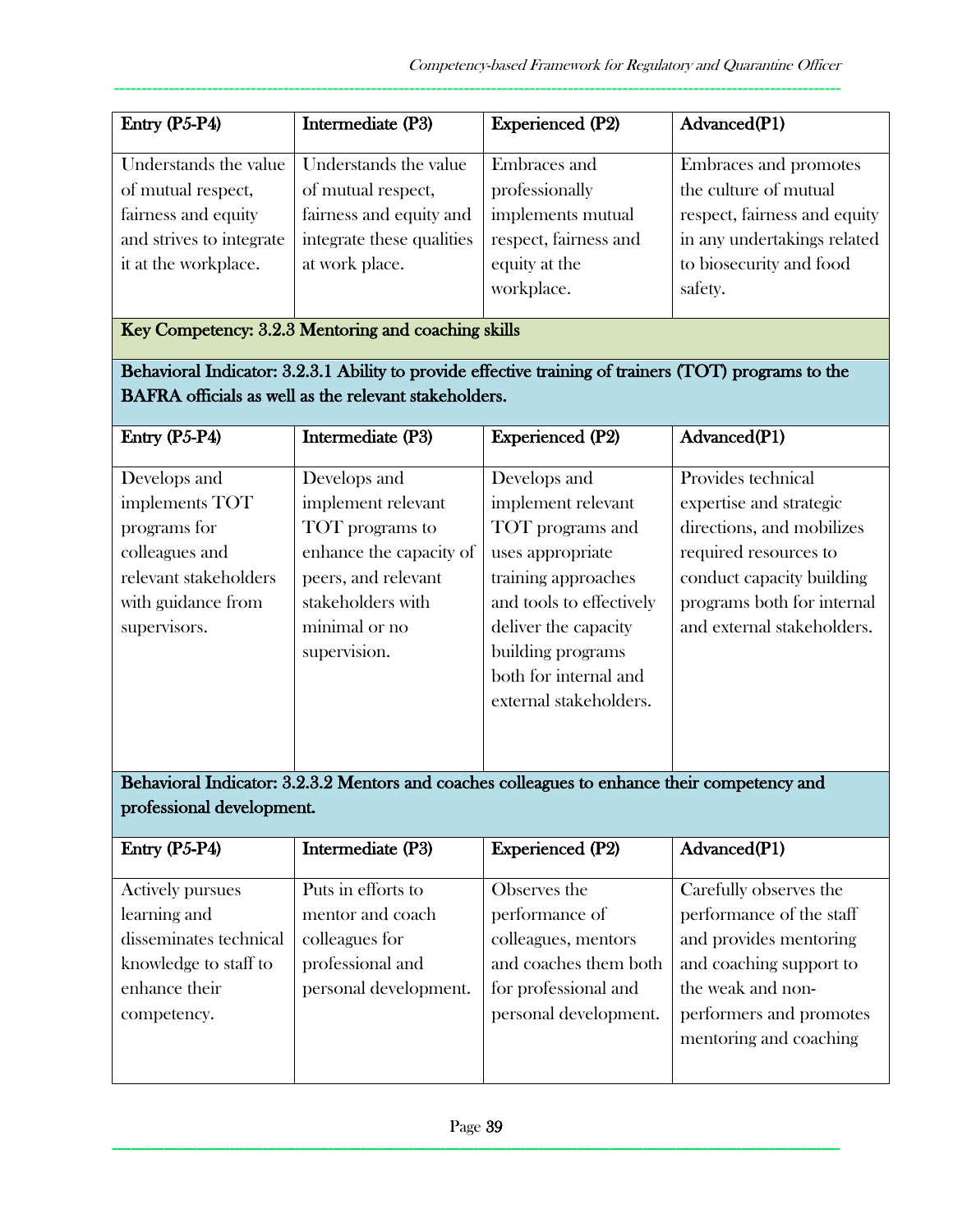|                                                                                                                                                                                     |                                                                                                                             |                                                                                                                  | culture within the<br>organization.                                                                                                                                        |
|-------------------------------------------------------------------------------------------------------------------------------------------------------------------------------------|-----------------------------------------------------------------------------------------------------------------------------|------------------------------------------------------------------------------------------------------------------|----------------------------------------------------------------------------------------------------------------------------------------------------------------------------|
| Behavioral Indicator: 3.2.3.3 Mentors and coaches individual clients on meeting food safety and<br>biosecurity requirements to ensure self-compliance and reduce regulatory burden. |                                                                                                                             |                                                                                                                  |                                                                                                                                                                            |
| Entry $(P5-P4)$                                                                                                                                                                     | Intermediate (P3)                                                                                                           | <b>Experienced</b> (P2)                                                                                          | Advanced(P1)                                                                                                                                                               |
| Demonstrates good<br>understanding of food<br>safety and biosecurity<br>requirements and<br>provides guidance to<br>the clients for<br>increased self-<br>compliance.               | Puts effort to mentor<br>and coach individual<br>clients to promote self-<br>compliance and<br>reduce regulatory<br>burden. | Observes the<br>performance of the<br>clients, mentors<br>individual clients to<br>improve their<br>performance. | Provides direction and<br>guidance to colleagues on<br>mentoring and coaching<br>individual clients to<br>improve their performance<br>to meet regulatory<br>requirements. |

### 10. Training Needs Analysis

The Training Needs is the differences between desired capability and current capability. The Training Needs Analysis is the process of recognizing the skills gap and needs of training. It is the procedure to determine whether the training will bring out the solution to the problem. It ensures that training is targeting the correct competencies, the correct employees and the needs of BAFRA. The training can reduce, if not eliminate, the gap by equipping the RQOs with knowledge and skills. It should be the shared responsibility of employee and BAFRA to build and enhance their capability and competency.

The training needs analysis is carried out in consultation with the stakeholders through meetings, workshops, and surveys. The questionnaire consists of both closed and open-ended questions. The questionnaire is based on 67 behavioral indicators of different proficiency levels on Likert Scale of "Adequate" and "Not Adequate" followed by open ended questions asking the likely reasons for "Not Adequate" and suggest interventions to address the gap. The behavioral indicators were assessed by proficiency level to identify the performance gaps. The assessment is consolidated as Not Adequate when more than 70% of the respondents do not possess the particular behavioral indicator. Only the behavior indicators that are not adequate against the proficiency levels are mentioned in the matrix below.

Table 6: Competency gaps and the likely reasons

### Key Role 1: Biosecurity and Food Safety Manager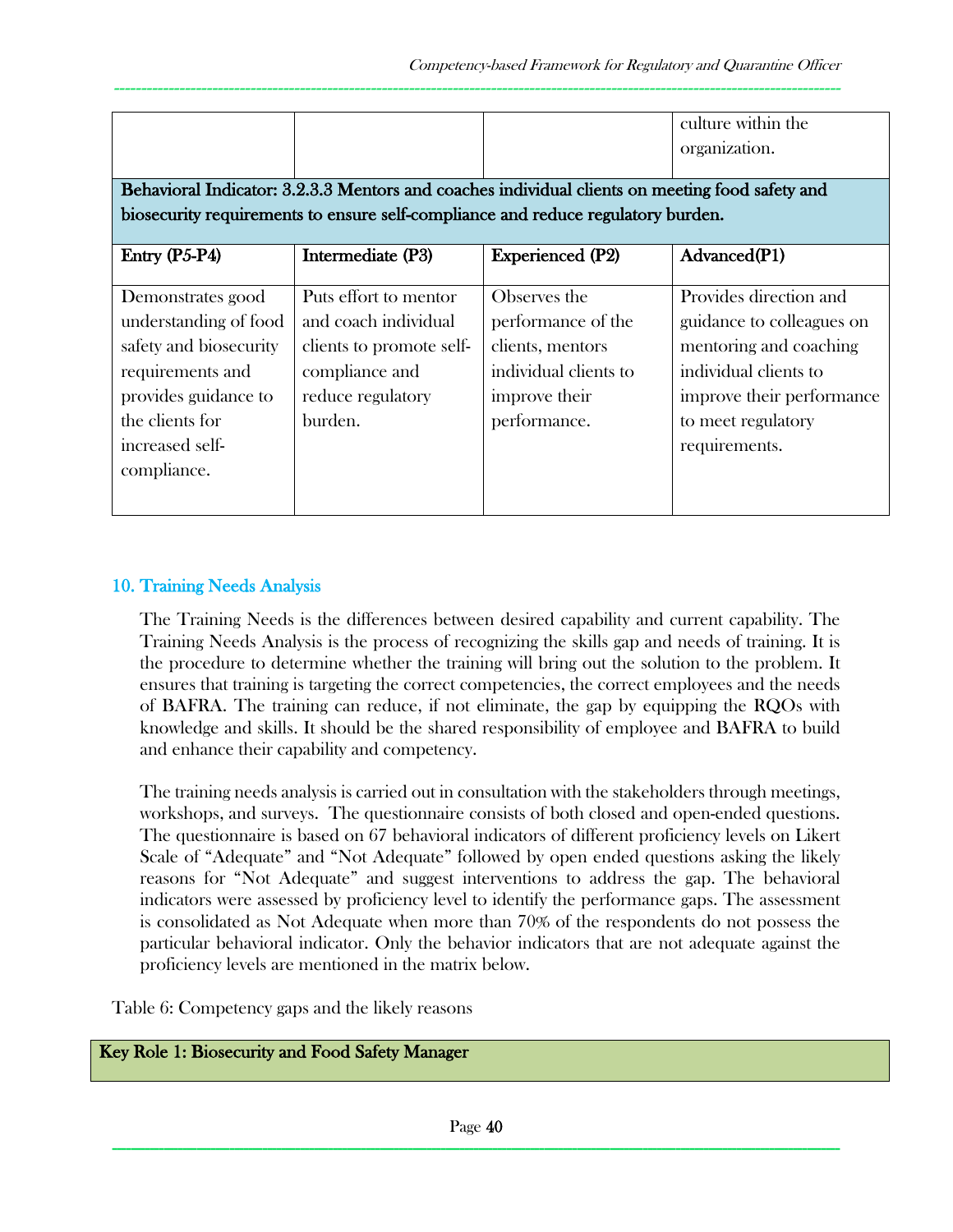| <b>Key</b>                                                                                                                                                                                                                                                     |                                                                      | <b>Behavioral Indicator (Not Adequate)</b>                                                                                                                                                          | <b>Likely Reason for</b>                                                                                                | Method of                                                             |
|----------------------------------------------------------------------------------------------------------------------------------------------------------------------------------------------------------------------------------------------------------------|----------------------------------------------------------------------|-----------------------------------------------------------------------------------------------------------------------------------------------------------------------------------------------------|-------------------------------------------------------------------------------------------------------------------------|-----------------------------------------------------------------------|
| Competency                                                                                                                                                                                                                                                     | <b>Behavioral Indicator</b>                                          | Proficiency Level<br>Description                                                                                                                                                                    | Performance Gap                                                                                                         | Interventions                                                         |
| understanding of<br>and food safety<br>policies and<br>legislations for<br>and effective<br>enforcement.<br>1.1.1 Domain Expert<br>professional<br>in biosecurity/food<br>safety risk analysis<br>and management to<br>protect the farming<br>consumer health. | 1.1.1.1 Demonstrates<br>good knowledge and<br>biosecurity, biosafety | (P3) Understands all the<br>important provisions of<br>the biosecurity, biosafety<br>and food safety policies<br>and legislations                                                                   | Conversant with the<br>domain specific<br>policy/legislations,<br>but not with non-<br>domain specific<br>legislations. | Cross training<br>- class room<br>based                               |
|                                                                                                                                                                                                                                                                | correct interpretation                                               | (P2) Understands all the<br>concepts/provisions of the<br>biosecurity and food<br>safety policies and<br>legislations and the<br>complexities of the<br>biosecurity and food<br>safety management   | Limited engagement<br>and awareness on<br>non-domain specific<br>legislations.                                          | Cross training<br>- class room<br>based                               |
|                                                                                                                                                                                                                                                                | 1.1.1.2 Demonstrates<br>knowledge and skills<br>system and promote   | (P3) Carries out basic<br>biosecurity and food<br>safety risk analysis to<br>generate evidence for<br>regulatory enforcement                                                                        | No knowledge on<br>how to carry out risk<br>analysis.                                                                   | Class room<br>based<br>training<br>including<br>practical<br>sessions |
|                                                                                                                                                                                                                                                                |                                                                      | (P2) Demonstrates the<br>knowledge and skills of<br>biosecurity and food<br>safety risk analysis and<br>independently carries out<br>analysis to generate<br>evidence for regulatory<br>enforcement | Limited training and<br>experience to carry<br>out risk analysis<br>independently.                                      | Class room<br>based<br>training<br>including<br>practical<br>sessions |
|                                                                                                                                                                                                                                                                |                                                                      | (P1) Demonstrates the<br>knowledge and skills of<br>advanced biosecurity and<br>food safety risk analysis<br>and carries out risk                                                                   | No training on<br>biosecurity and food<br>safety risk analysis                                                          | Class room<br>based<br>training<br>including                          |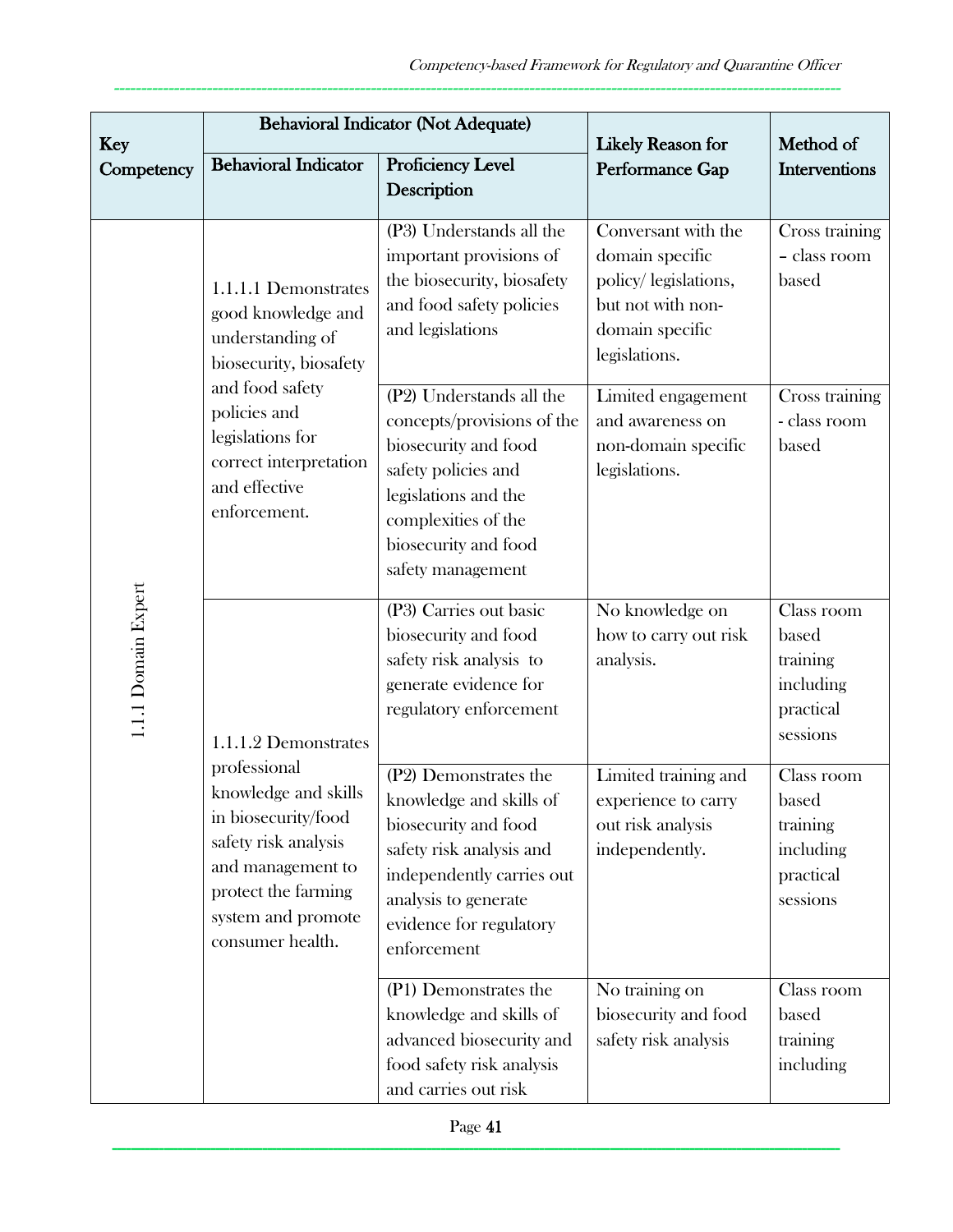|                                            |                                                                                                                  | analysis to generate<br>evidence for regulatory<br>enforcement                                                                                               |                                                                              | practical<br>sessions                                                                                                                          |
|--------------------------------------------|------------------------------------------------------------------------------------------------------------------|--------------------------------------------------------------------------------------------------------------------------------------------------------------|------------------------------------------------------------------------------|------------------------------------------------------------------------------------------------------------------------------------------------|
|                                            | 1.1.1.3 Exhibits<br>domain expertise to<br>train peers and<br>stakeholders for<br>building technical<br>capacity | (P3) Possesses domain<br>knowledge and skills and<br>trains peers and<br>stakeholders to impart<br>these knowledge and<br>skills for capacity<br>development | Lacks in-depth<br>domain knowledge on<br>biosecurity and food<br>safety.     | Subject<br>specific class<br>room based<br>trainings for<br>each group<br>(Food Safety,<br>Plant health,<br>Animal<br>Health and<br>Biosafety) |
|                                            | 1.1.2.1 Uses<br>technical expertise to<br>prioritize, develop<br>and implement plans                             | (P4/P5) Uses technical<br>knowledge to develop<br>and implement plans and<br>programs under the<br>guidance of the supervisor                                | No proper training or<br>guidance on<br>development of plans<br>and programs | Training<br>workshop on<br>development<br>of plans and<br>programs                                                                             |
| planning and monitoring<br>1.1.2 Strategic | and programs in line<br>with the agency<br>mandates to ensure<br>biosecurity, biosafety<br>and food safety       | (P3) Uses technical<br>expertise to develop and<br>implement plans and<br>programs independently<br>or with minimum<br>guidance from supervisor              | No training on<br>preparation of plans<br>and programs.                      | Training<br>workshop on<br>development<br>of plans and<br>programs                                                                             |
|                                            | 1.1.2.2 Displays<br>ability to develop<br>project proposals to                                                   | (P4/P5) Possesses<br>knowledge and skills on<br>developing project<br>proposals and initiates<br>development of such<br>proposals                            | Do not have<br>knowledge and skills<br>in writing project<br>proposals.      | Training on<br>writing good<br>project<br>proposals                                                                                            |
|                                            | address current and<br>emerging biosecurity<br>and food safety risks.                                            | (P3) Demonstrates<br>knowledge and skills to<br>develop good project<br>proposals and identifies<br>potential funding sources                                | Don't have required<br>knowledge on writing<br>good project<br>proposals.    | Training on<br>writing good<br>project<br>proposals                                                                                            |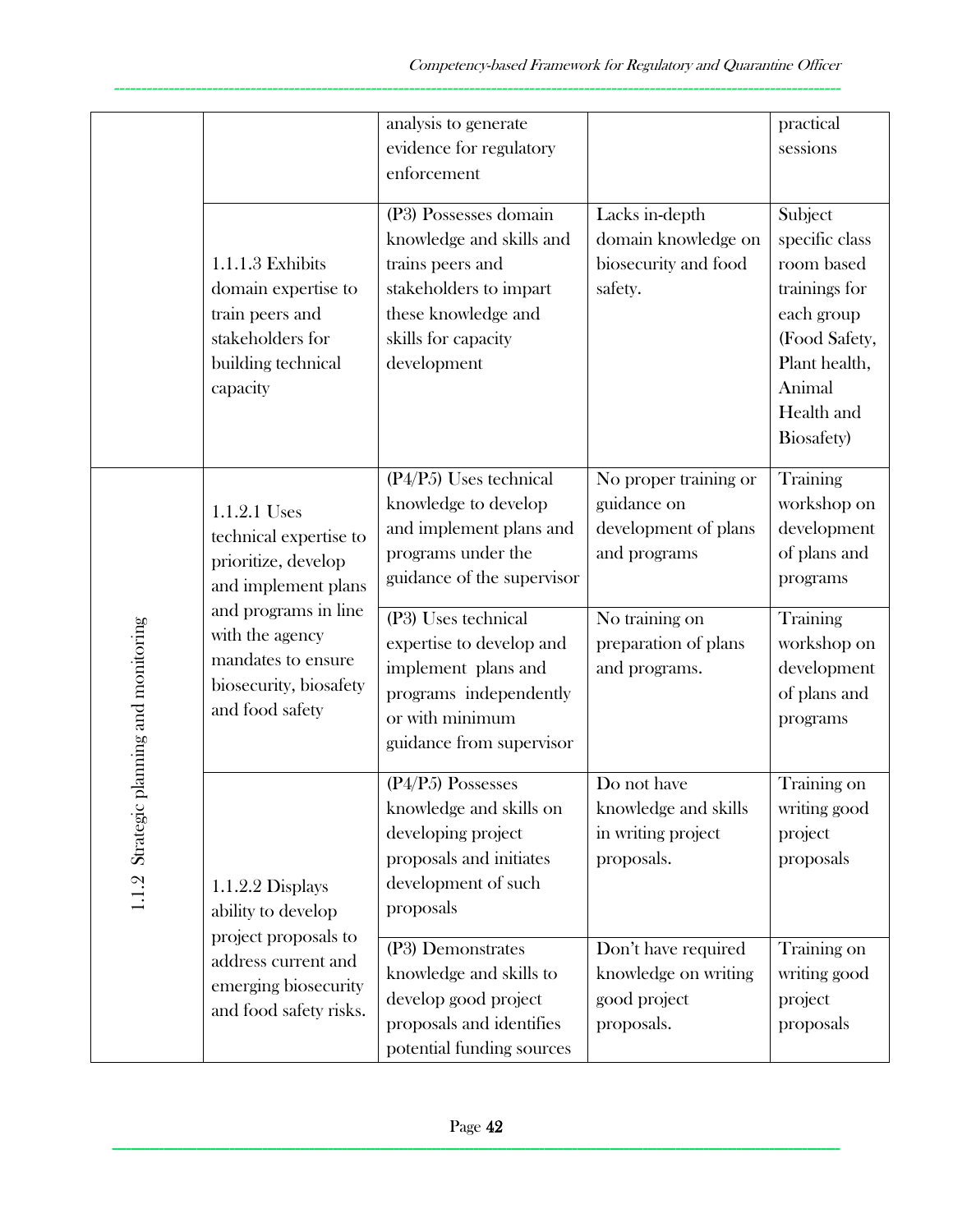|                             |                                                                                                                        | with guidance from the<br>supervisors                                                                                                                                                     |                                                                                           |                                                                                                          |
|-----------------------------|------------------------------------------------------------------------------------------------------------------------|-------------------------------------------------------------------------------------------------------------------------------------------------------------------------------------------|-------------------------------------------------------------------------------------------|----------------------------------------------------------------------------------------------------------|
|                             |                                                                                                                        | (P2) Demonstrates ability<br>to independently develop<br>comprehensive project<br>proposals and identifies<br>potential funding sources                                                   | Limited training on<br>preparing project<br>proposal and<br>budgeting aspects             | Training on<br>writing good<br>project<br>proposals                                                      |
|                             |                                                                                                                        | (P4/P5) Demonstrates<br>awareness of the<br>monitoring and<br>evaluation frameworks<br>and process in use and be<br>able to carry out<br>monitoring and<br>evaluation with<br>supervision | Not aware of<br>monitoring and<br>evaluation<br>frameworks and<br>processes in use.       | Orientation<br>program on<br>monitoring<br>and<br>evaluation<br>frameworks<br>and<br>processes in<br>use |
|                             | 1.1.2.3 Effectively<br>monitors the<br>implementation of<br>the plans and<br>programs to achieve<br>defined objectives | (P3) Carries out<br>monitoring and<br>evaluation of the plans<br>and programs effectively<br>and efficiently with<br>minimal or no<br>supervision                                         | A good monitoring<br>and evaluation tool is<br>required.                                  |                                                                                                          |
|                             |                                                                                                                        | $\overline{(P2)}$ Develops effective<br>and efficient monitoring<br>plans and programs and<br>monitors and evaluates<br>them without supervision                                          | Limited training on<br>developing robust<br>monitoring plans and<br>on its implementation |                                                                                                          |
| Research and<br>Development |                                                                                                                        | $(P4/P5)$ Possesses<br>knowledge and<br>understanding of<br>regulatory research and<br>learns to conduct such                                                                             | No knowledge on<br>how to conduct<br>regulatory research.                                 | Class-room<br>based<br>training on<br>regulatory<br>research, data                                       |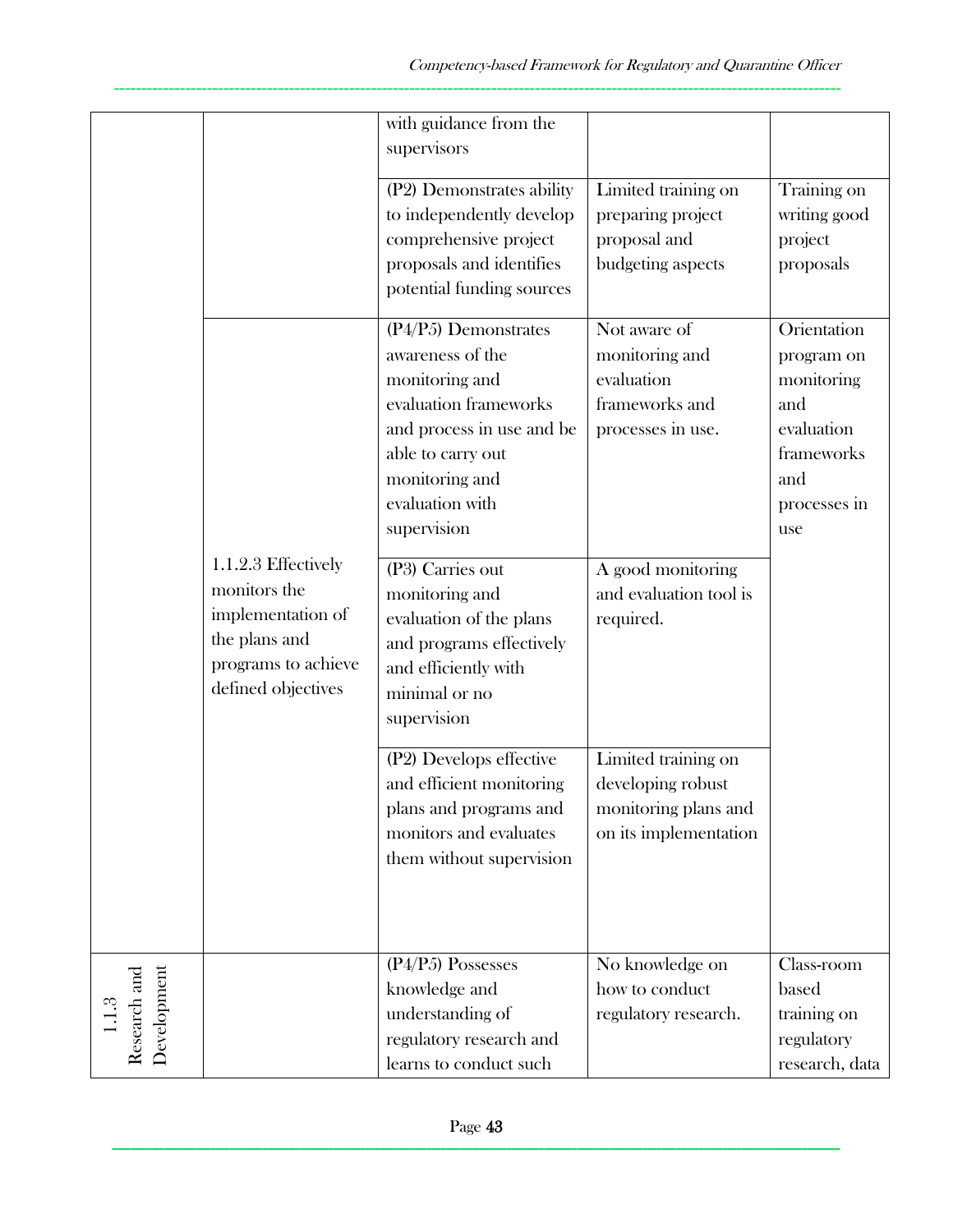|                                                                            | 1.1.3.1 Demonstrates<br>professional<br>knowledge and skills                                                                                                                              | research under the<br>guidance of supervisors.                                                                                                   |                                                                                                                                                                 | analysis and<br>interpretation                                                                                   |
|----------------------------------------------------------------------------|-------------------------------------------------------------------------------------------------------------------------------------------------------------------------------------------|--------------------------------------------------------------------------------------------------------------------------------------------------|-----------------------------------------------------------------------------------------------------------------------------------------------------------------|------------------------------------------------------------------------------------------------------------------|
|                                                                            | in conducting<br>research to generate<br>evidence to support<br>regulatory measures                                                                                                       | (P3) Possesses required<br>knowledge and skills in<br>regulatory research and is<br>able to conduct research<br>with support from<br>supervisors | No knowledge on<br>regulatory research<br>and statistical analysis.                                                                                             |                                                                                                                  |
|                                                                            |                                                                                                                                                                                           | (P2) Possesses advance<br>knowledge and skills in<br>regulatory research and is<br>able to conduct<br>independent research                       | Limited exposure to<br>conduct advanced<br>regulatory research<br>and data<br>interpretation                                                                    |                                                                                                                  |
|                                                                            | 1.1.3.2 Gathers and                                                                                                                                                                       | (P3) Proactively gathers<br>data and analyses using<br>various software to<br>generate information                                               | Do not know how to<br>use existing software<br>for data analysis.                                                                                               | Class-room<br>based<br>training on<br>advance<br>scientific data                                                 |
| analyzes Biosecurity<br>and food safety data<br>to recommend<br>strategies | (P1) Utilizes advanced<br>knowledge and skills to<br>guide peers on: research<br>objectives, research<br>design, methodologies,<br>data analysis and<br>interpretation of the<br>findings | Need advanced<br>training on data<br>analysis and<br>interpretation                                                                              | analysis and<br>interpretation                                                                                                                                  |                                                                                                                  |
|                                                                            | 1.1.3.3 Develops<br>concept proposals to<br>address emerging<br>issues related to<br>biosecurity and food<br>safety                                                                       | $(P4/P5)$ Develops concept<br>proposals using research<br>findings under the<br>guidance of supervisors                                          | No resources<br>provided. No<br>knowledge in writing<br>concept proposals.<br>No time as most of<br>the time is spent on<br>implementing<br>regulatory measures | <b>Exposure</b><br>visits to<br>research and<br>development<br>centres<br>relevant to<br>biosecurity<br>and food |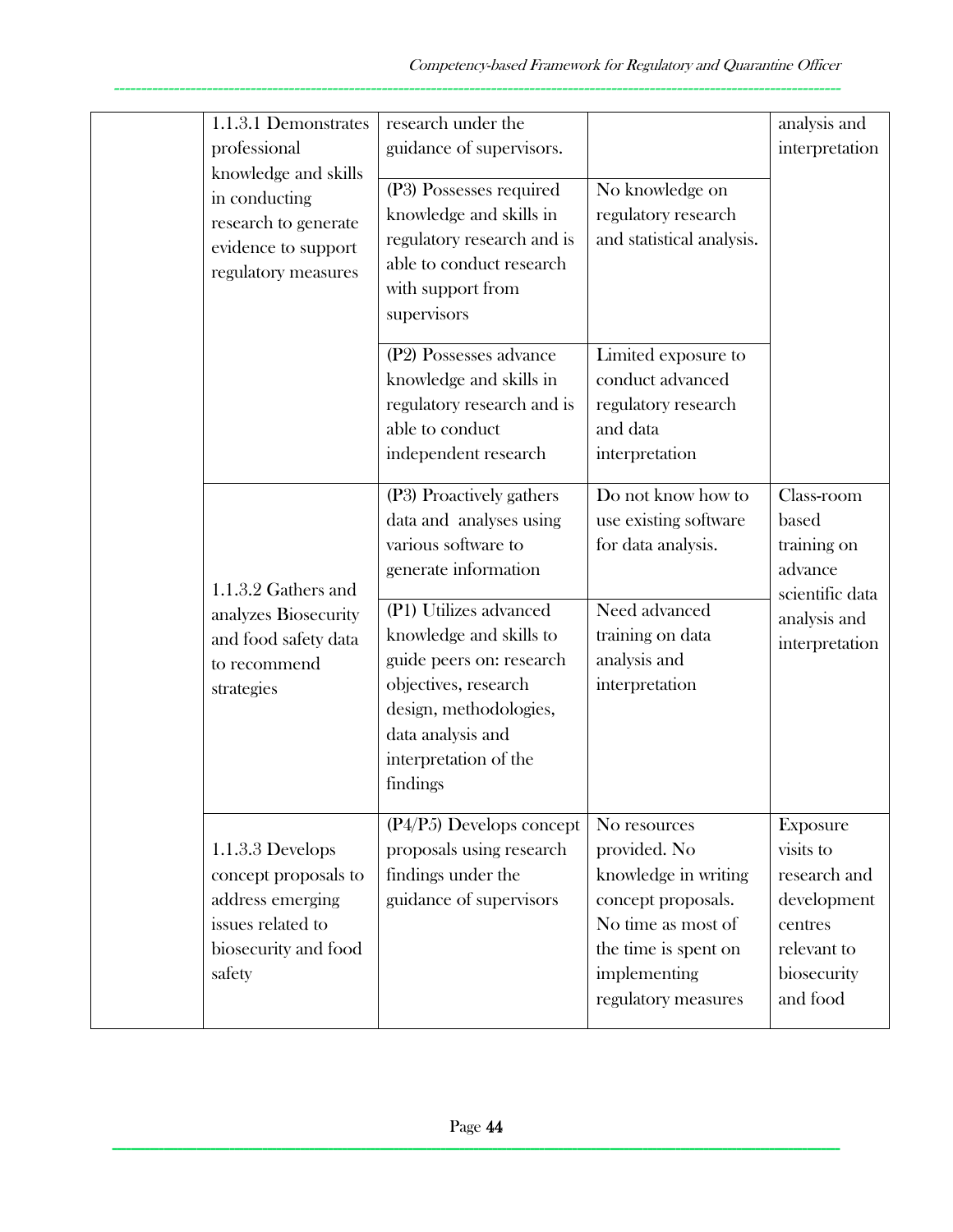|                                        |                                                                                                                                                                                                  | (P3) Develops good<br>concept proposals using<br>research findings to<br>recommend policy<br>changes                                                                                                                                                                                                                                                                                                                                     | No experience<br>developing any<br>concept proposal.                                                                                                                                                                                         | safety. On<br>the job<br>training                                                                                                                                                            |
|----------------------------------------|--------------------------------------------------------------------------------------------------------------------------------------------------------------------------------------------------|------------------------------------------------------------------------------------------------------------------------------------------------------------------------------------------------------------------------------------------------------------------------------------------------------------------------------------------------------------------------------------------------------------------------------------------|----------------------------------------------------------------------------------------------------------------------------------------------------------------------------------------------------------------------------------------------|----------------------------------------------------------------------------------------------------------------------------------------------------------------------------------------------|
|                                        |                                                                                                                                                                                                  | (P2) Develops good<br>concept proposals using<br>research findings to<br>recommend policy<br>changes                                                                                                                                                                                                                                                                                                                                     | Limited exposure to<br>use research findings<br>for policy<br>formulations                                                                                                                                                                   |                                                                                                                                                                                              |
| 1.2.1 Vigilance and situation analysis | 1.2.1.1 Monitors and<br>maintains vigilance<br>on the emerging<br>biosecurity and food<br>safety threats at the<br>national, regional<br>and international<br>levels for timely<br>interventions | (P4/P5) Collects,<br>compiles and conducts<br>preliminary analysis of<br>national, regional and<br>global data on emerging<br>biosecurity/food safety<br>risks with guidance of<br>supervisors to propose<br>appropriate risk<br>mitigation measures.<br>(P3) Examines and<br>analyzes the national,<br>regional and global data<br>on emerging biosecurity/<br>food safety risks to<br>propose appropriate risk<br>mitigation measures. | Do not have the<br>required idea how to<br>do it. No required<br>resources or<br>information source<br>and opportunity<br>provided<br>No adequate office<br>resources (internet).<br>Need guidance and<br>coaching on how to<br>analyze data | Create a<br>small<br>research unit<br>within<br><b>BAFRA</b> with<br>adequate<br>resources and<br>internet<br>facilities.<br>Coaching on<br>conducting<br>preliminary<br>analysis of<br>data |
|                                        | 1.2.1.2 Conducts<br>assessment of the<br>risks posed by the<br>emerging threats and<br>recommends<br>strategies and<br>contingencies to<br>manage the<br>identified risks.                       | (P4/P5) Conducts basic<br>risk assessment for the<br>identified risks/threats<br>with guidance from the<br>supervisor and proposes<br>contingency measures.<br>(P3) Conducts risk<br>assessment for the<br>identified risks/threats                                                                                                                                                                                                      | Do not know how to<br>conduct risk<br>assessment.<br>No competency in<br>risk assessment and                                                                                                                                                 | Class-room<br>based<br>training on<br>risk<br>assessment<br>and<br>development<br>of                                                                                                         |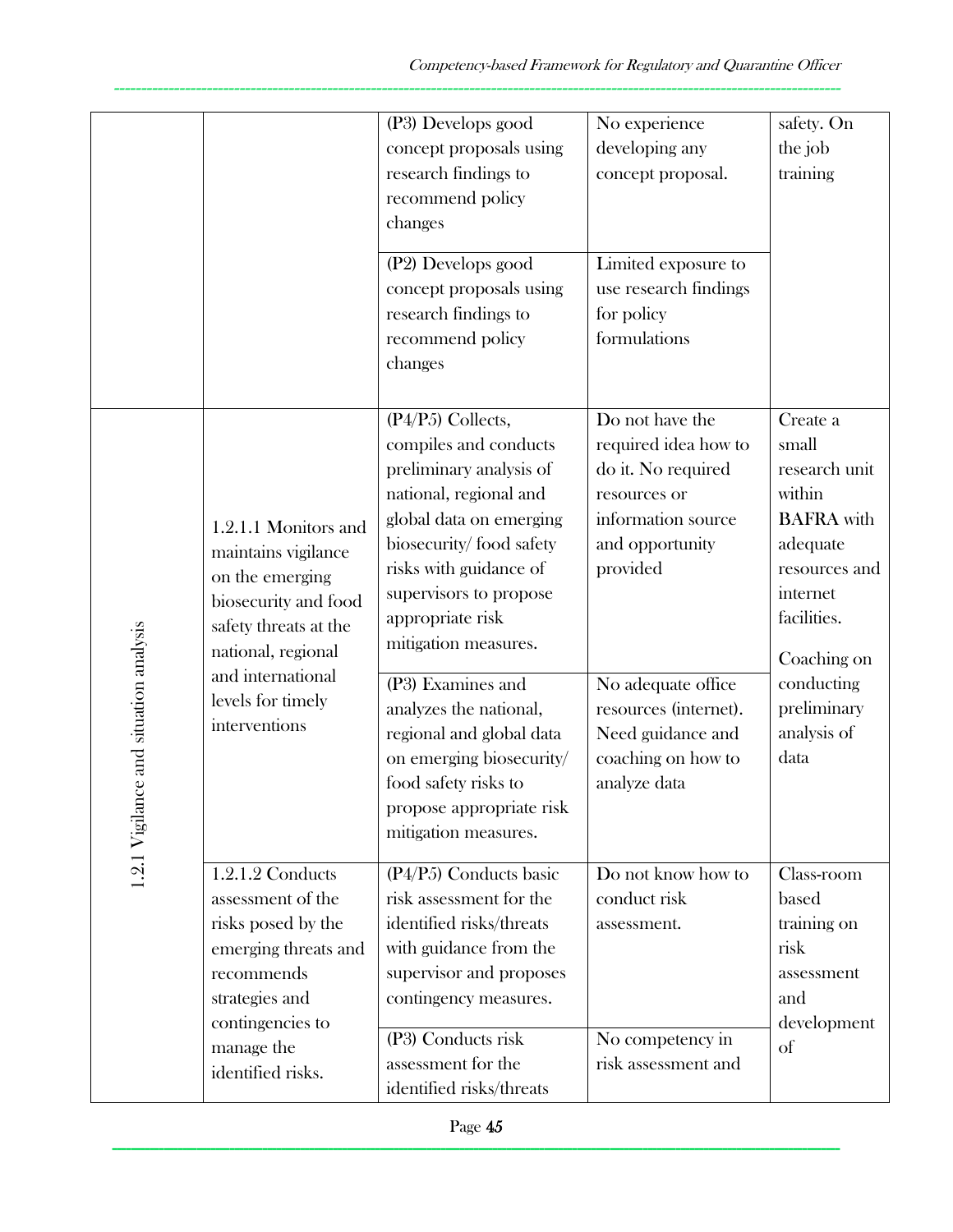|                                  |                                                                                                                                                                                                       | with minimal supervision<br>and proposes contingency<br>measures                                                                                                                     | contingency plan<br>development.                                                                          | contingency<br>plans                                                               |
|----------------------------------|-------------------------------------------------------------------------------------------------------------------------------------------------------------------------------------------------------|--------------------------------------------------------------------------------------------------------------------------------------------------------------------------------------|-----------------------------------------------------------------------------------------------------------|------------------------------------------------------------------------------------|
|                                  |                                                                                                                                                                                                       | (P2) Conducts advanced<br>risk assessment for the<br>identified risks/threats<br>and formulates<br>contingency measures<br>and strategies.                                           | Limited knowledge<br>and experience on<br>conducting advanced<br>risk assessment                          |                                                                                    |
|                                  | 1.2.1.3 Reviews and<br>recommends<br>changes in the<br>existing biosecurity,<br>biosafety and food<br>safety policies and<br>legislations to<br>accommodate<br>evolving needs and<br>changing trends. | (P3) Reviews the<br>biosecurity, biosafety and<br>food safety policies and<br>legislations, identifies<br>implementation<br>challenges and issues.                                   | Reviews are done by<br>respective section<br>officials. Cross-<br>sectoral consideration<br>is not there. | Coaching by<br>respective<br>section focal                                         |
| 1.2.2 Conflict management skills | 1.2.2.3 Demonstrates<br>astuteness, adroitness<br>and mediation skills                                                                                                                                | (P3) Possesses the ability<br>to astutely and adroitly<br>mediate conflicts and<br>disagreements that are of<br>slightly complex nature<br>with minimal guidance<br>from supervisors | Do not have adequate<br>conflict mediation and<br>management skills.                                      | Class room<br>based<br>training on<br>conflict<br>mediation<br>and<br>negotiation. |
|                                  | to objectively manage<br>conflicts and<br>disagreements                                                                                                                                               | (P1) Possesses the ability<br>to astutely and adroitly<br>mediate conflicts and<br>disagreements that are of<br>complex nature and<br>provides guidance to the<br>staff              | No training or<br>exposure in resolving<br>conflicts of complex<br>nature                                 | Coaching and<br>on the job<br>training on<br>conflict<br>mediation                 |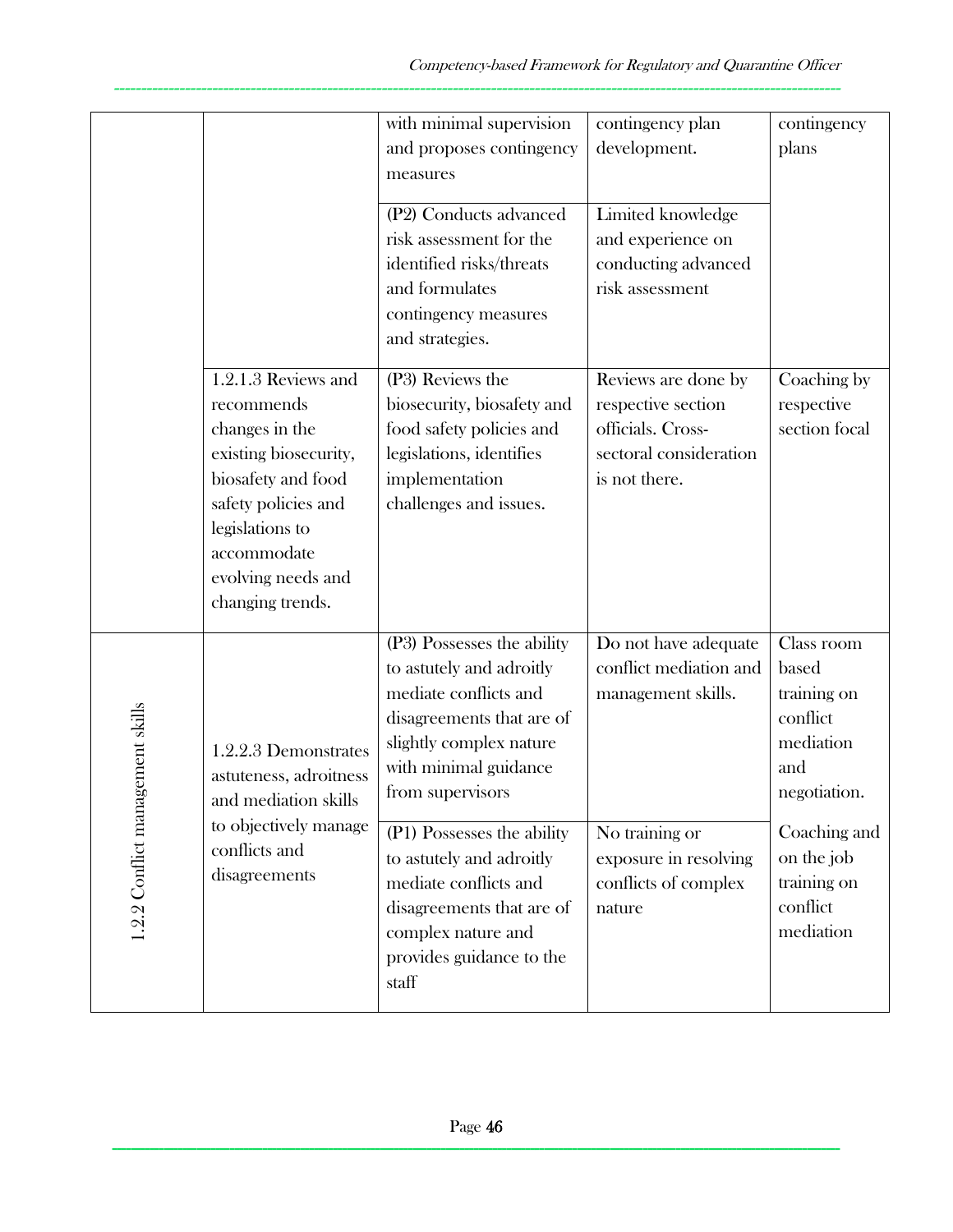| Page 47                                                   |                                                                                                                                                                                                                                                                                                                     |                                                                                                                                                                                                                                                                                                                        |                                                                                                                                                                                               |                                                                                                                                                                            |  |
|-----------------------------------------------------------|---------------------------------------------------------------------------------------------------------------------------------------------------------------------------------------------------------------------------------------------------------------------------------------------------------------------|------------------------------------------------------------------------------------------------------------------------------------------------------------------------------------------------------------------------------------------------------------------------------------------------------------------------|-----------------------------------------------------------------------------------------------------------------------------------------------------------------------------------------------|----------------------------------------------------------------------------------------------------------------------------------------------------------------------------|--|
| Competency                                                | <b>Behavioral Indicator</b>                                                                                                                                                                                                                                                                                         | <b>Proficiency Level</b><br>Description                                                                                                                                                                                                                                                                                | Performance Gap                                                                                                                                                                               | Interventions                                                                                                                                                              |  |
| Key                                                       |                                                                                                                                                                                                                                                                                                                     | Key Role 2: Biosecurity and Food Safety Technical Facilitator<br><b>Behavioral Indicator (Not Adequate)</b>                                                                                                                                                                                                            | <b>Likely Reason for</b>                                                                                                                                                                      | Method of                                                                                                                                                                  |  |
| 1.3.3 Moral courage                                       | 1.3.3.1 Demonstrates<br>good understanding<br>of authority<br>conferred by<br>biosecurity, biosafety<br>and food safety<br>legislations to<br>exercise functions.                                                                                                                                                   | (P3) Understands the<br>legal powers conferred by<br>related legislations and<br>exercises powers for<br>assertive enforcement of<br>the legislations                                                                                                                                                                  | Do not know the<br>extent of legal power<br>provided.                                                                                                                                         | Coaching on<br>legal powers<br>conferred by<br>related<br>legislations                                                                                                     |  |
| 1.3.1 Compliance monitoring                               | effective and efficient<br>inspection plans and<br>implements it<br>professionally to<br>maximize the output.<br>1.3.1.2 Identifies and<br>enforces correct<br>provision(s) of the<br><b>Biosecurity</b> and<br>Food Safety<br>regulatory legislation<br>for the protection of<br>plant, animal and<br>human health | inspection plans and<br>implements it<br>professionally, with<br>minimal guidance from<br>supervisors<br>(P3) Possesses good<br>understanding of the<br>biosecurity and food<br>safety legislations,<br>identifies, interprets and<br>enforces the provisions<br>correctly with or without<br>support from supervisors | developing effective<br>inspection and<br>monitoring plans.<br>Do not possess good<br>understanding of<br>legislations beyond<br>one's domain.                                                | training on<br>development<br>of effective<br>inspection<br>plan and its<br>implementati<br>on.<br>Training-<br>workshop for<br>RQOs on all<br>the related<br>legislations |  |
| 1.2.3 Professional judgment<br>and decision making skills | 1.2.3.1 Applies<br>domain knowledge<br>effectively and<br>efficiently to make<br>appropriate<br>professional<br>judgment.<br>1.3.1.1 Devises                                                                                                                                                                        | (P3) Applies knowledge,<br>skills and experience<br>commensurate to the<br>biosecurity and food<br>safety requirements to<br>make appropriate<br>professional judgment,<br>with minimal guidance<br>from supervisors.<br>(P3) Develops effective                                                                       | Training and<br>awareness needed in<br>the area of food safety<br>and biosecurity<br>including legislation<br>related to food safety<br>and plant and animal<br>biosecurity<br>No exposure in | On the job<br>training and<br>coaching<br>Hands on                                                                                                                         |  |
|                                                           |                                                                                                                                                                                                                                                                                                                     |                                                                                                                                                                                                                                                                                                                        |                                                                                                                                                                                               |                                                                                                                                                                            |  |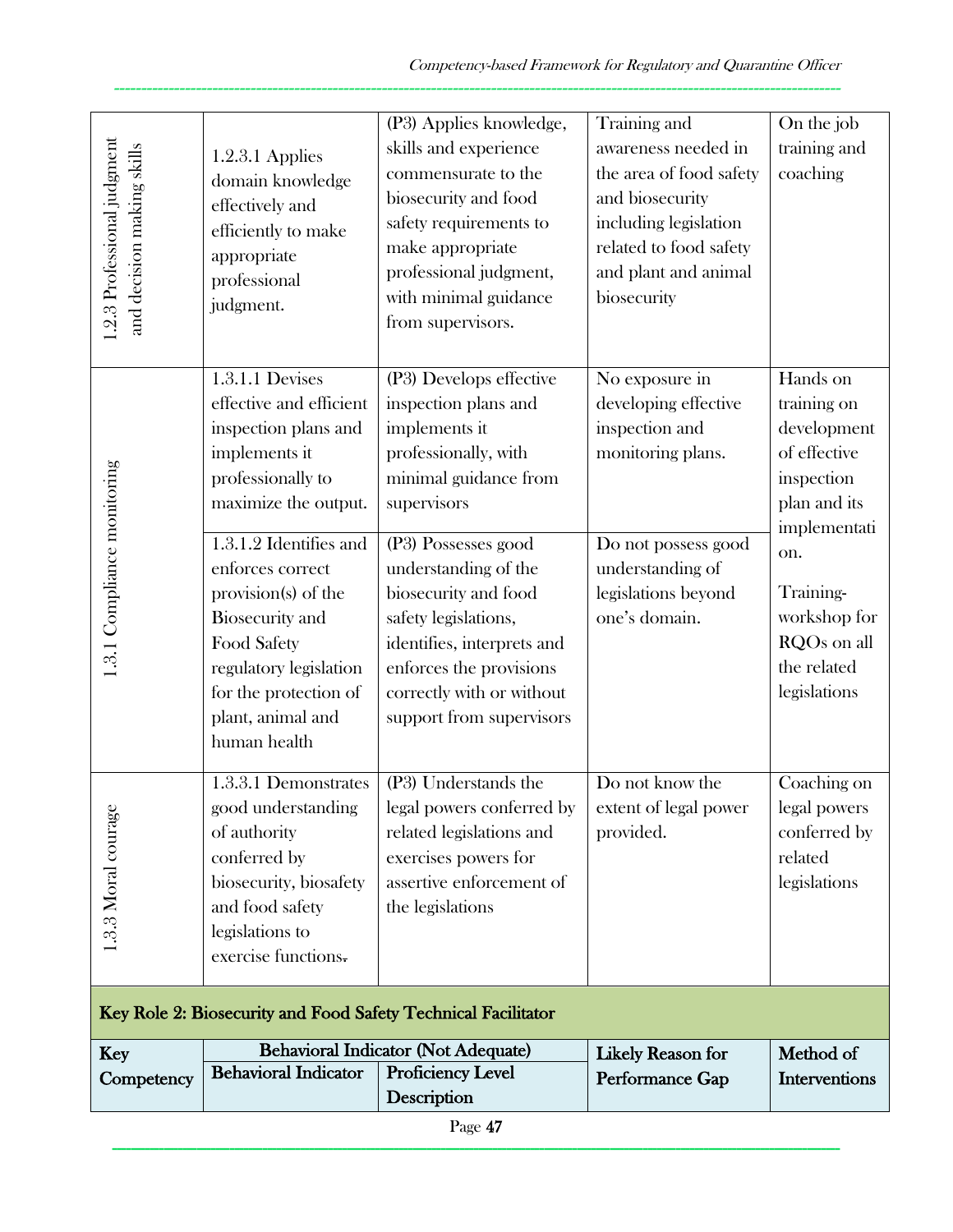| 2.1.1 Domain knowledge on conformity assessment | 2.1.1.1 Demonstrates<br>good knowledge and<br>understanding of<br>conformity<br>assessment<br>requirements of<br>domestic and<br>international markets<br>to design appropriate<br>inspection, testing<br>and certification<br>services for the<br>clients. | (P4/P5) Possesses<br>knowledge and<br>understanding of<br>conformity assessment<br>requirements of domestic<br>and international markets<br>and the available services.<br>(P3) Possesses good<br>knowledge and clear<br>understanding of<br>conformity assessment<br>requirements of domestic<br>and international markets<br>and proposes appropriate<br>services.<br>(P2) Possesses advanced<br>knowledge and clear<br>understanding of<br>conformity assessment<br>requirements of domestic<br>and international markets<br>and designs appropriate<br>services under the | No knowledge on<br>conformity<br>assessment<br>requirements of<br>international markets<br>No knowledge on<br>conformity<br>assessment<br>requirements of<br>domestic and<br>international markets.<br>Limited<br>understanding of<br>conformity<br>assessment activities<br>under non-domain<br>areas | Class room<br>based<br>training on<br>conformity<br>assessment.<br>On the job<br>training |
|-------------------------------------------------|-------------------------------------------------------------------------------------------------------------------------------------------------------------------------------------------------------------------------------------------------------------|-------------------------------------------------------------------------------------------------------------------------------------------------------------------------------------------------------------------------------------------------------------------------------------------------------------------------------------------------------------------------------------------------------------------------------------------------------------------------------------------------------------------------------------------------------------------------------|--------------------------------------------------------------------------------------------------------------------------------------------------------------------------------------------------------------------------------------------------------------------------------------------------------|-------------------------------------------------------------------------------------------|
|                                                 | 2.1.1.2 Exhibits<br>proficiency in using<br>conformity<br>assessment<br>processes, standards<br>and technical<br>regulations to<br>facilitate trade.                                                                                                        | guidance of supervisors<br>(P4/P5) Understands the<br>conformity assessment<br>processes, standards and<br>technical regulations and<br>applies them with<br>guidance from the<br>supervisor.<br>(P3) Proficiently uses<br>conformity assessment<br>processes, standards and<br>technical regulations, with<br>minimal support from the<br>supervisor.                                                                                                                                                                                                                        | No exposure on<br>conformity<br>assessment processes,<br>standards and<br>technical regulations<br>Do not have required<br>knowledge on<br>conformity<br>assessment processes,<br>standards and<br>technical regulations.                                                                              | Class room<br>based<br>training on<br>conformity<br>assessment.<br>On the job<br>training |
|                                                 |                                                                                                                                                                                                                                                             | Page 48                                                                                                                                                                                                                                                                                                                                                                                                                                                                                                                                                                       |                                                                                                                                                                                                                                                                                                        |                                                                                           |
|                                                 |                                                                                                                                                                                                                                                             |                                                                                                                                                                                                                                                                                                                                                                                                                                                                                                                                                                               |                                                                                                                                                                                                                                                                                                        |                                                                                           |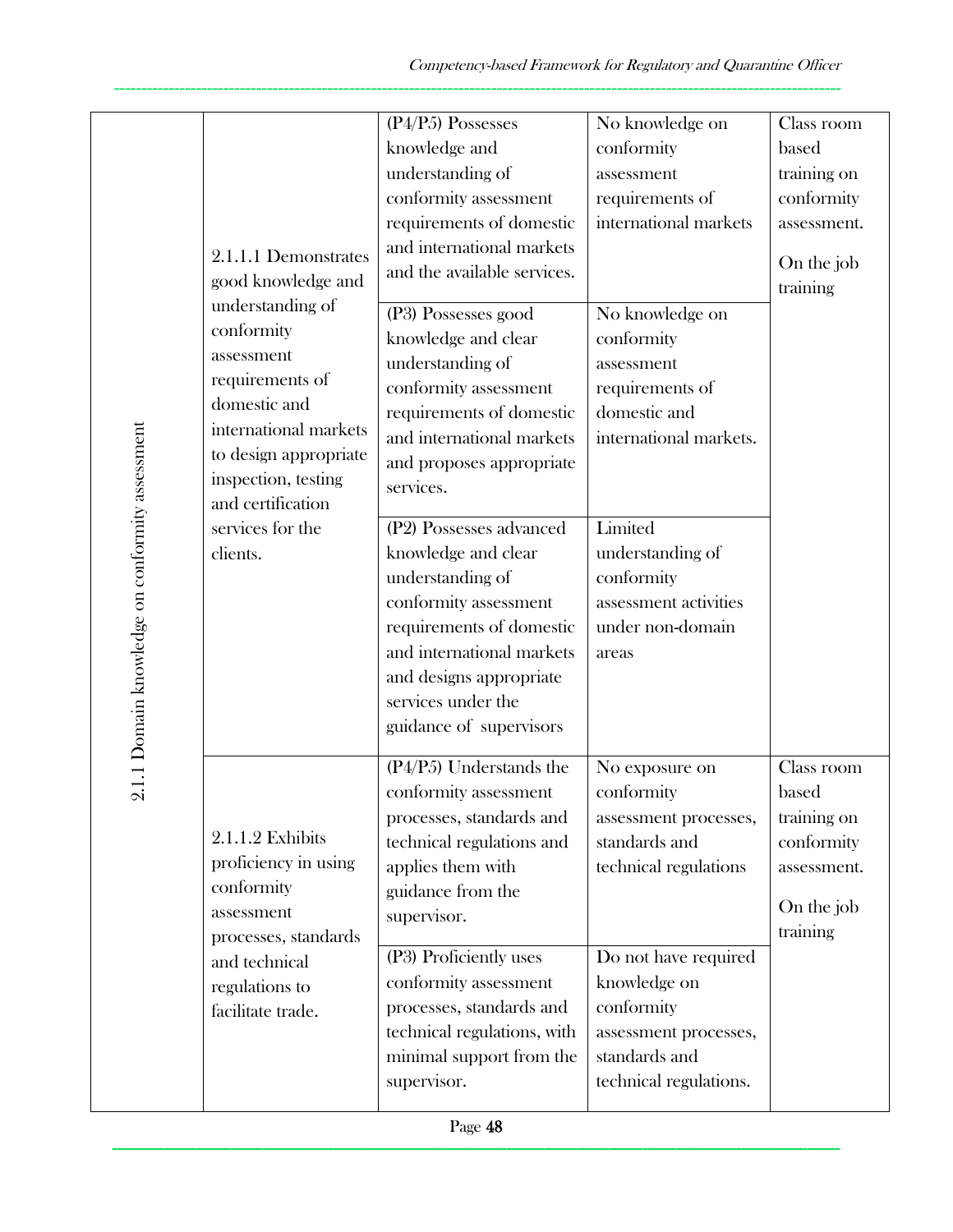|                         | 2.1.1.3 Adheres to<br>the requirements of<br>conformity<br>assessment to<br>professionally verify<br>conformance to the<br>standards.                                       | (P3) Professionally<br>verifies conformance to<br>the standards during<br>conformity assessment,<br>with minimal support<br>from the supervisor.                                                                                                                                                                                                                                                                                                                            | No skills in verifying<br>conformance to<br>standards.                                                                                                                                                                         |                                                                                                                                                      |
|-------------------------|-----------------------------------------------------------------------------------------------------------------------------------------------------------------------------|-----------------------------------------------------------------------------------------------------------------------------------------------------------------------------------------------------------------------------------------------------------------------------------------------------------------------------------------------------------------------------------------------------------------------------------------------------------------------------|--------------------------------------------------------------------------------------------------------------------------------------------------------------------------------------------------------------------------------|------------------------------------------------------------------------------------------------------------------------------------------------------|
| 2.1.2 Quality Assurance | 2.1.2.1 Demonstrates<br>proper<br>understanding of<br>various safety and<br>quality assurance<br>systems to facilitate<br>adoption and<br>implementation by<br>the clients. | $(P4/P5)$ Understands the<br>existing safety and quality<br>assurance systems for<br>farming inputs, food and<br>agricultural products and<br>promotes adoption and<br>implementation by the<br>clients, with guidance<br>from the supervisor.<br>(P3) Displays good<br>understanding of the<br>existing safety and quality<br>assurance systems for<br>farming inputs, food and<br>agricultural products and<br>promotes adoption and<br>implementation by the<br>clients. | No knowledge on<br>existing safety and<br>quality assurance<br>systems for farming<br>inputs, food and<br>agricultural products<br>In-adequate<br>understanding of the<br>existing quality and<br>safety assurance<br>systems. | Training-<br>workshop on<br>existing safety<br>and quality<br>assurance<br>systems for<br>farming<br>inputs, food<br>and<br>agricultural<br>products |
|                         | 2.1.2.2 Performs<br>quality assurance<br>reviews to verify<br>continued                                                                                                     | $(P4/P5)$ Participates in<br>quality assurance<br>assessment and reviews<br>and acquires required<br>skills<br>(P3) Conducts internal                                                                                                                                                                                                                                                                                                                                       | Did not get the<br>opportunity to take<br>part.<br>No internal quality                                                                                                                                                         | On the job<br>training and<br>coaching                                                                                                               |
|                         | compliance                                                                                                                                                                  | quality assessments and<br>reviews to verify<br>compliance with guidance<br>from supervisor                                                                                                                                                                                                                                                                                                                                                                                 | assessment tools. No<br>knowledge on how to<br>conduct internal<br>quality assessment<br>and reviews.                                                                                                                          |                                                                                                                                                      |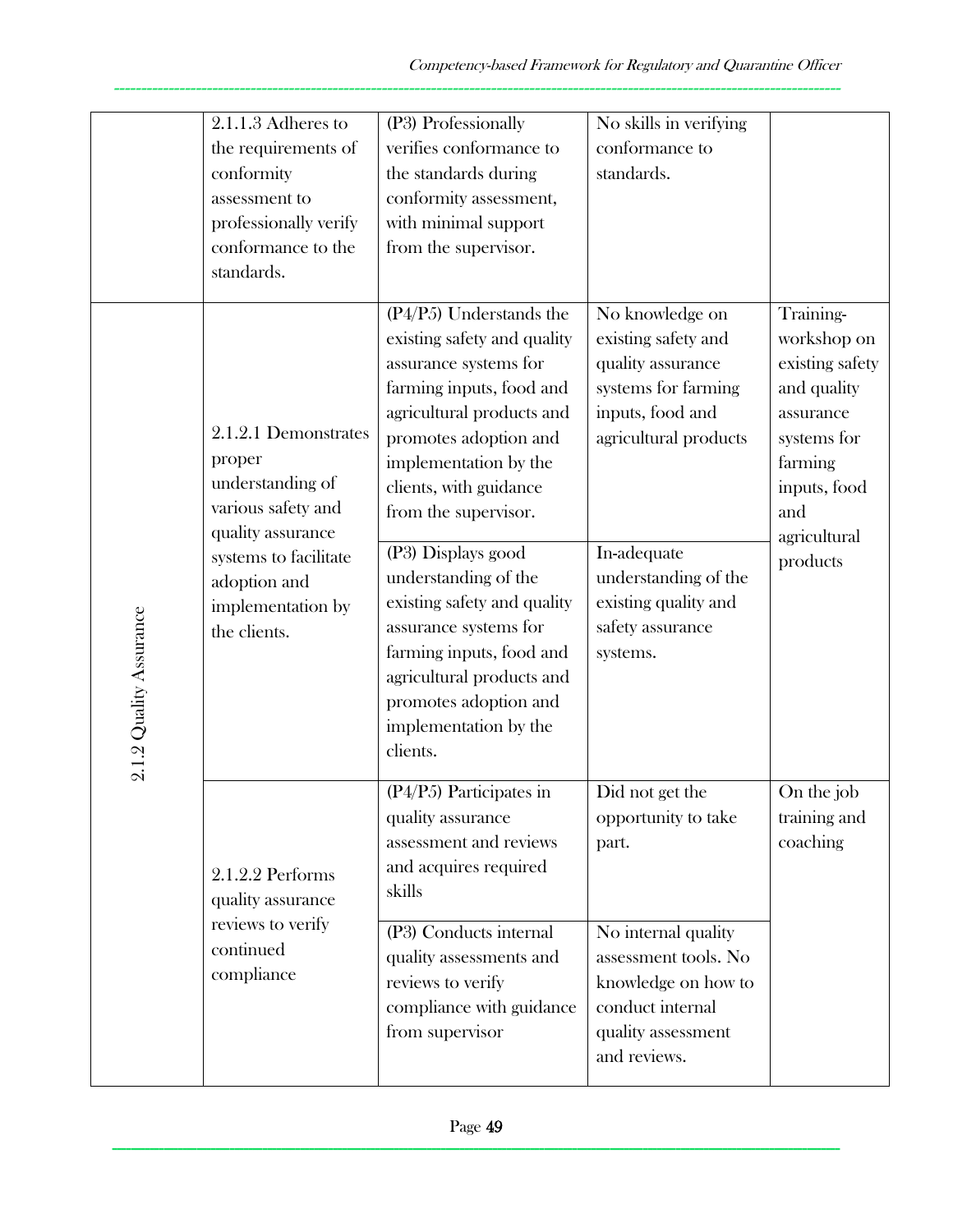|                                          | 2.1.2.3 Implements<br>quality assurance<br>systems on<br>inspection, testing<br>and certification to<br>facilitate mutual<br>recognition by<br>trading partner<br>countries  | (P3) Understands the<br>quality assurance systems<br>on inspection, testing and<br>certification and<br>implements it with<br>minimal guidance from<br>the supervisor.                                                    | No knowledge on<br>quality assurance<br>systems on inspection,<br>testing and<br>certification.                                                                                  | On the job<br>training and<br>coaching                                                    |
|------------------------------------------|------------------------------------------------------------------------------------------------------------------------------------------------------------------------------|---------------------------------------------------------------------------------------------------------------------------------------------------------------------------------------------------------------------------|----------------------------------------------------------------------------------------------------------------------------------------------------------------------------------|-------------------------------------------------------------------------------------------|
|                                          | 2.1.3.1 Demonstrates<br>good understanding<br>on audit planning,<br>sampling, and<br>execution to<br>efficiently conduct<br>technical inspection<br>and audits.              | $(P4/P5)$ Shows interest to<br>acquire knowledge and<br>skills on audit planning<br>and carries out audits with<br>guidance from<br>supervisors<br>(P3) Independently<br>carries out audit planning<br>and performs audit | Have the required<br>knowledge but did<br>not get the<br>opportunity to carry<br>out audit!<br>In-adequate<br>knowledge and<br>experience on audit<br>planning and<br>execution. | Training-<br>workshop on<br>audit<br>planning and<br>execution.<br>On the job<br>training |
| Inspection and auditing skills<br>2.1.31 | 2.1.3.2 Displays the<br>required competence<br>and desired personal<br>behavioral attributes<br>for inspection and<br>auditing to ensure<br>objectivity and<br>impartiality. | (P3) Proactively pursues<br>personal learning and<br>development<br>opportunities for<br>professional growth and<br>displays the required<br>competency in inspection<br>and auditing.                                    | Lack of opportunity,<br>motivation,<br>responsibility,<br>recognition and office<br>resources.                                                                                   | Coaching and<br>mentoring                                                                 |
|                                          | 2.1.3.3 Demonstrates<br>the ability to report<br>the audit findings<br>and<br>recommendations to<br>ensure<br>implementation of                                              | $(P4/P5)$ Prepares clear<br>inspection and audit<br>findings in standard<br>template presenting facts<br>and observation, detailing<br>areas for improvement by<br>the auditee, with guidance<br>from supervisors.        | Did not get any<br>auditing opportunity<br>in the field                                                                                                                          | On the job<br>training and<br>coaching                                                    |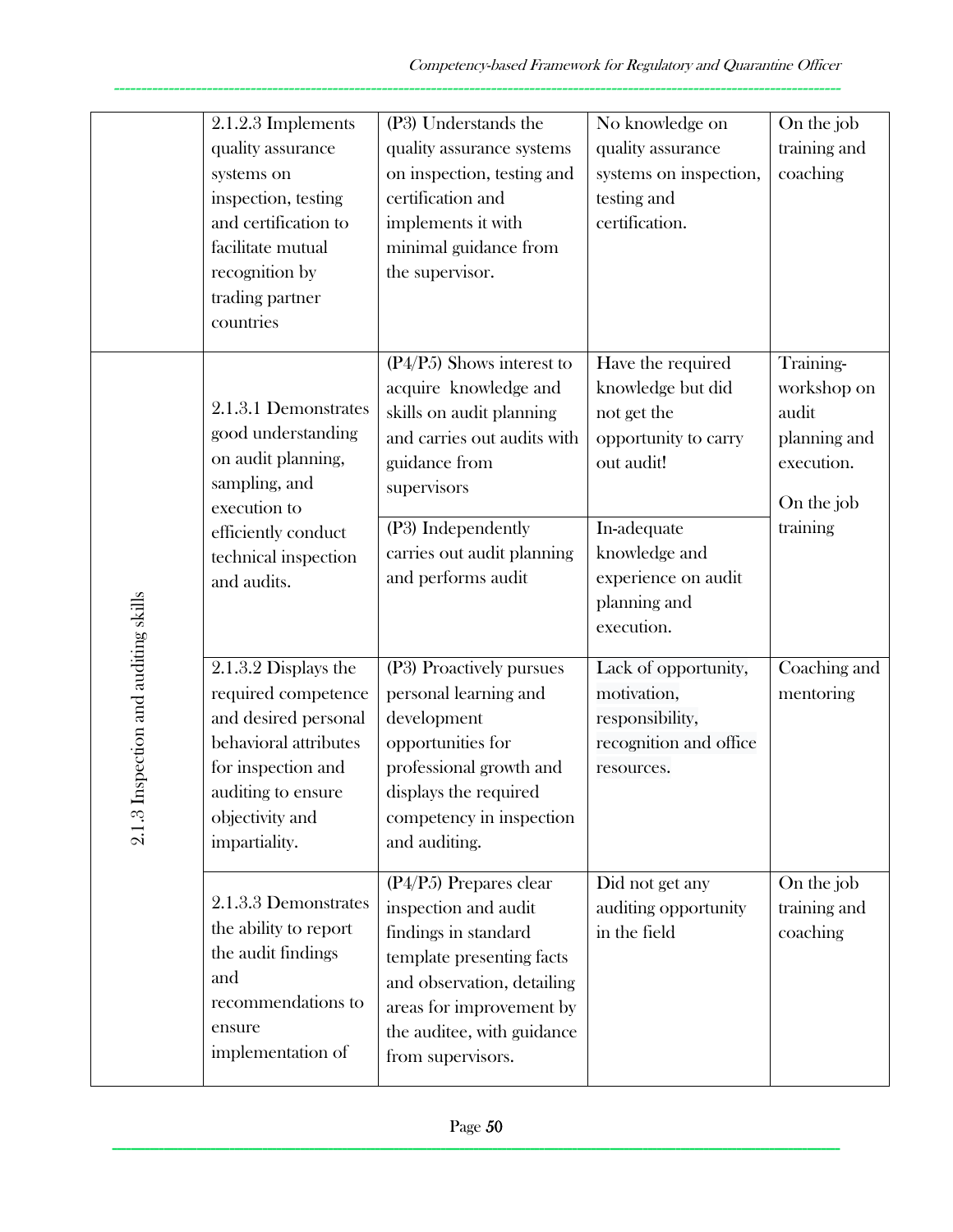|                               | corrective actions by<br>the auditee.                                                                                                                 | (P3) Prepares clear and<br>coherent inspection and<br>audit findings in standard<br>template presenting facts,<br>and objectively capturing<br>observations, detailing<br>areas for improvement by<br>the auditee, with minimal<br>guidance from supervisor.                                                                                                                                                                                                    | No knowledge on<br>reporting of<br>inspection and audit<br>finding.                                                                                                                                                                                                                                                         |                                                                                                                                                                                   |
|-------------------------------|-------------------------------------------------------------------------------------------------------------------------------------------------------|-----------------------------------------------------------------------------------------------------------------------------------------------------------------------------------------------------------------------------------------------------------------------------------------------------------------------------------------------------------------------------------------------------------------------------------------------------------------|-----------------------------------------------------------------------------------------------------------------------------------------------------------------------------------------------------------------------------------------------------------------------------------------------------------------------------|-----------------------------------------------------------------------------------------------------------------------------------------------------------------------------------|
| .1 ICT adoption skills<br>2.2 | 2.2.1.1 Possesses<br>functional ICT<br>knowledge and skills<br>to improve the<br>working environment                                                  | (P3) Keeps abreast of<br>emerging digital<br>technologies and<br>techniques in response to<br>changing needs in the<br>field of his/her area of<br>work.<br>(P2) Keeps abreast of<br>emerging digital<br>technologies and<br>techniques in response to<br>changing needs in the<br>field of his/her area of<br>work.<br>(P1) Creates an enabling<br>environment to learn on<br><b>ICT</b> applications and<br>adopt the use of emerging<br>digital technologies | Lacks budgetary<br>resources and<br>facilities such as good<br>computers/laptops<br>and learning<br>environment for ICT<br>adoption.<br>Emerging digital<br>technologies and<br>techniques not<br>available at work<br>Lack of fund for<br>procurement of<br>adequate ICT<br>equipment and impart<br>the required training. | Mobilize<br>adequate<br>resources of<br>adoption and<br>use of ICT<br>facilities.<br>Class-room<br>based<br>training on<br>use of digital<br>technologies<br>and data<br>analysis |
|                               | 2.2.1.2 Demonstrates<br>ability to learn and<br>apply appropriate<br>information and<br>communication<br>technology to<br>improve service<br>delivery | (P3) Understands the<br>importance of ICT use,<br>acquires appropriate ICT<br>skills to apply in<br>improving service delivery<br>(P2) Understands the<br>importance of ICT use,<br>acquires appropriate ICT                                                                                                                                                                                                                                                    | Inadequate<br>knowledge and skills<br>on ICT due to lack of<br>training opportunities<br>and lack of resources<br>at office.<br>Limited capacity to<br>use ICT applications<br>related to food safety                                                                                                                       | Induction<br>program on<br>the<br>application of<br>ICT to<br>facilitate<br>delivery of<br>food safety<br>and                                                                     |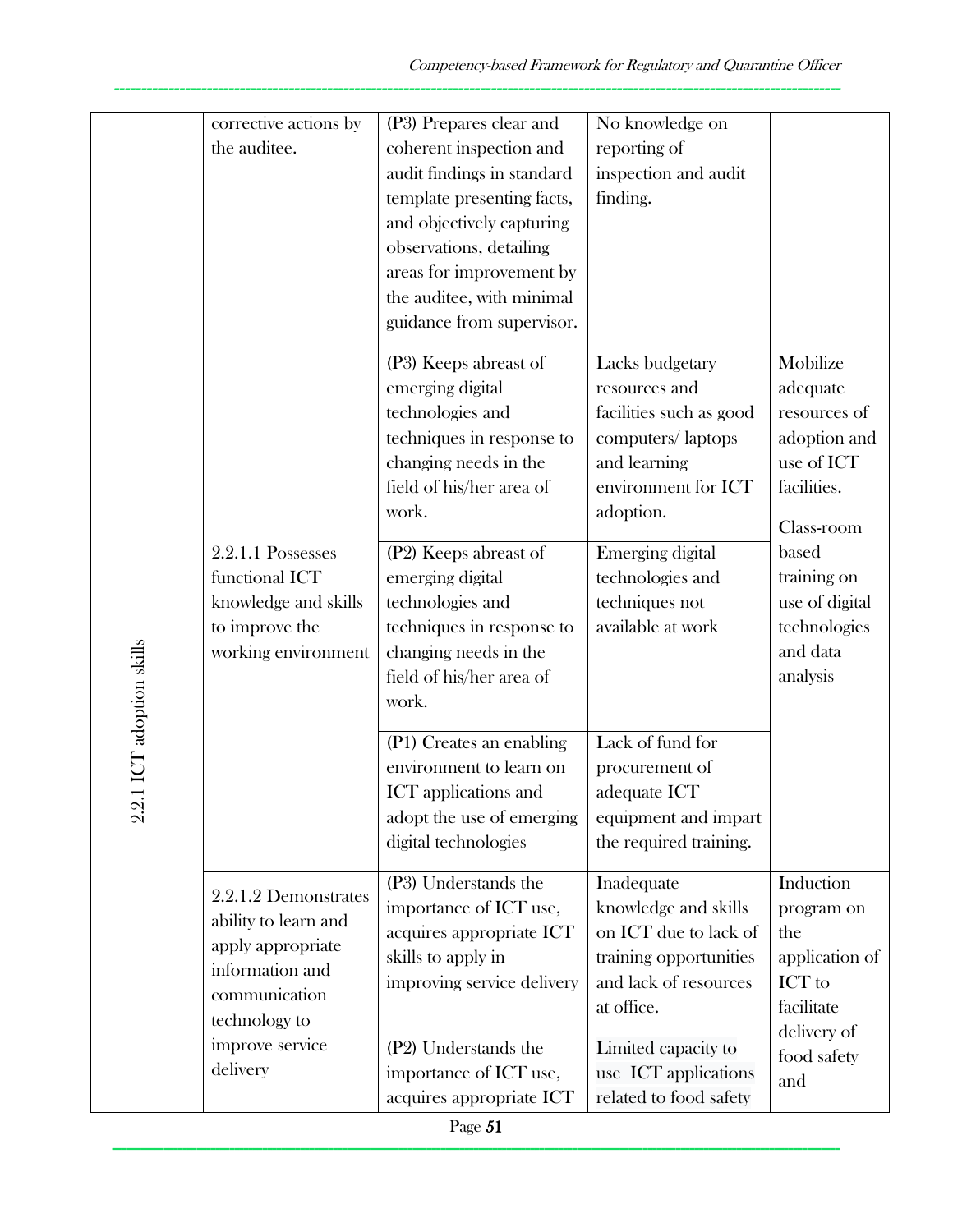|                                        |                                                                                                                                                       | skills to apply in<br>improving service<br>delivery, and provides<br>guidance to ensure data<br>protection.                                                                                                                                                                                      | and biosecurity<br>management                                                                                                                                                                     | biosecurity<br>services.<br>Class-room<br>based<br>training on<br>use of data<br>analysis tools                                                |
|----------------------------------------|-------------------------------------------------------------------------------------------------------------------------------------------------------|--------------------------------------------------------------------------------------------------------------------------------------------------------------------------------------------------------------------------------------------------------------------------------------------------|---------------------------------------------------------------------------------------------------------------------------------------------------------------------------------------------------|------------------------------------------------------------------------------------------------------------------------------------------------|
|                                        | 2.2.3.1 Displays<br>emotional<br>intelligence in<br>dealing with clients to<br>improve client<br>impression                                           | $(P4/P5)$ Applies<br>emotional intelligence in<br>the workplace to improve<br>the client's impression.                                                                                                                                                                                           | Don't have any idea<br>on emotional<br>intelligence and its<br>application                                                                                                                        | Awareness<br>training on<br>emotional<br>intelligence<br>and its<br>application                                                                |
| Management of service quality<br>2.2.3 | 2.2.3.2 Seeks<br>feedback and accepts<br>constructive criticism<br>to continuously<br>improve service<br>delivery                                     | (P3) Proactively seeks<br>feedback, accepts<br>constructive criticism and<br>identifies systemic<br>remedies<br>(P1) Promotes and<br>implements feedback<br>culture in the organization<br>and ensures feedbacks are<br>vetted and used for<br>continual improvement of<br>the service delivery. | Lack knowledge and<br>skills on how to seek<br>feedback and the<br>mechanisms on how<br>to do it<br>There is not<br>established<br>mechanism to collect<br>periodic feedbacks<br>form the clients | Coaching and<br>mentoring by<br>supervisors.<br>Institute a<br>mechanism<br>to collect<br>periodic<br>feedbacks<br>from BAFRA<br>service users |
|                                        | 2.2.3.3 Conducts<br>periodic internal<br>assessment and<br>reviews the quality of<br>the services to<br>identify areas for<br>further<br>improvement. | $(P4/P5)$ Conducts<br>periodic internal<br>assessment of the quality<br>of services provided by<br><b>BAFRA</b> with guidance<br>from supervisors<br>(P3) Conducts periodic<br>reviews of the quality of<br>services provided by                                                                 | No work culture<br>instituted for internal<br>assessment of the<br>quality of services<br>provided by BAFRA.<br>No technical capacity<br>to review the quality                                    | Institute a<br>proper<br>management<br>review system<br>of the<br>services<br>provided by<br><b>BAFRA</b>                                      |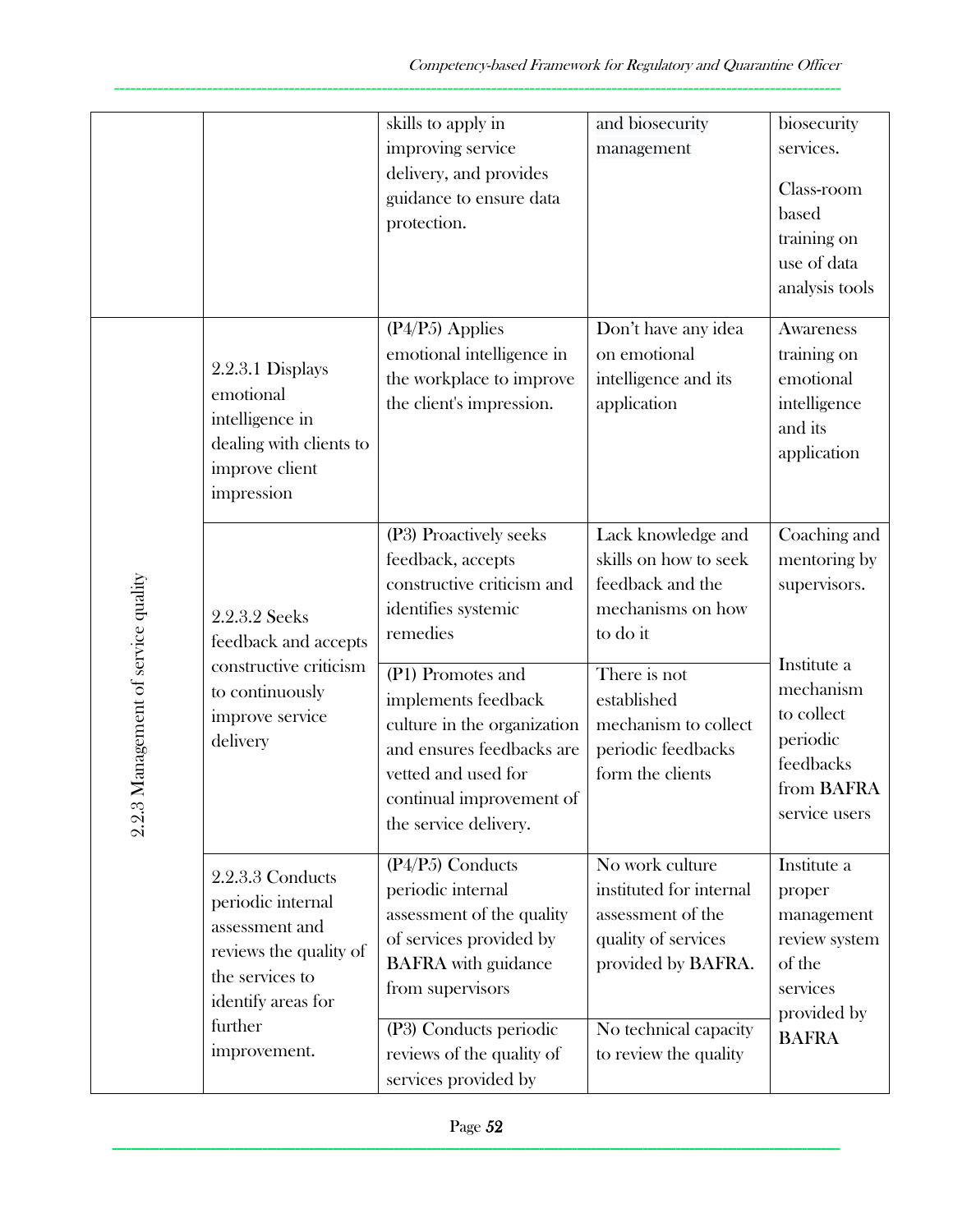| such reviews are<br>objective to improve<br>the quality of services<br>conducted as required<br>provided to clients.<br>The importance of<br>such a system was not<br>realized due to lack of<br>customer feedback<br>system.<br>(P3) Engages multiple<br>Lack of resources for<br>Make<br>collaboration and partnership<br>engaging stakeholders<br>$2.3.1.3$ Engages<br>stakeholders to take part<br>available<br>multiple stakeholders<br>2.3.1 Stakeholder<br>in regular meetings and<br>for participatory<br>required<br>to understand their<br>decision making<br>decision making.<br>resources.<br>processes and shows<br>perspectives and<br>interest in what others<br>suggests<br>improvements in<br>have to say; acknowledges<br>Coaching<br>plans and programs.<br>their perspectives and<br>ideas.<br>2.3.3.2 Discusses key<br>(P1) Critically analyses<br>There is a need of<br>Training<br>and understands the<br>issues with<br>exposure in SPS/TBT<br>workshop on<br>$2.3.3$ Negotiation skills<br>stakeholders and<br>negotiation at the<br>SPS and<br>issues, firms up one's<br>identifies a common<br>position and negotiates<br>regional or<br><b>TBT</b><br>solution to achieve a<br>skillfully and persuasively<br>international level.<br>negotiation at<br>to arrive at common<br>the national<br>win-win outcome<br>desirable<br>and<br>solution<br>international<br>levels<br>Key Role 3: Biosecurity and Food Safety Advocate |  | <b>BAFRA</b> and identifies<br>possible areas of<br>improvement<br>(P1) Guides staff in<br>conducting periodic<br>reviews of the quality of<br>services provided by<br><b>BAFRA</b> and ensures that | of the entire services<br>provided by BAFRA<br>There is a need to<br>establish a proper<br>review system of the<br>services provided by<br><b>BAFRA</b> with the | including<br>complaints.<br>Coaching |
|-----------------------------------------------------------------------------------------------------------------------------------------------------------------------------------------------------------------------------------------------------------------------------------------------------------------------------------------------------------------------------------------------------------------------------------------------------------------------------------------------------------------------------------------------------------------------------------------------------------------------------------------------------------------------------------------------------------------------------------------------------------------------------------------------------------------------------------------------------------------------------------------------------------------------------------------------------------------------------------------------------------------------------------------------------------------------------------------------------------------------------------------------------------------------------------------------------------------------------------------------------------------------------------------------------------------------------------------------------------------------------------------------------------------------------------------------------------|--|------------------------------------------------------------------------------------------------------------------------------------------------------------------------------------------------------|------------------------------------------------------------------------------------------------------------------------------------------------------------------|--------------------------------------|
|                                                                                                                                                                                                                                                                                                                                                                                                                                                                                                                                                                                                                                                                                                                                                                                                                                                                                                                                                                                                                                                                                                                                                                                                                                                                                                                                                                                                                                                           |  |                                                                                                                                                                                                      |                                                                                                                                                                  |                                      |
|                                                                                                                                                                                                                                                                                                                                                                                                                                                                                                                                                                                                                                                                                                                                                                                                                                                                                                                                                                                                                                                                                                                                                                                                                                                                                                                                                                                                                                                           |  |                                                                                                                                                                                                      |                                                                                                                                                                  |                                      |
|                                                                                                                                                                                                                                                                                                                                                                                                                                                                                                                                                                                                                                                                                                                                                                                                                                                                                                                                                                                                                                                                                                                                                                                                                                                                                                                                                                                                                                                           |  |                                                                                                                                                                                                      |                                                                                                                                                                  |                                      |
| <b>Behavioral Indicator (Not Adequate)</b>                                                                                                                                                                                                                                                                                                                                                                                                                                                                                                                                                                                                                                                                                                                                                                                                                                                                                                                                                                                                                                                                                                                                                                                                                                                                                                                                                                                                                |  |                                                                                                                                                                                                      |                                                                                                                                                                  |                                      |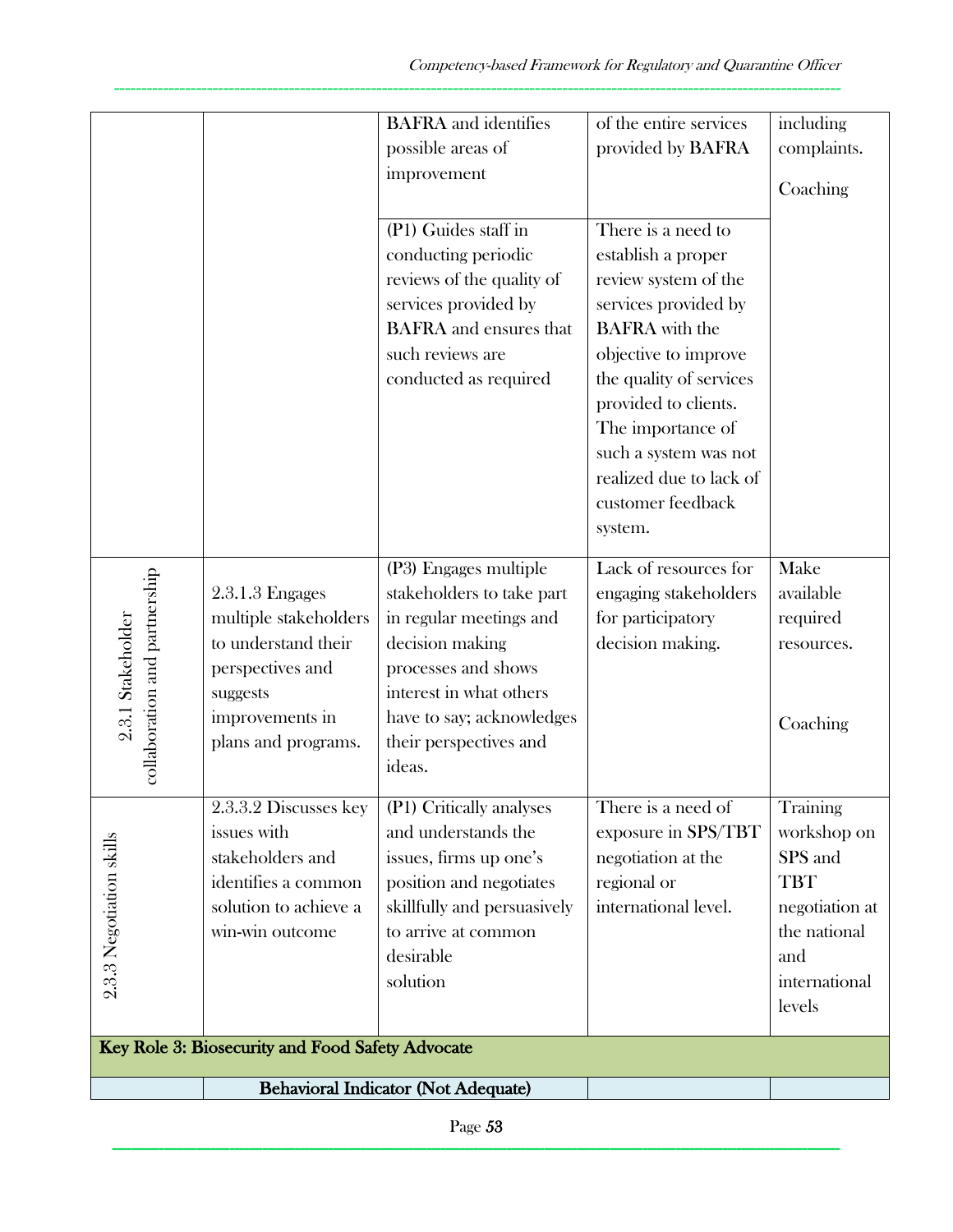| Key                                            | <b>Behavioral Indicator</b>                                                                                                                              | Proficiency Level<br>Description                                                                                                                                                 | Likely Reason for<br>Performance Gap                                                                                                   | Method of<br><b>Interventions</b>                                                |
|------------------------------------------------|----------------------------------------------------------------------------------------------------------------------------------------------------------|----------------------------------------------------------------------------------------------------------------------------------------------------------------------------------|----------------------------------------------------------------------------------------------------------------------------------------|----------------------------------------------------------------------------------|
| Competency                                     | 3.1.1.1 Exhibits<br>willingness to<br>continuously learn<br>and share effectively<br>for continual<br>improvement                                        | (P3) Explores and<br>harnesses training<br>opportunities for<br>continual improvement of<br>knowledge and skills and<br>disseminates to junior<br>colleagues and<br>stakeholders | No training<br>opportunities in this<br>area.                                                                                          | Induction<br>program to<br>harness<br>training<br>opportunities                  |
| 3.1.1 Knowledge assimilation and dissemination | 3.1.1.2 Demonstrates<br>good knowledge<br>management skills<br>for effective<br>application to fulfill<br>agency's mandates                              | (P2) Exhibits a high level<br>of knowledge<br>management skills and<br>applies those skills<br>effectively and efficiently<br>to achieve the agency's<br>goal and objectives.    | Lack of training and<br>exposure on<br>knowledge<br>management and<br>leadership                                                       | Induction<br>program or<br>on the job<br>training on<br>knowledge<br>management  |
|                                                | 3.1.1.3 Displays<br>coordination skills to<br>organize and<br>implement advocacy<br>programs                                                             | (P4/P5) Coordinates and<br>conducts advocacy<br>programs engaging<br>limited number of<br>stakeholders with<br>guidance from<br>supervisors                                      | No budget provided.<br>Did not get<br>opportunity as such<br>programs were<br>conducted by Focal<br>officer or the Officer<br>Incharge | Coaching and<br>on the job<br>training.<br>Making<br>resources<br>available      |
| 3.1.2 Advocacy design and promotion            | 3.1.2.1 Analyzes and<br>comprehends the<br>advocacy needs of<br>the target audience to<br>ensure appropriate<br>means and channels<br>for communication. | (P3) Analyzes the<br>advocacy needs of target<br>audience and identifies<br>appropriate means and<br>channel of<br>communication                                                 | Inadequate<br>communication<br>knowledge and skills.                                                                                   | Training<br>workshop to<br>enhance<br>communicati<br>on skills                   |
|                                                | 3.1.2.2 Designs<br>effective<br>communication<br>materials to ensure<br>effective information                                                            | (P3) Demonstrates good<br>understanding of various<br>types of communication<br>materials and designs<br>materials in consultation<br>with colleagues                            | Inadequate<br>knowledge & skills on<br>communication tools,<br>designs and materials.                                                  | Training<br>workshop on<br>development<br>of IEC<br>materials and<br>enhancement |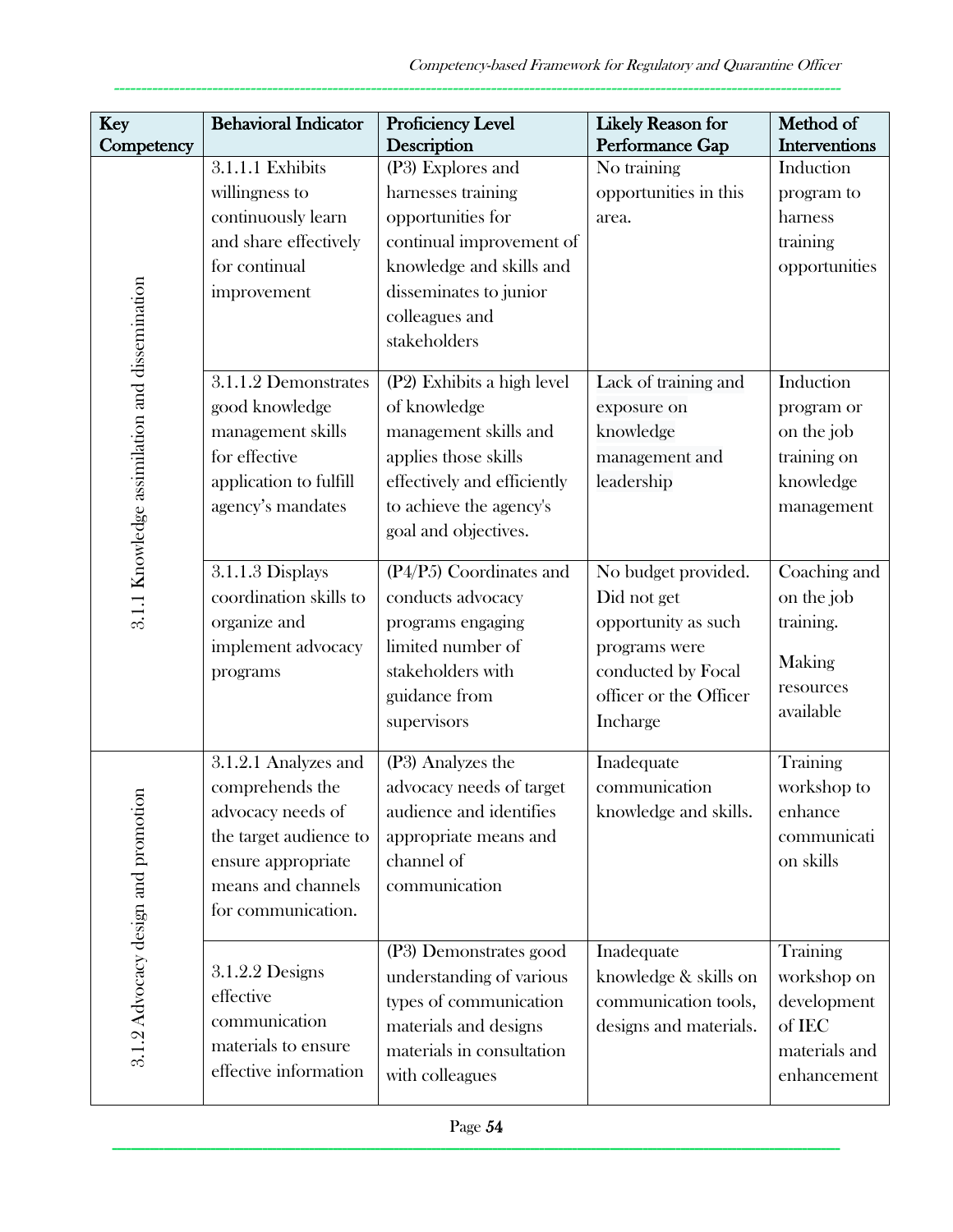|                                            | assimilation by the<br>target audience                                                                                                                     | (P2) Demonstrates better<br>understanding of various<br>types of communication<br>materials and designs<br>effective audience specific<br>materials for knowledge<br>dissemination                       | Limited skills to<br>prepare<br>communication<br>materials using latest<br>design technologies  | <sub>of</sub><br>communicati<br>on skills                                    |
|--------------------------------------------|------------------------------------------------------------------------------------------------------------------------------------------------------------|----------------------------------------------------------------------------------------------------------------------------------------------------------------------------------------------------------|-------------------------------------------------------------------------------------------------|------------------------------------------------------------------------------|
|                                            | 3.1.2.3 Ability to<br>motivate people<br>through advocacy<br>programs to initiate<br>actions                                                               | (P3) Understands the<br>need to motivate<br>stakeholders to ensure<br>increased self-compliance<br>on improving biosecurity<br>and food safety and<br>actively engages in<br>advocacy programs.          | Lack techniques and<br>means to motivate<br>stakeholders.                                       | Coaching and<br>on the job<br>training                                       |
| 3.1.3 Communication skills                 | 3.1.3.2 Exhibits<br>interactive and<br>effective<br>communication skills<br>by using examples to<br>illustrate key points<br>to put the messages<br>across | (P3) Engages in<br>interactive<br>communications to<br>ensure effectiveness by<br>asking questions and<br>citing examples to<br>illustrate key message                                                   | Lack experience in<br>engaging in effective<br>communication.                                   | On the job<br>training and<br>coaching                                       |
| 3.2.1 Training needs and impact assessment | 3.2.1.3 Possesses<br>ability to conduct<br>impact assessment of<br>the trainings for<br>continual<br>improvement of<br>capacity building                   | (P4/P5) Possesses basic<br>knowledge and skills to<br>carry out impact<br>assessment and carries<br>out assessment with<br>guidance from<br>supervisors<br>(P3) Possesses ability to<br>carry out impact | No knowledge on<br>how to carry out<br>impact assessment.<br>Inadequate<br>knowledge and skills | Training on<br>how to<br>conduct<br>impact<br>assessment of<br>the trainings |
|                                            | programs.                                                                                                                                                  | assessments of training<br>programs using<br>appropriate tools with                                                                                                                                      | on conducting impact<br>assessment.                                                             |                                                                              |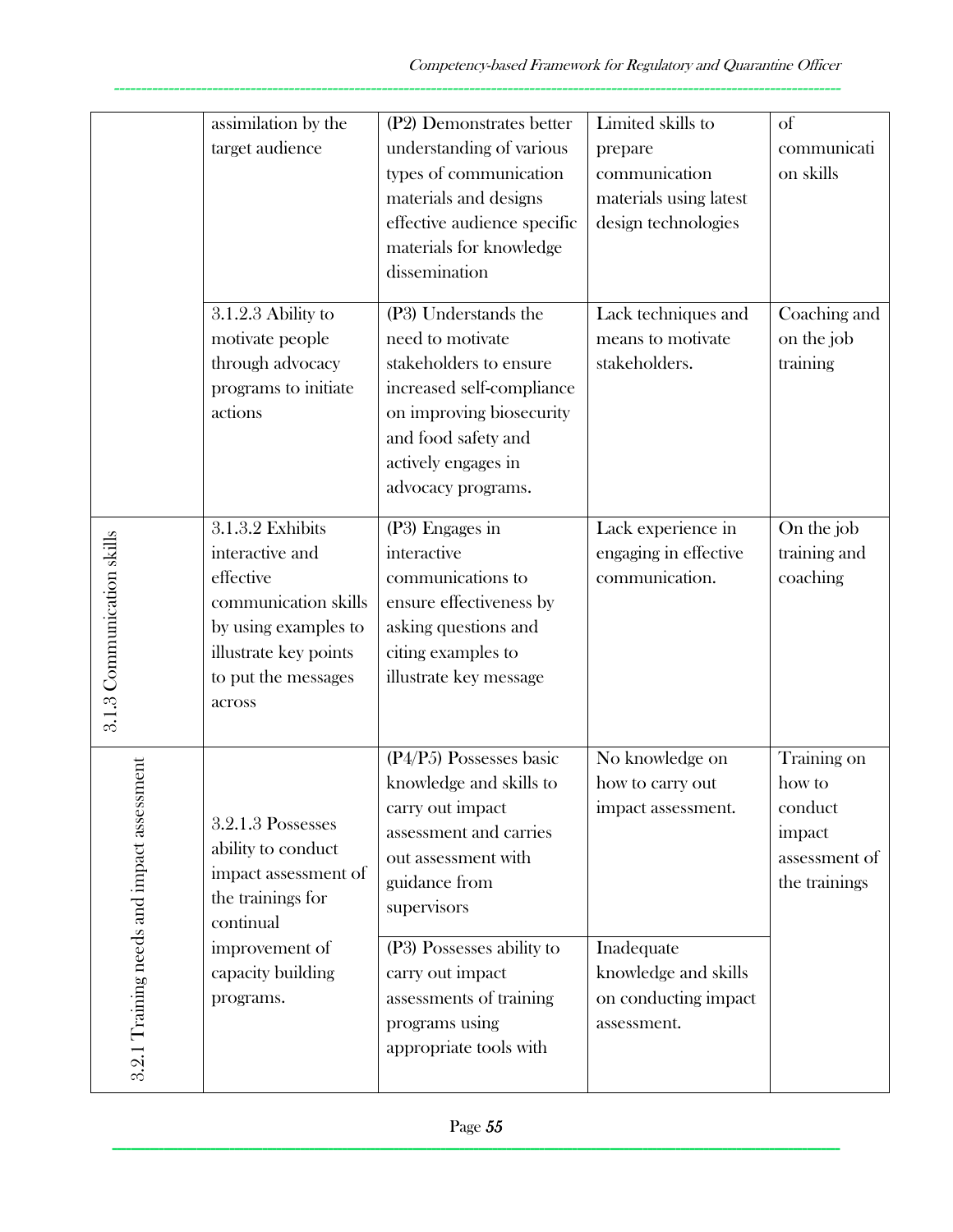|                                     |                                                                                                                | minimal guidance from<br>supervisors                                                                                                                                                 |                                                                                                                                        |                                                                                       |
|-------------------------------------|----------------------------------------------------------------------------------------------------------------|--------------------------------------------------------------------------------------------------------------------------------------------------------------------------------------|----------------------------------------------------------------------------------------------------------------------------------------|---------------------------------------------------------------------------------------|
|                                     |                                                                                                                | (P2) Possesses ability to<br>carry out thorough impact<br>assessments of training<br>programs using<br>appropriate tools                                                             | Such impact<br>assessment tools are<br>not available and<br>limited exposure on<br>using it                                            |                                                                                       |
|                                     |                                                                                                                | (P1) Displays advanced<br>knowledge and skills to<br>conduct impact<br>assessment and guides<br>staff on conducting the<br>assessment                                                | Limited experience in<br>conducting impact<br>assessment.                                                                              |                                                                                       |
|                                     | 3.2.3.1 Ability to<br>provide effective<br>training of trainers<br>(TOT) programs to<br>the BAFRA officials    | $(P4/P5)$ Develops and<br>implements TOT<br>programs for colleagues<br>and relevant stakeholders<br>with guidance from<br>supervisors<br>(P3) Develops and<br>implement relevant TOT | Did not get<br>opportunity for such<br>activity<br>Have no/minimal<br>involvement related to                                           | Training on<br>how to<br>develop<br><b>TOT</b><br>program.<br>Coaching.<br>On the job |
| 3.2.3 Mentoring and coaching skills | as well as the relevant<br>stakeholders                                                                        | programs to enhance the<br>capacity of peers, and<br>relevant stakeholders with<br>minimal or no<br>supervision                                                                      | TOT programs.                                                                                                                          | training                                                                              |
|                                     | 3.2.3.2 Mentors and<br>coaches colleagues to<br>enhance their<br>competency and<br>professional<br>development | (P3) Puts in efforts to<br>mentor and coach<br>colleagues for<br>professional and personal<br>development                                                                            | Have inadequate<br>knowledge and skills<br>in mentoring and<br>coaching colleagues<br>for professional and<br>personal<br>development. | Training on<br>how to<br>conduct<br>coaching and<br>mentoring                         |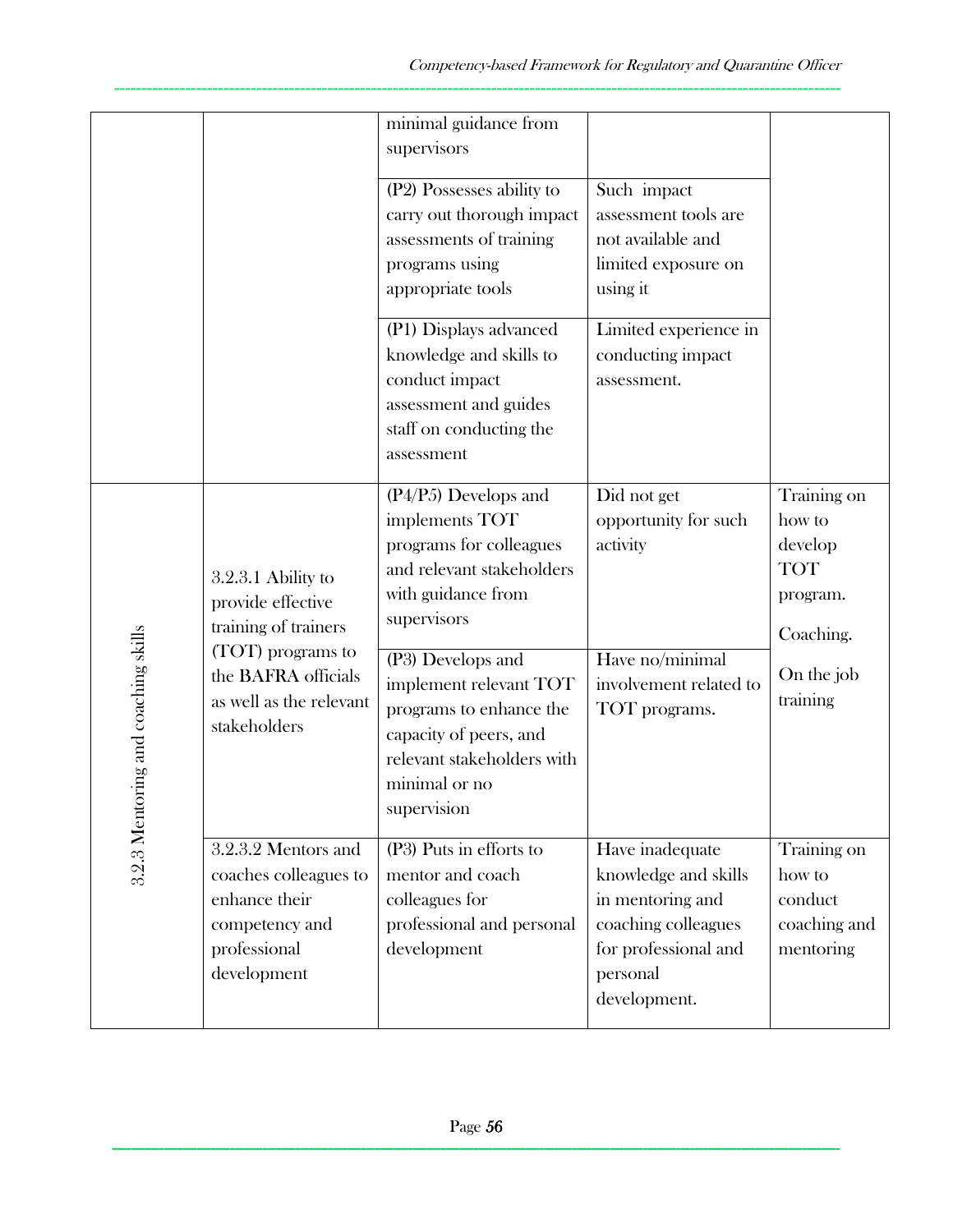### 11. Short-term Programmes and Learning Outcomes

The framework has highlighted the likely reasons for the gaps and interventions have been proposed above. In order to provide a capacity building program, the following are the expected learning objectives. The respective proficiency level officials will be able to achieve the outcomes mentioned against each of the training.

-------------------------------------------------------------------------------------------------------------------------------------

| Sl.<br>No.     | Type of<br>Training                                                                                                            | <b>Target</b><br>Group                                                                       | Training<br>Description                                                                                                                                                                                                                                                            | Training<br>Provider/<br>Location                                                                              | <b>Learning Outcomes</b>                                                                                                                                                                                                                                                                                                                                                     |
|----------------|--------------------------------------------------------------------------------------------------------------------------------|----------------------------------------------------------------------------------------------|------------------------------------------------------------------------------------------------------------------------------------------------------------------------------------------------------------------------------------------------------------------------------------|----------------------------------------------------------------------------------------------------------------|------------------------------------------------------------------------------------------------------------------------------------------------------------------------------------------------------------------------------------------------------------------------------------------------------------------------------------------------------------------------------|
| $\mathbf{1}$   | One week<br>induction<br>course                                                                                                | Entry<br>Level<br>$(P5-P4)$                                                                  | Mandatory course<br>after induction into<br>the Civil Service on<br>Agriculture and<br>Livestock<br><b>Regulatory Services</b><br>for RQOs                                                                                                                                         | <b>BAFRA</b> /<br>Thimphu                                                                                      | Familiarize with the<br>$\bullet$<br>administrative setup,<br>mandates, roles and<br>responsibilities of BAFRA<br>as a biosecurity and food<br>safety management<br>authority and the<br>regulatory uniform code of<br>conduct.<br>Be able to apply<br>knowledge, skills and<br>judgment to accomplish<br>desired results and provide<br>excellent customer service.         |
| $\overline{2}$ | Familiarizatio<br>n program on<br><b>RNR</b> Acts and<br>Rules<br>implemented<br>by BAFRA<br>(for non-<br>domain<br>officials) | $\overline{P5 - P2}$<br>(Food and<br>Plant)<br>$\overline{P5 - P2}$<br>(Food &<br>Livestock) | Familiarize RQOs<br>of Food, Plant and<br>CS sections on all<br>the provisions of<br>Livestock Act, its<br>rules and other<br>tertiary legislations<br>Familiarize RQOs<br>of Food, Livestock<br>and CS sections on<br>all the provisions of<br>Plant Quarantine<br>Act, Seed Act, | Livestock<br>Section,<br><b>BAFRA</b><br>Hq,<br>Thimphu<br>Plant<br>Section,<br><b>BAFRA</b><br>Hq,<br>Thimphu | Be able to understand,<br>$\bullet$<br>interpret and enforce the<br>correct provisions of the<br>Livestock Act, its rules and<br>tertiary legislations for<br>effective service delivery.<br>Be able to understand,<br>$\bullet$<br>interpret, and enforce the<br>correct provisions of the<br>Plant Quarantine Act,<br>Seed Act, Pesticide Act,<br>their rules and tertiary |

Table7: Training program and learning outcomes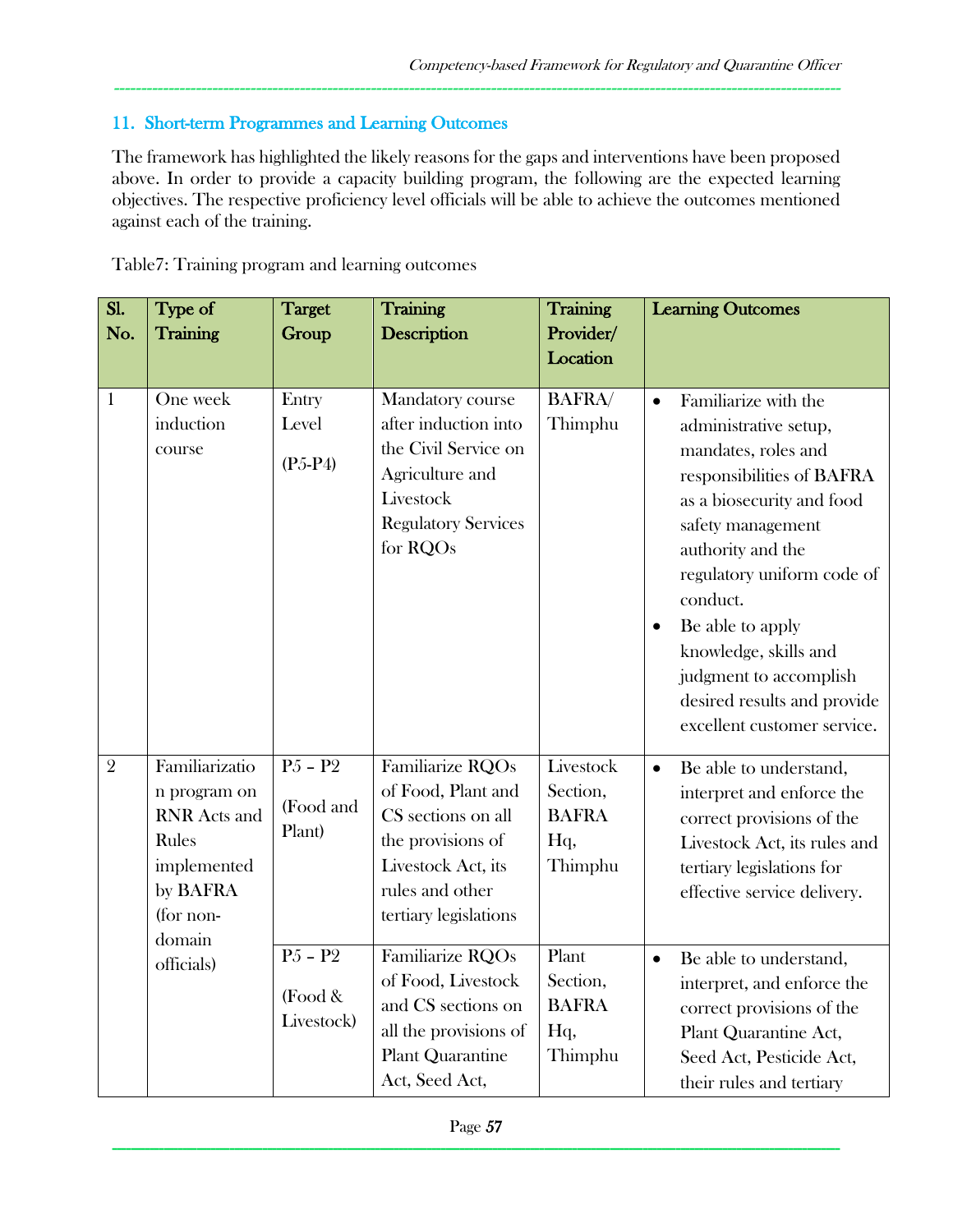|   |                                                                             |                                            | Pesticide Act, and<br>their rules and<br>tertiary legislations                                                                                         |                                                                |           | legislations for effective<br>service delivery.                                                                                                                                             |
|---|-----------------------------------------------------------------------------|--------------------------------------------|--------------------------------------------------------------------------------------------------------------------------------------------------------|----------------------------------------------------------------|-----------|---------------------------------------------------------------------------------------------------------------------------------------------------------------------------------------------|
|   |                                                                             | $P5 - P2$<br>(Plant and<br>Livestock)      | Familiarize RQOs<br>of Plant and<br>Livestock on Food<br>Act, its rules and<br>other tertiary<br>legislations                                          | Food<br>Section,<br><b>BAFRA</b><br>Hq,<br>Thimphu             | $\bullet$ | Be able to understand,<br>interpret and enforce the<br>correct provisions of the<br>Food Act, its rules and<br>other tertiary legislations<br>for effective service<br>delivery.            |
|   |                                                                             | $P5 - P2$<br>(All<br>Sections)             | Familiarize RQOs<br>of all sections on<br><b>Biosafety Act its</b><br>rules and tertiary<br>legislations                                               | <b>Biosafety</b><br>Section,<br><b>BAFRA</b><br>Hq,<br>Thimphu | $\bullet$ | Be able to understand,<br>interpret and enforce the<br>correct provisions of<br>biosafety (GMO) Act, its<br>rules and tertiary<br>legislations for effective<br>service delivery.           |
| 3 | Specialization<br>course on<br>biosecurity/<br>food safety<br>risk analysis | $P5 - P1$<br>(Food<br>Section)             | Training on Food<br><b>Safety Risk</b><br>Analysis: Food<br>hazard<br>identification, risk<br>assessment, risk<br>management and<br>risk communication | Ex-country                                                     |           | Understand the principles<br>and processes of food<br>safety risk analysis to<br>effectively conduct food<br>safety risk analysis and<br>recommend appropriate<br>risk mitigation measures. |
|   |                                                                             | $\overline{P5 - P1}$<br>(Plant<br>Section) | <b>Training on Pest</b><br><b>Risk Analysis: pest</b><br>initiation, risk<br>assessment,<br>management and<br>risk communication                       | Ex-country                                                     |           | Understand the principles<br>and processes of pest risk<br>analysis, effectively<br>conduct the analysis and<br>recommend appropriate<br>phytosanitary measures.                            |
|   |                                                                             | $P5 - P1$<br>(Livestock<br>Section)        | Training on Animal<br><b>Biosecurity Risk</b><br>Analysis: hazard<br>identification, risk<br>assessment, risk                                          | Ex-country                                                     | $\bullet$ | Understand the principles<br>and processes of animal<br>biosecurity risk analysis,<br>conduct biosecurity risk<br>analysis and recommend                                                    |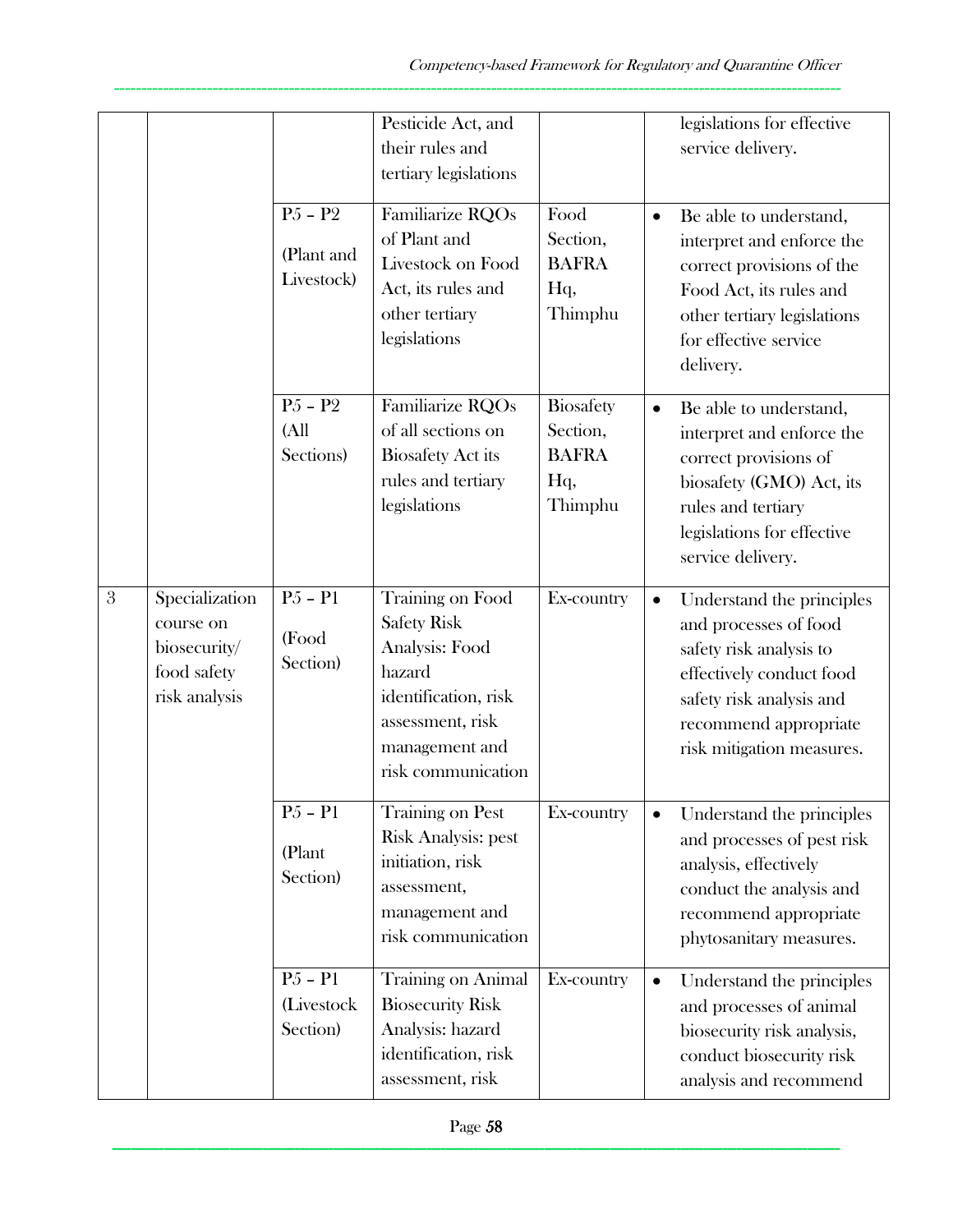|   |                                                            |                                 | management and<br>risk communication                                                                                                                       |            | appropriate risk mitigation<br>measures.                                                                                                                                                                                                                                                  |  |
|---|------------------------------------------------------------|---------------------------------|------------------------------------------------------------------------------------------------------------------------------------------------------------|------------|-------------------------------------------------------------------------------------------------------------------------------------------------------------------------------------------------------------------------------------------------------------------------------------------|--|
|   |                                                            | $P5 - P1$<br>(All<br>Section)   | Training on GMO<br><b>Risk Analysis:</b><br>hazard<br>identification, risk<br>assessment, risk<br>management and<br>risk communication                     | Ex-country | Understand the principles<br>and processes of GMO<br>risk analysis, effectively<br>conduct safety assessment.<br>of GM foods and<br>environmental risk<br>assessment, recommend<br>appropriate risk<br>management practices and<br>communicate the risks to<br>all concerned individuals. |  |
| 4 | Specialization<br>course on<br>Plant<br><b>Biosecurity</b> | $P5 - P1$<br>(Plant<br>Section) | <b>Plant Entomology:</b><br>Identification of<br>plant pests,<br>understanding<br>biology of pests,<br>surveillance and<br>management                      | In-country | Acquire knowledge to<br>$\bullet$<br>identify and effectively<br>manage the quarantine and<br>regulated pests<br>Able to understand and<br>implement specific pest<br>surveillance and control<br>measures.                                                                               |  |
|   |                                                            | $P5 - P1$<br>(Plant<br>Section) | Plant Pathology:<br>Identification of<br>plant pathogens,<br>diseases caused by<br>the pathogens,<br>diseases diagnosis,<br>surveillance and<br>management | In-country | Gain knowledge and skills<br>$\bullet$<br>to diagnose plant diseases,<br>conduct surveillance,<br>phytosanitary measures for<br>control and eradication of<br>plant pathogens for<br>effective biosecurity.                                                                               |  |
|   |                                                            | $P5 - P1$<br>(Plant<br>Section) | Weed ecology:<br>Identification and<br>assessment of<br>weeds and invasive<br>alien species,<br>surveillance and<br>management                             | In-country | Acquire knowledge to<br>$\bullet$<br>identify, assess and manage<br>(containment or<br>eradication) invasive<br>quarantine weed species.                                                                                                                                                  |  |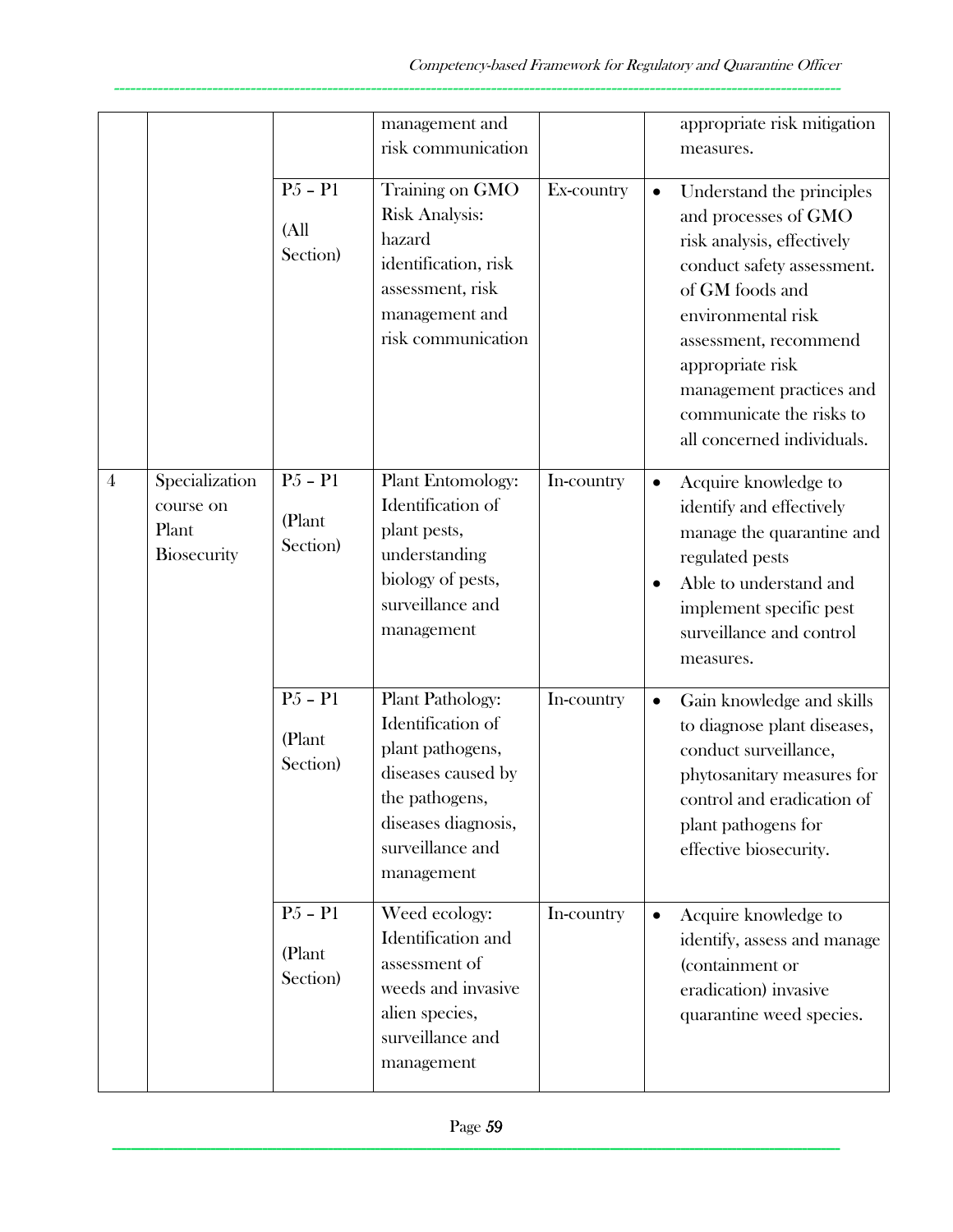| $\overline{P5}$ – $P2$<br>(Plant<br>Section)                          | Plant pest and<br>disease outbreak<br>management                                                                                                               | In-country | $\bullet$ | Effectively prevent plant<br>pest and disease incursion,<br>manage the outbreak and<br>prevent further spread in<br>the country.                                                                                                      |
|-----------------------------------------------------------------------|----------------------------------------------------------------------------------------------------------------------------------------------------------------|------------|-----------|---------------------------------------------------------------------------------------------------------------------------------------------------------------------------------------------------------------------------------------|
| P <sub>5</sub> -P <sub>2</sub><br>(Plant<br>Section)                  | Training on<br>implementation of<br>phytosanitary<br>measures of plant<br>and plant products.                                                                  | Ex-country |           | Gain knowledge on<br>phytosanitary treatments<br>and skillfully apply the<br>required phytosanitary<br>treatments for the<br>identified pests and<br>diseases.                                                                        |
| P5-P3<br>(A <sup>II</sup> )<br>Sections)                              | Refreshers course<br>on International<br><b>Plant Protection</b><br>Convention (IPPC)<br>and International<br>Standard for<br>Phytosanitary<br>Measures (ISPM) | In country |           | Understand and<br>implement the best<br>international practices on<br>plant protection and<br>phytosanitary measures.                                                                                                                 |
| P <sub>5</sub> -P <sub>2</sub><br>(Plant<br>Section)                  | On-farm<br>biosecurity:<br>Prevention, control<br>and management of<br>plant pest and<br>diseases                                                              | In-country |           | Identify the main pathways<br>for the introduction and<br>spread of pests and<br>diseases.<br>Develop and implement<br>measures to prevent the<br>spread, containment and<br>eradication of the<br>established pests and<br>diseases. |
| P <sub>5</sub> -P <sub>2</sub><br>(Plant and<br>Livestock<br>Section) | Agricultural farming<br>systems and<br>emerging<br>agriculture<br>technologies                                                                                 | In country | $\bullet$ | Ensure that on-farm<br>agricultural practices<br>contribute towards safe<br>and quality food for<br>domestic and international<br>markets.                                                                                            |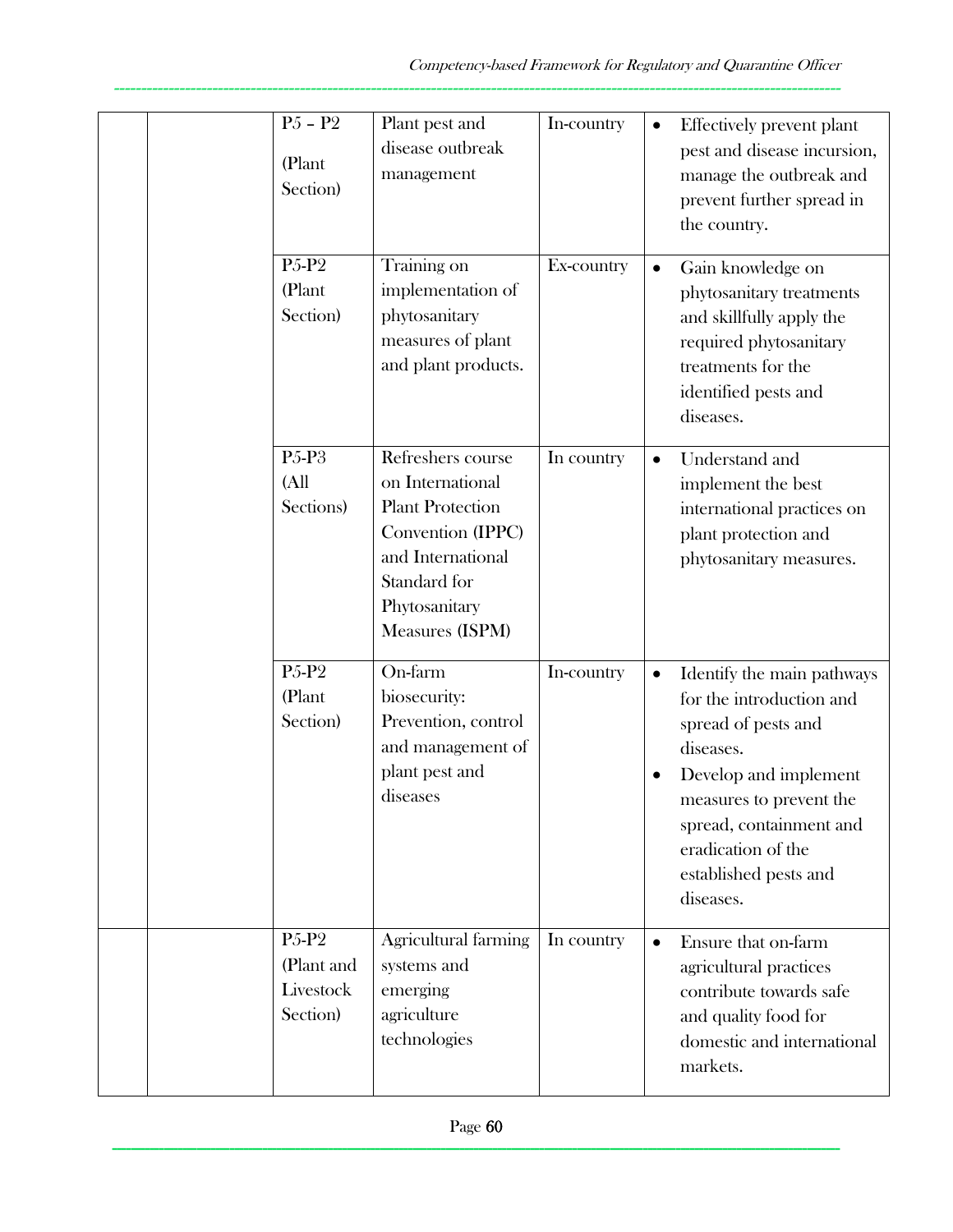| 5 | Specialization<br>course on<br>animal<br>biosecurity | $P5-P3$<br>(Livestock<br>Section)                                     | Training on animal<br>biosecurity<br>principles and<br>practices,<br>biosecurity<br>continuum, risk of<br>transmission<br>/infection, strategies<br>for risk mitigation | In country | $\bullet$<br>$\bullet$ | Understand the principles<br>and practices of animal<br>biosecurity.<br>Implement the general<br>strategies to mitigate<br>biosecurity risks.                         |
|---|------------------------------------------------------|-----------------------------------------------------------------------|-------------------------------------------------------------------------------------------------------------------------------------------------------------------------|------------|------------------------|-----------------------------------------------------------------------------------------------------------------------------------------------------------------------|
|   |                                                      | P <sub>5</sub> -P <sub>2</sub><br>(Livestock<br>Section)              | Training on<br>emerging infectious<br>animal diseases and<br>zoonoses                                                                                                   | In country | $\bullet$              | Understand the emerging<br>infectious and zoonotic<br>diseases to ensure<br>preparedness for any<br>domestic incursions.                                              |
|   |                                                      | P <sub>5</sub> -P <sub>2</sub><br>(Livestock<br>Section)              | Training on animal<br>disease outbreak<br>investigation and<br>containment                                                                                              | In country | $\bullet$              | Understand the approach<br>and methodology to<br>investigate disease<br>outbreaks<br>Gain skills to effectively<br>investigate and implement<br>containment measures. |
|   |                                                      | P <sub>5</sub> -P <sub>2</sub><br>(Livestock<br>Section)              | Training on animal<br>quarantine<br>management                                                                                                                          | Ex-country | $\bullet$              | Acquire advanced<br>knowledge and skills on<br>management and care of<br>different species of animals<br>during quarantine period.                                    |
|   |                                                      | P <sub>5</sub> -P <sub>2</sub><br>(Livestock<br>and Plant<br>Section) | Training on<br>quantum<br>geographic<br>information system<br>(GIS)                                                                                                     | In-country | $\bullet$              | Apply qGIS to illustrate<br>the spatial distribution of<br>pest and disease for<br>regulatory monitoring.                                                             |
|   |                                                      | P <sub>5</sub> -P <sub>2</sub><br>(Livestock<br>Section)              | Training on<br>implementation of<br>animal welfare<br>standards                                                                                                         | In country |                        | Learn and implement the<br>elements of animal welfare<br>aspects and animal welfare<br>standards.                                                                     |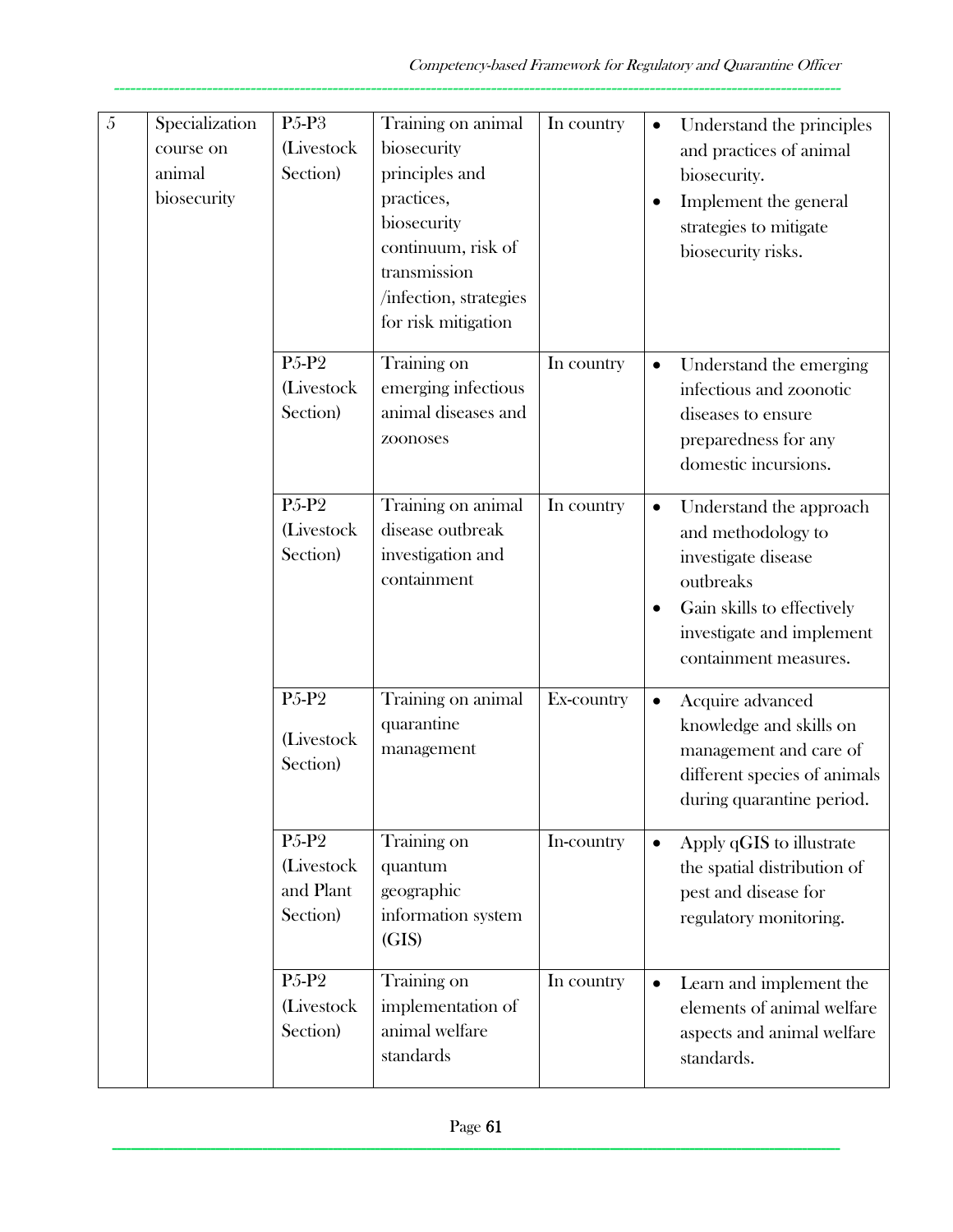| 6              | Specialization<br>course on<br>Veterinary<br><b>Public Health</b><br>and Food | P <sub>5</sub> -P <sub>3</sub><br>(Livestock<br>and Food<br>Section) | Training on<br>zoonotic diseases                                                                                                         | In country | Acquire the required<br>$\bullet$<br>technical knowledge to<br>effectively prevent and<br>control zoonotic diseases.                                                                             |
|----------------|-------------------------------------------------------------------------------|----------------------------------------------------------------------|------------------------------------------------------------------------------------------------------------------------------------------|------------|--------------------------------------------------------------------------------------------------------------------------------------------------------------------------------------------------|
|                | Safety                                                                        | P <sub>5</sub> -P <sub>3</sub><br>(Food and<br>livestock<br>Section) | Training on<br>antimicrobial<br>resistance, good<br>veterinary practices,<br>good animal<br>husbandry practices                          | In country | Understand the issues<br>$\bullet$<br>related to AMR on public<br>health and food safety.<br>Promote the adoption of<br>GVP and good husbandry<br>practices by farmers.                          |
|                |                                                                               | P <sub>5</sub> -P <sub>3</sub><br>(A <sup>ll</sup> )<br>Sections)    | <b>Refreshers Course</b><br>on World<br>Organization for<br>Animal Health<br>(OIE) terrestrial<br>and aquatic and<br>animal health codes | In country | Understand and<br>implement the best<br>international practices on<br>terrestrial animal health<br>code an aquatic animal<br>health code.                                                        |
|                |                                                                               | P <sub>5</sub> -P <sub>3</sub><br>(Livestock<br>Section)             | Training on meat<br>hygiene, inspection<br>and certification                                                                             | In country | Understand the codes of<br>hygienic practices for meat<br>production, processing<br>and retail.<br>Conduct meat quality<br>assessment, inspection and<br>certification (including AM<br>and PM). |
| $\overline{7}$ | Specialization<br>course on<br>Food Safety<br>and<br>Management               | <b>P5-P1</b><br>(A <sup>ll</sup> )<br>Sections)                      | Short term course<br>on resilient and<br>sustainable food<br>systems                                                                     | Ex country | Acquire broad<br>understanding of systems<br>thinking on food safety<br>throughout the food chain.                                                                                               |
|                | <b>Systems</b>                                                                | P <sub>5</sub> -P <sub>2</sub><br>(All<br>Sections)                  | Training on food<br>fraud and<br>adulteration in<br>foods of plant and<br>animal origin                                                  | In-country | To gain knowledge and<br>skills on detection of food<br>fraud and adulteration.                                                                                                                  |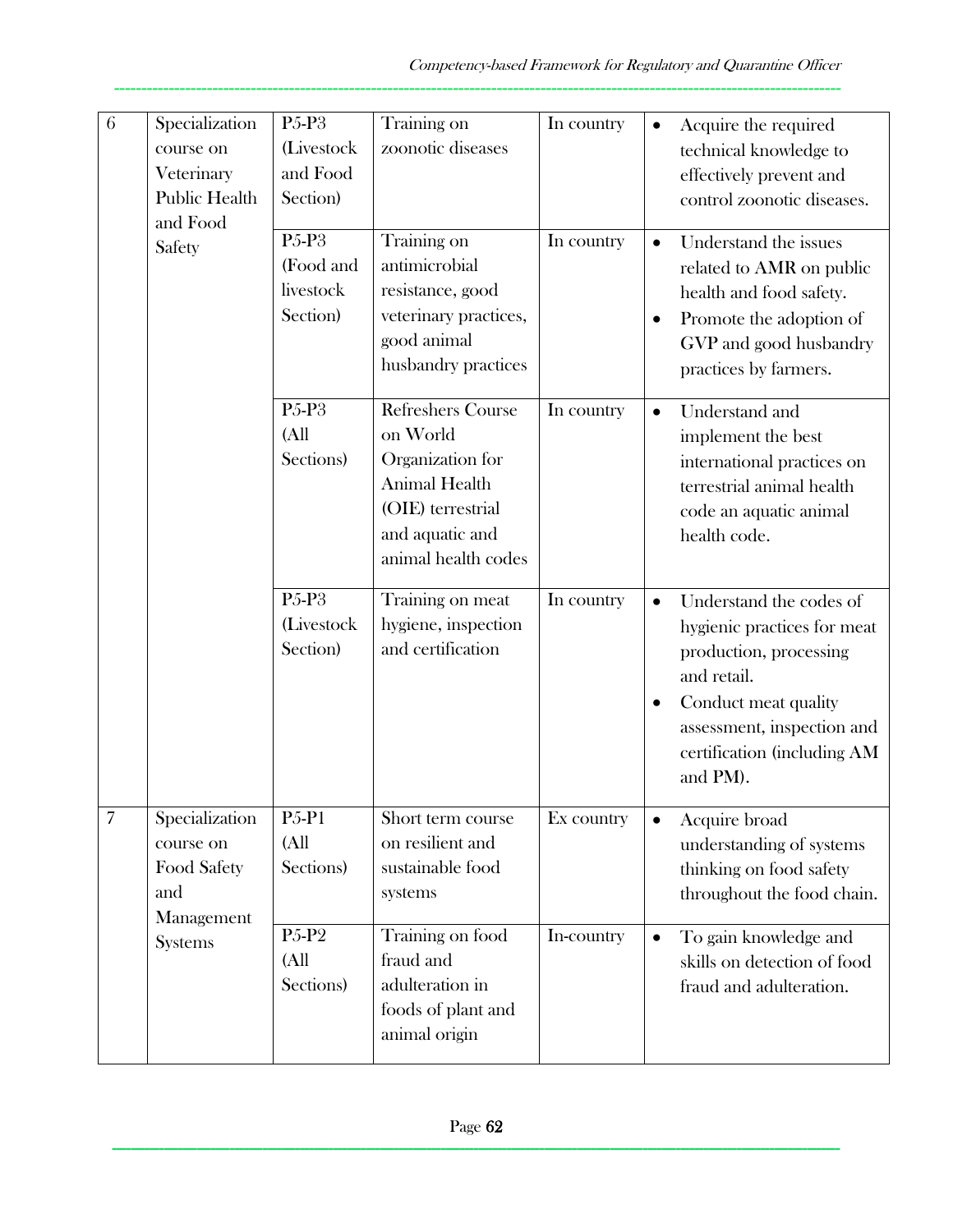|   |                                 | P5-P2<br>(Food<br>Section)                                        | Training on<br>foodborne disease<br>outbreak<br>investigation and<br>management                                                                                       | In-country | To effectively investigate<br>$\bullet$<br>and manage foodborne<br>disease outbreaks.                                                                                                                                                                                                 |
|---|---------------------------------|-------------------------------------------------------------------|-----------------------------------------------------------------------------------------------------------------------------------------------------------------------|------------|---------------------------------------------------------------------------------------------------------------------------------------------------------------------------------------------------------------------------------------------------------------------------------------|
|   |                                 | P <sub>5</sub> -P <sub>2</sub><br>(A <sup>ll</sup> )<br>Sections) | Training on Good<br><b>Hygienic Practices</b><br>(GHP) and Good<br>Manufacturing<br>Practices (GMP)                                                                   | In-country | To enhance knowledge<br>and skills on the<br>verification of GHP/GMP<br>application by food<br>businesses.                                                                                                                                                                            |
|   |                                 | P <sub>5</sub> -P <sub>2</sub><br>(A <sup>II</sup> )<br>Sections) | Certificate course<br>on Hazard Analysis<br>and Critical Control<br>Points (HACCP)                                                                                    | In-country | To enhance knowledge<br>$\bullet$<br>and skills on inspection<br>and auditing as per<br>HACCP.                                                                                                                                                                                        |
|   |                                 | P <sub>5</sub> -P <sub>2</sub><br>(A <sup>ll</sup> )<br>Sections) | <b>Lead Assessors</b><br>Course on ISO<br>22000 Food Safety<br>Management<br>System and/or<br>FSSC (Food Safety<br>System<br>Certification)<br>22000:2018             | In-country | To establish competency<br>as lead auditors to perform<br>food safety management<br>systems audits.                                                                                                                                                                                   |
| 8 | National food<br>control system | P5-P2<br>(A <sup>II</sup> )<br>Sections)                          | Risk-based<br>approach to food<br>inspection                                                                                                                          | In-country | To enhance skills to<br>$\bullet$<br>conduct risk-based food<br>inspection.                                                                                                                                                                                                           |
|   |                                 | P <sub>5</sub> -P <sub>2</sub><br>(A <sup>ll</sup> )<br>Sections) | Refreshers Course<br>on Bhutan's<br>obligations to<br>Codex Alimentarius<br>Commission<br>(CAC),<br>FAO/WHO<br><b>International Food</b><br><b>Safety Authorities</b> | In country | Understand the<br>$\bullet$<br>importance and impact of<br><b>CAC</b> and <b>INFOSAN</b><br>works in relation to food<br>safety and public health.<br>Develop and implement<br>٠<br>tertiary national food safety<br>legislation, based on the<br>works of CAC and<br><b>INFOSAN.</b> |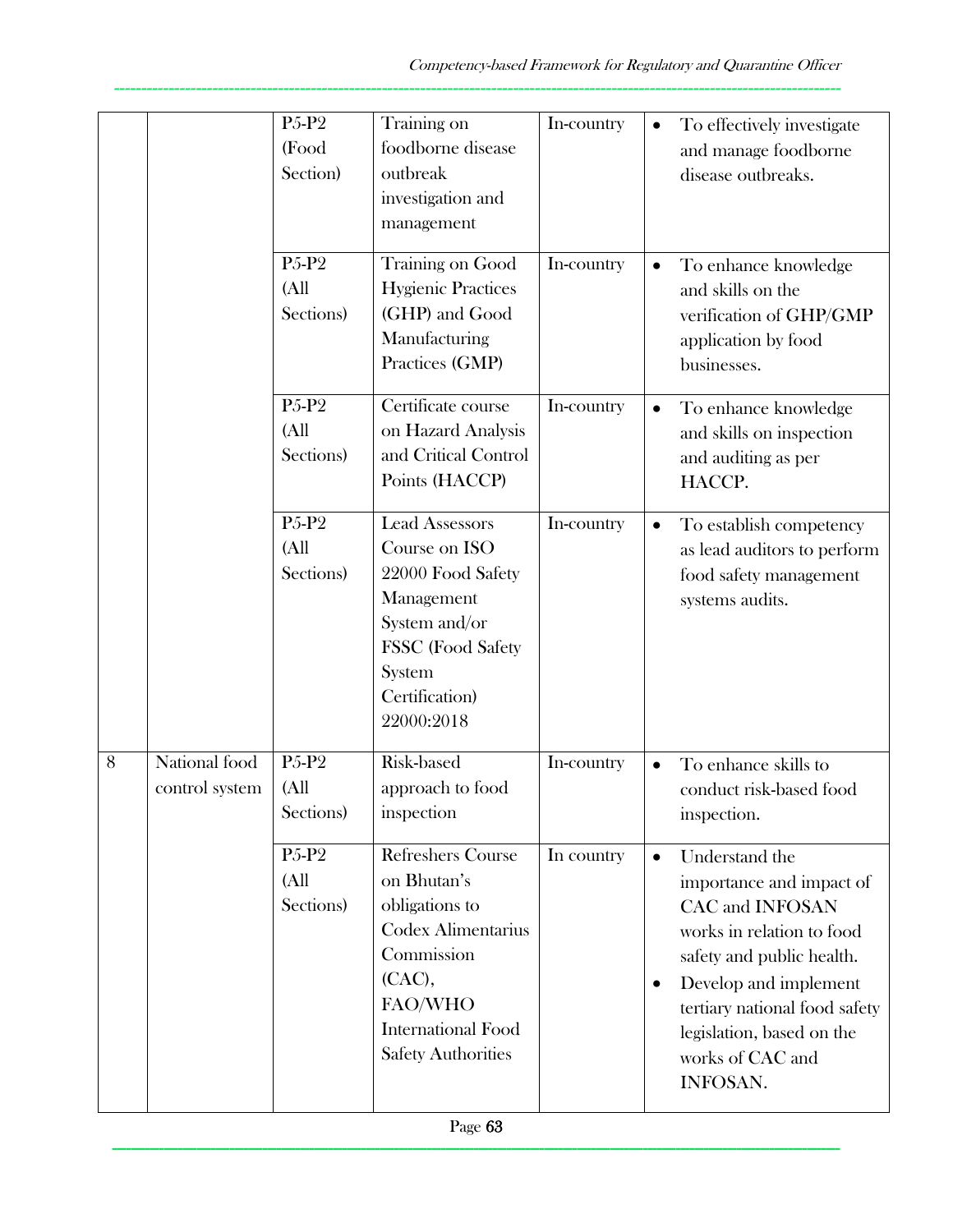|   |                                                                | P <sub>5</sub> -P <sub>2</sub><br>(A <sup>II</sup> )<br>Sections) | <b>Network</b><br>(INFOSAN)<br>Training on Food<br>Recall procedures<br>and Traceability<br>system                                          | In-country | Develop the necessary<br>$\bullet$<br>knowledge on the<br>international best practices<br>related to food recall and<br>traceability.<br><b>Effectively implement</b><br>$\bullet$<br><b>BAFRA's Food Recall</b><br>Manual as a key<br>management option in<br>response to food safety<br>events or emergencies. |
|---|----------------------------------------------------------------|-------------------------------------------------------------------|---------------------------------------------------------------------------------------------------------------------------------------------|------------|------------------------------------------------------------------------------------------------------------------------------------------------------------------------------------------------------------------------------------------------------------------------------------------------------------------|
|   |                                                                | P <sub>5</sub> -P <sub>2</sub><br>(All<br>Sections)               | Training on novel<br>technologies for<br>food processing and<br>preservation                                                                | In-country | To learn and familiarize<br>$\bullet$<br>with new and novel<br>technologies for food<br>processing and<br>preservation and develop<br>the required regulatory<br>interventions.                                                                                                                                  |
|   |                                                                | <b>P5-P1</b><br>(All<br>Sections)                                 | <b>Training on Codex</b><br>principles and<br>guidelines for the<br>exchange of<br>information on<br>food safety<br>emergency<br>situations | Ex country | Understand and apply the<br>$\bullet$<br>principles, rights and<br>obligation of information<br>use and exchange during<br>food safety emergencies at<br>the National and<br>international level.                                                                                                                |
| 9 | Import<br>inspection and<br>export<br>certification<br>systems | P <sub>5</sub> -P <sub>2</sub><br>(All<br>Sections)               | Training on<br>implementation of<br>import inspection<br>and export<br>certification systems                                                | Ex country | Understand various import<br>$\bullet$<br>inspection and certification<br>systems applied by trading<br>partner countries and<br>strengthen domestic<br>systems.                                                                                                                                                 |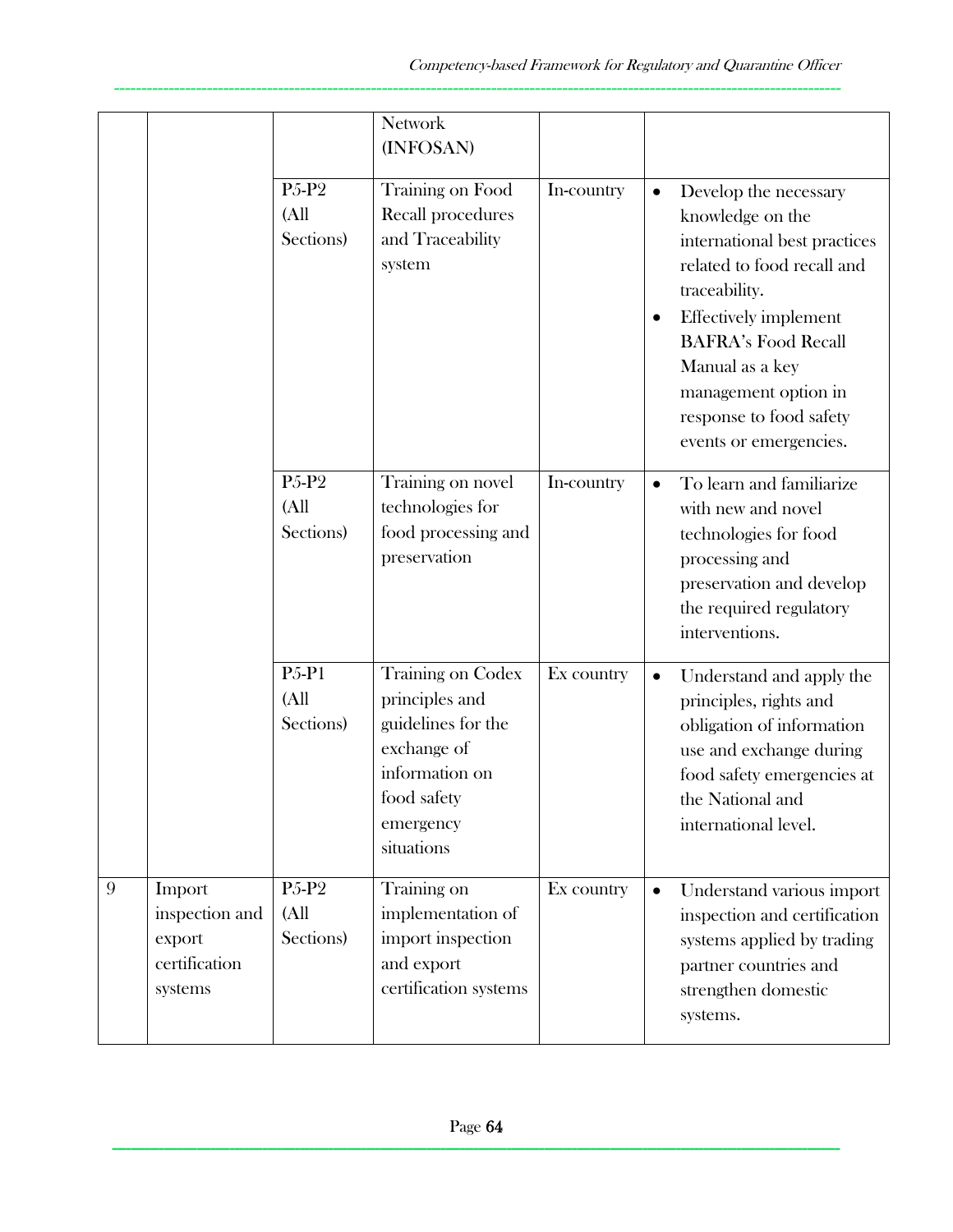|    |                                                      | P <sub>5</sub> -P <sub>2</sub><br>(A <sup>ll</sup> )<br>Sections) | Training on<br><b>BAFRA's Food</b><br><b>Import Control</b><br>System based on<br>Good Importing<br>Practices and risk-<br>based inspection<br>and sampling<br>manuals 2019                                                    | In-country | $\bullet$ | Effectively contribute in<br>implementation of food<br>import control system<br>through risk based<br>permitting, admissibility<br>and inspection process. |
|----|------------------------------------------------------|-------------------------------------------------------------------|--------------------------------------------------------------------------------------------------------------------------------------------------------------------------------------------------------------------------------|------------|-----------|------------------------------------------------------------------------------------------------------------------------------------------------------------|
|    |                                                      | P <sub>5</sub> -P <sub>2</sub><br>(A <sup>ll</sup> )<br>Sections) | Training on the<br>identification of<br>regulated/restricted<br>forestry species and<br><b>NWFPs</b> for export<br>certification<br>purpose                                                                                    | In-country | $\bullet$ | To ensure proper<br>identification of<br>regulated/restricted<br>forestry species and<br>NWFPs for export<br>certification purpose.                        |
|    |                                                      | <b>P5-P1</b><br>(A <sup>II</sup> )<br>Sections)                   | Training on<br>implementation of<br>Sanitary and<br>Phytosanitary (SPS)<br>and Technical<br><b>Barriers to Trade</b><br>(TBT)<br>requirements                                                                                  | Ex country | $\bullet$ | Understand the rights and<br>obligations of the<br>importing and exporting<br>countries under the SPS/<br>TBT agreement and<br>ensure its compliance.      |
| 10 | <b>Biosafety</b><br>(GMOs)<br>Incident<br>Management | P <sub>5</sub> -P <sub>2</sub><br>(A <sup>II</sup> )<br>Sections) | Refreshers course<br>on biosafety<br>information<br>management<br>systems:<br>Convention on<br><b>Biological Diversity</b><br>(CBD), Cartagena<br>Protocol on<br>Biosafety (CPB),<br><b>Biosafety Clearing</b><br>House (BCH), | In-country |           | Understand and<br>implement the best<br>international practices on<br>biosafety (GMO)<br>information sharing and<br>safety assessment.                     |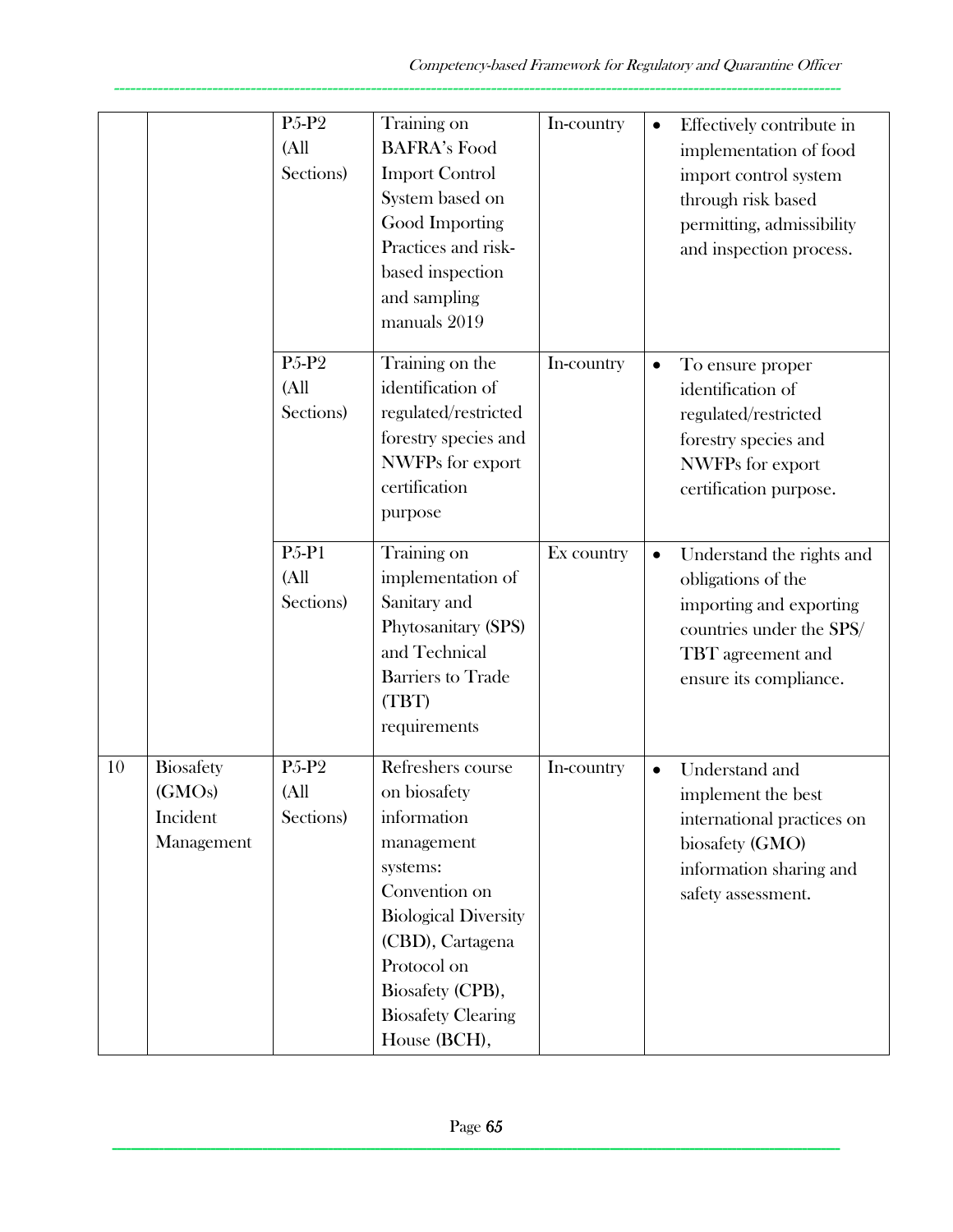|    |                                                          |                                                                   | FAO GM Foods<br>Platform                                                                                                                                                                                                         |            |           |                                                                                                                                                                                                                                                                                |
|----|----------------------------------------------------------|-------------------------------------------------------------------|----------------------------------------------------------------------------------------------------------------------------------------------------------------------------------------------------------------------------------|------------|-----------|--------------------------------------------------------------------------------------------------------------------------------------------------------------------------------------------------------------------------------------------------------------------------------|
|    |                                                          | P5-P2<br>(A <sup>II</sup> )<br>Sections)                          | Training on<br>management and<br>containment of<br>biosafety (GMOs)<br>incidents                                                                                                                                                 | In-country | $\bullet$ | Gain knowledge on<br>effective management of<br>GMO <sub>s</sub> .                                                                                                                                                                                                             |
|    |                                                          | P <sub>5</sub> -P <sub>2</sub><br>(A <sup>II</sup> )<br>Sections) | Training on<br>implementation of<br>GMO application<br>handling and<br>approval process                                                                                                                                          | In-country | $\bullet$ | Gain knowledge on GMO<br>application handling<br>process and ensure its<br>uniform implementation.                                                                                                                                                                             |
| 11 | Specialization<br>in conformity<br>assessment<br>systems | P5-P2<br>(A <sup>II</sup> )<br>Sections)                          | Training on<br>conformity<br>assessment systems,<br>standards/technical<br>regulations and<br>assessment<br>processes.                                                                                                           | In-country | $\bullet$ | To learn and familiarize<br>on conformity assessment<br>systems and verify<br>compliance to the<br>specified standard or<br>technical regulations.                                                                                                                             |
|    |                                                          | P5-P2<br>(A <sup>ll</sup> )<br>Sections)                          | Training on<br>inspection/audit<br>planning, sampling,<br>execution, reporting<br>and<br>inspection/auditing<br>techniques<br>(regulatory<br>inspection, food<br>business licensing,<br>certification: food,<br>organic and GAP) | In-country | $\bullet$ | To ensure uniformity and<br>consistency in the conduct<br>of inspection and audit for<br>licensing and certification<br>services.<br>To equip with the required<br>knowledge and skills for<br>carrying out professional<br>inspections/audits and<br>provide recommendations. |
|    |                                                          | P3-P2<br>(A <sup>ll</sup> )<br>Sections)                          | Training on<br>technical internal<br>audit and review<br>based on ISO<br>systems                                                                                                                                                 | In-country | $\bullet$ | To enhance the<br>knowledge of officials to<br>carry out technical internal<br>audits and reviews based<br>on ISO systems.                                                                                                                                                     |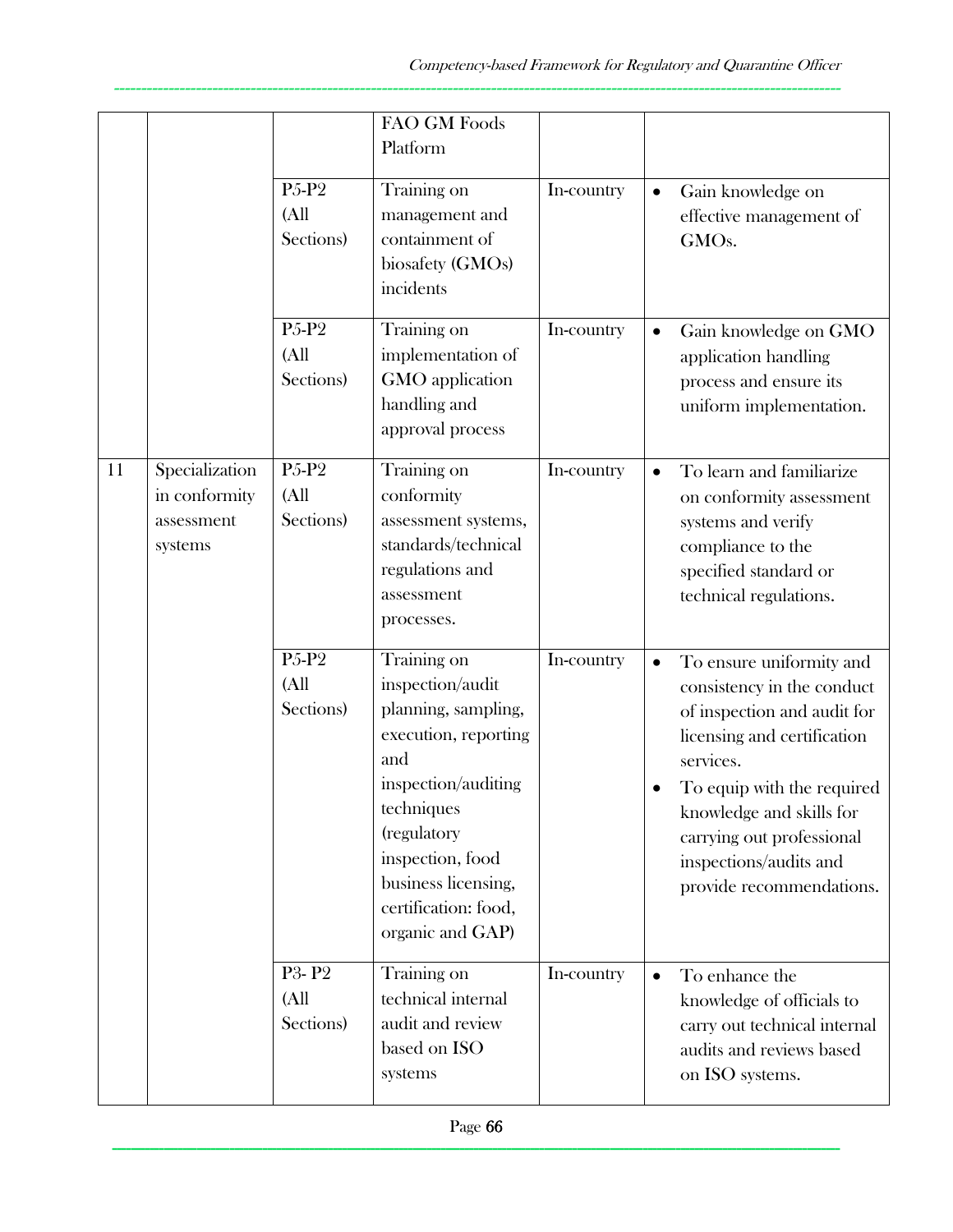| 12 | Awareness                                        | P <sub>5</sub> -P <sub>2</sub>  | Training on                                                                                                                                                                                       | In-country |           | To apply strategic                                                                                                                 |
|----|--------------------------------------------------|---------------------------------|---------------------------------------------------------------------------------------------------------------------------------------------------------------------------------------------------|------------|-----------|------------------------------------------------------------------------------------------------------------------------------------|
|    | training on<br>$\rm ISO/IEC$<br><b>Standards</b> | (A <sup>ll</sup> )<br>Sections) | <b>ISO/IEC 17020</b><br>(Requirements for<br>the operation of<br>various types of<br>bodies performing<br><i>inspection</i> ) and<br><b>BAFRA's</b><br>Inspection system                          |            |           | knowledge and skills to<br>strengthen and<br>professionalize BAFRA's<br>Inspection services as per<br>ISO/IEC 17020.               |
|    |                                                  |                                 | Training on<br><b>ISO/IEC 17021</b><br>(Conformity)<br>assessment-<br>Requirements for<br>bodies providing<br>audit and<br>certification of<br>management<br>systems)                             | In-country |           | Understand and apply the<br>clauses of ISO/IEC 17021<br>to audit and certify food<br>safety management<br>systems.                 |
|    |                                                  |                                 | Training on<br><b>ISO/IEC 17065</b><br>(Conformity<br>$assessment-$<br>Requirements for<br>bodies certifying<br>products, processes<br>and services)                                              | In-country | $\bullet$ | Understand and apply the<br>clauses of ISO/IEC 17065<br>to provide competent,<br>impartial and reliable<br>certification services. |
|    |                                                  |                                 | Training on<br><b>ISO/IEC 17025</b><br>Standard (General<br>Requirements and<br>Competence of<br>Testing and<br>Calibration<br>Laboratories) and<br><b>BAFRA's sampling</b><br>and testing system | In-country | $\bullet$ | To understand and apply<br>the requirements of the<br>ISO/IEC 17025:2017<br>standard for proper<br>sampling.                       |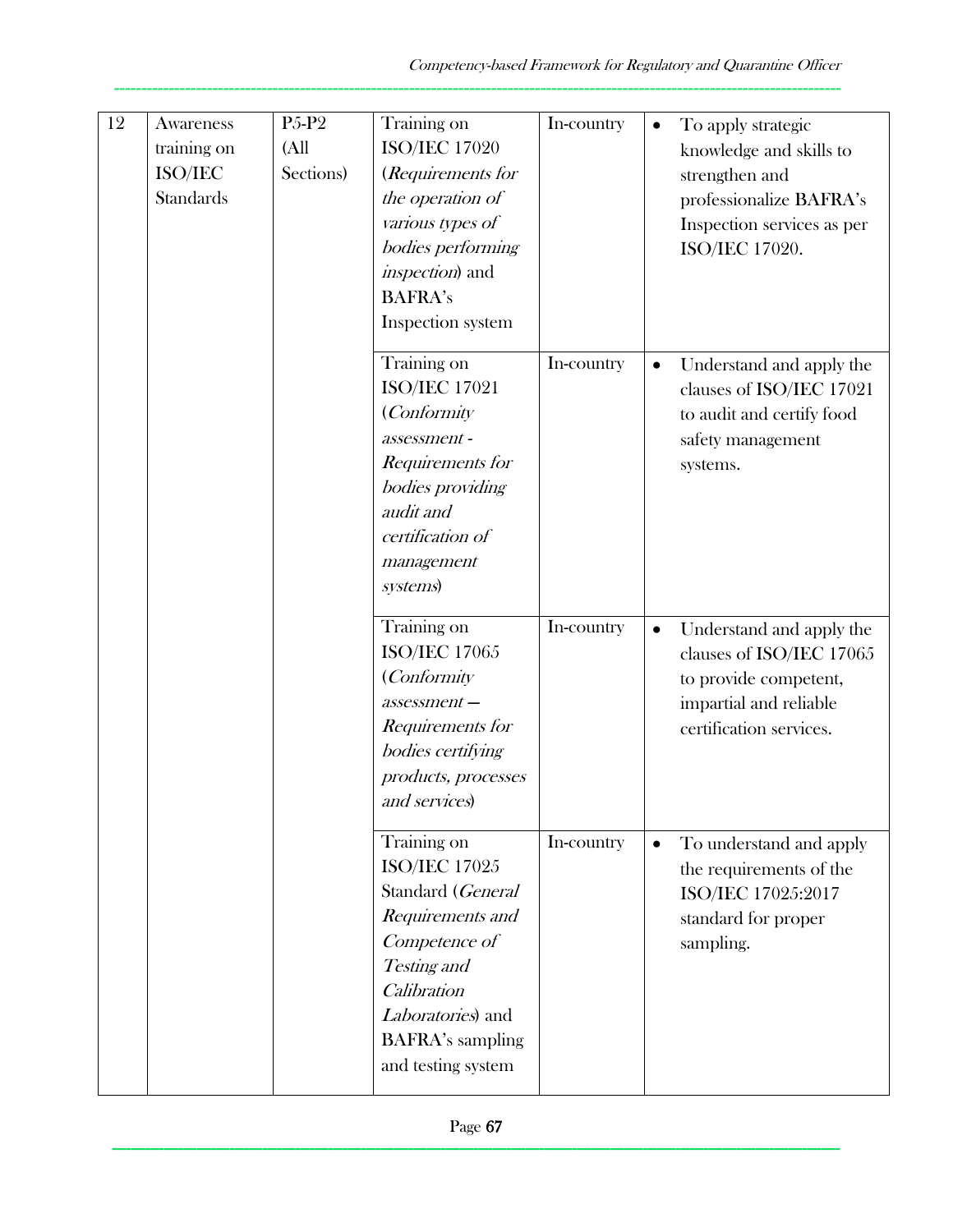| 13 | Third-party<br>product<br>certification<br>systems | P <sub>5</sub> -P <sub>2</sub><br>(A <sup>II</sup> )<br>Sections) | Training on<br><b>BAFRA's Third-</b><br>Party Certification<br>system based on<br>food product<br>certification scheme<br>(BAFRA-CS-01)      | In country | Provide efficient and<br>$\bullet$<br>uniform food product<br>certification services<br>through compliance<br>verification to the<br>requirements of the<br>specified food standard (s).                                                                     |
|----|----------------------------------------------------|-------------------------------------------------------------------|----------------------------------------------------------------------------------------------------------------------------------------------|------------|--------------------------------------------------------------------------------------------------------------------------------------------------------------------------------------------------------------------------------------------------------------|
|    |                                                    |                                                                   | Training on<br><b>BAFRA's Third-</b><br>Party Certification<br>system based on<br>organic certification<br>scheme (BAFRA-<br>$CS-02$         | In-country | <b>Understand BAFRA's</b><br>$\bullet$<br>Third-Party Certification<br>system to implement<br>organic certification<br>scheme.<br><b>Effectively</b> assess<br>$\bullet$<br>farm/produce<br>conformance to Bhutan<br>Organic Standard 2019<br>(BOS 01:2019). |
|    |                                                    |                                                                   | Training on<br><b>BAFRA's Third-</b><br>Party Certification<br>system based on<br><b>Bhutan GAP</b><br>certification scheme<br>(BAFRA-CS-03) | In-country | Provide efficient Third-<br>$\bullet$<br>Party BhutanGAP<br>certification services as per<br>the accredited system.<br><b>Effectively</b> assess<br>$\bullet$<br>farm/produce<br>conformance to<br><b>BhutanGAP</b> Standard<br>(BTS 30:2017).               |
| 14 | Project<br>Management                              | P <sub>5</sub> -P <sub>1</sub><br>(All<br>Sections)               | Training on project<br>formulation,<br>implementation,<br>management, and<br>M&E                                                             | In-country | Acquire knowledge and<br>skills in writing a good<br>project proposal, project<br>management, monitoring<br>and evaluation.<br>Develop projects to garner<br>resources to effectively<br>implement plans and<br>programs.                                    |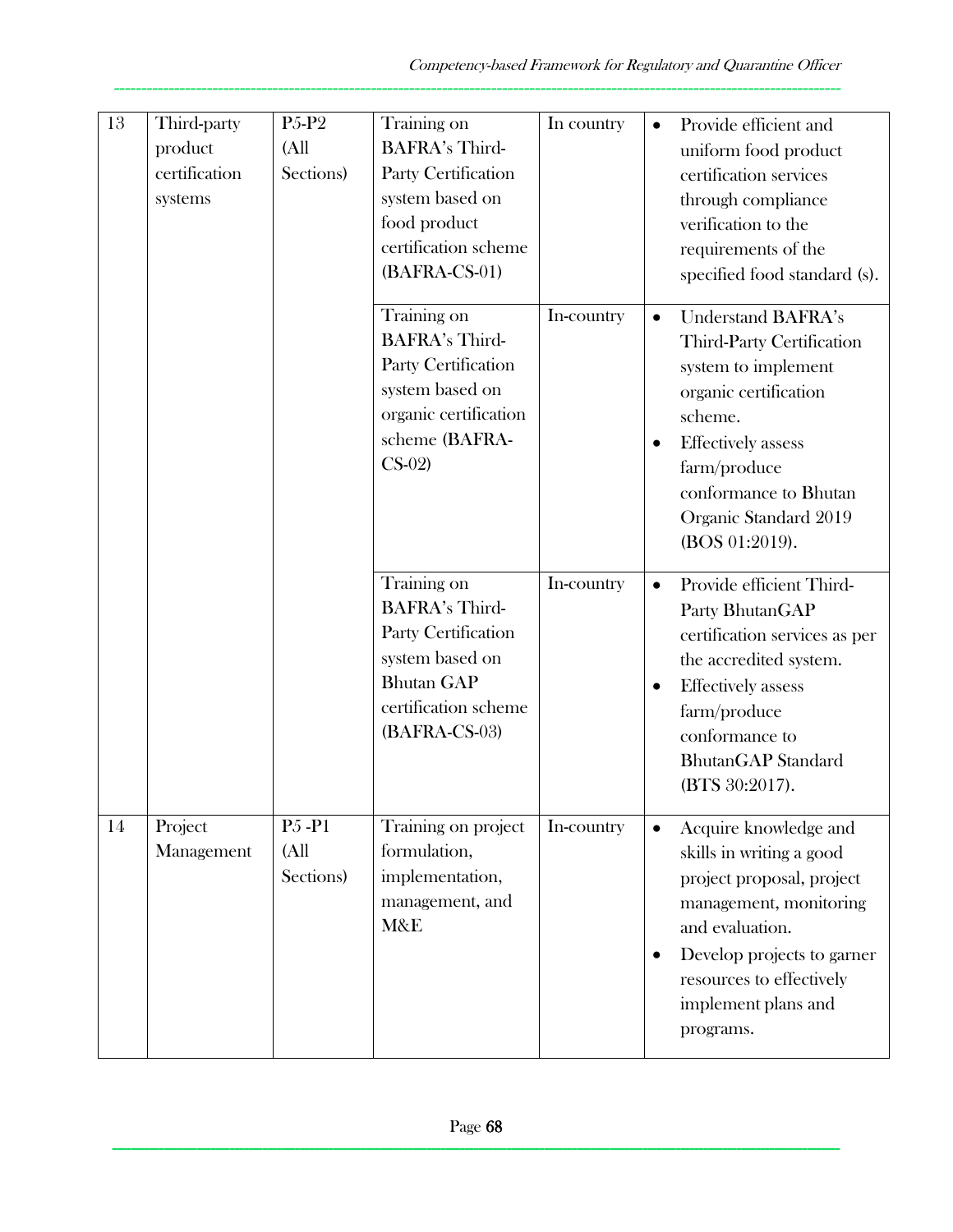| 15 | Strategic<br>planning and<br>policy<br>formulation      | P <sub>5</sub> -P <sub>1</sub><br>(A <sup>ll</sup> )<br>Sections) | Training on<br>scientific paper<br>writing, research<br>methodologies, data<br>analysis and<br>interpretation.                                                                                                                                     | In-country | $\bullet$                           | Acquire knowledge and<br>skills on writing scientific<br>papers, research<br>methodologies, data<br>analysis and interpretation.                                                                          |
|----|---------------------------------------------------------|-------------------------------------------------------------------|----------------------------------------------------------------------------------------------------------------------------------------------------------------------------------------------------------------------------------------------------|------------|-------------------------------------|-----------------------------------------------------------------------------------------------------------------------------------------------------------------------------------------------------------|
|    |                                                         | P <sub>5</sub> -P <sub>1</sub><br>(A <sup>II</sup> )<br>Sections) | Training on the<br>formulation of<br>plans, policies and<br>strategies based on<br>science-based<br>evidence.                                                                                                                                      | In-country | $\bullet$                           | strategic<br>Apply<br>knowledge and<br>skills to<br>develop plans, policies and<br>strategies based on science-<br>based evidence.                                                                        |
| 16 | ICT<br>applications<br>for BAFRA<br>service<br>delivery | P <sub>5</sub> -P <sub>2</sub><br>(A <sup>ll</sup> )<br>Sections) | Training on ICT<br>applications for<br><b>BAFRA</b> service<br>delivery through G-<br>suite, Bhutan<br><b>Biosecurity</b> and<br>Food Safety System<br>(BBFSS),<br>Laboratory<br>Information<br>Management<br>System (LIMS) and<br>other ICT tools | In-country | $\bullet$                           | Use and apply information<br>technology for smooth and<br>efficient service delivery.                                                                                                                     |
| 17 | Leadership<br>training                                  | P <sub>5</sub> -P <sub>1</sub><br>(All<br>Sections)               | Leadership training<br>(Critical thinking,<br>problem-solving,<br>team management,<br>change<br>management,<br>emotional<br>intelligence,<br>negotiation and<br>mediation<br>techniques, effective<br>communication,<br>knowledge                  | In-country | $\bullet$<br>$\bullet$<br>$\bullet$ | Exhibit and apply<br>leadership skills for<br>effective service delivery.<br>Change management and<br>leadership.<br>Apply the concept of<br>personal integrity to<br>maintain ethics and<br>credibility. |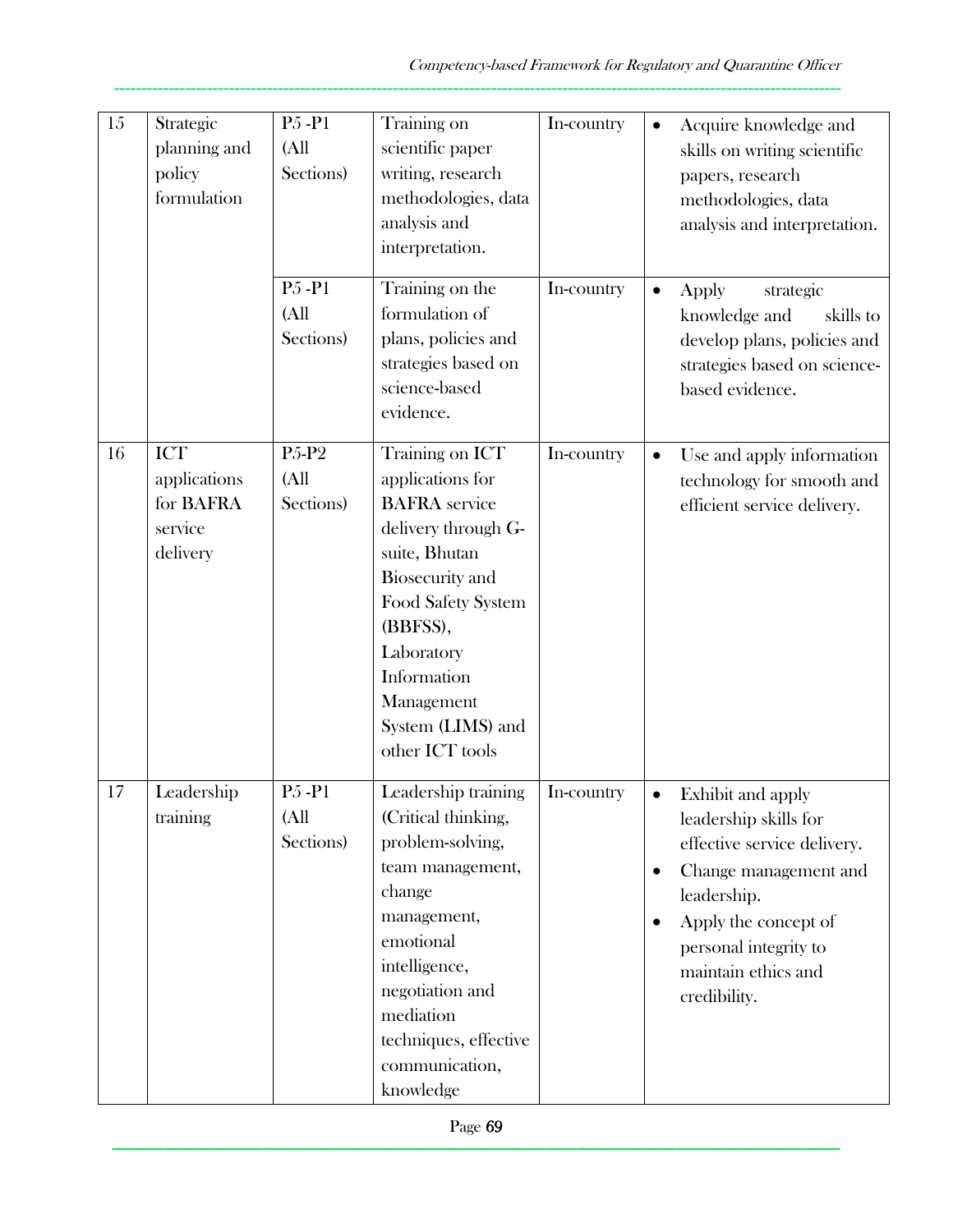| management,<br>coaching and<br>mentoring<br>techniques) |  |
|---------------------------------------------------------|--|
|---------------------------------------------------------|--|

## 12. Proposed Long-term Programme (Specialization)

Table 8: Long-term training program

| Course title                                                                                                    |
|-----------------------------------------------------------------------------------------------------------------|
| MSc in Agriculture (Entomology/Plant Pathology/Weed Ecology/Plant Biosecurity)                                  |
| PhD in Agriculture Science / Veterinary Science/Food Science                                                    |
| MSc in Veterinary Science/Animal Science/Animal Biosecurity (Veterinary                                         |
| Epidemiology/One Health/Veterinary Public Health)                                                               |
| MSc in Food Science/Food Safety/Food Quality Management/ Public health (Food safety)<br>Biotechnology (GMO/LMO) |

### 13. Implementation of Competency-based Framework

The implementation of training and other intervention has to be based on the mandatory programmes/interventions listed under the training needs analysis (Section 11) of this document. The mandatory list of training/intervention includes all the programmes against the behavior indicators that are found to be "Not Adequate" under the Training Needs Analysis. However, for implementation, it has to be prioritized based on the following:

- a. Most critical area of intervention
- b. Annual HR plan for RQOs (to be prepared based on the CBF)
- c. Availability of the resource allocation

Implementation shall be initiated and spearheaded by BAFRA in close coordination and collaboration with Ministry's HR Division.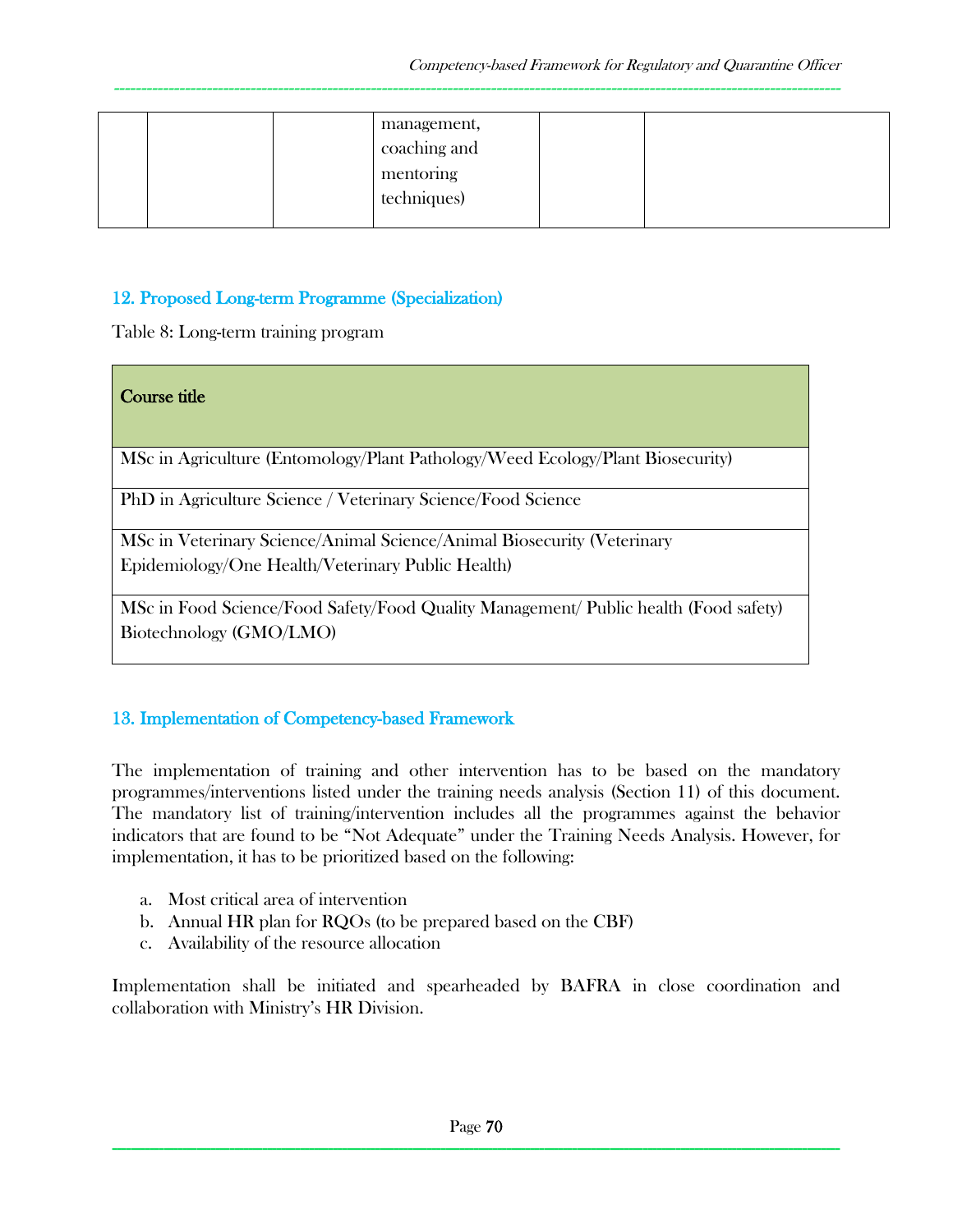### 14. Recommendations

During the consultation meetings with the stakeholders, participants put forth various recommendations to ensure successful implementation of the CBF and to meet its intended purpose which are highlighted as under:

-------------------------------------------------------------------------------------------------------------------------------------

- BAFRA in collaboration with RCSC should develop CBF for the position "Regulatory and Quarantine Inspectors" and "Laboratory Officers" as well after which a comprehensive HR Master Plan for BAFRA could be developed.
- CBF should be used as a basis for preparation of Annual HR capacity development plan for RQOs and implement the plan.
- A mechanism should be instituted for assessing the success and outcomes of CBF implementation by BAFRA.
- CBF should be reviewed and updated after every five years.
- Government should mobilize some budget annually for capacity development of the officials in agencies.

# 15. Conclusion

The RCSC has introduced CBF to guide agencies in strengthening the capability, productivity and professional development of civil servants. With financial support from RCSC, BAFRA has developed CBF for the RQO. The CBF identified 3 Key Roles, 8 Competency Areas, 24 Key Competencies and 67 Behavioral Indicators. It will not only help BAFRA in planning and implementing programs to enhance its HR capacity but also implement various HR functions such as Annual HR capacity development plan, performance management, succession planning and career progression of RQOs.